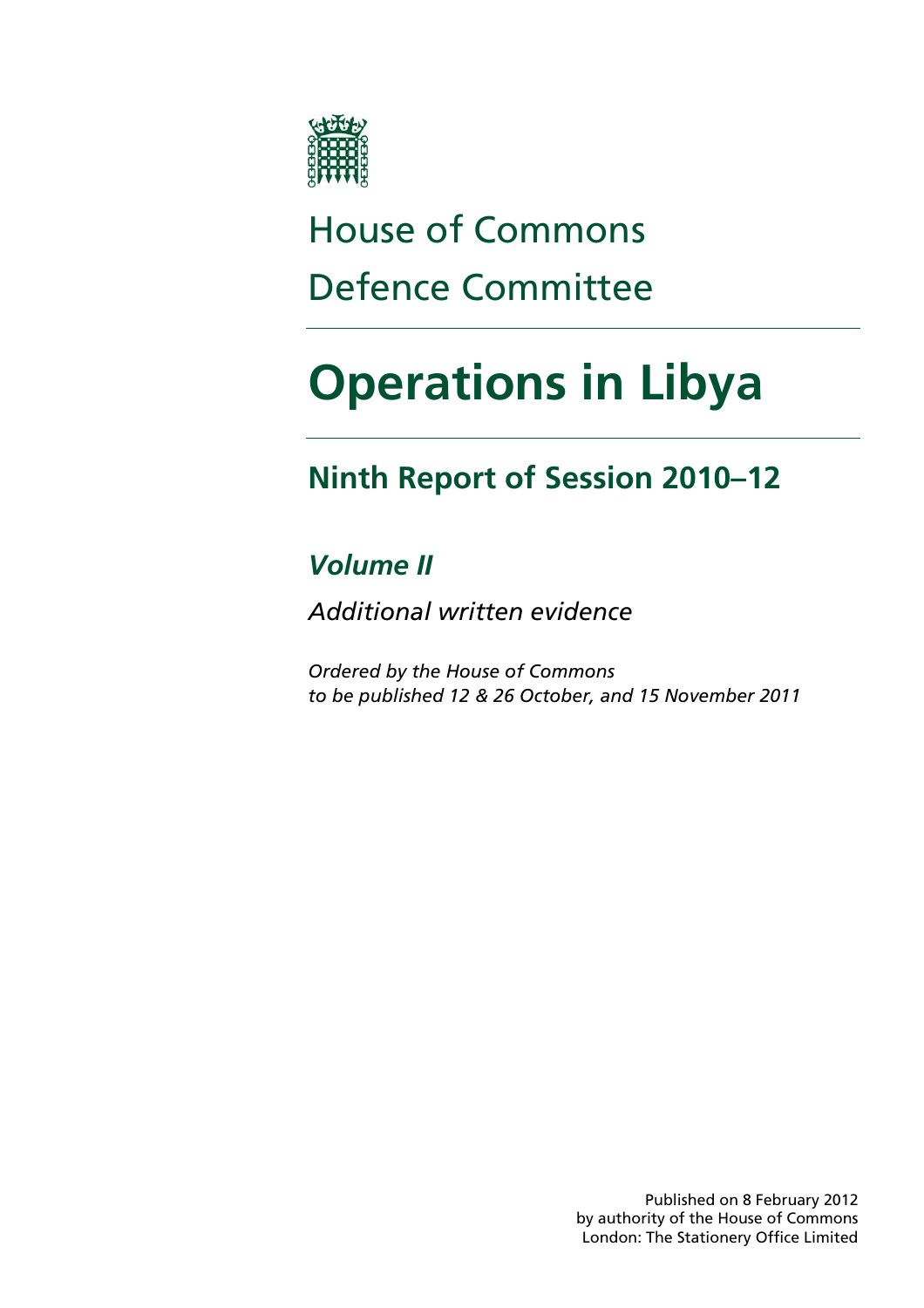# **Defence Committee**

The Defence Committee is appointed by the House of Commons to examine the expenditure, administration, and policy of the Ministry of Defence and its associated public bodies.

# **Current membership**

Rt Hon James Arbuthnot MP *(Conservative, North East Hampshire)* (Chair) Mr Julian Brazier MP *(Conservative, Canterbury)*  Thomas Docherty MP *(Labour, Dunfermline and West Fife)* Rt Hon Jeffrey M. Donaldson MP (*Democratic Unionist, Lagan Valley*) John Glen MP *(Conservative, Salisbury)* Mr Dai Havard MP *(Labour, Merthyr Tydfil and Rhymney)*  Mrs Madeleine Moon MP *(Labour, Bridgend)* Penny Mordaunt MP *(Conservative, Portsmouth North)*  Sandra Osborne MP *(Labour, Ayr, Carrick and Cumnock)*  Sir Bob Russell MP *(Liberal Democrat, Colchester)* Bob Stewart MP *(Conservative, Beckenham)*  Ms Gisela Stuart MP *(Labour, Birmingham, Edgbaston)* 

The following were also Members of the Committee during the Parliament: Mr David Hamilton MP *(Labour, Midlothian)* Mr Mike Hancock MP *(Liberal Democrat, Portsmouth South)* Mr Adam Holloway MP *(Conservative, Gravesham)* Alison Seabeck MP *(Labour, Moor View)* John Woodcock MP *(Lab/Co-op, Barrow and Furness)*

# **Powers**

The Committee is one of the departmental select committees, the powers of which are set out in House of Commons Standing Orders, principally in SO No 152. These are available on the Internet via www.parliament.uk.

# **Publications**

The Reports and evidence of the Committee are published by The Stationery Office by Order of the House. All publications of the Committee (including press notices) are on the internet at www.parliament.uk/parliament.uk/defcom.

The Reports of the Committee, the formal minutes relating to that report, oral evidence taken and some or all written evidence are available in a printed volume.

# **Committee staff**

The current staff of the Committee are Alda Barry (Clerk), Judith Boyce (Second Clerk), Karen Jackson (Audit Adviser), Ian Thomson (Inquiry Manager), Christine Randall (Senior Committee Assistant), Miguel Boo Fraga (Committee Assistant), Sumati Sowamber (Committee Support Assistant), and Clayton McClesky (Intern).

# **Contacts**

All correspondence should be addressed to the Clerk of the Defence Committee, House of Commons, London SW1A 0AA. The telephone number for general enquiries is 020 7219 5745; the Committee's email address is defcom@parliament.uk. Media inquiries should be addressed to Alex Paterson on 020 7219 1589.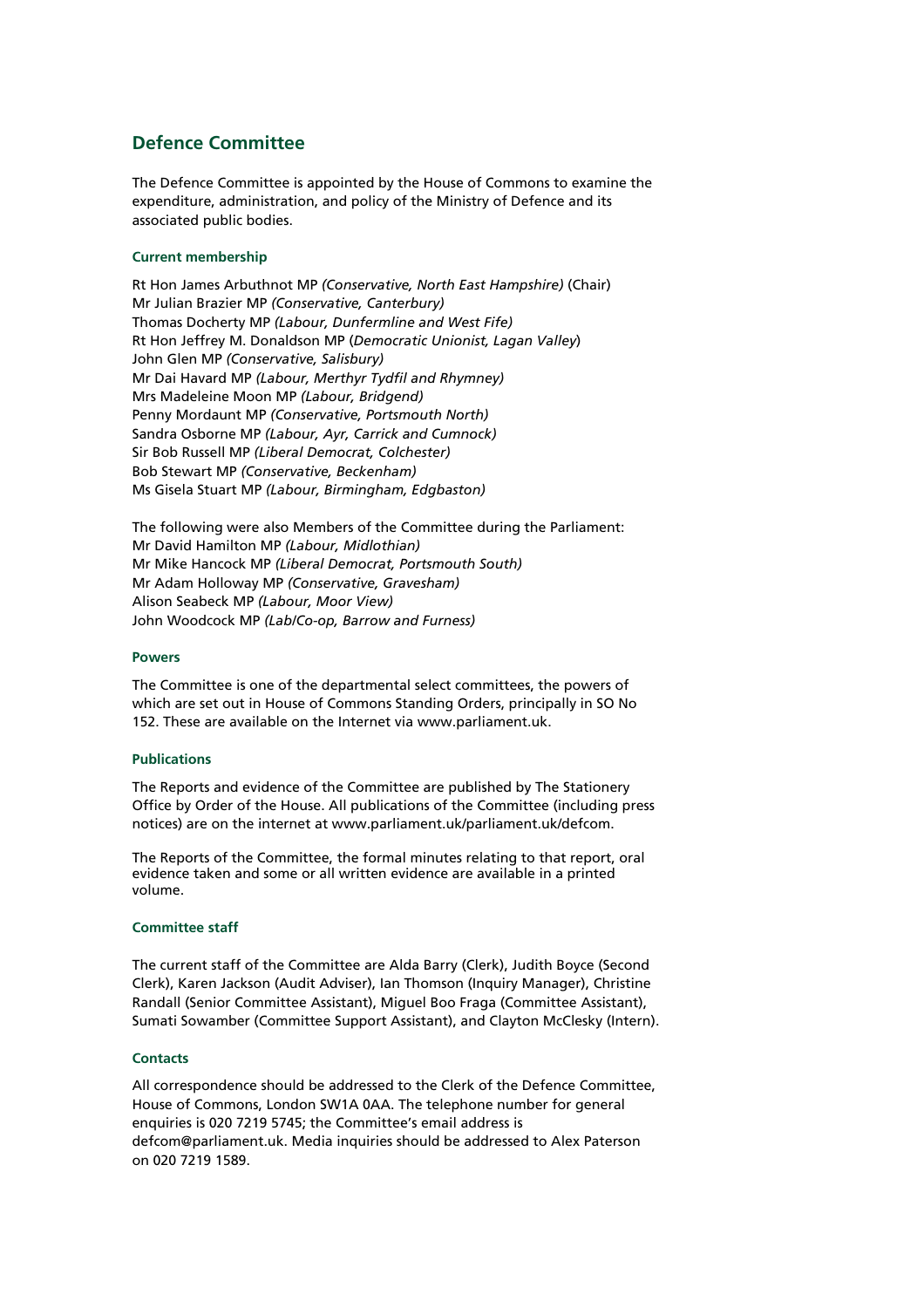# List of additional written evidence

(published in Volume II on the Committee's website www.parliament.uk/defcom)

|                |                                                                                | Page     |
|----------------|--------------------------------------------------------------------------------|----------|
| $\mathbf{1}$   | Commodore Steven Jeremy RN                                                     | Ev w1    |
| 2              | Professor M J Williams                                                         | Ev $w4$  |
| 3              | CJA Cope, Political Editor, Warship World Magazine                             | Ev w7    |
| 4              | Keep Our Future Afloat Campaign (KOFAC)                                        | Evw10    |
| 5              | Mike Young, Decision Workshops Ltd                                             | Evw13    |
| 6              | Raytheon UK                                                                    | Evw18    |
| $\overline{7}$ | Patrick M Lavender, former United Nations FAO Legal Adviser                    | Ev $w20$ |
| 8              | Admiral Sir John Woodward GBE KCB and colleagues                               | Ev $w21$ |
| 9              | Chris Coverdale, on behalf of the Campaign to Make Wars History & Stop the War |          |
|                | Coalition                                                                      | Ev w69   |
| 10             | Squadron Leader R T Snare, RAF (retd) FRAes                                    | Ev w70   |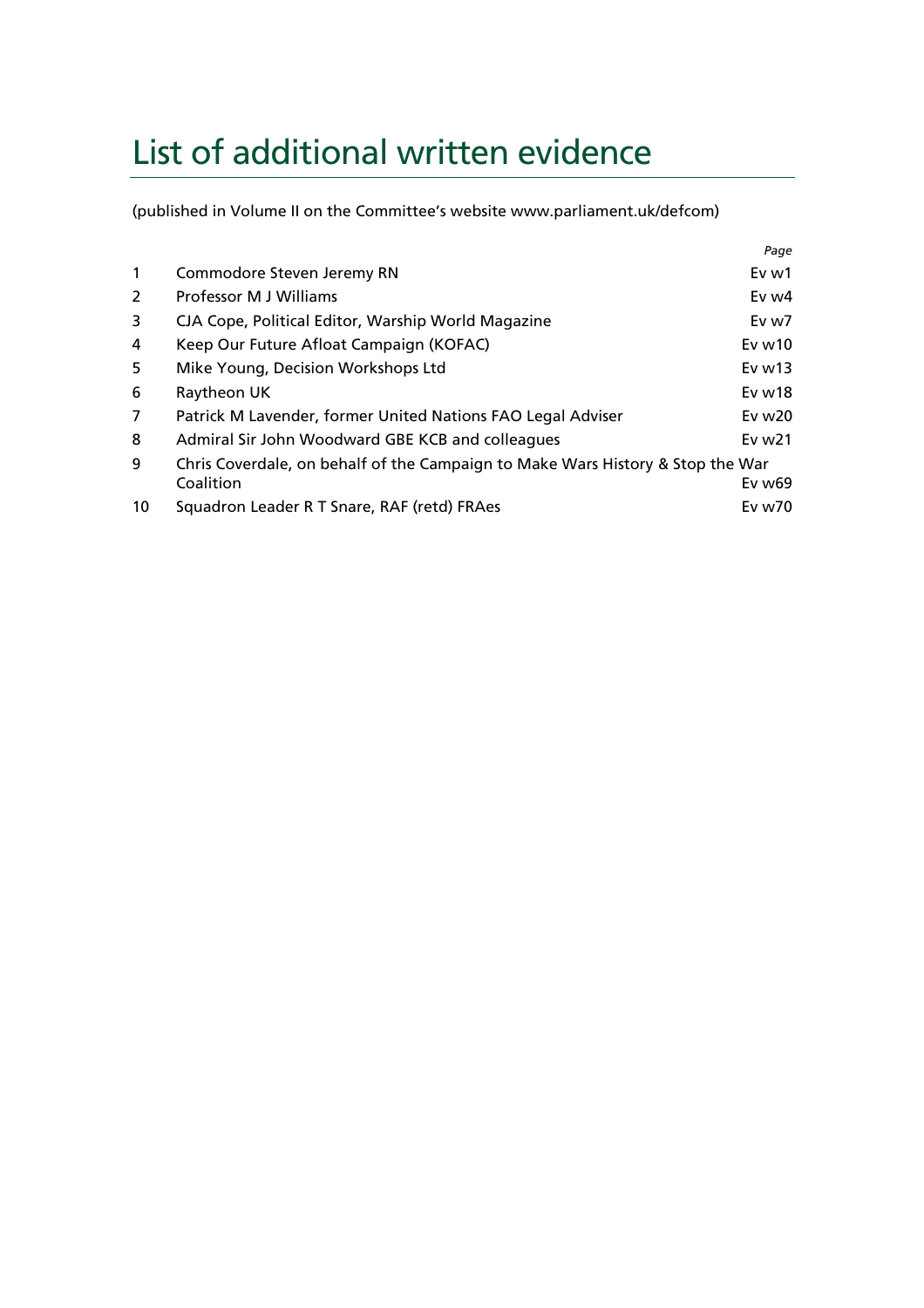# Written evidence<br>Written evidence from Commodore Sta

# **CONCE**<br>
Written evidence from Commodore Steven Jermy RN

# **SUMMARY**

WITTLENT EVIDETICE<br>Written evidence from Commodore Steven Jermy RN<br>Events, and Her Majesty's Government's actions in Libya suggest that the UK has still not recovered its<br>ility to think and act strategically in pursuit of **EXECUTE SUMMARY**<br> **Ability to think and Her Majesty's Government's actions in Libya suggest that the UK has still not recovered its<br>
ability to think and act strategically in pursuit of the national interest. Although, at Example 19 SUMMARY**<br> **CAMPAIGN EXECUTE SUMMARY**<br> **CAMPAIGN EXECUTE EXECUTE SUMMARY**<br> **CAMPAIGN EXECUTE EXECUTE SUMMARY**<br> **CAMPAIGN ADDED EXECUTE SUMMARY**<br> **CAMPAIGN A** and Her Majesty's Government's actions in Libya sugge Written evidence from Commodore Steven Jermy RN<br>
SUMMARY<br>
Events, and Her Majesty's Government's actions in Libya suggest that the UK has still not recovered its<br>
ability to think and act strategically in pursuit of the na SUMMARY<br>Events, and Her Majesty's Government's actions in Libya suggest that the UK has still not recovered its<br>ability to think and act strategically in pursuit of the national interest. Although, at the time of writing, Events, and Her Majesty's Government's actions in Libya suggest that the UK has still not recovered its ability to think and act strategically in pursuit of the national interest. Although, at the time of writing, the camp 1. I, Commodore Steven Jermy RN, am a recently retired naval officer, with a particular interest in strategy.<br>
1. I, Commodore Steven Jermy RN, am a recently retired naval officer, with a particular interest in strategy.<br>

# **BACKGROUND**

My service career spanned carrier aviation, ship command and high level staff appointments and war, and we should naturally be prepared to ride good luck. But equally, we should also work to understand how to improve our s The operational level in carrier aviation, sure overall strategic performance.<br>
BACKGROUND<br>
1. I, Commodore Steven Jermy RN, am a recently retired naval officer, with a particular interest in strategy.<br>
My service career s BACKGROUND<br>
1. I, Commodore Steven Jermy RN, am a recently retired naval officer, with a particular interest in strategy.<br>
My service career spanned carrier aviation, ship command and high level staff appointments and I se 1. I, Commodore Steven Jermy RN, am a recently retired naval officer, with a particular interest in strategy.<br>
My service career spanned carrier aviation, ship command and high level staff appointments and I served: at<br>
th 1. I, Commodore Steven Jermy RN, am a recently retired naval officer, with a particular interest in strategy.<br>
2. Since retiring for Action: Including flying from HMS INVINCIBLE in the Falklands War and<br>
2. Since Force Sta

commanding the Fleet Air Arm; at the strategic level, including as Principal Staff Officer to the Chief of Defence Staff and as Strategy Director in the British Embassy in Afghanistan.<br>
2. Since retiring, I have published mmanding the Fleet Air Arm; at the strategic level, including as Principal Staff Officer to the Chief of efence Staff and as Strategy Director in the British Embassy in Afghanistan.<br>
2. Since retiring, I have published the Defence Staff and as Strategy Director in the British Embassy in Afghanistan.<br>
2. Since retiring, I have published the book *Strategy for Action: Using Force wisely in the 21st Century*,<br>
which seeks to improve the way in

2. Since retiring, I have published the book *Strategy for Action: Using Force wisely in the 21st Century*, inch seeks to improve the way in which strategy is made and, thus, the way force is used in pursuit of the tional which seeks to improve the way in which strategy is made and, thus, the way force is used in pursuit of the national interest.<br>3. I judge that, whilst recent progress in Libya seems positive, there are likely to be difficu The mational interest.<br>
3. I judge that, whilst recent progress in Libya seems positive, there are likely to be difficult months ahead<br>
and, more importantly for the Select Committee, key lessons to be learned, based on ou 3. I judge that, whilst recent progress in Libya seems positive, there are likely to be difficult months ahead and, more importantly for the Select Committee, key lessons to be learned, based on our experience to date.<br>4. 5. I judge that, whilst fecent progress in Libya seems positive, there are likely to be difficult infolms ahead and, more importantly for the Select Committee, key lessons to be learned, based on our experience to date.<br>4. and, more importantly for the select Commutee, key lessons to be learned, based of our experience to date.<br>
4. The lessons are apparent in six inter-related areas: first, our ability to analyse the political context; secon 4. The lessons are apparent in six inter-related areas: first, our ability to analyse the political context; second, our ability to identify and pursue a coherent political objective, calculated in relation to the national our ability to identify and purs<br>third, our ability to create are<br>understanding of the advantage<br>the costs and consequences o<br>consequences of the lack of a hi<br>in Whitehall in strategic-thinki<br>backdrop for the analysis.<br>NAR For the lack of a higher level British foreign policy or grand strategy and institutional competency<br>Whitehall in strategic-thinking and strategy-making. The campaign's strategic narrative provides a useful<br>ckdrop for the

# **NARRATIVE**

in Whitehall in strategic-thinking and strategy-making. The campaign's strategic narrative provides a useful<br>backdrop for the analysis.<br>NARRATIVE<br>5. Following peaceful protests on 15 February 2011, the Libyan Army and Poli Prime Minister proposed the imposition of a no-fly zone, to prime Minister proposed the imposition of a no-fly zone, to prevent the use of Gaddafi's forces against Libyan Prime Minister proposed the imposition of a no-fly S. Following peaceful protests on 15 February 2011, the Libyan Army and Police were forced from Benghazi<br>by 18 February, and the National Transitional Council formed on 27 February. At around this time, the British<br>Prime M NARRATIVE<br>5. Following peaceful protests on 15 February 2011, the Libyan Army and Police were forced from Benghazi<br>by 18 February, and the National Transitional Council formed on 27 February. At around this time, the Briti 5. Following peaceful protests on 15 February 2011, the Libyan Army<br>by 18 February, and the National Transitional Council formed on 27 Fe<br>Prime Minister proposed the imposition of a no-fly zone, to prevent the<br>civilians. O 5. Fonowing peacetul process on 15 February 2011, the Eloyal Affily and Fonce were forced from Benguazi 18 February, and the National Transitional Council formed on 27 February. At around this time, the British ime Ministe by To February, and the Ivational Transitional Council formed on 27 February. At around this time, the British<br>Prime Minister proposed the imposition of a no-fly zone, to prevent the use of Gaddafi's forces against Libyan<br>

Frime Willians. On 17 March, the UN Security Council authorised UNSCR 1973, the two key elements of which were the imposition of a no-fly zone and the authorisation of "all necessary means", other than a "foreign occupatio beyond the mandate, with *regime* change appearing to be the tacit but unstated political openeris or which were the imposition of a no-fly zone and the authorisation of "all necessary means", other than a "foreign occupat were the imposition of a no-hy zone and the authorisation of an necessary means, other than a Toteign occupation force", to protect civilian and civilian-populated areas.<br>
6. On 19 March, French forces, later joined by air occupation force, to protect civinal and civinal-populated ateas.<br>
6. On 19 March, French forces, later joined by aircraft of most coalition partners, began operations against<br>
Libyan ground forces in the Benghazi areas an 6. On 19 March, French forces, later joined by aircraft of most coalition partners, began operations against Libyan ground forces in the Benghazi areas and, more broadly, against the Libyan air-defence system. Although ope Libyan ground fo<br>operating under t<br>beyond the mand<br>Foreign Secretar<br>aggressive interp<br>voiced by a nun<br>and Russia.<br>7. Meanwhile, Framing under the adunotity of CNSCK 1975, the coantion's ant targeting policy suggested an intent that went yond the mandate, with *regime change* appearing to be the tacit but unstated political objective. Indeed, the re despite the manuate, with *regime change* appearing to be the tact but unstated pointcal objective. Indeed, the Foreign Secretary made clear in public statements that the British would wish to see Gaddafi gone. This aggres

Totelgh secretary made clear in public statements that the British would wish to see Gaddan gone. This aggressive interpretation of the UNSCR 1973 inevitably put pressure on the coalition, with public concerns voiced by a able to operate more effectively, and in particular more consistently per pressure of the coantion, which public concerns voiced by a number of key coalition members and other important international powers, not least Chin Figure 1. Meanwhile, the progress of the campaign in May and June 2011 was to-and-fro, unsurprisingly given that, despite the advantage of air power, the rebels were, initially, not armed and organized as a fighting force. 7. Meanwhile, the progress of the campaign in May and June 2011 was to-and-fro, unsurprisingly despite the advantage of air power, the rebels were, initially, not armed and organized as a fighting f<br>the assistance of "advi Sole to operate more effectively, and in particular more consistently secure their gains. The rebels' successful<br>vasion of Tripoli, and critically, the rising up of local people, in August led to Gaddafi's withdrawal, and

invasion of Tripoli, and critically, the rising up of local people, in August led to Gaddafi's withdrawal, and the rump of the regime forces fighting a rearguard campaign in the remaining regime strongholds.<br>
UNDERSTANDING invasion of Tripoli, and critically, the rising up of local people, in August led to Gaddafi's withdrawal, and the<br>rump of the regime forces fighting a rearguard campaign in the remaining regime strongholds.<br>UNDERSTANDING

S. It is not clear, based on the evidence of the Government's actions, that the political analysis of the situation Libya, prior to the West's intervention, was not sufficiently comprehensive, nor contained the insights, t UNDERSTANDING THE POLITICAL CONTEXT<br>
8. It is not clear, based on the evidence of the Government's actions, that the political analysis of the situation<br>
in Libya, prior to the West's intervention, was not sufficiently com support the planning of a properly scoped operation.<br>9. What such an analysis ought first to have shown<br>example, that in the early days of the Afghanistan in<br>for the utility of air power.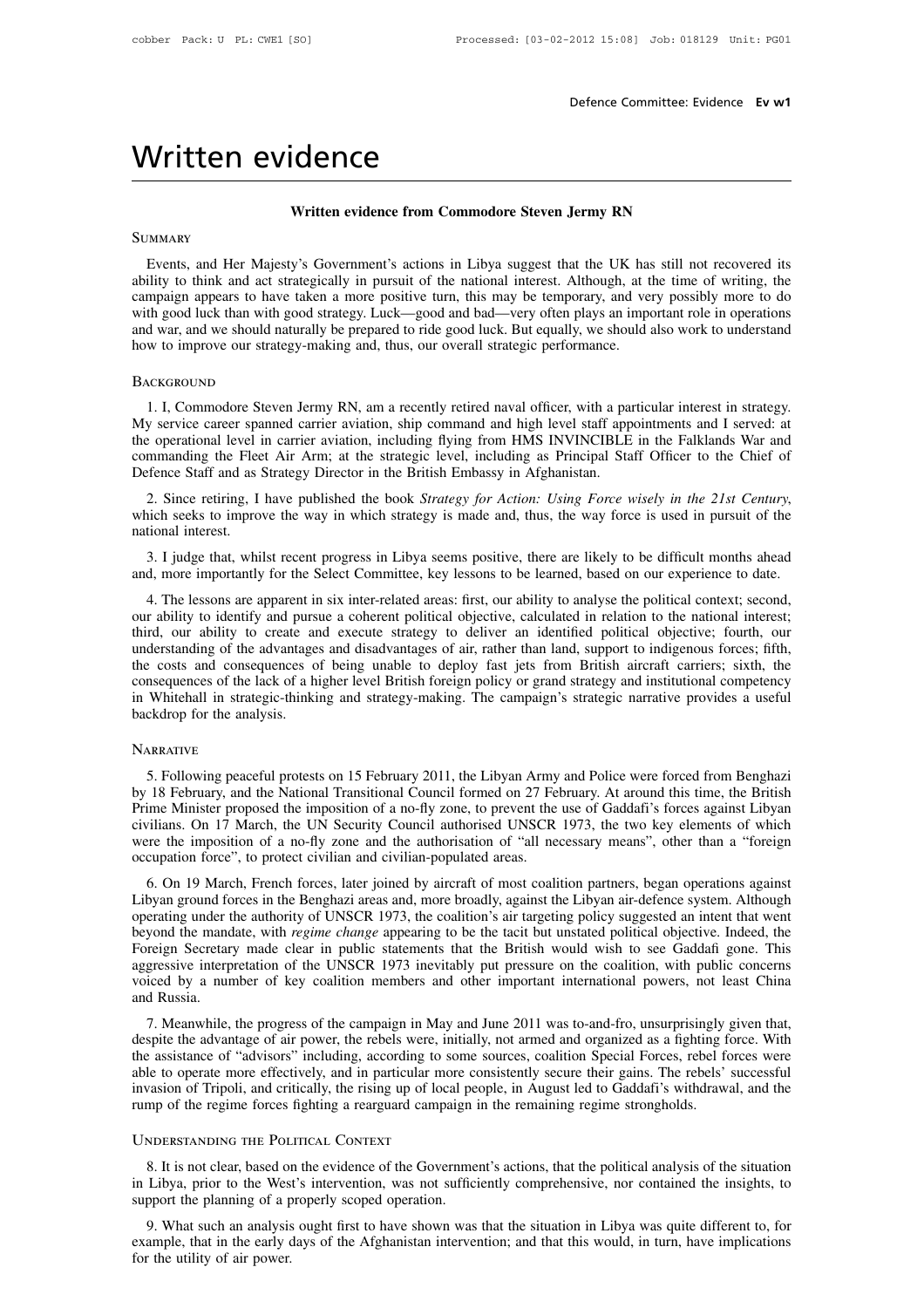10. In Afghanistan, there was a simmering civil war, prior to the intervention, between two reasonably<br>10. In Afghanistan, there was a simmering civil war, prior to the intervention, between two reasonably<br>10. In Afghanist Evenly-matched opponents—the Taliban and the Northern Alliance. And thus, when air power, properly directed by Western Special Forces, was used to support the Northern Alliance, the results were quick and decisive. Ev w2 Defence Committee: Evidence<br>
10. In Afghanistan, there was a simmering civil war, prior to the intervention, between two reasonably<br>
evenly-matched opponents—the Taliban and the Northern Alliance. And thus, when air decisive. 10. In Afghanistan, there was a simmering civil war, prior to the intervention, between two reasonably<br>enly-matched opponents—the Taliban and the Northern Alliance. And thus, when air power, properly<br>rected by Western Spec

10. In Afghanistan, there was a simmering civil war, prior to the intervention, between two reasonably evenly-matched opponents—the Taliban and the Northern Alliance. And thus, when air power, properly directed by Western motion and the Northern Alliance. And thus, when air power, properly directed by Western Special Forces, was used to support the Northern Alliance, the results were quick and decisive.<br>
11. Whereas in Libya, the uprising w Eventy-matched opponents—the Tanball and the Northern Amance. And thus, when an power, property directed by Western Special Forces, was used to support the Northern Alliance, the results were quick and decisive.<br>
11. Where intertion by Western spectral rotecs, was used to support the Northern Annance, the resurs were quick and decisive.<br>
11. Whereas in Libya, the uprising was at its very earliest stage, with a significant imbalance between t 11. Whereas in Libya, the uprising was at its very earliest stage, with a significant imbalance between the opponents—Gaddafi's security forces and the rebels—in military capability. Given the lack of an obvious military e 11. Whereas in Libya, the uprising was at its opponents—Gaddafi's security forces and the military entity to give the uprising early power, to gain military capability and, thus, success intervention was likely to be of ex 12. This weakness in political analysis appears to being playing into the Government's understanding of the errention was likely to be of extended duration. And yet the Government in particular and the Coalition in errent, minary entry to give the uprising early power, it was reasonably foresceable that the uprising would take this<br>to gain military capability and, thus, success. And, by deduction, it was similarly foreseeable that the<br>interv

structure in the National Transitional Council (NTC) as a coherent regime in variing—as evidence of the National Transitional Council (NTC) as a coherent regime in waiting—as evidenced by Britain's, and other's, internatio intervention was likely to be of extended duration. And yet the Government in particular and the Coalition in general, on the evidence of both statements and actions, appeared surprised, and then concerned, by the length o time needed to defeat Gaddafi's forces.<br>
12. This weakness in political analysis appears to being playing into the Government's understanding of the<br>
rrent context, post the defeat of Gaddafi's security forces. The Governm 12. This weakness in political analysis appears to being playing into the Government's understanding of the current context, post the defeat of Gaddafi's security forces. The Government's statements and actions give the st

by Britain's, and other's, international recognition of the NTC as Libya's legitimate government.<br>
13. Whereas informal reporting and, latterly, the unwillingness of rebel forces and local defenders to give<br>
up arms sugges

ong impression of the National Transitional Council (NTC) as a coherent regime in waiting—as evidenced<br>Britain's, and other's, international recognition of the NTC as Libya's legitimate government.<br>13. Whereas informal rep by Britain's, and other's, international recognition of the NTC as Libya's legitimate government.<br>
13. Whereas informal reporting and, latterly, the unwillingness of rebel forces and local defenders to give<br>
up arms sugges 13. Whereas informal reporting and, latterly, the unwillingness of rebel forces and local defenders to give<br>up arms suggests that the NTC has, as yet, uncertain legitimacy and fragmentary power, as demonstrated by<br>its inab up arms suggests that the NTC has, as yet, uncertain legitimacy and fragmentary power, as demonstrated by<br>its inability, at the time of writing, to extend its writ into Tripoli.<br>14. Furthermore, the second significant diff inability, at the time of writing, to extend its writ into Tripoli.<br>
14. Furthermore, the second significant difference, between the Afghanistan and Libyan campaigns, is the<br>
sence of Western troops on the ground. The cons

14. Furthermore, the second significant difference, between the Afghanistan and Libyan campaigns, is the absence of Western troops on the ground. The consequence of this, and the NTC's limited ability to impose its will, i For a factor of Western troops on the ground. The consequence of this, and the NTC's limited ability to impose its will, is that, notwithstanding a very significant investment of Western military resource, we have precious ultimately with Libyans. But in the short term, there needs to be some government recognition—and explanation to the British public—of this lack of control. And there also probably needs to be some thought given to governm 16—if indeed any—control over how events will now pan out.<br>
15. In the long view, this is probably not a bad thing, in that responsibility for Libya's future will rest<br>
imately with Libyans. But in the short term, there ne 15. In the long view, this is probably not a bad thing, in that responsibility for Libya's future will rest ultimately with Libyans. But in the short term, there needs to be some government recognition—and explanation to t For the lultimately with Libyans. But in the short term, there needs to be some government recognition—a explanation to the British public—of this lack of control. And there also probably needs to be some thought in explan

planation to the British public—of this lack of control. And there also probably needs to be some thought<br>ven to government policy, based on the different scenarios that could play out in Libya.<br>16. An optimistic scenario

given to government policy, based on the different scenarios that could play out in Libya.<br>
16. An optimistic scenario is of a general increase in stability, widespread acceptance of the NTC as it gains<br>
legitimacy, and me 16. An optimistic scenario is of a general increase in stability, widespread acceptance of the NTC as it gains legitimacy, and measured progress toward some form of political system that results in representative governmen It is a representative solution is of a general included in stability, whice prediate consider that results in representative government, acceptable to the general population. But two pessimistic scenarios are equally plau dependently, and measured progress toward some form of government, acceptable to the general population. But two p<br>approximation. But two p<br>17. In the first, the weakness of the NTC's power and an<br>writ, leads to a sustaine 17. In the first, the weakness of the NTC's power and an unwillingness for armed groups to accede to its it, leads to a sustained period of insecurity which could include, for example, significant revenge killings of: mer Fr. In the first, the weakiness of the NTC s power and an unwimigness for annear groups to accede to its<br>writ, leads to a sustained period of insecurity which could include, for example, significant revenge killings of:<br>fo mer Gaddafi forces; Gaddafi-aligned tribes; Sub-Saharan Africans. The British Government would need to nsider its position in the event of a request, by people attacked under such a scenario, for the use of British power,

as the Taliban, to deliver local security when the NTC cannot. Or it could be as a result of a democratic process.

air power, against rebel forces, to "stop slaughter."<br>
18. In the second, Islamic extremists gain an upper hand. This could because they are able, in the same way<br>
as the Taliban, to deliver local security when the NTC can

20. The British Government, and the French, appears to have fallen into the same trap as the Blair<br>20. The British Government, and the French, appears to have fallen into the same trap as the Blair<br>20. The British Governme 19. In either scenario, the victory would look pyrrhic, at best, but might also lead to increasing threat to<br>British interests, at least in the short term.<br>IDENTIFYING THE POLITICAL OBJECTIVE<br>20. The British Government, an **EXECUTE:**<br> **CHANGE IS THE POLITICAL OBJECTIVE**<br> **CO.** The British Government, and the French, appears to have fallen into the same trap as the Blair<br>
administration did in Iraq, in that its military actions suggest that i TO THE POLITICAL OBJECTIVE<br>
20. The British Government, and the French, appears to have fallen into the same trap as the Blair<br>
administration did in Iraq, in that its military actions suggest that it has pursued a politic 20. The British Government, and the French, appears to have fallen into the same trap as the Blair administration did in Iraq, in that its military actions suggest that it has pursued a political objective of *regime cha* 20. The British Government, and the French, appears to have fallen into the same trap as the Blair<br>ministration did in Iraq, in that its military actions suggest that it has pursued a political objective of *regime*<br>*ange* 20. The British Government, and the Tenent, appears to have failed into the same trap as the administration did in Iraq, in that its military actions suggest that it has pursued a political objective of *change*, which is

ange, which is rather different to UN authorised objective of *protecting civilians* (or, as routinely stated by Prime Minister, "stopping slaughter"). The remarks of the Foreign Secretary have, at times, come perilously o the Prime Minister, "stopping slaughter"). The remarks of the Foreign Secretary have, at times, come perilously<br>close to admitting this point.<br>21. Of course, the apparent success of the rebels against Gaddafi's forces allo 21. Of course, the apparent success of the rebels against Gaddafi's force<br>justification of this approach. Be that as it may, long time political and strategic<br>22. First, key non-Western countries—particularly China and Rus

21. Of course, the apparent success of the rebels against Gaddafi's forces allows for some *post hoc* stification of this approach. Be that as it may, long time political and strategic costs may result.<br>22. First, key non-Justification of this approach. Be that as it may, long time political and strategic costs may result.<br>
22. First, key non-Western countries—particularly China and Russia—who are uncomfortable with the idea<br>
of interferenc 22. First, key non-Western countries—particularly China and Russia—who are uncomfortable with the idea of interference by the international community in internal activities of sovereign states may, in the future, be less w 22. This, key non-western countries—particularly Clima and Russia—who are uncomforable with the fue<br>of interference by the international community in internal activities of sovereign states may, in the future, be<br>less will of interference by the international community in internal activities of sovereign states may, in the future, be<br>less willing to sanction UNSCRs argued for genuine humanitarian reasons.<br>23. Second, the West in general, and 23. Second, the West in general, and Britain and France in particular, are now open to the charge of political pocrisy, should we choose not to intervene to "stop slaughter" in the future. We have been saved from this ospe 25. Second, the west in general, and Driam and Trance in particular, are how open to the entage or pointed hypocrisy, should we choose not to intervene to "stop slaughter" in the future. We have been saved from this prospe

ourselves in a difficult political position.<br>24. The much more fundamental pro<br>say why, and to what degree, the pursu<br>national interest.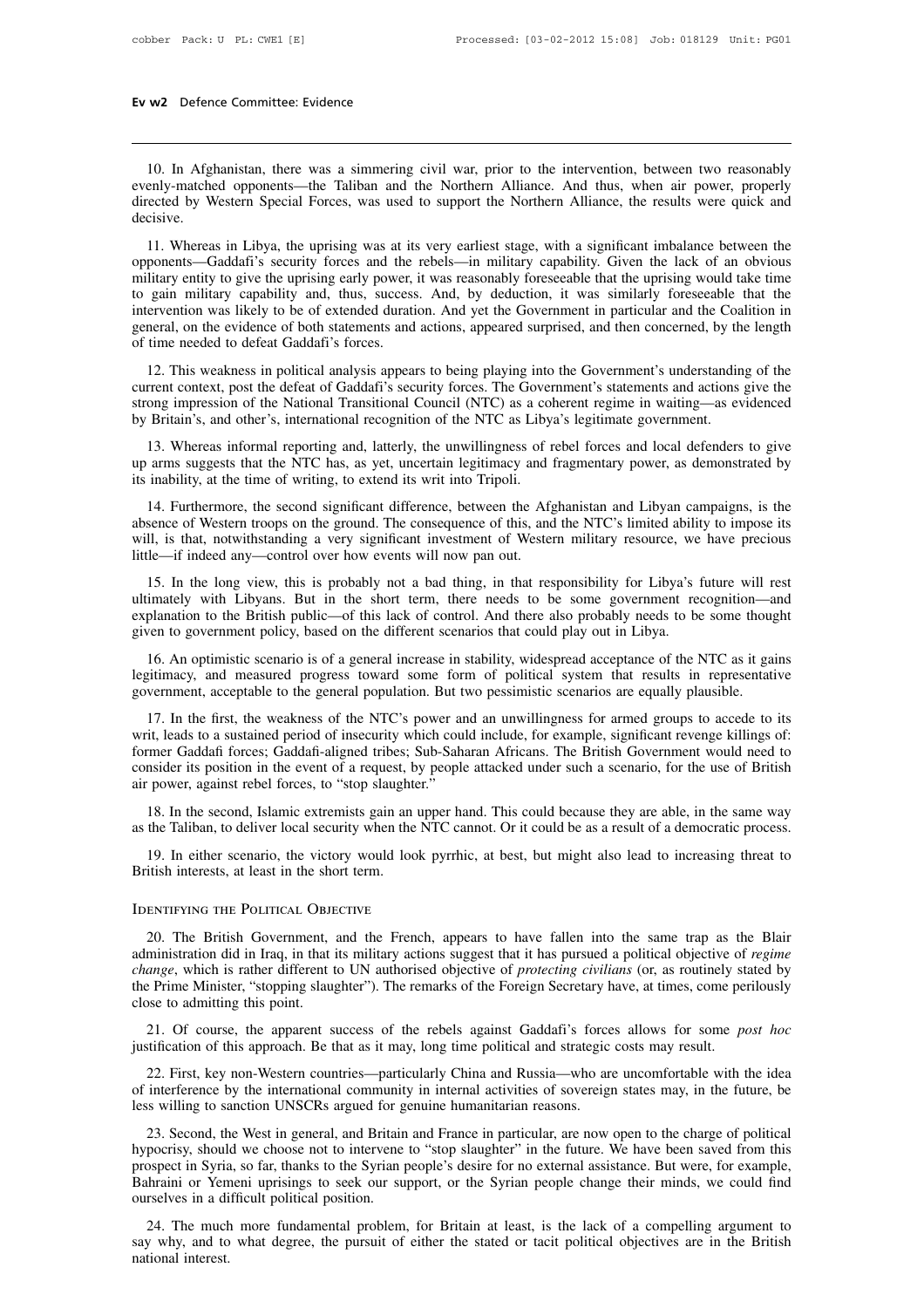Defence Committee: Evidence Ev w3<br>
25. This is important because, without an understanding of how the political objective contributes to the<br>
125. This is important because, without an understanding of how the political ob Defence Committee: Evidence Ev w3<br>
25. This is important because, without an understanding of how the political objective contributes to the<br>
national interest, it is difficult to decide what price we should be prepared to **Defence Committee: Evidence Ev w3**<br> **25.** This is important because, without an understanding of how the political objective contributes to the<br>
national interest, it is difficult to decide what price we should be prepare 25. This is important because, without an understanding of how the political objective contributes to the national interest, it is difficult to decide what price we should be prepared to pay—in blood and treasure—in its pu 25. This is important because, without and<br>tional interest, it is difficult to decide what<br>its pursuit. And without an understanding of<br>deploy and expend, it is difficult, if not im<br>delivering success.<br>LACK OF A COHERENT S 26. An early lack of military strategy was evident from an examination of Government and Coalition<br>26. An early lack of military strategy was evident from an examination of Government and Coalition<br>26. An early lack of mi

statements, all of which focused on the creation of a no-fly zone—note that a *no-fly zone* is a term of military doctrine, not a strategy.<br>
27. The context of military strategy was evident from an examination of Governmen delivering success.<br>
LACK OF A COHERENT STRATEGY<br>
26. An early lack of military strategy was evident from an examination of Government and Coalition<br>
statements, all of which focused on the creation of a no-fly zone—note t

26. An early lack of military strategy was evident from an examination of Government and Coalition<br>26. An early lack of military strategy was evident from an examination of Government and Coalition<br>27. The imposition of s LACK OF A COHERENT STRATEGY<br>
26. An early lack of military strategy was evident from an examination of Government and Coalition<br>
statements, all of which focused on the creation of a no-fly zone—note that a *no-fly zone* 26. An early lack of military strategy was evident from an examination of Government and Coalition statements, all of which focused on the creation of a no-fly zone—note that a *no-fly zone* is a term of military doctrine, 20. All early fack of finite<br>statements, all of which focus<br>doctrine, not a strategy.<br>27. The imposition of such<br>air superiority over opposing a<br>own aircraft to fly over the zo-<br>of enemy ground forces.<br>28. Of course, UNSCR ctrine, not a strategy.<br>
27. The imposition of such a zone requires that just two things be achieved: first, a condition of Coalition<br>
28. Of course, UNSCR 1973 also authorises the use of "all necessary means"—ie armed for 27. The imposition of such a zone requires that just two things be achieved: first, a condition of Coalition air superiority over opposing air forces; second, the neutralisation of enemy air defences, so as to enable one's

27. The imposition of such a zone requires that just two timigs be achieved. Inst, a condition of Colation air superiority over opposing air forces; second, the neutralisation of enemy air defences, so as to enable one's o of enemy ground forces.<br>
28. Of course, UNSCR 1973 also authorises the use of "all necessary means"—ie armed force—to protect<br>
civilians. In the case of Libya, this provides a reasonable, albeit not wholly watertight, argu enemy ground forces.<br>
28. Of course, UNSCR 1973 also authorises the use of "all necessary means"—ie armed force—to protect<br>
ilians. In the case of Libya, this provides a reasonable, albeit not wholly watertight, argument t

28. Of course, UNSCR 1973 also authorises the use of "all necessary means"—ie armed force—to protect<br>civilians. In the case of Libya, this provides a reasonable, albeit not wholly watertight, argument to support the<br>use of 26. Of course, CINSCK 1973 also additioness the use of an hecessary means —le affiled force—to protect civilians. In the case of Libya, this provides a reasonable, albeit not wholly watertight, argument to support the use consideration in that shaping would have been that force be used within the framework of authority provided by UNSCR 1973's authority, and thus do not appear to comply with international law. This, too, is further evidence the complete of the example, rebel-he<br>
29. However, t<br>
Gaddafi falls outs<br>
too, is further ev<br>
consideration in t<br>
by UNSCR.<br>
30. The lack of 20. However, the use of NATO air power to support offensive operations by rebel forces against those of addafi falls outside UNSCR 1973's authority, and thus do not appear to comply with international law. This, <br>
20, is f 29. Howev<br>Gaddafi falls<br>too, is further<br>consideration<br>by UNSCR.<br>30. The lac<br>of error. 1, is further evidence of a lack of strategy in that had a coherent strategy been shaped early, then a key nsideration in that shaping would have been that force be used within the framework of authority provided UNSCR.<br>
3

consideration in that shaping would have been that force be used within the framework of authority provided<br>by UNSCR.<br>30. The lack of strategy in military operations reduces the likelihood of success and increases the chan by UNSCR.<br>
30. The lack of strategy in military operations reduces the likelihood of success and increases the chances<br>
of error.<br>
31. There are a number of related risks, of which three are germane. First, political and m 30. The lack of strategy in military operations reduces the likelihood of success and increases the chances of error.<br>31. There are a number of related risks, of which three are germane. First, political and military decis 31. There are a number of related risks, of which three are german<br>must be made on the hoof ie "muddling through"—with a heightened there will be no strategic framework against which to measure pr<br>necessarily be strategica See the case will be no strategic framework against which to measure progress. Third, military personnel will<br>cessarily be strategically rudderless, which increases the pressure on commanders and may also undermine<br>prale,

such as that in Libya. This is simply because air power cannot be used to seize and hold ground. Such as that in Libya. This is simply because air power cannot be used to seize and hold ground. Success in such as that in L morale, as personnel sense the lack of overall strategic direction.<br>
AIR SUPPORT TO INDIGENOUS FORCES<br>
32. It is classically the case that air power is an important, but nevertheless supporting, arm in civil wars<br>
such as The SUPPORT TO INDIGENOUS FORCES<br>32. It is classically the case that air power is an important, but nevertheless supporting, arm in civil wars<br>ch as that in Libya. This is simply because air power cannot be used to seize a

AIR SUPPORT TO INDIGENOUS FORCES<br>32. It is classically the case that air power is an important, but nevertheless supporting, arm in civil wars<br>such as that in Libya. This is simply because air power cannot be used to seize 32. It is classically the case that air power is an important, but nevertheless supporting, arm in civil wars such as that in Libya. This is simply because air power cannot be used to seize and hold ground. Success in such 32. It is classically the case that an power is an important, out nevertheress supporting, ann in civit was such as that in Libya. This is simply because air power cannot be used to seize and hold ground. Success in such o such as that in Eloya. This is simply because an power callibro to used to selze and non ground. Success in<br>such operations will, rather, depend critically on the capacities of the opposing ground forces.<br>air-land integrat UNSCRs. 33. Furthermore, the successity use of air power to support fant forces in turn depends criticany on effective<br>-land integration, classically and contemporarily provided by Forward Air Controllers (FACs) working for<br>ad for an-land integration, classically and contemporally provided by Forward All Collitioners (FACs) working for<br>land force commanders. The skill sets of FACs will not be available within a rebel army. It follows that, if air<br>po

FACS will note exert control over, the skill sets of FACs will not be available within a feber airly. It follows that, if all power is to be used successfully to support indigenous forces, then as a minimum professional FA the point that, with the end of war-fighting operations, then so too ends the Coalition's opportunity to exert conflict operations. So far, the International Coalition's main contribution to, investment in, and opportunity Substantively in potection, will need to be on<br>UNSCRs.<br>34. Furthermore, whilst air power has signalized the control over, the campaign<br>opportunity to exert control over, the campaign<br>the point that, with the end of war-fig 34. Furthermore, whilst air power has significant utility during war-fighting operations, this utility drops<br>arply in post-conflict operations. So far, the International Coalition's main contribution to, investment in, and 34. Futulentione, wintst air power has signinciant utinty during waa-rigining operations, this utinty drops<br>sharply in post-conflict operations. So far, the International Coalition's main contribution to, investment in, an

shappy in post-conflict operations. So far, the international coantion s mant controlution to, investment in, and<br>opportunity to exert control over, the campaign has been through the use of air power, and this thus reinfor or the point that, with the end of war-fighting operations, then so too ends the Coalition's opportunity to substantively shape the course of events.<br>35. The key lesson is that this consideration needs to be borne in mind may nevertheless bear substantial responsibility for, the eventual outcome, whether good or bad.<br>
CARRIER VERSUS LAND BASED AIR 36. Of the major NATO nations engaged in the operation—the US, Britain, France, and Italy—only Britain and ever military and civil investment we may have made, we will have little if any strategic control over, but any nev

whatever military and civil investment we may have made, we will have little if any strategic control over, but<br>may nevertheless bear substantial responsibility for, the eventual outcome, whether good or bad.<br>CARRIER VERSU SUBARTER VERSUS LAND BASED AIR<br>
SONS decision to pay off HMS ARK ROYAL and the GR9 Harriers. This, in turn, constrained our freedom<br>
SONS decision to pay off HMS ARK ROYAL and the GR9 Harriers. This, in turn, constrained o CARRIER VERSUS LAND BASE<br>36. Of the major NATO na<br>did not deploy aircraft carries<br>SDSR decision to pay off HI<br>of action in three ways.<br>37. First, unlike the US, STARIER VERSUS LAND BASED AIR<br>
36. Of the major NATO nations engaged in the operation—the US, Britain, France, and Italy—only Britain<br>
1 not deploy aircraft carriers. Britain's inability so to do was a direct and immediate 36. Of the major NATO nations engaged in the operation—the US, Britain, France, and Italy—only Britain did not deploy aircraft carriers. Britain's inability so to do was a direct and immediate consequence of the SDSR decis For the major NATO hations engaged in the operation—the US, Britain, France, and Italy—olny Britain did not deploy aircraft carriers. Britain's inability so to do was a direct and immediate consequence of the SDSR decision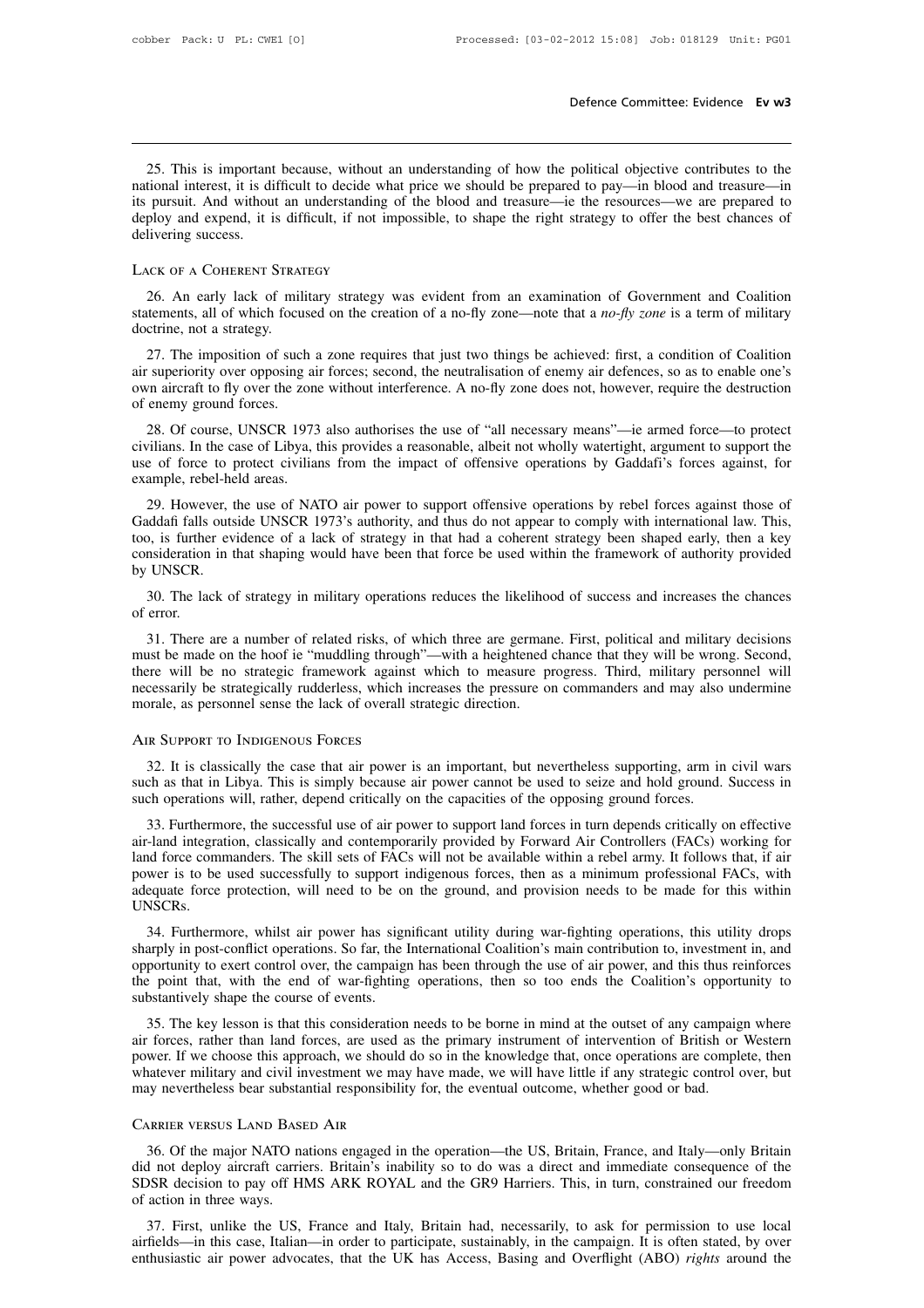**Ev w4** Defence Committee: Evidence<br>
world and that, for this reason, aircraft carriers are not essential for the deployment of air power. Whereas the<br>
legal reality is that there are only two generic locations in the worl legal reality is that there are only two generic locations in the world from where Britain has the *right* to operate legal reality is that there are only two generic locations in the world from where Britain has the *righ* **Ev w4** Defence Committee: Evidence<br>
world and that, for this reason, aircraft carriers are not essential for the deployment of air power. Whereas the<br>
legal reality is that there are only two generic locations in the worl waters. 38. In all other locations in the world from where Britain has the *right* to operate litary aircraft: first, British sovereign territory; second, Royal Navy warships operating in international atters.<br>38. In all other loc to operate British military aircraft carriers are not essential for the deployment of air power. Whereas the legal reality is that there are only two generic locations in the world from where Britain has the *right* to ope decision and that, for this reason, ancraft carriers are not essential for the deproyment of a<br>legal reality is that there are only two generic locations in the world from where Britain h<br>military aircraft: first, British

Iitary aircraft: first, British sovereign territory; second, Royal Navy warships operating in international<br>ters.<br>38. In all other locations in the world, we must seek the *permission* of the base nation and our ability, t

waters.<br>
38. In all other locations in the world, we must seek the *permission* of the base nation and our ability, thus,<br>
to operate British military aircraft from non-sovereign land bases is *always* subject to the polit 38. In all other locations in the world, we must seek the *permission* of the base nation and our ability, thus, to operate British military aircraft from non-sovereign land bases is *always* subject to the political agree 38. In all other locations in the world, we must set<br>to operate British military aircraft from non-sovereig<br>decision and, ultimately, whim of the basing nation,<br>39. The Libyan experience thus underlines the g<br>the purchase ision and, ultimately, whim of the basing nation, acting in its national interests.<br>
39. The Libyan experience thus underlines the good sense of the Government's decision to continue with<br>
2013 purchase of the two new airc 39. The Libyan experience thus underlines the good sense of the Government's decision to continue with<br>the purchase of the two new aircraft carriers. But it also unequivocally exposes the risk that we will bear<br>between now 39. The Libyan experience thus underlines the good sense of the Government's deferent purchase of the two new aircraft carriers. But it also unequivocally exposes the between now and the recovery of the aircraft carrier ca

tween now and the recovery of the aircraft carrier capability, which, under current plans, will not be<br>eaningful until 2023, and very possibly later.<br>40. These strategic risks are not trivial. For example, for the first ti

meaningful until 2023, and very possibly later.<br>
40. These strategic risks are not trivial. For example, for the first time in over 100 years, Britain will be<br>
unable to mount operations of the scale and nature of the Falk 40. These strategic risks are not trivial. For example, for the first time in over 100 years, Britain will be unable to mount operations of the scale and nature of the Falklands War of 1982 or the Sierra Leone intervention For the strategic risks are not trivial. For example, for the first time in over 100 years, Britain win be unable to mount operations of the scale and nature of the Falklands War of 1982 or the Sierra Leone intervention of ervention of 1998. And we will remain in this position for well over a decade.<br>41. Second, even where ABO agreement has been secured, if the air bases are at distance from the area of<br>erations, then costs of maintaining ai 41. Second, even where ABO agreement has been secured, if the air bases are at distance from the area of operations, then costs of maintaining aircraft on station, for example to enforce a no-fly zone or maintain a combat 41. Second, even where ABO agreement has been secured, if the air bases are at distance from the area of operations, then costs of maintaining aircraft on station, for example to enforce a no-fly zone or maintain a combat

mbat air patrol, can increase very significantly. The increased costs are multi-faceted, but include airframe<br>urs, which are a major cost driver as well as transit fuel and the additional costs of supporting tanker aircraf hours, which are a major cost driver as well as transit fuel and the additional costs of supporting tanker aircraft.<br>42. There is also an operational price in that more aircraft will be needed to provide airpower at distan 42. There is also an operational price in that more aircraft will be needed to provide airpower at distance, the corollary being that the same amount of aircraft operating from distance will be unable to provide the same e

43. Third, distance may also mean that it is impossible to deploy some key capabilities. Combat Search and sscue (CSAR) is a case in point in that the CSAR cover for British aircrew operating over Libya was—and uld only ha policy or, in its harder-edged form, grand strategy, with which to address the Arab Spring and the broader has Foreston Policy and Grand Strategy, with which is a case in point in that the CSAR cover for British aircrew op could only have been—provided from NATO carriers operating in international waters in the Gulf of Sirte.<br>
FOREIGN POLICY AND GRAND STRATEGY<br>
44. The final—and perhaps most important—lesson is to do with the absence of an o DREIGN POLICY AND GRAND STRATEGY<br>
44. The final—and perhaps most important—lesson is to do with the absence of an overarching foreign<br>
licy or, in its harder-edged form, grand strategy, with which to address the Arab Sprin

FOREIGN POLICY AND GRAND STRATEGY<br>
44. The final—and perhaps most important—lesson is to do with the absence of an overarching foreign<br>
policy or, in its harder-edged form, grand strategy, with which to address the Arab Sp 44. The final—and perhaps most important—lesson is to do with the absence of an overarching foreign policy or, in its harder-edged form, grand strategy, with which to address the Arab Spring and the broader issue of extrem they may be morally reprehensible, will bear less critically on Britain's national interest than those in the Gulf or Success that, because they occur in key strategic areas, bear critically on the British national interes distinguish between those crises that, because they occur in key strategic areas, bear critically on the British national interest, and those that do not. It seems clear, for example, that events in the Maghreb, whether or 45. This lack manifests itself in the Libyan operation, most obviously in our continuing inability to stinguish between those crises that, because they occur in key strategic areas, bear critically on the British tional in 45. This fack mannests fised in the Libyan operation, most obviously in our continuing mathiny to distinguish between those crises that, because they occur in key strategic areas, bear critically on the British national in Instinguish between those crises in<br>the mational interest, and those that do<br>they may be morally reprehensible<br>or Suez.<br>46. And yet, whilst already hea<br>of its remaining military continge<br>these critical strategic areas.<br>47.

because of the lack any coherent regional policy or grand strategy against which to the Sulf Suez.<br>46. And yet, whilst already heavily engaged in Afghanistan, Britain elected to engage in Libya and use most<br>its remaining m

or Suez.<br>
46. And yet, whilst already heavily engaged in Afghanistan, Britain elected to engage in Libya and use most<br>
of its remaining military contingency, thus loosing its ability, at a time of unusual historical volati 46. And yet, whilst already heavily engaged in Afghanistan, Britain elected to engage in Libya and use most<br>of its remaining military contingency, thus loosing its ability, at a time of unusual historical volatility, to ac 40. Allal yet, whilst already heavily engaged in Alghamstan, Britain elected to engage in Libya and use host<br>of its remaining military contingency, thus loosing its ability, at a time of unusual historical volatility, to a of its femalling initially contingency, thus loosing its ability, at a time of unusual instorteal volatinty, to act in<br>these critical strategic areas.<br>47. This is perhaps because of the lack any coherent regional policy or 47. This is perhaps because of the lack any coherent regional policy or grand strategy against which to balance the advantages of intervening in Libya against the disadvantages of critically prejudicing our ability to act 47. This is perhaps because of the lack any coherent regional policy or grand s<br>balance the advantages of intervening in Libya against the disadvantages of critically<br>act elsewhere, in more important strategic areas. This balance the advantages of intext elsewhere, in more impor<br>by the Public Administration<br>Whitehall—especially White<br>have yet to be acted upon. T<br>and merits the closest scrutin<br>9 September 2011 an—to think and act strategically, and suggests the 1783<br>is is the most serious of all the concerns illustrated during<br>by the House of Commons Defence Committee.<br>Written evidence from Professor M J Williams<br>EFENSE DEPENDEN Whitehall—especially Whitehall—to think and act strategically, and suggests the PASC's recommentative yet to be acted upon. This is the most serious of all the concerns illustrated during the Libyand merits the closest scr

*M M M M M M Williams<br>MPLICATIONS FOR BRITISH DEFENSE DEPENDENCY ON FOREIGN AND SECURITY POLICY<br><i>M J Williams is Visiting Professor of Government at Wesleyan University in the United States and is Lecturer<br>in in International Relations at Royal Holloway, University of University of University in the University and is Lecturer***<br>***in International Relations at Royal Holloway, University of London. Previously he was a Visiting Fe* **Written evidence from Professor M J Williams**<br>*IMPLICATIONS FOR BRITISH DEFENSE DEPENDENCY ON FOREIGN AND SECURITY POLICY*<br>*M J Williams is Visiting Professor of Government at Wesleyan University in the United States and* **the Royal United Services Institute Common Services Institute of Manufactures Institute In J Williams is Visiting Professor of Government at Wesleyan University in the United States and is Lecturer<br>in International Relati IMPLICATIONS FOR BRITISH DEFENSE DEPENDENCY ON FOREIGN AND SECURITY POLICY**<br>*M J Williams is Visiting Professor of Government at Wesleyan University in the United States and is Lecturer*<br>in International Relations at Roya *to Kandahar to Kandahar" (2009). He has consulted extensively for several MJ Williams is Visiting Professor of Government at Wesleyan University in the Lin International Relations at Royal Holloway, University of London* 1. The NATO-led intervention in Libya over the past six months highlights some areas of concern for the six months were past six months highly a six months higher the past six months highly are at the University of London In miernational Retations at Royal Hottoway, Oniversity of London. Freviously he was a visiting F<br>University of Oxford, a lecturer at the University of London and the Head of the Transatlantic Pr<br>the Royal United Services Example *Royal United Services Institute for Defense Studies. Dr. Williams is the author of "The Good War: NATO<br>d the Liberal Conscience in Afghanistan" (2011) and "NATO, Security and Risk Management: From Kosovo<br>Kandahar"* 

to Kandahar" (2009). He has consulted extensively for several NATO allies.<br>
1. The NATO-led intervention in Libya over the past six months highlights some areas of concern for the UK.<br>
1. The operations, whilst seemingly s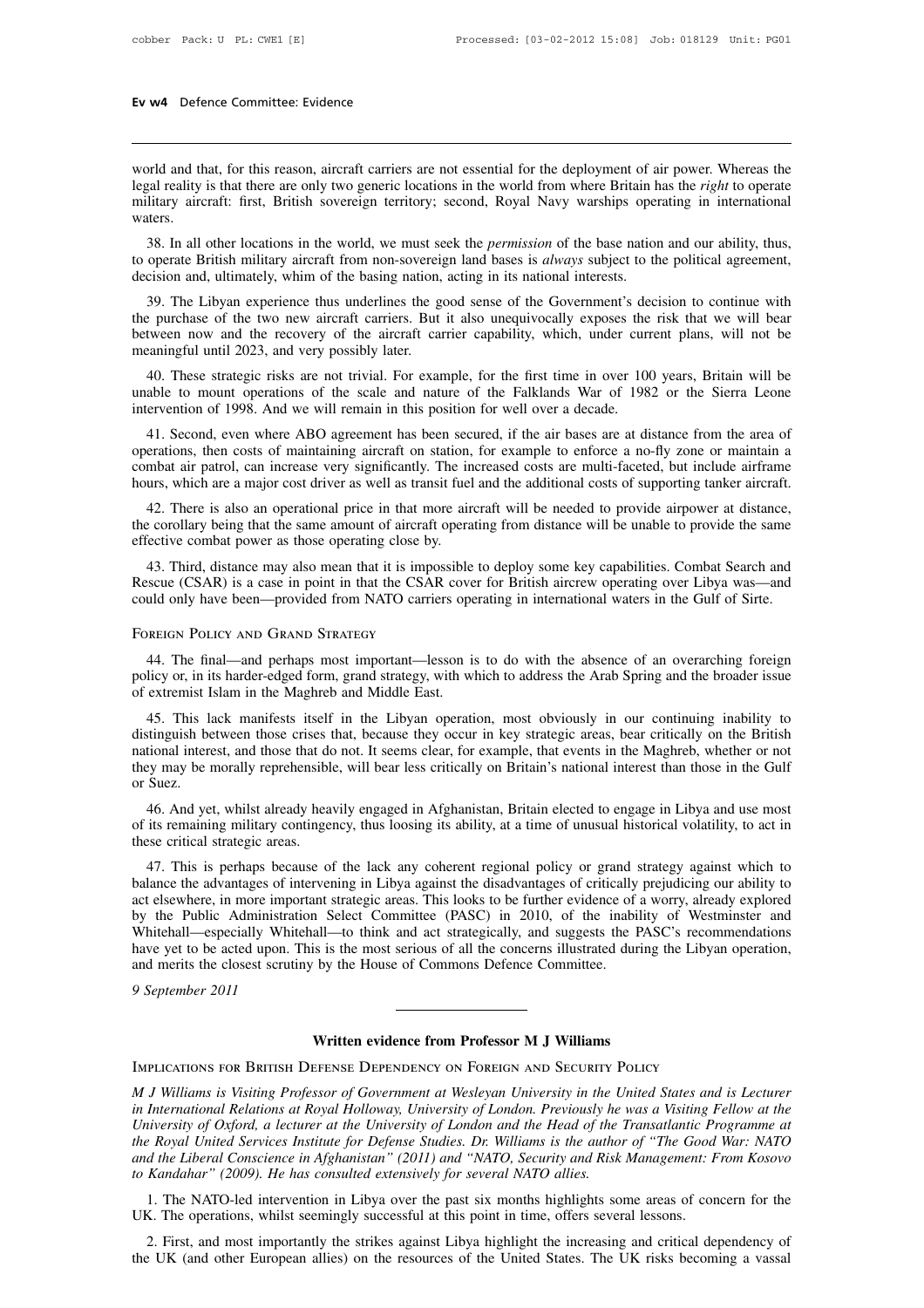**Defence Committee: Evidence Ev w5**<br>State of the US, unable to act independently unless it rethinks some aspects of defense reorganization and<br>investment in the military. Second, the role of the US will remain omnipresent, **interty** befence Committee: Evidence **Ev w5**<br>state of the US, unable to act independently unless it rethinks some aspects of defense reorganization and<br>investment in the military. Second, the role of the US will remain om Defence Committee: Evidence Ev w5<br>state of the US, unable to act independently unless it rethinks some aspects of defense reorganization and<br>investment in the military. Second, the role of the US will remain omnipresent, b state of the US, unable to act independently unless it rethinks some aspects of defense reorganization and investment in the military. Second, the role of the US will remain omnipresent, but the approach of Washington to t state of the US, unable to act independently unless it rethinks some aspects of defense reorganization and investment in the military. Second, the role of the US will remain omnipresent, but the approach of Washington to t state of the US, unable to act independently unless it rethinks some aspects of defense reorganization and investment in the military. Second, the role of the US will remain omnipresent, but the approach of Washington to t state of the US, unable to act independently unless it rethinks some aspects of defense reorganization and investment in the military. Second, the role of the US will remain omnipresent, but the approach of Washington to t investment in the military. Second, the role of the US will remain omnipresent, but the approach of Washington<br>to the wider world is changing. The Americans ostensibly "handed off" the Libya mission to Europe, but they<br>rem to the wider world is changing. The Americans ostensibly "handed off" the Libya mission to Europe, but they remained deeply involved. Given the current internal debates in the US about American foreign policy, the public p remained deeply involved. Given the current internal debates in the US about American foreign policy, the public pushback on foreign intervention and budget constraints that the US must recognize and address in the near te public pushback on foreign intervention and budget constraints that the US must recognize and address in the near term, there is a strong possibility that the US may sit out on issues of importance to Britain but only of t inter a strong possibility that the US may sit out on issues of importance to Britain but only of tertiary importance to Washington. Given the British and European dependency on US military assets this raises a major probl tertiary importance to Washington. Given the British and European dependency on US military assets this raises a major problem for British foreign policy. Third, NATO is at the very least a two-tiered alliance. Any pretens raises a major problem for British foreign policy. Third, NATO is at the very least a two-tiered alliance. Any<br>pretense that the Alliance is based on mutual solidarity is rubbish. Libya reinforced a division evident since<br> pretense that the Alliance is based on mutual solidarity is rubbish. Libya reinforced a division evident since<br>the late 1990s. The UK must consider the impact of a multi-tiered NATO on future policy. Fourth, the UK got<br>luc The late 1990s. The UK must consider the impact of a multi-tiered NATO lucky that this intervention ended when it did. The UK was stretched to co<br>intensity. Had the conflict not ended the UK would have found it increasis<br>o Some of the assumptions made in HMG's Strategic Defense and Security Review were inherently flawed as<br>Expected defense climate. The focus of this briefing will be on the defense dependency of the UK and Europe<br>the US.<br>IE S

For Final defense climate. The focus of this briefing will be on the defense dependency of the UK and Europe<br>on the US.<br>THE STRATEGIC DEFENSE AND SECURITY REVIEW AND LIBYA<br>Some of the assumptions made in HMG's Strategic De SUPPOSE ADDRESS THE STRATEGIC DEFENSE AND SECURITY REVIEW AND LIBYA<br>
Some of the assumptions made in HMG's Strategic Defense and Security Review were inherently flawed as<br>
a result of groupthink focused on fighting the las THE STRATEGIC DEFENSE AND SECURITY REVIEW AND LIBYA<br>
Some of the assumptions made in HMG's Strategic Defense and Security Review were inherently flawed as<br>
a result of groupthink focused on fighting the last war as opposed IE STRATEGIC DEFENSE AND SECURITY REVIEW AND LIBYA<br>
Some of the assumptions made in HMG's Strategic Defense and Security Review were inherently flawed as<br>
esult of groupthink focused on fighting the last war as opposed to

Some of the assumptions made in HMG's Strategic Defense and Security Review were inherently flawed as a result of groupthink focused on fighting the last war as opposed to a range of future conflicts. The document supposed Some of the assumptions made in Filology Stategic Defense and Security Review were interesting hawed as a result of groupthink focused on fighting the last war as opposed to a range of future conflicts. The document suppos a result of groupular focused of ngining the rast war as opposed to a range of future connects. The document<br>supposedly address the UK's role in an uncertain world, but in some key areas it seems policy-makers failed<br>to bu supposedly address the UK s fole in an uncertain world, but in some key areas it seems policy-makers raned to build in enough full-spectrum capacity to ensure a truly independent British foreign policy.<br>In 2010 the UK inve to bund in enough fun-spectrum capacity to ensure a trury intelleption. But for protey.<br>In 2010 the UK invested roughly 2.7% of GDP on defense. Over the next four years that percentage will<br>decrease to 2%. The implications In 2010 the UK invested roughly 2.7% of GDP on defense. Over the next four years that percentage will decrease to 2%. The implications of this are cuts to the Army total around 7,000 soldiers. Roughly 40% of the Army's art decrease to 2%.<br>Army's artillery<br>the hammer. Bot<br>and HMG's only<br>before a new ca<br>looks as if only<br>four years.<br>The result of The result of these cuts is quite simply that Britain will have a less able military. Some of these cuts make others are others are others are an parameter. Both will face cuts in personnel of 5,000 apiece. The RAF Harrier ine hanner. Bout win face cuts in personner of 3,000 apece. The KAP Trainer anctant have aneady been cut<br>and HMG's only aircraft carrier HMS Ark Royal was decommissioned in March of 2011. It will be a decade<br>before a new c

and HNG s only alletait caller HNS AK Royal was decommissioned in Match of 2011. It will be a decade before a new carrier strike force is in place and although the Government commissioned two carriers it now looks as if on before a new carrier strike force is in place and antiough the Oovernment commissioned two carriers it now looks as if only one will be put into service. Defense spending will supposedly stay at 2% over the next four years From years.<br>
The result of these cuts is quite simply that Britain will have a less able military. Some of these cuts make<br>
sense others do not. The decision for example to pull forces out of Germany to save on basing cost The result of these cuts is quite simply that Britain will have a less able military. Some of these cuts make<br>sense others do not. The decision for example to pull forces out of Germany to save on basing costs and to<br>also The result of these cuts is quite simply that Britain will have a less able military. Some of these cuts make sense others do not. The decision for example to pull forces out of Germany to save on basing costs and to also sense others do not. The decision for example to pull forces out of Germany to save on basing costs and to also eliminate heavy armour and artillery intended for a major land war in Europe is a good one. Some residual capa also eliminate heavy armour and artillery intended for a major land war in Europe is a good one. Some residual<br>capacity is of course warranted as heavy armor is not obsolete, merely limited, but the bulk of the cuts are in capacity is of course warranted as heavy armor is not obsolete, merely limited, but the bulk of the cuts are in order. Other cuts are more problematic such as the decision to strike the HMS Ark Royal from service immediate order. Other cuts are more problematic such as the decision to strike the HMS Ark Royal from service<br>immediately. These decisions had a direct impact on the UK's ability to easily and effectively wage an air<br>assault agains immediately. These decisions had a direct impact on the UK's ability to easily and effectively wage an air assault against Libya. The decision to create a new carrier strike group is laudable, but the lack of a carrier in For a number of implications from these defense cuts aside from the military's reduced and we are a new calibrations from solutions of the cuts d, there is no problem with having diminished Armed Forces so long as the Gove and the statement is annehidable and was based mote on budget stashing than sound strategic rationale. In the<br>end, there is no problem with having diminished Armed Forces so long as the Government is willing to accept<br>it m

end, there is no problem with naving diminished Armed Potees so long as the Oovernment is winnig to accept<br>it must do less globally. The Libya intervention does not reflect an appreciation for the implications of the cuts<br> It must do less globany. The Endya intervention does not fenect an appreciation for the implications of the cuts<br>on UK Armed Forces. Asking the military to do more with less is reckless and the public should be concerned<br>a on UK Affined Forces. Asking the finitary to do infide with less is feckless and the public should be concerned<br>about the Government's seeming desire to not properly resource soldiers they ask to go in harms way.<br>There are about the Government s seeming deshe to not property resource solders they ask to go in narms way.<br>There are a number of implications from these defense cuts aside from the military's reduced ability to work<br>as an effectiv There are a number of implications from these defense cuts aside from the military's reduced ability to work as an effective policy tool. The cuts will reduce Britain's ability to lead when it comes to European security an and defense. Given the already morbid rates of defense investment in Europe, Britain's abdication of a leadership role will do little to prod other European nations to invest adequately in defense. A lack of defense invest In derinse. Orven the aneady morbid rates of derinse investment in Europe, Britain's abdication of a<br>dership role will do little to prod other European nations to invest adequately in defense. A lack of defense<br>restment wi readership fole will do flute to plod offer European hations to invest adequately in detense. A fack of defense investment will also see a reduction in British led research and development. This means that British firms wi

Investment win also see a reduction in British ed research and development. This ineans that British innis win<br>be less innovative and will therefore contribute less to the British economy over time. The domestic societal<br>b be less innovative and with interefore contribute less to the British economy over time. The domestic socretar<br>benefits of defense investment and research will also be reduced. Historically the defense sector has lead to<br>m benents of deferse investment and research will also be reduced. This<br>ofference sector has lead to major scientific and technological benefits that have benefited wider society and the economy.<br>Finally and perhaps most imp major scientinc and ecomological benefits that have benefited where society and the economy.<br>
Finally and perhaps most importantly, reduced defense investment will only make Britain more, rather than<br>
less dependent on the Finally and perhaps most importantly, reduced defense investment will only make Britain more, rather than<br>less dependent on the United States. For a Government that advocated a foreign policy more independent<br>(although sti less dependent on the United States. For a Government that advocated a foreign policy more independent (although still allied with) the United States, the defense cuts are an interesting way of achieving this goal. The UK (although still allied with) the United States, the defense cuts are an interesting way of achieving this goal.<br>The UK will rely ever more heavily on the US particularly when it comes to C4ISTR technologies and logistics.<br> omnipresent. The UK will rely ever more heavily on the US particularly when it comes to C4ISTR technologies and logistics.<br>As Nicholas Burns remarked to the FT in April 2011 "There's a concern in the US that the European allies<br>will no Separations ... The pointing the political distunion in a fractions NATO alliance over air strikes going forward?"<br>The little war dragged on and the contributing nations began to flag this concern grew evermore<br>inipresent. Indeed, as the war dragged on and the contributing nations began to flag this concern grew evermore omnipresent.<br>
DEFENCE DEPENDENCY CULTURE IN THE UK AND EUROPE<br>
The little war against Libya illustrated a new approach of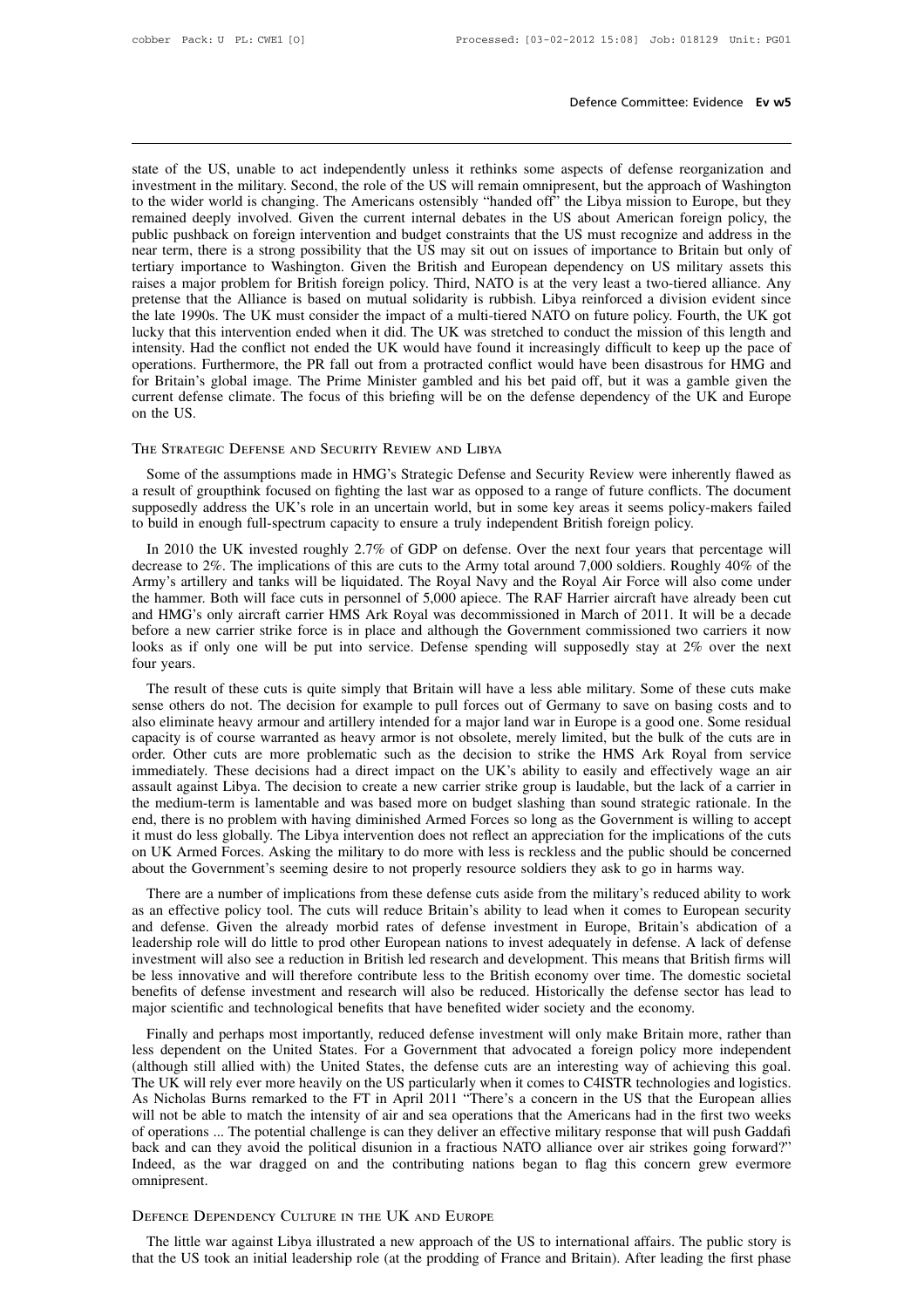**Ev w6** Defence Committee: Evidence<br> **Committee:** Evidence<br>
of the NATO attack against Libya flying approximately 1,600 sorties before the US withdrew to a support<br>
function. On the surface it looked as if the US was large Function. On the surface it looked as if the US was largely not engaged in the OS with the with the surface it looked as if the US was largely not engaged in the operation, the reality is quite different. The plan was to p Ev w6 Defence Committee: Evidence<br>
of the NATO attack against Libya flying approximately 1,600 sorties before the US withdrew to a support<br>
function. On the surface it looked as if the US was largely not engaged in the ope in all planning and deliberations regarding the campaign 1,600 sorties before the US withdrew to a support function. On the surface it looked as if the US was largely not engaged in the operation, the reality is quite diff of the NATO attack against Libya flying approximately 1,600 sorties before the US withdrew to a support function. On the surface it looked as if the US was largely not engaged in the operation, the reality is quite differe of the NATO attack against Libya flying approximately 1,600 sorties before the US withdrew to a support function. On the surface it looked as if the US was largely not engaged in the operation, the reality is quite differe of the NATO attack against Libya flying approximately 1,600 sorties before the US withdrew to a support function. On the surface it looked as if the US was largely not engaged in the operation, the reality is quite differe function. On the surface it looked as if the US was largely r<br>different. The plan was to pursue a "covert intervention" strate<br>in all planning and deliberations regarding the campaign for t<br>US approach to international aff Ficher. The plan was to pulsate affect and the contribution stategy ranker hall an overt one. The G5 was involved<br>all planning and deliberational affairs, one that will remain the de facto course under the Obama Administra In an planting and denocrations regarding the dampargin for the duration of the operation. This fencets a new<br>
US approach to international affairs, one that will remain the de facto course under the Obama Administration<br>

three Arab states are and divided continent. There were also below the US electorate to save money buy cutting back on foreign adventures. The public wants a focus on the domestic woes of the country and on job creation, r European states actually participated in the air strikes alongside in the US checknate to save money ouy cutting back on foreign adventures. The public wants a focus on the domestic woes of the country and on job creation, between the operation, rather than spending billions on wars overseas.<br>
On the surface it would appear that the operation against Libya then was the hour of Europe, but in reality<br>
it revealed a fractured and divided conti Capability. Meanwhile the US contributed the bulk of the support for the operation, as I noted it would in a piece for *The Guardian* on 17 March at the start of operation. There were 15 European states working alongside t On the surface it would appear that the operation against Libya the Guardian of the Guardian of the Guardian Chevardian Chevardian Chevardian European states actually participated in the air strikes alongside to support th The course of the course of the contributed a dozen warships to the Libya campaign the operation. This further reinforces a serious problem within NATO repability. Meanwhile the US contributed the bulk of the support for t bean states actually participated in the air strikes alongside the US and Canada. Germany refused to<br>ort the operation. This further reinforces a serious problem within NATO regarding solidarity and<br>ility. Meanwhile the US capability. Meanwhile the US contributed the bulk of the support for the operation, as I noted it would in a<br>piece for *The Guardian* on 17 March at the start of operations.<br>Over the course of the campaign the US contribut

- 
- US CAISTR technology was used to track and target oppositions, while US Predator drones provided relays of specific target areas.<br>
 US C4ISTR technology was used to track and target opposition forces. US JSTARS surveillan *Ince Guaratan* on 17 March at the start of operations.<br>
E course of the campaign the US contributions included the following:<br>
The United States contributed a dozen warships to the Libya campaign that played a critical ro e course of the campaign the US contribution<br>The United States contributed a dozen warsh<br>the opening attack. The USS Florida launche<br>US C4ISTR technology was used to track a<br>irplanes were used to provide offshore intel<br>pro — The United States contributed a dozen warships to the Libya campaign that played a critical role in<br>the opening attack. The USS Florida launched 100 cruise missiles against Libyan air-defenses.<br>— US C4ISTR technology was The online states contributed a dozen warsings to the Endya campaign<br>the opening attack. The USS Florida launched 100 cruise missiles again<br>US C4ISTR technology was used to track and target opposition forces<br>airplanes were — US C4ISTR technology was used to track and target opposition forces. US JSTARS surveillance<br>airplanes were used to provide offshore intelligence on enemy positions, while US Predator drones<br>provided relays of specific ta
- 
- out of the 40 tankers used to support combat and tanger opposition forces. So 35 FARS surventance airplanes were used to provide offshore intelligence on enemy positions, while US Predator drones provided relays of specifi an phanes were used to provide offshore intemgence on enemy positions, wi<br>provided relays of specific target areas.<br>The targeting packages for the European strikes against targets in Libya wer<br>specialists operating out of — The targeting packages for the European strikes against targets in Libya were prepared by American<br>specialists operating out of NATO's operation HQ in Naples, Italy.<br>
— Refueling of the combat aircraft was undertaken by — Refueling of the combat aircraft was undertaken by US tanker aircraft. The US Air Force flew out of the 40 tankers used to support combat operations. Without US assistance Europe could have maintained the 24 hours a day, out of the 40 tankers used to support combat operations. Without US assistance Europe could not<br>have maintained the 24 hours a day, campaign days a week campaign.<br>— The US re-supplied European attack aircraft when European
- munitions.
- 
- have maintained the 24 hours a day, campaig<br>The US re-supplied European attack aircraf<br>munitions.<br>The US flew over 5,000 missions; over 1,20<br>While the US avoided putting a large num<br>contribute CIA agents to the operation.<br>
- The US re-supplied European attack aircraft when European countries ran out of precision-attack<br>
 The US flew over 5,000 missions; over 1,200 were military strikes against Libyan targets.<br>
 While the US avoided putting munitions.<br>The US flew over 5,000 missions; over 1,200 were military strikes against Libyan targets.<br>While the US avoided putting a large number of US forces on the ground, but Washington did<br>contribute CIA agents to the o The US flew over 5,000 missions; over<br>While the US avoided putting a large<br>contribute CIA agents to the operation.<br>The US operated the satellite communic<br>as well Arab Special Forces from Qatar<br>unavailable even to allied na — While the US avoided putting a large number of US forces<br>
contribute CIA agents to the operation.<br>
— The US operated the satellite communications channel utilized<br>
as well Arab Special Forces from Qatar and Jordan. The U The US operated the satellite communications channel utilized by British and French Special Forces<br>as well Arab Special Forces from Qatar and Jordan. The US also supplied high-tech gear, previously<br>unavailable even to alli
	-

In the US operated the satellite communications channel utilized by British and French Special Forces<br>as well Arab Special Forces from Qatar and Jordan. The US also supplied high-tech gear, previously<br>unavailable even to a as well Arab Special Forces from Qatar and Jordan. The US also supplied high-tech gear, previously<br>unavailable even to allied nations.<br>— The US Navy conducted counter-scud missile operations.<br>
This list, composed and cross operation. Many in Britain and Europe will try to put a brave face on it, but the fact of the matter is that this war, just like the wars in Iraq, Afghanistan and Kosovo, was largely an American operation. Many in Britain — The US Navy conducted counter-scud missile operations.<br>
This list, composed and cross-verified from multiple sources available to the public and private sources most<br>
likely does not reveal to the fullest extent the real This list, composed and cross-verified from multiple sources available to the public and private sources most<br>ely does not reveal to the fullest extent the reality of European and British dependence on the United States.<br>e Iikely does not reveal to the fullest extent the reality of European and British dependence on the United States.<br>The reality is that this war, just like the wars in Iraq, Afghanistan and Kosovo, was largely an American op

The reality is that this war, just like the wars in Iraq, Afghanistan and Kosovo, was largely an American operation. Many in Britain and Europe will try to put a brave face on it, but the fact of the matter is that this op Fraction. Many in Britain and Europe will try to put a brave face on it, but the fact of the matter is that this operation would never have been possible without US support.<br>The lack of munitions highlights for example, pe be pertaion. Hany in Britain and Barope win ay to part a stave face on it, sat the fact of the inater is that this operation would never have been possible without US support.<br>The lack of munitions highlights for example, The lack of munitions highlights for example, perhaps most embarrassingly, Europe's lack of capabilities.<br>When European nations ran low on munitions it was surprisingly the Norwegians, Danish and Belgians who<br>carried out t The lack of munitions highlights for example, perhaps most embarrassingly, Europe's lack of capabilities.<br>When European nations ran low on munitions it was surprisingly the Norwegians, Danish and Belgians who<br>carried out t When European nations ran low on munitions it was surprisingly the Norwegians, Danish carried out the most sorties early on. This was not because any of these countries were equipped. It was because they fly F-16s meaning There is certainly onthing the accertain is well be uniformally well under the Fench and British European strike aircraft had to be modified before they could be utilized immediately, where the Fench and British European s equipped. It was seculate they hy 1–10s including that Alterlam inditions count of their conducts immediately, where<br>the French and British European strike aircraft had to be modified before they could use US munitions and

as the French and Drissi Early early strike and the out of the outlined between they cold ase to maniforms and<br>thus had to take a backseat for a period of time. Europe is near entirely dependent on the US for any sort of<br>s Forces and European forces will only worsen. HMG must seriously become the case as British defense cuts take hold and a lack of defense investment across the continue continues.<br>There is certainly nothing wrong with decrea defense cuts take hold and a lack of defense investment across the continue continues.<br>There is certainly nothing wrong with decreasing the defence budget, but this will come the expense of<br>Britain's ability to conduct an There is certainly nothing wrong with decreasing the defence budget, but this will come the expense of Britain's ability to conduct an independent foreign and defense policy. Perhaps cost and equipment sharing can mitigate There is certainly nothing wrong with decreasing the defence budget, but this will come the expense of Britain's ability to conduct an independent foreign and defense policy. Perhaps cost and equipment sharing can mitigate Britain's ability to conduct an independent foreign and defense policy. Perhaps cost and equipment sharing can<br>mitigate some of the overwhelming dependence on the US, but over time the capabilities gap between US<br>forces an mitigate some of the overwhelming dependence on the US, but over time the capabilities gap between US forces and European forces will only worsen. HMG must seriously assess what sort of country Britain wants to be in a mor forces and European forces will only worsen. HMG must seriously assess what sort of country Britain wants<br>to be in a more globalized world and depending on US interests to always match British ones is dangerous.<br>The US pub to be in a more globalized world and depending on US interests to always match British ones is dangerous.<br>The US public is approaching near all time high levels of reluctance regarding international intervention. The<br>rise The US public is approaching near all time high levels of reluctance regarding international intervention. The rise of more conservative parties may bode for an increasingly isolationist and withdrawn foreign policy. Alter rise of more conservative parties may bode for an increasingly isolationist and withdrawn foreign policy. Alternatively should a more hawkish wing of the Republican Party take power the world may see a return to extremely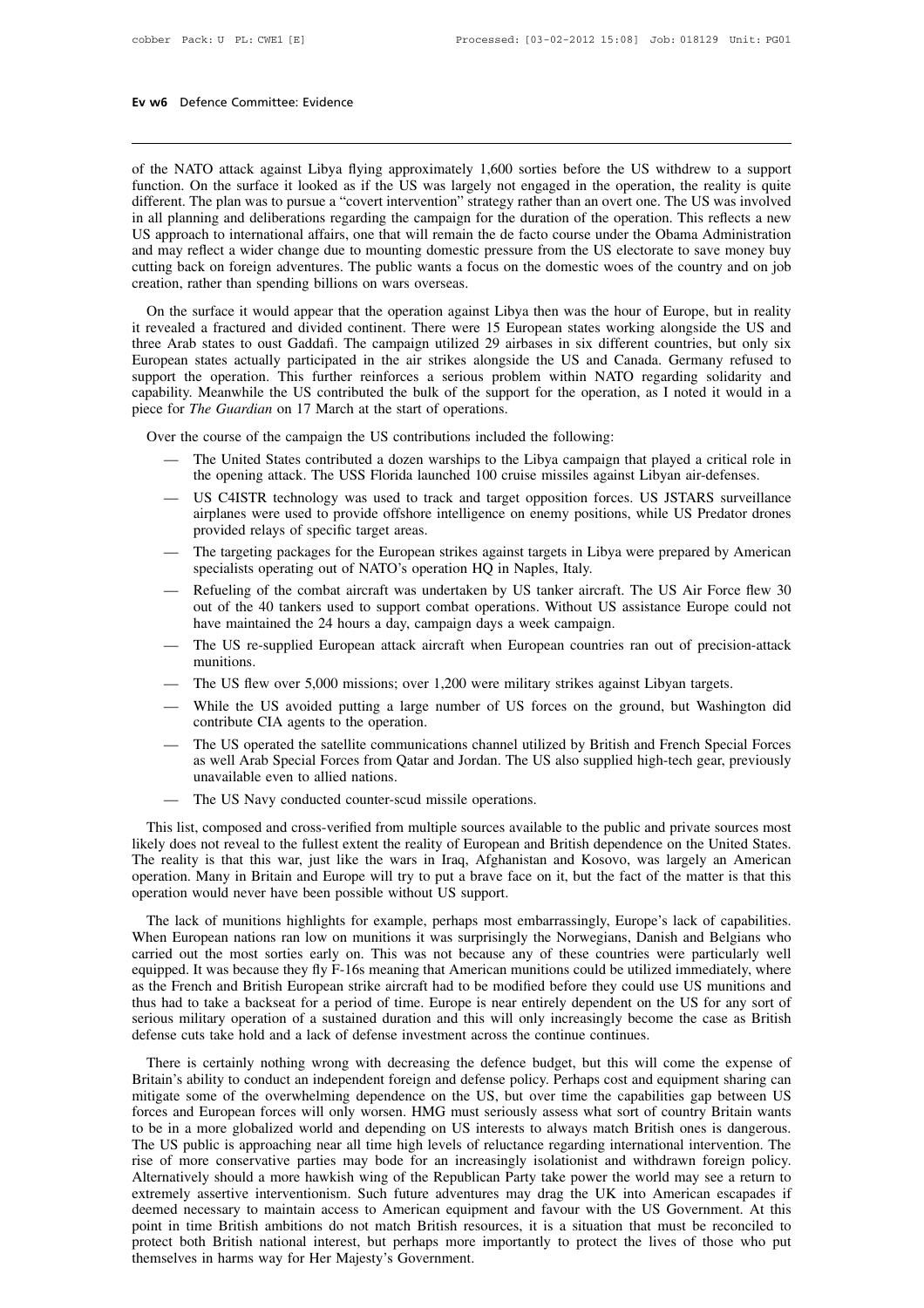# A Multi-Tiered NATO

Defence Committee: Evidence Ev w7<br>MULTI-TIERED NATO<br>There is no question that NATO has been one of the most successful military alliances of all time. NATO<br>Iped to root democracy in Western and later Eastern Europe. It pro A MULTI-TIERED NATO<br>
There is no question that NATO has been one of the most successful military alliances of all time. NATO<br>
helped to root democracy in Western and later Eastern Europe. It protected a fragile Western Eur A MULTI-TIERED NATO<br>There is no question that NATO has been one of the most successful military alliances of all time. NATO<br>helped to root democracy in Western and later Eastern Europe. It protected a fragile Western Europ A MULTI-TIERED NATO<br>There is no question that NATO has been one of the most successful military alliances of all time. NATO<br>helped to root democracy in Western and later Eastern Europe. It protected a fragile Western Europ A MULTI-TIERED NATO<br>There is no question that NATO has been one of the most successful military alliances of all time. NATO<br>helped to root democracy in Western and later Eastern Europe. It protected a fragile Western Europ There is no question that NATO has been one of the most successful military alliances of all time. NATO helped to root democracy in Western and later Eastern Europe. It protected a fragile Western Europe from Soviet advanc There is no question that NATO has been one of the most successful military alliances of all time. NATO helped to root democracy in Western and later Eastern Europe. It protected a fragile Western Europe from Soviet advanc helped to root democracy in Western and later Eastern Europe. It protected a fragile Western Europe from<br>Soviet advances during the Cold War and it has served an effective risk management organization since the<br>early 1990s Soviet advances during the Cold War and it has served an effective risk management organization since the early 1990s. Unfortunately, since the end of the Cold War the alliance has suffered from the lack of a firm and mutu early 1990s. Unfortunately, since the end of the Cold War the alliance has suffered from the lack of a firm and mutually agreed upon *raison d'être*. Some of the allies believe that using the Alliance to manage global risk mutually agreed upon *raison d'être*. Some of the allies believe that using the Alliance to manage global risks and humanitarian crises (a la the Balkans, Kosovo, Afghanistan) is a worthwhile pursuit, while others are far and humanitarian crises (a la the Balkans, Kosovo, Afghanistan) is a worthwhile pursuit, wh<br>less convinced for a variety of reasons. The absence of a concrete overwhelming and clearly is<br>has allowed NATO to fracture. A lac ress convinced for a variety<br>has allowed NATO to frace<br>failure to adequately inves<br>certain allies carrying the li<br>refused to participate at all<br>that makes NATO relevant<br>*September 2011* **Example 20** and the state of the statements. The control of the setticipate at all (Germany for example). Unless NATO leaders can figure out a new grand barg ATO relevant to ALL of the members, the Alliance will continue

Towards the end of June, the Defence Secretary, Dr Liam Fox, gave a speech to the Royal United Services<br>Towards the end of June, the Defence Secretary, Dr Liam Fox, gave a speech to the Royal United Services<br>stitute. In th Institute. In that speech, he made a number of claims which, on examination, do not appear to be accurate.<br>Institute. In that speech, he made a number of claims which, on examination, do not appear to be accurate.<br>This is September 2011<br>
Written evidence from C J A Cope, Political Editor, Warship World Magazine<br>
Towards the end of June, the Defence Secretary, Dr Liam Fox, gave a speech to the Royal United Services<br>
Institute. In that speech Written evidence from C J A Cope, Political Editor, Warship World Magazine<br>wards the end of June, the Defence Secretary, Dr Liam Fox, gave a speech to the Royal United Services<br>ute. In that speech, he made a number of clai **Written evidence from C J A Cope, Political Editor, Warship World I** wards the end of June, the Defence Secretary, Dr Liam Fox, gave a speech to the ute. In that speech, he made a number of claims which, on examination, d wards the end of June, the Defence Secretary, Dr Liam Fox, gave a speech to the Royal United Services<br>tute. In that speech, he made a number of claims which, on examination, do not appear to be accurate.<br>
"Let me take head wates the end of June, the Defence Secretary, Dr Etam Fox, gave a specen to the Royal officed Services<br>the. In that speech, he made a number of claims which, on examination, do not appear to be accurate.<br>"Let me take head-

"Let me take head-on the persistent claim that the nature of our operations in Libya, and the cost of them, would be different had we an aircraft carrier and the Harrier in service."<br>"The truth is that we still would have The truth is that we still would have based RAF Tornadoes and Typhoons in Italy for the air-to-air role<br>and to carry the precision weaponry such as Stormshadow or Brimstone that Harrier cannot carry."<br>So it would not have

# **Costs**

According to a parliamentary reply by Peter Luff dated 14 September 2010, the cost per flight hour of operating the Tornado GR4 was £35,000, the Harrier GR9 £37,000 and the Typhoon FGR4 £70,000.<br>Nevertheless, as to why the So It would not have been cheaper—in fact, it would have been interfinite expensive.<br>
So It would not have been cheaper—in fact, it would have been interfinite expensive.<br>
According to a parliamentary reply by Peter Luff d Costra<br>According to a parliamentary reply by Peter Luff dated 14 September 2010, the cost per flight hour of<br>operating the Tornado GR4 was £35,000, the Harrier GR9 £37,000 and the Typhoon FGR4 £70,000.<br>Nevertheless, as to

According to a parliamentary reply by Peter Luff dated 14 September 2010, the cost per flight hour of erating the Tornado GR4 was £35,000, the Harrier GR9 £37,000 and the Typhoon FGR4 £70,000.<br>Nevertheless, as to why the G According to a parliamentary reply by Peter Luff dated 14 September 2010, the cost per flight hour of operating the Tornado GR4 was £35,000, the Harrier GR9 £37,000 and the Typhoon FGR4 £70,000.<br>Nevertheless, as to why the explained and should be questioned. These figures must be independently verified by the National Audit Office.<br>Elsewhere in his speech, Dr Fox said that Labour had already reduced the Harrier fleet in 2009, leaving the rem

Nevertheless, as to why the GR9 should cost more to operate per flight hour than the Tornado has not been plained and should be questioned. These figures must be independently verified by the National Audit Office. Elsewhe explained and should be questioned. These figures must be independently verified by the National Audit Office.<br>Elsewhere in his speech, Dr Fox said that Labour had already reduced the Harrier fleet in 2009, leaving the<br>rem Elsewhere in his speech, Dr Fox said that Labour had already reduced the Harrier fleet in 2009, leaving the remaining aircraft being unable to sustain operations in Afghanistan, let alone undertake contingencies such as Li Eisewhete in ins speech, D1 Fox said that Labour had aneady reduced the Francher lifeet in 2009, leaving the<br>remaining aircraft being unable to sustain operations in Afghanistan, let alone undertake contingencies such as<br>L Finalism and the engulation of the capacity to do both.<br>
Nevertheless, in a parliamentary reply dating from this spring, the MoD stated that the number of Harrier<br>
GR9s withdrawn in December 2010 was 62. This is far in exc Eloya. The also said that only formado had the capacity to do both.<br>
Severtheless, in a parliamentary reply dating from this spring, the MoD stated that the number of Harrier GR9s withdrawn in December 2010 was 62. This is operated by the RAF either in Afghanistan or Libya. 40 of these Harriers were fully fitted for and capable of frontline combat or ground support operations. In spite of the Tornado fleet numbering 107 aircraft, only 28 wer Example and the RAF either in Afghanistan or Libya. 40 of these Harriers were fully fitted for and capable of ontline combat or ground support operations. In spite of the Tornado fleet numbering 107 aircraft, only 28 are f betaca by the KAP citief in Argnamistan of Eloya. 40 of these Frances were fully fitted for and capable of conducting the Afghanistan close air support task. In other words, there was much more capacity within the Harrier were fully fitted for and capable of conducting the Afghanistan close air support task. In other words, there was much more capacity within the Harrier GR9 fleet to support Afghanistan and Libyan operations. The Tornado Fo

is much more capacity within the Harrier GR9 fleet to support Afghanistan and Libyan operations. The rnado Force Elements at Readiness (FE@R) was therefore significantly less than that of the Harrier.<br>A further parliamenta Tornado Force Elements at Readiness (FE@R) was therefore significantly less than that of the Harrier.<br>
A further parliamentary reply indicated that savings from the withdrawal from service of Ark Royal in<br>
December 2010 a disclosed that Ark Royal would be taken out of service in the third quarter of 2014.<br>Accordingly, the average annual savings following the withdrawal from service of Ark Royal during that<br>three-year period are £35 million. Example 2010 are estimated at £105 million between 2011–12 and 2014–15. Prior to SDSR, the MoD had sclosed that Ark Royal would be taken out of service in the third quarter of 2014.<br>Accordingly, the average annual savings three-year period are £35 million. That equates with the savings from the withdrawal from service of Illustrious<br>which have also been estimated by the MoD at £35 million per annum.<br>It must follow, therefore, that to have m Accordingly, the average annual savings following the withdrawal from service of Ark Royal during that ree-year period are £35 million. That equates with the savings from the withdrawal from service of Illustrious inch hav

to operate in the Mediterranean during Operation Ellamy would have cost the MoD about £35 million.<br>Dr Fox appears to be suggesting that it is cheaper to be operating RAF Tornadoes and Typhoons from Gioia<br>del Colle in Italy

It must follow, therefore, that to have maintained Ark Royal in service throughout 2011, enabling the ship<br>operate in the Mediterranean during Operation Ellamy would have cost the MoD about £35 million.<br>Dr Fox appears to b It must follow, therefore, that to have maintained Ark Royal in service throughout 2011, enabling the ship<br>to operate in the Mediterranean during Operation Ellamy would have cost the MoD about £35 million.<br>Dr Fox appears t to operate in the Mediterranean during Operation Ellamy would have cost the MoD about £35 million.<br>
Dr Fox appears to be suggesting that it is cheaper to be operating RAF Tornadoes and Typhoons from Gioia<br>
del Colle in Ita Dr Fox appears to be suggesting that it is cheaper to be operating RAF Tornadoes<br>del Colle in Italy than GR9s operating from Ark Royal in the Mediterranean.<br>It does not take a mathematical genius to realise that operating I Colle in Italy than GR9s operating from Ark Royal in the Mediterranean.<br>It does not take a mathematical genius to realise that operating GR9s from a carrier lying just outside Libyan<br>ritorial waters has simply got to be It does not take a mathematical genius to realise that operating GR9s from a carrier lying just outside Libyan<br>territorial waters has simply got to be substantially cheaper than flying Tornadoes and Typhoons from their<br>bas It does not take a manicmatical genus to realise that operate<br>reritorial waters has simply got to be substantially cheapen<br>base in Italy the 600 or so nautical miles to Libya and th<br>route—not to mention the massive logist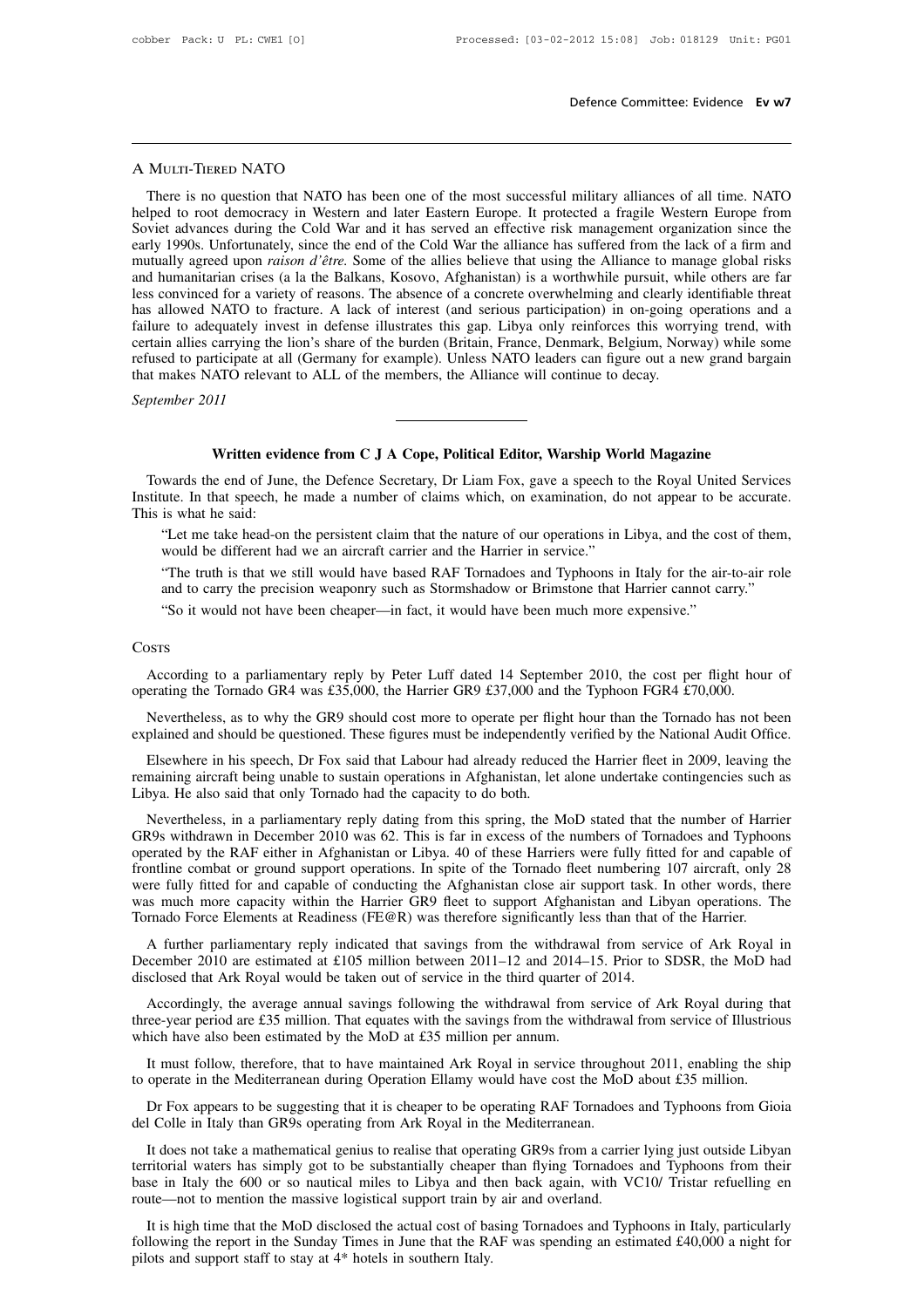we Defence Committee: Evidence<br>There have been reports that land-based operations in Libya over a six months period are likely to be costing<br>00 million, compared with £150 million (just 17%) for sea-based operations. Moreo Ev w8 Defence Committee: Evidence<br>
There have been reports that land-based operations in Libya over a six months period are likely to be costing<br>
£900 million, compared with £150 million (just 17%) for sea-based operations Ev w8 Defence Committee: Evidence<br>
There have been reports that land-based operations in Libya over a<br>
£900 million, compared with £150 million (just 17%) for sea-bas<br>
infrastructure costs, the RAF figure could rise to £1. There have been reports that land-based operations in Libya over a six months period are likely to be costing 00 million, compared with £150 million (just  $17\%$ ) for sea-based operations. Moreover, if one includes frastr There have be<br>f900 million, comprast the sum of the set of the set of the set of the set of the set of the set of the set of the set of the set of the set of the set of the set of the set of the set of the set of the set o

There have been reports that land-based operations in Libya over a six months period are likely to be costing 00 million, compared with £150 million (just 17%) for sea-based operations. Moreover, if one includes frastructu  $\pounds$ 900 million, compared with  $\pounds$ 150 million (just 17%) for sea-based operations. Moreover, if one includes infrastructure costs, the RAF figure could rise to  $\pounds$ 1.35 billion.<br>In any event, independent verification infrastructure costs, the RAF figure could rise to £1.35 billion.<br>
In any event, independent verification is essential and again I would urge you to invite the NAO to conduct<br>
an inquiry.<br>
Launched from a carrier, a GR9 ca In any event, independent verification is essential and again I would urge you to invite the NAO to c<br>an inquiry.<br>Launched from a carrier, a GR9 can be on task delivering weapons within 30 minutes of, for example<br>for urgen inquiry.<br>Launched from a carrier, a GR9 can be on task delivering weapons within 30 minutes of, for example, a call<br>r urgent support from ground forces. In contrast, a Tornado/Typhoon operating from Gioia del Colle has a<br>n Launched from a carrier, a GR9 can be on task delivering weapons within 30 minutes of, for example, and for urgent support from ground forces. In contrast, a Tornado/Typhoon operating from Gioia del Colle has than that tim

Insists on having 24 hours' notice of clos<br>
And finally, on the cost of operating a<br>
have been deployed with Ocean) are cost<br>
WEAPONRY<br>
1. *ALARM (air-to-ground missile)*<br>
Is used to take out hostile radar syster

# **WEAPONRY**

And finally, on the cost of operating aircraft, it has been disclosed that the Army Apache (of which four we been deployed with Ocean) are costing some £15,000 an hour—less than half that of Tornado.<br>EAPONRY<br>*ALARM (air-to* have been deployed with Ocean) are<br>WEAPONRY<br>1. ALARM (air-to-ground missile)<br>Is used to take out hostile radar s:<br>deployed in Libya/Afghanistan.<br>2. AMRAAM/ASRAAM/AIM9 Sidewir WEAPONRY<br>
1. *ALARM (air-to-ground missile)*<br>
1s used to take out hostile radar systems. Can be operated by To<br>
deployed in Libya/Afghanistan.<br>
2. *AMRAAM/ASRAAM/AIM9 Sidewinder (air-to-air missiles)*<br>
AMRAAM is a BVR (Bey

ALARM (air-to-ground missile)<br>Is used to take out hostile radar systems. Can be operated by Tornado, but not by the GR9. However, not<br>ployed in Libya/Afghanistan.<br>AMRAAM/ASRAAM/AIM9 Sidewinder (air-to-air missiles)<br>AMRAAM Is used to take out hostile radar systems. Can be operated by Tornado, but not by the GR9. However, not deployed in Libya/Afghanistan.<br>
2. AMRAAM/ASRAAM/AIM9 Sidewinder (air-to-air missiles)<br>
AMRAAM is a BVR (Beyond Visual proven Sidewinder missile. Accordingly, all three aircraft types have an air-to-air capability. However, the deployed in Libya/Afghanistan.<br>
2. AMRAAM/ASRAAM/AIM9 Sidewinder (air-to-air missiles)<br>
SMRAAM is a BVR (Beyond V 2. *AMRAAM/ASRAAM/AIM9 Sidewinder (air-to-air missiles)*<br>
AMRAAM is a BVR (Beyond Visual Range) missile and carried by Typhoon. ASRAAM can be carried by<br>
some, but not all, Tornado aircraft. The GR9 is fully configured/fit 2. AMRAAM/ASRAAM/AIM9 Sidewinder (air-to-air missiles)<br>AMRAAM is a BVR (Beyond Visual Range) missile and carried by Typhoon. ASRAAM can be carried by<br>some, but not all, Tornado aircraft. The GR9 is fully configured/fitted 2. AMRAAM/ASRAAM/AIM9 Statewhater (atr-to-atr missites)<br>AMRAAM is a BVR (Beyond Visual Range) missile and carried by Typhoon. ASRAAM can be carried by<br>some, but not all, Tornado aircraft. The GR9 is fully configured/fitted AMRAAM is a BVR (Beyond Visual Range) missile and carried by Typhoon. ASRAAM can be carried by<br>some, but not all, Tornado aircraft. The GR9 is fully configured/fitted for the carriage and use of the well-<br>proven Sidewinder some, but not all, Tornado aircraft. The GR9 is fully configured/fitted for the carriage and use of the well-<br>proven Sidewinder missile. Accordingly, all three aircraft types have an air-to-air capability. However, the<br>Tor proven Sidewinder missile. Accordingly, all three aircraft types have an air-to-air capability. However, the Tornado is notoriously deficient when conducting air combat within visual range. In contrast, the Harrier is high Tornado is notoriously deficient when conducting air combat within visual range. In contrast, the Harrier is highly agile and has a proven track record in aerial combat. Nevertheless, it has to be conceded that, without ra highly agile and has a proven track record in aerial combat. Nevertheless, it has to be conceded that, without radar or a BVR system, the GR9 simply cannot fulfil an area interceptor role. But the GR9 armed with the latest There are three separate marks in service, namely Mark II (simple laser-guided bomb), Mark III (GPS<br>cess rate of the Sea Harrier during the Falklands War, when operating within visual range and with superior<br>of expertise. preciss that of the search marker daring the Fanklands War, when operating whim Visaal range and<br>prior expertise. And, of course, with the new Type-45 destroyers equipped with Aster missiles an<br>radar system, hostile aircra

# 3. *Paveway*

dar system, hostile aircraft BVR would be eliminated using Sea Viper. The Aster 30 has a range of 50 miles.<br> *Paveway*<br>
There are three separate marks in service, namely Mark II (simple laser-guided bomb), Mark III (GPS<br>
e 3. Paveway<br>There are three separate marks in service, namely Mark II (simple laser-guide<br>precision guided "bunker-busting" 2000lb bomb), Mark IV (GPS precision guided b<br>Tornado GR4 and Harrier GR9 have the capability to de

# 4. *Brimstone/Hellfire*

ecision guided "bunker-busting" 2000lb bomb), Mark IV (GPS precision guided bomb).<br>Tornado GR4 and Harrier GR9 have the capability to deliver all three variants accurately. Typhoon can only<br>liver the Mk II variant and then Tornado GR4 and Harrier GR9 have the capability to deliver all three variants accurately. Typhoon can only<br>deliver the Mk II variant and then only when it has independent targeted help.<br>4. *Brimstone/Hellfire*<br>Both are ant Hellfire much more responsively and from shorter and from shorter and much more variants accurately. Typhoon can omy<br>deliver the Mk II variant and then only when it has independent targeted help.<br>4. *Brimstone/Hellfire*<br>Bo Example 18 A R variant and then<br>
4. *Brimstone/Hellfire*<br>
Both are anti-tank missiles. WI<br>
Hellfire is as good as Brimstone<br>
Hellfire much more responsively<br>
operational weapons system.<br>
5. *Stormshadow/Tomahawk (TLAM* 4. *Brinistone/Heigne*<br>
Both are anti-tank missiles. Whereas the<br>
Hellfire is as good as Brimstone (and chearnel Hellfire much more responsively and from<br>
operational weapons system.<br>
5. *Stormshadow/Tomahawk (TLAM)*<br>
Wher Bout all the RAF aircraft can carry Stormshadow, the GR9 cannot. Furthermore, the RAF has no<br>experiments the RAF aircraft can carry Stormshadow, the GR9 cannot. Furthermore, the RAF has no<br>mahawk capability. Hellfire much more responsively and from shorter range, making it a better and much more cost-effective<br>operational weapons system.<br>5. Stormshadow/Tomahawk (TLAM)<br>Whereas the RAF aircraft can carry Stormshadow, the GR9 can

erational weapons system.<br>
Stormshadow/Tomahawk (TLAM)<br>
Whereas the RAF aircraft can carry Stormshadow, the GR9 cannot. Furthermore, the RAF has no<br>
mahawk capability.<br>
Stormshadow has a history of misfires, not guiding to 5. *Stormshadow/Tomahawk (TLAM)*<br>Whereas the RAF aircraft can carry Stormshadow, the GR9 cannot. Furthermore, the RAF has no<br>Tomahawk capability.<br>Stormshadow has a history of misfires, not guiding to target and warhead fai 5. *Stormshadow/Tomahav*<br>Whereas the RAF ai<br>Tomahawk capability.<br>Stormshadow has a hi<br>RAF has substantial stoc<br>range of 400 miles.<br>On the other hand, Tor

Whereas the RAF aircraft can carry Stormshadow, the GR9 cannot. Furthermore, the RAF has no<br>mahawk capability.<br>Stormshadow has a history of misfires, not guiding to target and warhead failures on hitting a target. The<br>HF h Tomahawk capability.<br>
Stormshadow has a history of misfires, not guiding to target and warhead failures on hitting a target. The<br>
RAF has substantial stocks of Stormshadow missiles (900 were ordered). Each cost \$1.3 millio Stormshadow has a history of misfires, not guiding to target and warhead failures on hitting a target. The RAF has substantial stocks of Stormshadow missiles (900 were ordered). Each cost \$1.3 million, having a range of 40 Somishadow has a history<br>RAF has substantial stocks<br>range of 400 miles.<br>On the other hand, Tomah<br>SSN, has a range of up to 1,<br>reliable with a high probab<br>price of Stormshadow.<br>The only advantage of S 1980 of 400 miles.<br>
On the other hand, Tomahawk, operated from Britain's modified T-boats, together with the new Astute class<br>
N, has a range of up to 1,500 miles, can be re-programmed in flight (unlike Stormshadow) and is On the other hand, Tomahawk, operated from Britain's modified T-boats, together with the new Astute class SSN, has a range of up to 1,500 miles, can be re-programmed in flight (unlike Stormshadow) and is extremely reliable

On the other hand, folialiawk, operated from Britain's modified 1-boats, together with the flew Astute class<br>SSN, has a range of up to 1,500 miles, can be re-programmed in flight (unlike Stormshadow) and is extremely<br>relia SSIN, has a range of up to 1,500 films, can be re-programm<br>reliable with a high probability of kill (unlike Stormshade<br>price of Stormshadow.<br>The only advantage of Stormshadow over Tomahawk<br>penetrate and destroy hardened ta ice of Stormshadow.<br>The only advantage of Stormshadow over Tomahawk is that it has a warhead specifically designed to<br>netrate and destroy hardened targets, which Tomahawk cannot do. Nevertheless, an operational commander<br>u The only advantage of Stormshadow over Tomahawk is that it has a warhead specifically designed to<br>penetrate and destroy hardened targets, which Tomahawk cannot do. Nevertheless, an operational commander<br>would undoubtedly b The only advantage of Stofhshadow over Tomahawk is that it has a wantead specifically designed to<br>penetrate and destroy hardened targets, which Tomahawk cannot do. Nevertheless, an operational commander<br>would undoubtedly b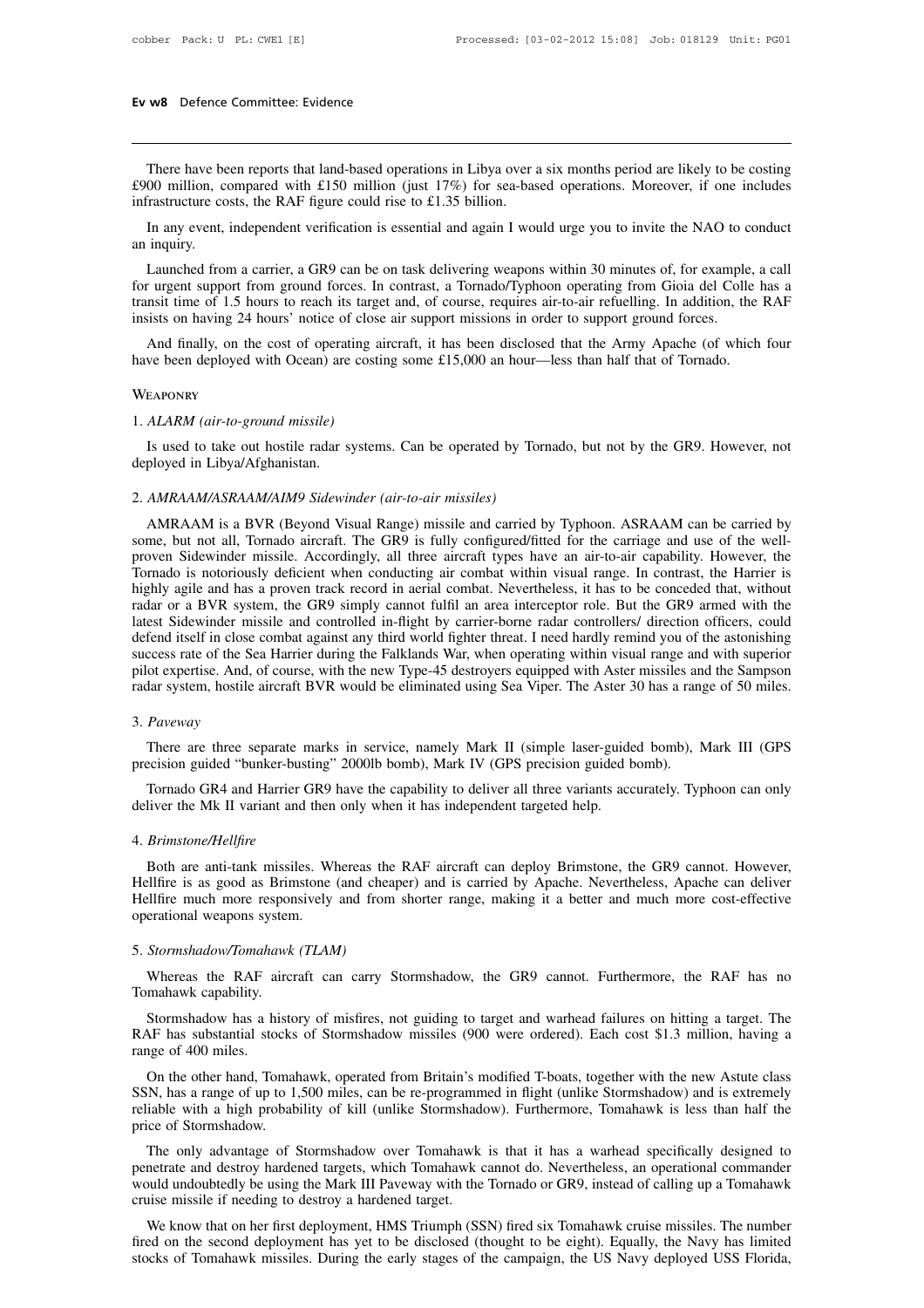Defence Committee: Evidence Ev w9<br>an SSGN, which fired some 90 Tomahawk cruise missiles against Libyan targets. There was, of course, no<br>guarantee that the USN would participate in Operation Ellamy. Please also note that n Defence Committee: Evidence Ev w9<br>an SSGN, which fired some 90 Tomahawk cruise missiles against Libyan targets. There was, of course, no<br>guarantee that the USN would participate in Operation Ellamy. Please also note that n From SSGN, which fired some 90 Tomahaw<br>guarantee that the USN would participate<br>from the RN can fire cruise missiles.<br>The new Astute class can carry up to 38 SSGN, which fired some 90 Tomahawk cruise missiles against Libyan targets. There was, of course, no<br>arantee that the USN would participate in Operation Ellamy. Please also note that no European navy apart<br>m the RN can fire an SSGN, which fired some 90 Tomah<br>guarantee that the USN would participa<br>from the RN can fire cruise missiles.<br>The new Astute class can carry up to 3<br>cruise missiles in any deployment.<br>An SSN has strategic mobility where: guarantee that the USN would participate in Operation Ellamy. Please also note that no European navy apart<br>from the RN can fire cruise missiles.<br>The new Astute class can carry up to 38 weapons and would be perfectly capabl

From the KIN can fire crui<br>The new Astute class c<br>cruise missiles in any dep<br>An SSN has strategic r<br>6. *Other systems*<br>The GR9 can also ope

The GR9 can also operate Maverick, which is a close-air-support anti-tank weapon, having an excellent CR9 can also operate Maverick, which is a close-air-support anti-tank weapon, having an excellent ck record and the CRV7 track record and the CRV7 rocket, a close-air-support and vulnerable.<br>
The GR9 can also operate Maverick, which is a close-air-support anti-tank weapon, having an excellent<br>
track record and the CRV7 rocket, a close-air-su An SSN has strategic 1<br>6. *Other systems*<br>The GR9 can also op<br>track record and the CRN<br>carried by Tornado.<br>In addition to being eq

Other systems<br>The GR9 can also operate Maverick, which is a close-air-support anti-tank weapon, having an excellent<br>ck record and the CRV7 rocket, a close-air-support weapon which also has a good track record. Neither is<br>T 6. Other systems<br>The GR9 can also operate Maverick, which is a close-air-support anti-tank weapon, having an excellent<br>track record and the CRV7 rocket, a close-air-support weapon which also has a good track record. Neithe The GR9 can also op<br>track record and the CR<br>carried by Tornado.<br>In addition to being ex<br>with 500 rounds availab<br>number of rounds). The GR9 can also operate Maver<br>track record and the CRV7 rocket, a<br>carried by Tornado.<br>In addition to being equipped with<br>with 500 rounds available (far more<br>number of rounds).<br>MILITARY CONCLUSION In addition to being equipped with the Hellfire missile, the Apache helicopter has a highly accurate cannon<br>th 500 rounds available (far more effective and flexible than the Tornado cannon which carries half the<br>mber of ro

with 500 rounds available (far more effective and flexible than the Tornado cannon which carries half the<br>number of rounds).<br>MILITARY CONCLUSION<br>Four Astute-class SSNs armed with Tomahawk would be capable of eliminating no Service. The next three boats should be in service by 2016. Today, we have four TLAM-equipped T-boats, thereby avoiding any need to use Tornado/Typhoons armed with Stormshadow missiles. One Astute is in service. The next t MILITARY CONCLUSION<br>Four Astute-class SSNs armed v<br>thereby avoiding any need to use<br>service. The next three boats shoul<br>albeit with a reduced payload.<br>HMS Ocean, equipped with Apa ILITARY CONCLUSION<br>Four Astute-class SSNs armed with Tomahawk would be capable of eliminating no less than 96 targets,<br>reby avoiding any need to use Tornado/Typhoons armed with Stormshadow missiles. One Astute is in<br>vice. Four Astute-class SSNs armed with Tomahawk would be capable of eliminating no less than 96 targets,<br>thereby avoiding any need to use Tornado/Typhoons armed with Stormshadow missiles. One Astute is in<br>service. The next thre From Astuc-class SSNs affined with Tomanawk would be capable of climmating no less than 90 tagets, thereby avoiding any need to use Tornado/Typhoons armed with Stormshadow missiles. One Astute is in service. The next three

rvice. The next three boats should be in service by 2016. Today, we have four TLAM-equipped T-boats, beit with a reduced payload.<br>HMS Ocean, equipped with Apache helicopters, with support from Sea King AEW helicopters, has albeit with a reduced payload.<br>
HMS Ocean, equipped with Apache helicopters, with support from Sea King AEW helicopters, has been<br>
deployed. Apache with Hellfire missiles and cannon is being utilised for anti-tank/anti-arm HMS Ocean, equipped with Apache helicopters, with support from Sea King AEW helicopters, has been deployed. Apache with Hellfire missiles and cannon is being utilised for anti-tank/anti-armour purposes. A full complement o

In addition, the Nav<br>Sea King AEWs. GR9<br>Libyan air force had m<br>The GR9 equipped<br>(this is what it was des<br>the CRV7 rocket.<br>This naval combina

ployed. Apache with Hellfire missiles and cannon is being utilised for anti-tank/anti-armour purposes. A full<br>mplement of 20 Apaches is feasible, bearing in mind that over 60 were delivered to the Army Air Corps.<br>In additi complement of 20 Apaches is feasible, bearing in mind that over 60 were delivered to the Army Air Corps.<br>In addition, the Navy could have been operating HMS Ark Royal equipped with GR9s and supported by<br>Sea King AEWs. GR9s a King AEWs. GR9s equipped with Sidewinder missiles would have been used in air-to-air combat if the<br>byan air force had managed to operate.<br>The GR9 equipped with Paveway could have carried out bunker-busting operations and Libyan air force had managed to operate.<br>
The GR9 equipped with Paveway could have carried out bunker-busting operations and (this is what it was designed to do) using also the Maverick close-air-support anti-tank weapt<br>
t The GR9 equipped with Paveway could have carried out bunker-busting operations and close-air-support<br>is is what it was designed to do) using also the Maverick close-air-support anti-tank weapon, together with<br>eCRV7 rocket.

the CRV7 rocket.<br>
This naval combination would have been more effective and considerably cheaper than involving RAF<br>
Tornadoes and Typhoons and highly expensive air-to-air refuelling and logistics backup.<br>
During Ellamy, t

This naval combination would have been more effective and considerably cheaper than involving RAF rnadoes and Typhoons and highly expensive air-to-air refuelling and logistics backup.<br>During Ellamy, the RAF has managed onl This naval combination would have been more effective and considerably cheaper than involving RAF<br>Tornadoes and Typhoons and highly expensive air-to-air refuelling and logistics backup.<br>During Ellamy, the RAF has managed o 60%. During Ellamy, the RAF has managed only one Tornado mission every two days, compared with the USMC<br>ing two missions per Harrier every day.<br>In any event, the French aircraft carrier Charles de Gaulle (CDG) has achieved no l flying two missions per Harrier every day.<br>
In any event, the French aircraft carrier Charles de Ga<br>
strike missions in Libya, compared with NATO aircraft a<br>
60%.<br>
SDSR made it clear that in future, we would be increas<br>
fo my event, the French aircraft carrier C<br>missions in Libya, compared with NA<br>SR made it clear that in future, we wou<br>ing situation in relation to Operation E<br>1. USN—Carriers not involved.<br>2. French Navy—CDG returned to T

missions in Libya, compared with NATO aircraft and RN/USN SSNs/SSGNs<br>
SR made it clear that in future, we would be increasingly dependent upon allie<br>
ing situation in relation to Operation Ellamy:<br>
1. USN—Carriers not invo SR made it clear that in future, we would be in<br>ing situation in relation to Operation Ellamy:<br>1. USN—Carriers not involved.<br>2. French Navy—CDG returned to Toulon w:<br>3. Spanish Navy—Carrier not involved.<br>4. Italian Navy—Ca

- 
- 
- 
- 5. Italian Navy—Carrier withdrawn for economic reasons. Government contemplating withdrawal of<br>
1. USN—Carriers not involved.<br>
2. French Navy—CDG returned to Toulon with a refit due at year-end.<br>
3. Spanish Navy—Carrier no situation in relation to Operation Ellamy:<br>
USN—Carriers not involved.<br>
French Navy—CDG returned to Toulon with a refit due at year-end.<br>
Spanish Navy—Carrier not involved.<br>
Italian Navy—Carrier withdrawn for economic reas 1. USN—Carriers not involved.<br>
2. French Navy—CDG returned to Toulon with<br>
3. Spanish Navy—Carrier not involved.<br>
4. Italian Navy—Carrier withdrawn for econon<br>
air base facilities, with profound implications<br>
5. RN—No fixe 1. USN—Carriers not involved<br>
2. French Navy—CDG returne<br>
3. Spanish Navy—Carrier not<br>
4. Italian Navy—Carrier with<br>
air base facilities, with prof<br>
5. RN—No fixed-wing carrier<br>
POLITICAL CONCLUSION 4. Italian Navy—Carrier withdrawn for e<br>air base facilities, with profound impli-<br>5. RN—No fixed-wing carriers in service<br>pLITICAL CONCLUSION<br>Contrary to what Dr Fox told the RUSI:<br>(a) The nature of our Libyan operations<br>c
	-

- (a) The nature of our Libyan operations would have been greatly improved using a carrier/Harrier<br>(a) The nature of our Libyan operations would have been greatly improved using a carrier/Harrier<br>combination, together with A RN—No fixed-wing carriers in service.<br>
Conclusion<br>
y to what Dr Fox told the RUSI:<br>
The nature of our Libyan operations would have been greatly improved usin<br>
combination, together with Apache helicopters and TLAM-equipped FICAL CONCLUSION<br>
Intrary to what Dr Fox told the RUSI:<br>
(a) The nature of our Libyan operations would have been greatly improved<br>
combination, together with Apache helicopters and TLAM-equipped SSNs.<br>
(b) We could have di FOLITICAL CONCLUSION<br>
Contrary to what Dr Fox told the RUSI:<br>
(a) The nature of our Libyan operations would have been greatly improved using a carrier/Harrier<br>
combination, together with Apache helicopters and TLAM-equippe
	-
	-
- ntrary to what Dr Fox told the RUSI:<br>
(a) The nature of our Libyan operations would have been greatly improved using a carrier/Harrier<br>
combination, together with Apache helicopters and TLAM-equipped SSNs.<br>
(b) We could ha (b) We could have dispensed with all land-based air operations from Italy.<br>
(c) There is an effective naval alternative to Brimstone/Stormshadow.<br>
(d) The Navy could have carried out the UK's entire contribution to Oper<br> <sup>2</sup><br>
(b) W<sub>6</sub><br>
(c) Th<br>
(d) Th<br>
the<br>
19 July 2011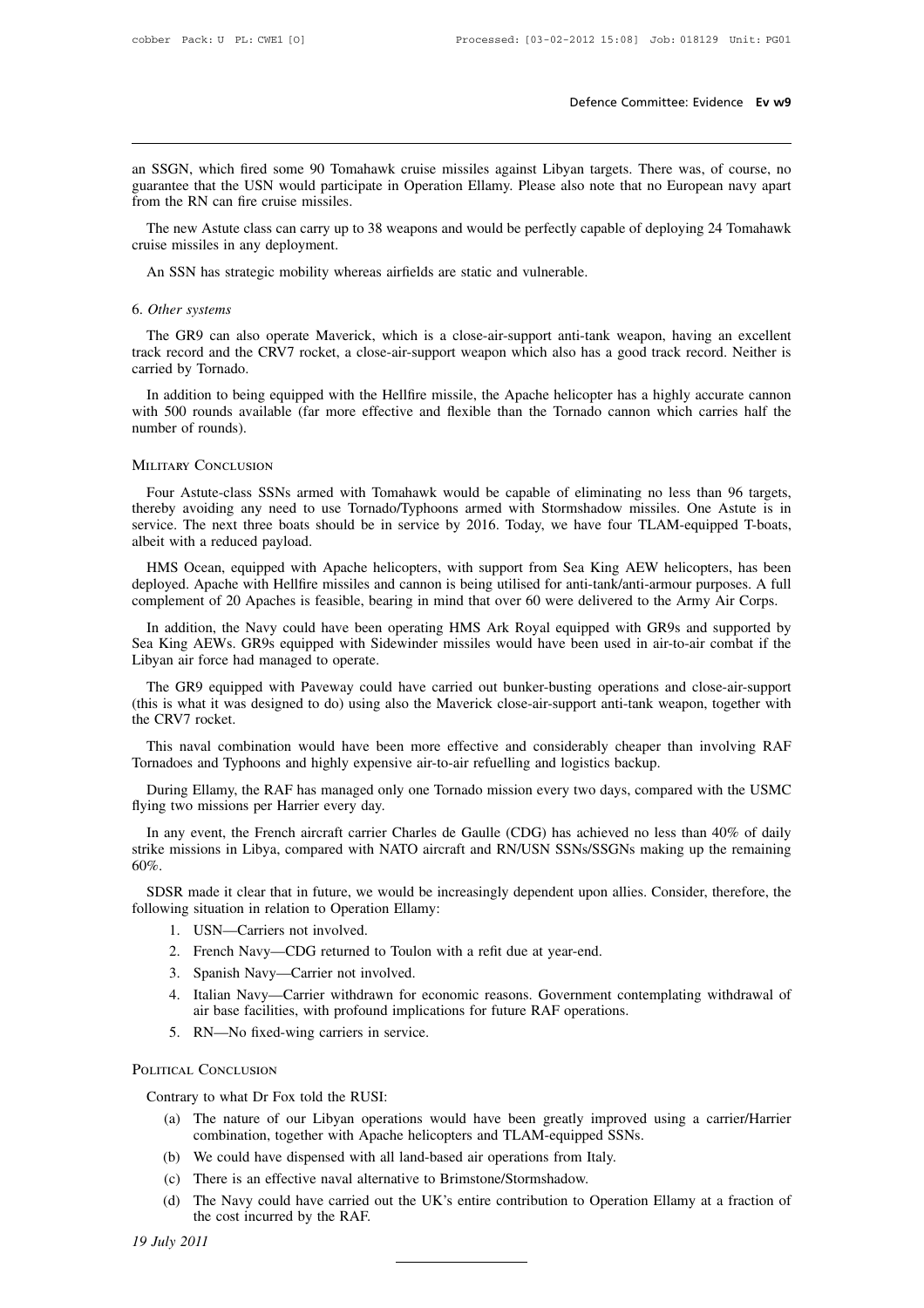# **Written evidence from the "Keep Our Future Afloat Campaign"**

**1.1** This paper by the Keep Our Future Afloat Campaign, a trade union lobby group, offers our views on the lowing issues identified by the Committee:<br>
This paper by the Keep Our Future Afloat Campaign, a trade union lobby **SECUTIVE SUMMARY**<br>1. EXECUTIVE SUMMARY<br>1.1 This paper by the Keep Our Future Afloat Car<br>following issues identified by the Committee:<br>— the contribution of allies and partner national Written evidence from the "Keep Our Future Afloat Campaign"<br>
This paper by the Keep Our Future Afloat Campaign, a trade union lobby group, offers our views on the<br>
wing issues identified by the Committee:<br>
— the contributi

- 
- ECUTIVE SUMMARY<br>
This paper by the Keep Our Future Afloat Campaign, a trade union lobby group, offers our views on the<br>
simple issues identified by the Committee:<br>
 the contribution of allies and partner nations in delive 1. EXECUTIVE SUMMARY<br>
1.1 This paper by the Keep Our Future Afloat Campaign, a trade union lobby group, offers our views on the<br>
following issues identified by the Committee:<br>
— the contribution of allies and partner natio This paper by the Keep Our Future Afloat Campaign, a trade union lobby group, offering issues identified by the Committee:<br>
— the contribution of allies and partner nations in delivering a successful military i<br>
— the effe
	-
	-

We focus primarily upon the important roles Royal Navy nuclear powered submarines have played being "on station, first" delivering a range of defence precision attack, intelligence gathering, and sea denial capability — the contribution or alles and partner nations in delivering a successful military intervention;<br>
— the effectiveness of the operation in Libya and the UK forces' role with particular regard to the<br>
submarine element of m - the effectiveness of the operation in Libya and the UK forces' role with particular regard to the submarine element of maritime forces;<br>- the implications of this operation for the outcomes of the SDSR; and<br>- new capabil submarine element of maritime forces;<br>
— the implications of this operation for the outcomes of the SDSR; and<br>
— new capability decisions taken in the SDSR have affected our contribution in Libya.<br>
We focus primarily upon theatre. mew capability decisions taken in the SDSR have affected our contribution in Libya.<br>We focus primarily upon the important roles Royal Navy nuclear powered submarines have played being<br>in station, first" delivering a range We focus primarily upon the important roles Royal Navy nuclear powered submarines have played being<br>
"on station, first" delivering a range of defence precision attack, intelligence gathering, and sea denial capability<br>
an

are in the United States are provided with the States and States and States and States and effect in the Libyan campaign. Where relevant we allude to US Navy submarine operations in the same theatre.<br>
1.2 Events in Libya h and effect in the Libyan campaign. Where relevant we allude to US Navy submarine operations in the same<br>theatre.<br>1.2 Events in Libya have shown that the Royal Navy continues to be called upon to deliver a multi-faceted<br>rol eatre.<br>
1.2 Events in Libya have shown that the Royal Navy continues to be called upon to deliver a multi-faceted<br>
le ranging from covert intelligence gathering through to delivery of precision military effect, enforcing a 1.2 Events in Libya have shown that the Royal Navy continues to be called upon to deliver a multi-faceted<br>role ranging from covert intelligence gathering through to delivery of precision military effect, enforcing an<br>arms

1.2 Events in Enoya have shown that the Royal Navy Columnes to be called upon to deliver a multi-raceted<br>role ranging from covert intelligence gathering through to delivery of precision military effect, enforcing an<br>arms From the air superior of the air defence in Section 1997 and the air defence. These complemented the often higher purpofile operations delivered by the RAF and its partner NATO air-forces.<br>
1.3 Publically available evidenc ofile operations delivered by the RAF and its partner NATO air-forces.<br>
1.3 Publically available evidence points to UK's Operation Ellamy and USA's Operation Odyssey Dawn<sup>(1)</sup><br>
Libya demonstrating the strategic defence imp 1.3 Publically available evidence points to UK's Operation Ellamy and USA's Operation Odyssey Dawn<sup>(1)</sup><br>in Libya demonstrating the strategic defence importance of both nations nuclear-powered attack and SSGN<br>submarines in 1.3 Fuoncany avanable evidence points to OK's Operation<br>in Libya demonstrating the strategic defence importance of<br>submarines in monitoring emerging situations early, and<br>designed to rapidly erode the air defence, command

by by the events in monitoring emerging situations early, and when required to delivering capability and effect signed to rapidly erode the air defence, command and radar abilities of the Libyan regime's forces.<br>
1.4 The S

designed to rapidly erode the air defence, command and radar abilities of the Libyan regime's forces.<br>
1.4 The Strategic Defence and Security Review's (SDSR) commitment to submarines reinforces Peter Luff<br>
MP's views, expr 1.4 The Strategic Defence and Security Review's (SDSR) commitment to submarines reinforces Peter Luff<br>MP's views, expressed in a letter to the Chairman of KOFAC dated 11 August 2011 that "the Strategic Defence<br>and Security 1.4 The Suategic Defence and S<br>
MP's views, expressed in a letter to<br>
and Security Review was relatively<br>
1.5 If the events had unrolled s<br>
HMS Cumberland for example was<br>
on station and enter the new theatr<br>
evacuation wa 1.5 If the events had unrolled some weeks later the Royal Navy may have had less capability available,<br>1.5 If the events had unrolled some weeks later the Royal Navy may have had less capability available,<br>1.6 KOFAC feels 1.5 If the events had unrolled some weeks later the Royal Navy may have had less capability available,<br>HMS Cumberland for example was on its way back to UK to be decommissioned when it was tasked to stay<br>on station and en MS Cumberland for example was on its way back to UK to be decommissioned when it was tasked to stay<br>station and enter the new theatre of operations performing valuable humanitarian evacuation roles when air<br>acuation was n

for example cruise missiles, for future campaigns and to ensure Missiles.<br>
1.6 KOFAC feels that the operations in Libya reinforce the need for UK to have the fleet, air and other resources ready to respond against further evacuation was not practical.<br>
1.6 KOFAC feels that the operations in Libya reinforce the need for UI<br>
resources ready to respond against further unanticipated scenarios and missic<br>
1.7 It is understood that stocks of ammu 1.6 KOFAC feels that the operations in Libya reinforce the need for UK to have the fleet, air and other<br>sources ready to respond against further unanticipated scenarios and missions.<br>1.7 It is understood that stocks of amm resources ready to respond against further unanticipated scenarios and missions.<br>
1.7 It is understood that stocks of ammunition to support a number of weapon systems became challenged,<sup>(2)</sup><br>
for example cruise missiles, f 1.7 It is understood that stocks of ammunition to support a number of weapon systems became challenged,<sup>(2)</sup> rexample cruise missiles, for future campaigns and to ensure flexibility there will need to be a timely placemen

for example cruise missiles, for future campaigns and to ensure flex<br>replacement supply of munitions including Tomahawk Cruise Missiles.<br>1.8 We also note that the American Marine Corps forces welcomed<br>Harrier STOVL aircraf 1.8 We also note that the American Marine Corps forces welcomed the flexibility offered by their AV 8B<br>Harrier STOVL aircraft in being able to operate from a variety of naval platforms to support ground forces.<sup>(3)</sup><br>1.9 As

1.9 As the Secretary of State for Defence—Liam Fox MP has stated, "... operations in Libya are showing w capable we are post SDSR as a leading military power."<br>THE KEEP OUR FUTURE AFLOAT CAMPAIGN—AN INTRODUCTION<br>2.1 This e 1.9 As the Secretary of State for Defence—Liam Fox MP has stated, "... operations in Libya are showing<br>how capable we are post SDSR as a leading military power."<br>2. THE KEEP OUR FUTURE AFLOAT CAMPAIGN—AN INTRODUCTION<br>2.1 T For the secretary of state<br>2. The KEEP OUR FUTURE AFLO<br>2.1 This evidence is offered by<br>in April 2004, it is led by UNI<br>community. Its aims are to:<br>— sustain and grow jobs i E KEEP OUR FUTURE AFLOAT CAMPAIGN—AN INTRODUCTION<br>
This evidence is offered by the "Keep Our Future Afloat Campaign" (KOF<br>
oril 2004, it is led by UNITE, GMB and CSEU with support from Furnes<br>
nunity. Its aims are to:<br>
— s E KEEP OUR FUTURE AFLOAT CAMPAIGN—AN INTRODUCTION<br>
This evidence is offered by the "Keep Our Future Afloat Campaign" (KOFAC).KOFAC was launched<br>
oril 2004, it is led by UNITE, GMB and CSEU with support from Furness Enterpr s evidence is offered by the "Keep Our Future Afloat Campaig 0004, it is led by UNITE, GMB and CSEU with support from<br>y. Its aims are to:<br>sustain and grow jobs in naval shipbuilding in northwest Englan<br>secure full utilisat pril 2004, it is led by UNITE, GMB and CSEU with support from Furness Enterprise and the local<br>nunity. Its aims are to:<br>— sustain and grow jobs in naval shipbuilding in northwest England;<br>— secure full utilisation of the

- 
- community. Its aims are to:<br>
 sustain and grow jobs in naval shipbuilding in northwest England;<br>
 secure full utilisation of the unique naval shipbuilding industrial base—the shipyard at Barrow in<br>
Furness and a supply c
	-

— sustain and grow jobs in naval shipbuilding in northwest England;<br>
— secure full utilisation of the unique naval shipbuilding industrial base—the shipyard at Barrow in<br>
Furness and a supply chain of 1,200 companies; and<br> — secure full utilisation of the unique naval shipbuilding industrial base—the shipyard at Barrow in Furness and a supply chain of 1,200 companies; and<br>— sustain the naval ship/nuclear powered submarine power design capab Furness and a supply chain of 1,200 companies; and<br>
— sustain the naval ship/nuclear powered submarine power design capability, which is located in<br>
Barrow in Furness—600 designers comprising 60% of UK total capability.<br>
2 influential.(4),(5),(6),(7),(8) Example and the Campaign believes that investment in maintaining a strong Royal Navy is<br>not and believes that investment in maintaining a strong Royal Navy is<br>incially important as UK depends on the sea lanes for its trad

# 3. Submarines

In the call and Security Council Resolution 1973 through Joint Task Force "Operation Odyssey Dawn",<br>
S. SUBMARINES<br>
3. SUBMARINES<br>
3. SUBMARINES<br>
3. SUBMARINES<br>
3. SUBMARINES<br>
3. SUBMARINES<br>
3. SUBMARINES<br>
3. SUBMARINES<br>
3 also known in the UK as "Operation Ellamy". Over the past six months they have played a significant, valuable and by their nature stealthy and sometimes secretive, role in maritime Operation Odyssey Dawn", also known in t 3. SUBMARINES<br>3.1 Royal Navy and US Navy nuclear powered submarines had a dominant early involvement in<br>implementation of UN Security Council Resolution 1973 through Joint Task Force "Operation Odyssey Dawn",<br>also known in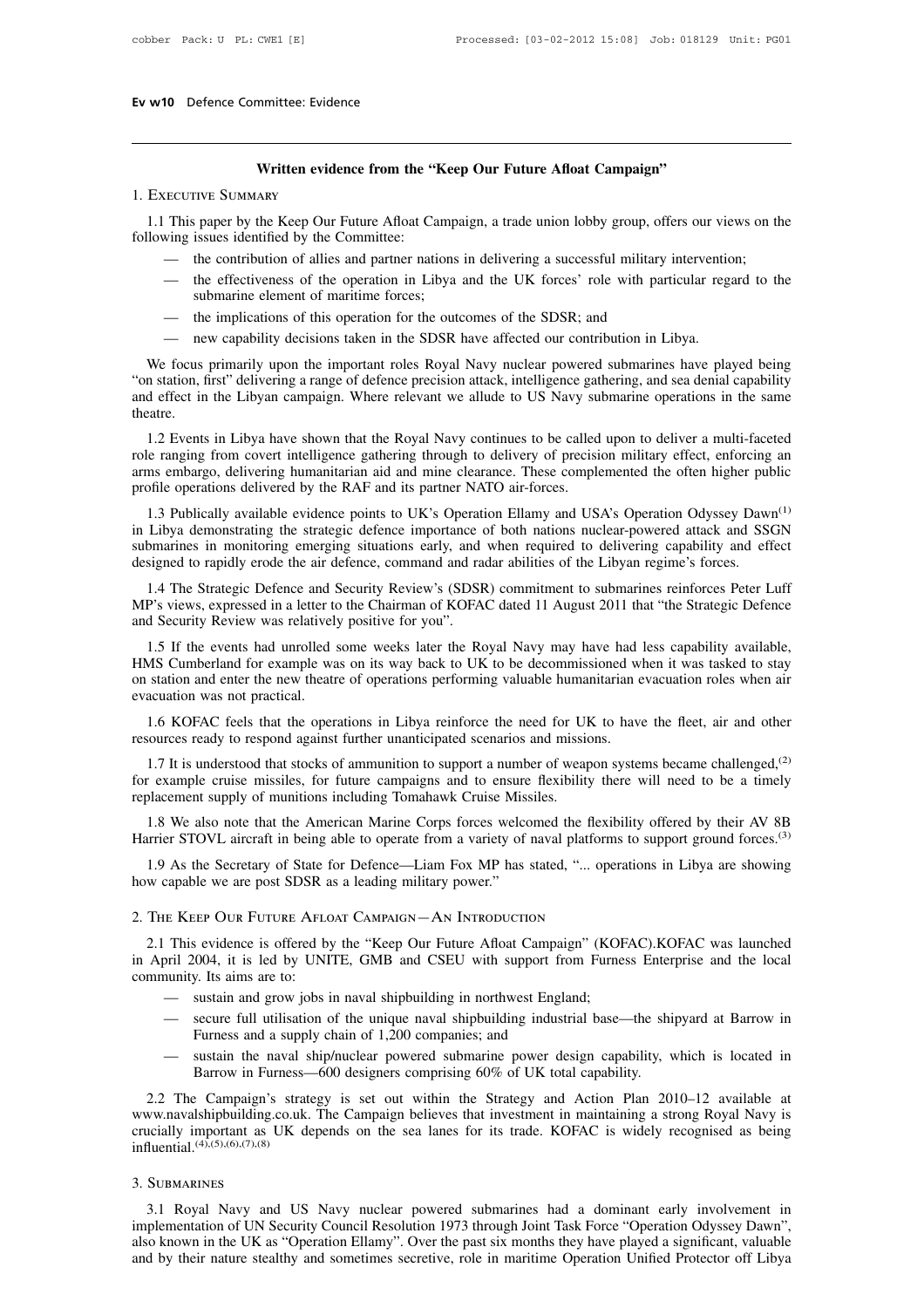Defence Committee: Evidence Ev w11<br>demonstrating the enduring value of nuclear powered submarines that were originally designed and built to<br>counter anti-submarine warfare threats in the cold war age. These boats have high Defence Committee: Evidence Ev w11<br>demonstrating the enduring value of nuclear powered submarines that were originally designed and built to<br>counter anti-submarine warfare threats in the cold war age. These boats have high Defence Committee: Evidence Ev w11<br>demonstrating the enduring value of nuclear powered submarines that were originally designed and built to<br>counter anti-submarine warfare threats in the cold war age. These boats have high demonstrating the enduring value of nuclear powered submarines that were originally designed and built to counter anti-submarine warfare threats in the cold war age. These boats have highly relevant, highly flexible capabi demonstrating the enduring value of nuclear powered submarines that we counter anti-submarine warfare threats in the cold war age. These boats h capabilities (see Annex 1) in today's joint operations namely first on stacov monstrating the enduring value of nuclear powered submarines that were originally designed and built to unter anti-submarine warfare threats in the cold war age. These boats have highly relevant, highly flexible pabilities counter anti-submarine warfare threats in the cold war age. These boats have highly relevant, highly flexible capabilities (see Annex 1) in today's joint operations namely first on station—independent and enduring—covert—i

expabilities (see Annex 1) in today's joint operations namely first on station—independent and enduring—<br>covert—intelligence gathering, support operations and precision strike. This complemented the delivery of<br>capability ships. Bability and effect by the coantion an forces and surface watships.<br>
3.2 A Royal Navy Trafalgar Class submarine had been off Libya, on stand-by, undetected in the<br>
editerranean for several days<sup>(9)</sup> operating independently 3.2 A Royal Navy Trafalgar Class submarine had been off Libya, on stand-by, undetected in the Mediterranean for several days<sup>(9)</sup> operating independently well before it was announced the Royal Navy had launched cruise mis

nodes in the areas around Tripoli and along the country's Mediterranean for several days<sup>(9)</sup> operating independently well before it was announced the Royal Navy had launched cruise missiles. This showed the value of subm Fractional to de-risk subsequent missiles on 19 March 2011<sup>(10)</sup> to attack targets inside Libya ships.<br>
3.3 The Royal Navy used Tomahawk cruise missiles on 19 March 2011<sup>(10)</sup> to attack targets inside Libya which included zone and to prevent further attacks on Libya's citizens and opposition groups by the Libyan regime.<br>
3.3 The Royal Navy used Tomahawk cruise missiles on 19 March 2011<sup>(10)</sup> to attack targets inside L<br>
which included neutr 3.3 The Royal Navy used Tomahawk cruise missiles on 19 March 2011<sup>(10)</sup> to attack targets inside Libya<br>nich included neutralising air and missile defence system radars, anti-aircraft sites, key communications'<br>des in the which included neutralising air and missile defence system radars, anti-aircraft sites, key communications'<br>nodes in the areas around Tripoli and along the country's Mediterranean coast.<sup>(1),(10)</sup> These operations were<br>de

modes in the areas around Tripoli and along the country's Mediterranean coast.<sup>(1),(10)</sup> These operations were designed both to de-risk subsequent missions flown by NATO aircraft, degrade its capability re resist a no-fly designed both to de-risk subsequent missions flown by<br>designed both to de-risk subsequent missions flown by<br>zone and to prevent further attacks on Libya's citizens<br> $3.4$  The media on 23 March 2011 reported that HN<br>defence ne and to prevent further attacks on Libya s citizens and opposition groups by the Libyan regime.<br>
3.4 The media on 23 March 2011 reported that HMS Triumph had fired Tomahawk missiles at Libyan air<br>
fence targets during th <sup>3.4</sup> The media on 23 March 2011 reported that HMS Triumph had fired Tomahawk missiles at Libyan air defence targets during the opening two nights of Operation Ellamy's coordinated action with some media reports suggesting

2011). 3.5 Submarines also showed their strategic roles to "*collect intelligould not work*." According to the Lexington Institute's Loren Thomp 11).<br>3.6 Subsequently HMS Turbulent patrolled in June off Libya.<sup>(13)</sup><br>3.7 For the 3.5 Submarines also showed their strategic roles to "*collect intelligence where other intelligence systems uuld not work.*" According to the Lexington Institute's Loren Thompson (Providence Journal, 5 September 11).<br>3.6 *S.3* Submarines also showe<br>would not work." According to<br>2011).<br>3.6 Subsequently HMS Turk<br>3.7 For the first time a mod<br>missiles in combat.<sup>(14),(15)</sup><br>3.8 It is anticipated that ou

3.6 Subsequently HMS Turbulent patrolled in June off Libya.<sup>(13)</sup><br>3.7 For the first time a modified US Navy Ohio Class guided missile submarine, USS Florida fired cruise<br>ssiles in combat.<sup>(14),(15)</sup><br>3.8 It is anticipated 3.7 For the first time a modified US Navy Ohio Class guided missile submarine, USS Florida fired cruise<br>missiles in combat.<sup>(14),(15)</sup><br>3.8 It is anticipated that our submarine presence off Libya will have also contributed

3.7 For the first time a modified US Navy Ohio Class guided missile submarine, USS Florida fired cruise<br>ssiles in combat.<sup>(14),(15)</sup><br>3.8 It is anticipated that our submarine presence off Libya will have also contributed t For the first time a moduled US Navy Official chass guided missile submarine, USS Fiorida fired cruise<br>missiles in combat.<sup>(14),(15)</sup><br>3.8 It is anticipated that our submarine presence off Libya will have also contributed t *like an attack submarine presence off Libya will have also contributed to sea control, sea* denial and monitoring Libyan naval assets and merchant vessels approaching the coast.<br> *like an attack submarine in the public do* <sup>9</sup> 3.8 It is anticipated that our submarine presence off Libya will have also contributed to sea control, sea<br>denial and monitoring Libyan naval assets and merchant vessels approaching the coast.<br><sup>9</sup> 3.9 Evidence is now e 3.6 It is anticipated that our submanine presence of Eloya with have also controlled to sea control, sea<br>denial and monitoring Libyan naval assets and merchant vessels approaching the coast.<br>3.9 Evidence is now emerging in 3.9 Evidence is now emerging in the public<br>Richardson, US Navy is reported as saying oper<br>like an attack submarine or a guided missile s<br>beyond first strike to exercise the multi-mission<br>controlling sea-lanes and attacking 2.13.10 The Committee may wish to consider asked MoD about the effectiveness of submarines and the may be a case ported as saying operations off Libya "highlight the value of a multi-mission platform e an attack submarine Fike an attack submarine or a guided missile submarine",<sup>(15)</sup> adding "there were other things submarines did, beyond first strike to exercise the multi-mission capability".<sup>(15)</sup> adding "there were other things submarines

beyond first strike to exercise the multi-mission capability".<sup>(15)</sup> Submarines are becoming the preferred way of controlling sea-lanes and attacking targets onshore.<sup>(14)</sup> which is why KOFAC believes that they are an esse weapon. controlling sea-lanes and attacking targets onshore.<sup>(14)</sup> which is why KOFAC believes that they are an essential<br>part of UK's post SDSR defence posture.<br>3.10 The Committee may wish to consider asked MoD about the effectiv

ether there may be a case post Operation Ellamy and post SDSR for increasing UK's stock of Tomahawk<br>ise missiles rather than having to rely on the US fleet to provide emergency replacement stocks of the<br>apon.<br>SURFACE WARSH eruise missiles rather than having to rely on the US fleet to provide emergency replacement stocks of the<br>weapon.<br>4. SURFACE WARSHIP OPERATIONS<br>4.1 In addition to using Trafalgar Class submarines, the Royal Navy's destroye 4. SURFACE WARSHIP OPERATIONS<br>4. SURFACE WARSHIP OPERATIONS<br>4.1 In addition to using Trafalgar Class submarines, the Royal Navy's destroyer, HMS Cumberland, which<br>was due to be decommissioned under the SDSR, was initially 4. SURFACE WARSHIP OPERATIONS<br>4.1 In addition to using Trafalgar Class submarines, the Royal Navy's destroyer, HMS Cumberland, which<br>was due to be decommissioned under the SDSR, was initially diverted to undertake humanita 4. SURFACE WARSHIP OPERATIONS<br>4.1 In addition to using Trafalgar Class submarines, the<br>was due to be decommissioned under the SDSR, was initi<br>from Libya on 24, 27 February and 4 March 2011 and late<br>coast of Libya along wit 4.1 In addition to using Trafalgar Class submarines, the Royal Navy's destroyer, HMS Cumberland, which<br>is due to be decommissioned under the SDSR, was initially diverted to undertake humanitarian evacuation<br>im Libya on 24, not all the decommissioned under the SDSR, was initially diverted to undertake humanitarian evacuation<br>from Libya on 24, 27 February and 4 March 2011 and later given an extended life so it could operate off the<br>coast of Li

may are the coast of Libya on 24, 27 February and 4 March 2011 and later given an extended life so it could operate off the coast of Libya along with HMS Westminster to enforce an arms embargo and used surveillance to veri coast of Libya along with HMS Westminster to enforce an arms embargo and used surveillance to verify shipping activity<sup>(16)</sup> as part of a fleet of NATO ships.<br>
4.2 HMS Liverpool (destroyer) then in late July HMS Iron Duke shipping activity<sup>(16)</sup> as part of a fleet of NATO ships.<br>4.2 HMS Liverpool (destroyer) then in late July HMS Iron Duke and HMS Sutherland and HMS Ocean<br>engaged in Sea King Helicopter led area control and surveillance oper supplying activity and pair of a neet of lattic of staps.<br>
4.2 HMS Liverpool (destroyer) then in late July HMS Iron Duke and HMS Sutherland and HMS Ocean<br>
engaged in Sea King Helicopter led area control and surveillance op 4.2 HMS Liverpool (destroyer) thengaged in Sea King Helicopter led a<br>craft boarding undertaking mine layin<br>for first maritime operational use of .<br>small boats, and take out armoured v<br>sea rescue of damaged shipping. Th<br>pre Expect and Data metal and the boarding mine laying, returning fire, from regime shore batteries, acting as a floating base<br>
f first maritime operational use of Apache strike helicopters to attack shore facilities, intercep For first maritime operational use of Apache strike helicopters to attack shore facilities, intercept and destroy small boats, and take out armoured vehicles. Protecting humanitarian shipping movements into Tripoli and at Libya. RFA Orange Leaf provided logistics support.<br>
1.3 HMS Brocklesby and HMS Bangor, Sandown Classical provided arms being delivered.<br>
1.3 HMS Brocklesby and HMS Bangor, Sandown Classical maritime security and clear mine

Figure 3.1 Internal and Marine Divid Warships Shering Shore positions and<br>evented arms being delivered.<br>4.3 HMS Brocklesby and HMS Bangor, Sandown Class, Mine Counter Measures' vessels helped ensure<br>aritime security and cl

1.3 HMS Brocklesby and HMS Bangor, Sandown Class, Mine Counter Measures' vessels helped ensure<br>maritime security and clear mines from the port of Misrata which threatened delivery of humanitarian aid into<br>Libya. RFA Orange 4.3 HMS Brocklesby and HMS Bangor, Sandown Class, Mine Counter Measures' vessels helped ensure<br>maritime security and clear mines from the port of Misrata which threatened delivery of humanitarian aid into<br>Libya. RFA Orange naritime security and clear mines Eduator, bandown Chass, three Counter Intensations Vessex maritime security and clear mines from the port of Misrata which threatened delivery of hum Libya. RFA Orange Leaf provided logist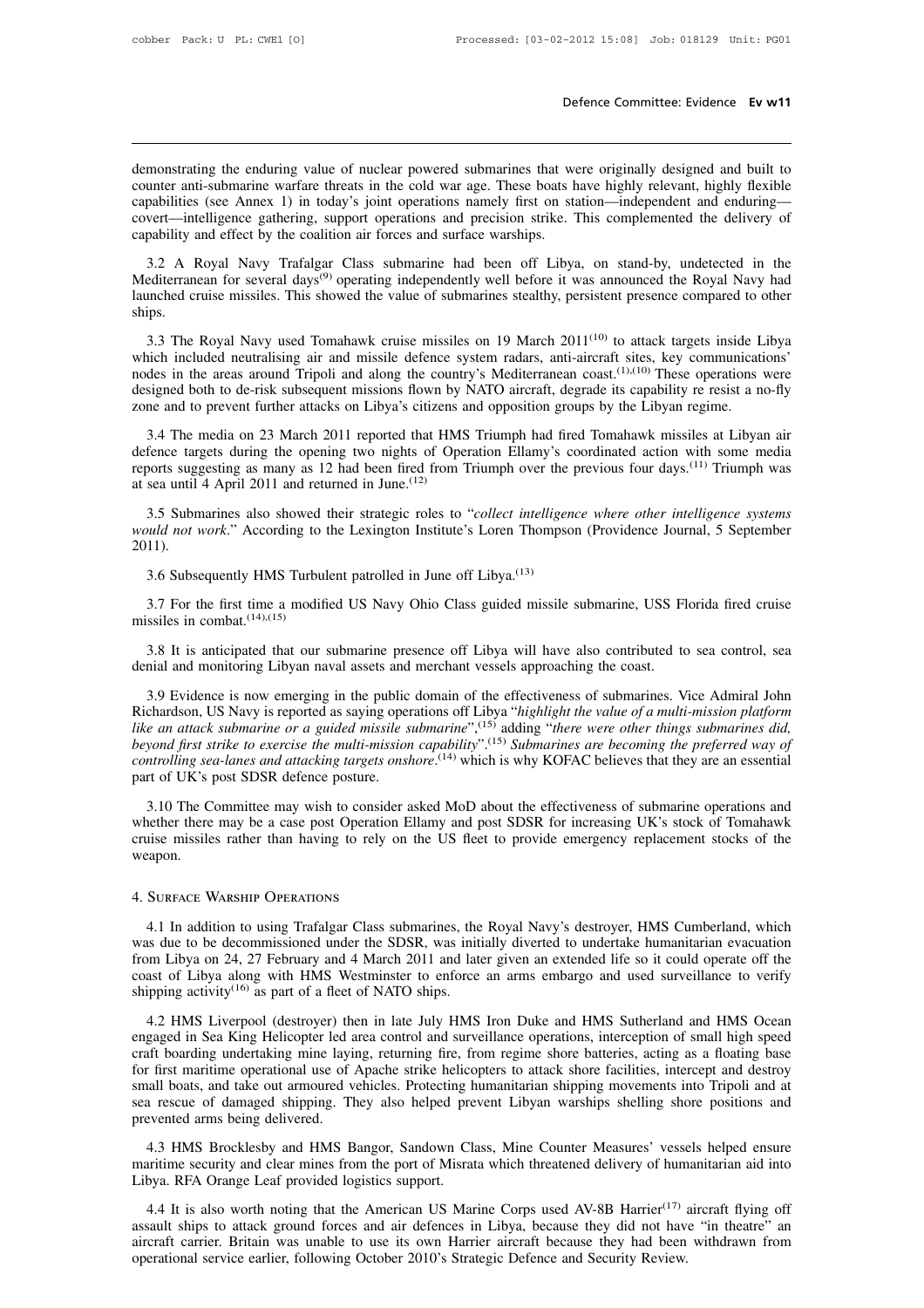**4.5 The American armed forces have concluded that use of the AV-8B "shows why the Marine Corps needs**<br>
E F35-B STOVL joint strike fighter because it can offer an immediate ability to start impacting on a wide<br>
rate of thi **EV W12** Defence Committee: Evidence<br>
4.5 The American armed forces have concluded that use of the AV-8B "shows why the Marine Corps needs<br>
the F35-B STOVL joint strike fighter because it can offer an immediate ability to **Ev w12** Defence Committee: Evidence<br> **The American armed forces have concluded that use of the F35-B STOVL joint strike fighter because it can offer an i<br>
range of things... the need for a STOVL jet sells itself".<sup>(17)</sup><br>** 

# 5. Conclusions

4.5 The American armed forces have concluded that use of the AV-8B "shows why the M<br>
<sup>2</sup> F35-B STOVL joint strike fighter because it can offer an immediate ability to start im<br>
1990 of things... the need for a STOVL jet se why the Marine Corps needs<br>o start impacting on a wide<br><sup>(18)</sup> and that the "Adaptable<br>arines have played a unique<br>ble weapons that we have to the F35-B STOVL joint strike fighter because it can offer an immediate ability to start impacting on a wide<br>range of things... the need for a STOVL jet sells itself".<sup>(17)</sup><br>5. CONCLUSIONS<br>5.1 Operations in Libya have shown range of things... the need for a STOVL jet sells itself".<sup>(17)</sup><br>
5. Conclusions<br>
5.1 Operations in Libya have shown the "*Strategic Utility of the Royal Navy*"<sup>(18)</sup> and that the "Adaptable<br>
Britain" security posture is " **Example 3** and set of the ASS (CONCLUSIONS<br> **Exercise sea control.** The Libyan theatre highlighted our submarined at range".<sup>(18)</sup><br>
and vital role in our NATO operations. They are "*the most sophisticated and*<br> *exercise* Dependions in Libya have shown the "*Strategic Utility of the Royal Navy*"<sup>(18)</sup> and that the "Adaptable in" security posture is "*able to operate and be maintained at range*".<sup>(18)</sup> Submarines have played a unique ital r Frations in Libya have shown the "*Strateg*<br>curity posture is "*able to operate and be n*<br>ole in our NATO operations. They are "*the*<br>*indi* control." The Libyan theatre highlighted<br>Stealth, mobility, firepower and advance Britain" security posture is "able to operate and be maintained at range".<sup>(18)</sup> Submarines have played a unique and vital role in our NATO operations. They are "*the most sophisticated and flexible weapons that we have to* ital role in our NATO operations. They are "*the most sophisticated and flexible weapons that we have to*<br>ise sea control." The Libyan theatre highlighted our submarines:<br>
— Stealth, mobility, firepower and advanced sensor

- 
- 
- *ea control.*" The Libyan theatre highlighte<br>Stealth, mobility, firepower and advanced<br>full spectrum of military operations;<br>Operability in open ocean and littoral sea<br>Intelligence gathering so critical to irregui<br>reconnai — Stealth, mobility, firepower and advanced sensors which make them the weapon of c<br>full spectrum of military operations;<br>— Operability in open ocean and littoral seas delivery force protection for other maritin<br>— Intellig
- 

5.2 It therefore follows that there is "*an enduring need for Britain to retain the capability to design, build, operation of nuclear powered submarines.*<br> *operate, maintain and dispose of nuclear powered submarines.*<br>
5.2 It therefore follows that there is "*an enduring need for Britain to retain the capability to design, build,*<br>

— Land attack through precision strike capacity using Tomahawk cruise missiles.<br>
5.2 It therefore follows that there is "an enduring need for Britain to retain the capability to design, build,<br>
erate, maintain and dispose 5.2 It therefore follows that there is "an enduring need for Britain to retain the capability to design, build, operate, maintain and dispose of nuclear powered submarines."<br>5.3 The surface fleet has also demonstrated "th 5.4 It is, as the Minister for Defence Equipment, Support and Technology said on 7 June 2011, that "the Royal Navy's submarines, destroyers, mine-hunters and support ships have been invaluable in protecting civilians from <sup>2</sup>.<sup>(18)</sup><br>that "the<br>protecting<br>**Annex A** he Minister for Defence Equipment, Support and Technology said on 7 June 2011, that "ubmarines, destroyers, mine-hunters and support ships have been invaluable in protective addafi's war machine."<sup>(19)</sup><br>Annex ATTRIBUTES OF

The most basic and important attribute of a submarine is based on its ability to submerge beneath the surface<br>The most basic and important attribute of a submarine is based on its ability to submerge beneath the surface<br>th Annex A<br>ATTRIBUTES OF A ROYAL NAVY NUCLEAR POWERED SUBMARINE<br>The most basic and important attribute of a submarine is based on its ability to submerge beneath the surface<br>of the sea and become virtually invisible from thre AISTRIBUTES OF A ROYAL NAVY NUCLEAR POWERED SUBMARINE<br>The most basic and important attribute of a submarine is based on its ability to submerge beneath the surface<br>of the sea and become virtually invisible from threat sens ATTRIBUTES OF A ROYAL NAVY NUCLEAR POWERED SUBMARINE<br>
e most basic and important attribute of a submarine is based on its ability to submerge beneath the surface<br>
ese and become virtually invisible from threat sensors. Thi ATTRIBUTES OF A ROYAL NAVY NUCLEAR POWERED SUBMARI<br>st basic and important attribute of a submarine is based on its ability to submerge<br>and become virtually invisible from threat sensors. This covert nature offers a nul<br>It e most basic and important attribute of a submarine is based on its ability to submerge ben<br>  $\cdot$  sea and become virtually invisible from threat sensors. This covert nature offers a number<br>
— It allows the submarine to con

- 
- 
- 
- exa and become virtually invisible from threat sensors. This covert nature offers a number of advantages:<br>
 It allows the submarine to conduct operations without any indication that a UK force is present.<br>
 It provides t It allows the submarin<br>It provides the element<br>capitalise on. This in<br>Freedom of movemen<br>Finally, it provides su<br>readily detected.<br>N has the ability to dep

- It provides the element of surprise—an aspect of warfare in which any military force can attempt to capitalise on. This in turn creates uncertainty in the mind of the adversary.<br>- Freedom of movement to operate in waters capitalise on. This in turn creates uncertainty in the mind of the adversary.<br>
— Freedom of movement to operate in waters that may be denied to other forces.<br>
— Finally, it provides survivability—the submarine cannot be re - Freedom of movement to operate in waters the SI-<br>Finally, it provides survivability—the submare readily detected.<br>The SSN has the ability to deploy at high speed indep<br>periods without logistic support. The limits of endu periods without logistic support. The limits of endurance are only food and weapon expenditure. A UK SSN has a standard endurance of in excess of 70 days.<br> *Source:* http://www.royalnavy.mod.uk/operations-and-support/subma

*Source:* http://www.royalnavy.mod.uk/operations-and-support/submarine-service/fleet-submarines-ssn/ trafalgar-class/hms-triumph/introduction/index.htm

# **REFERENCES**

(1) www.globalsecurity.org/military/ops/odyssey-dawn.htm.

(1) Navy running short of Tomahawk missiles, T Harding Defence correspondent, *Daily Telegraph*, 23 March<br>
(2) Navy running short of Tomahawk missiles, T Harding Defence correspondent, *Daily Telegraph*, 23 March<br>
(3)  $V$ 2011. (1) www.globalsecurity.org/military/ops/odyssey-dawn.htm.<br>
(2) Navy running short of Tomahawk missiles, T Harding Defence correspondent, *Daily* 1<br>
2011.<br>
(3) Harrier ops making case for F35B, Tom Kington, *Defense News*, <sup>(2)</sup> Navy running short of Tomahawk missiles, T Harding Defence 2011.<br><sup>(3)</sup> Harrier ops making case for F35B, Tom Kington, *Defense Nev*<br><sup>(4)</sup> September 2004 Secretary of State for Defence, the Rt Hon G<br>*the most effectiv* 

(1) www.globalsecurity.org/military/ops/odyssey-dawn.htm.<br>
(2) Navy running short of Tomahawk missiles, T Harding Defence correspondent, *Daily Telegraph*, 23 March 2011.<br>
(3) Harrier ops making case for F35B, Tom Kington, (3) Harrier ops making case for F35B, Tom Kington, *Defense News*, 28 March 2011.<br>
(4) September 2004 Secretary of State for Defence, the Rt Hon Geoff Hoon MP described KOFAC as *"one of*<br> *the most effective defence lobbi* <sup>(3)</sup> Harrier ops making case for F35B, Tom Kington, *Defense News*, 28 March 2011.<br>
<sup>(4)</sup> September 2004 Secretary of State for Defence, the Rt Hon Geoff Hoon MP described KOFAC as "*one of the most effective defence lo* (4) September 2004 Secretary of State for Defence, the Rt Hon Geoff Hoon MP described KOFAC as "one of the most effective defence lobbies he had come across."<br>
(5) The Rt Hon Alun Michael MP, Minister for Industry and the (4) September 2004 Secretary of State for Defence, the Rt Hon Geoff Hoon MP described KOFAC as "*one of* the most effective defence lobbies he had come across."<br>
(5) The Rt Hon Alun Michael MP, Minister for Industry and t

<sup>(5)</sup> The Rt Hon Alun Michael MP, Minister for Industry and the Regions 13 December 2005 indicated "This (*KOFAC*) type of approach by management, trade unions and the local authority is very powerful."<br>
<sup>(6)</sup> 27 Septembe <sup>(5)</sup> The Rt Hon Alun Michael MP, Minister for Industry and the Regions 13 December 2005 indicated "*This* (*KOFAC*) *type of approach by management, trade unions and the local authority is very powerful."*<br>
(6) 27 Septem (*KOFAC*) type of approach by management, trade unions and the local authority is very powerful."<br>
(6) 27 September 2006 Lord Drayson, the Ministry of Defence Under-Secretary of State and Minister for<br>
Defence Procurement (6) 27 Sep<br>Defence Pr<br>(7) "KOFA<br>useful to he<br>found their<br>June 2009.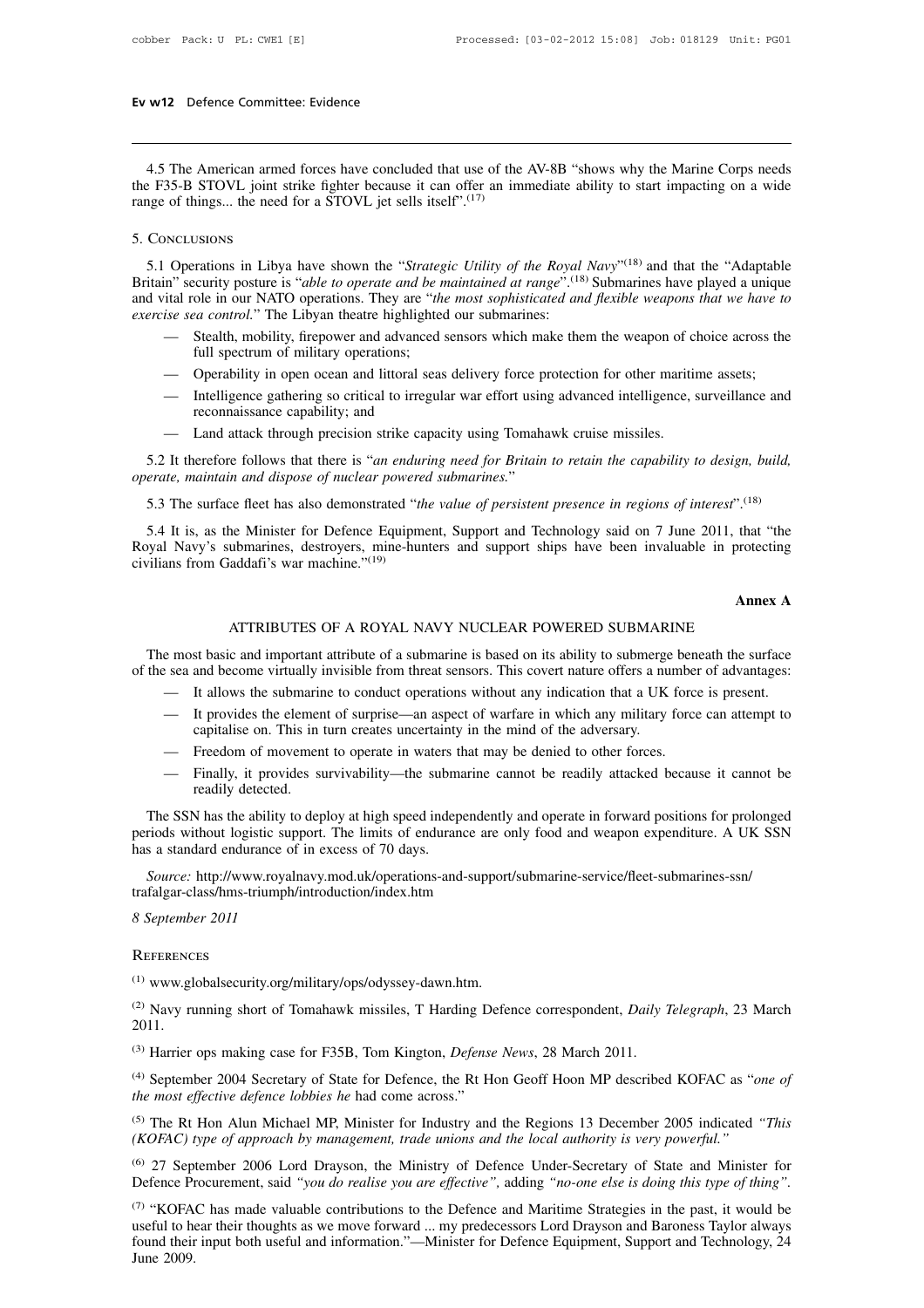Defence Committee: Evidence Ev w13<br>
(8) KOFAC has made an extremely powerful effective case for a smooth transition between the ASTUTE and<br>
Successor programme. Peter Luff MP, Minister for Defence Equipment, Support and Te Defence Committee: Evidence Ev w13<br>
Successor programme. Peter Luff MP, Minister for Defence Equipment, Support and Technology 20<br>
September 2010.<br>
Support and Technology 20<br>
September 2010. <sup>(8)</sup> KOFAC has made a<br>Successor programme<br>September 2010.<br><sup>(9)</sup> Source: www.ft.com (8) KOFAC has made an extremely powerful effective case for a smooth transition between the ASTUTE<br>Successor programme. Peter Luff MP, Minister for Defence Equipment, Support and Technology<br>September 2010.<br>(9) Source: www. <sup>(8)</sup> KOFAC has made an extremely powerful effective case for a smooth transition between the ASTUTE and Successor programme. Peter Luff MP, Minister for Defence Equipment, Support and Technology 20 September 2010.<br><sup>(9)</sup> Successor programme. Peter Luff MP, Minister for Defence Equipment, Sup<br>September 2010.<br><sup>(9)</sup> Source: www.ft.com/cms/s/0/736b0c00–95E3–11E0-ba20–00144feab490/html#ix<br><sup>(10)</sup> Royal Navy fires cruise missiles at key Libyan ta

(9) Source: www.ft.com/cms/s/0/736b0c00–95E3–11E0-ba20–00144feab490/html#ix221<br>(10) Royal Navy fires cruise missiles at key Libyan targets, MoD 20 March 2011.<br>(11) Royal Navy submarine home from Libyan operations, MoD 4 Ap

(10) Royal Navy fires cruise missiles at key Libyan targets, MoD 20 March 2011.<br>
(10) Royal Navy fires cruise missiles at key Libyan targets, MoD 20 March 2011.<br>
(11) Royal Navy submarine home from Libyan operations, MoD 4 (16) Royal Navy fires cruise missiles at key Libyan targets, MoD 20 March 2011.<br>
(11) Royal Navy submarine home from Libyan operations, MoD 4 April 2011.<br>
(12) Triumph home from striking another blow, MoD Press Release 20 2011. (12) Triumph home from striking another blow, MoD Press Release 20 June 2011.<br>
(13) Turbulent knuckles down to her extended tour of duty—MoD Press Release, 20 June 2011.<br>
(14) Navy running short of Tomahawk missiles, T Har (14) Navy running short of Tomahawk missiles, T Harding Defence correspondent, *L* 2011.<br>
(15) US Sub Force Sharpens it sense of self—page 6, *Defense News*—Christopher C.<br>
(16) www.globalsecurity.org/military/ops/odyssey

<sup>(15)</sup> US Sub Force Sharpens it sense of self—page 6, *Defense News*—Christopher Cavas 29 Augu<sup>(16)</sup> www.globalsecurity.org/military/ops/odyssey-dawn.htm.<br><sup>(16)</sup> www.globalsecurity.org/military/ops/odyssey-dawn.htm.<br><sup>(17)</sup>

(16) www.globalsecurity.org/military/ops/odyssey-dawn.htm.

(15) US Sub Force Sharpens it sense of self—page 6, *Defense News*—Christopher Cavas 29 Augu<br>
(16) www.globalsecurity.org/military/ops/odyssey-dawn.htm.<br>
(17) Harrier ops making case for F35B www.defensenews.com 28 March

# g case for F35B www.defensenews.com 28 March 2011.<br>
1 by First Sea Lord at RUSI Future Maritime Operations Conference.<br>
1 by Peter Luff MP at RUSI Future Maritime Operations Conference.<br> **Written evidence from Mike Young,** speech by First Sea Lord at RUSI Future Maritime Operations Conference.<br>
speech by Peter Luff MP at RUSI Future Maritime Operations Conference.<br> **Written evidence from Mike Young, Decision Workshops Ltd**<br>
HOW TO UNDERSTAND Oll speech by Peter Luff MP at RUSI Future Maritime Operations Conference.<br>
Written evidence from Mike Young, Decision Workshops Ltd<br>
HOW TO UNDERSTAND, PLAN, AND FORECAST FUTURE POLITICS:<br>
EVIDENCE TO SUPPORT THE USE OF R (19) 7 June 2011 speech by Peter Luff MP at RUSI Future Maritime Operations Conference.<br>
Written evidence from Mike Young, Decision Workshops Ltd<br>
HOW TO UNDERSTAND, PLAN, AND FORECAST FUTURE POLITICS:<br>
EVIDENCE TO SUPPORT 1. WORKSHOPS USING HOMEON THE USE OF ROLE PLAYING WORKSHOPS USING<br>
EVIDENCE TO SUPPORT THE USE OF ROLE PLAYING WORKSHOPS USING<br>
CONFRONTATION ANALYSIS<br>
1. Workshops using role-play supported by Confrontation Analysis can b HOW TO UNDERSTAND, PLAN, AND FORECAST FUTURE<br>
EVIDENCE TO SUPPORT THE USE OF ROLE PLAYING WORK<br>
CONFRONTATION ANALYSIS<br>
SUMMARY<br>
1. Workshops using role-play supported by Confrontation Analysis can be<br>
planning and forecas

# **SUMMARY**

2. We submit as evidence to supported by Confrontation Analysis can be invaluable in understanding<br>
2. We submit as evidence to support this in the form of the results of a workshop that was held at Cranfield<br>
2. The submi SUMMARY<br>1. Workshops using role<br>planning and forecasting co<br>2. We submit as evidence<br>University on 19 July.<br>3. The workshop participa 3. The workshops using role-play supported by Confrontation Analysis can be invaluable in understanding<br>anning and forecasting complex political situations, such as that in Libya.<br>2. We submit as evidence to support this i 1. Workshops using role-play supported by Confrontation Analys<br>planning and forecasting complex political situations, such as that in L<br>2. We submit as evidence to support this in the form of the results of<br>University on 1

4. The workshop participants found that they could get a good understanding of the behaviours and reactions the other participants found that they could get a good understanding of the behaviours and reactions the other pa 2. We submit as evidence to support this in the form of the results of a workshop that<br>University on 19 July.<br>3. The workshop participants found that they could get a good understanding of the beh<br>of the other parties invo

1. The workshop participants found that they could get a good understanding of the behaviours and reactions<br>
1. The use of role play to produce accurate forecasts of the outcome of conflicts is a *fully disclosed evidence* 3. The workshop participants found that they could get a good understanding of the behaviours and reactions of the other parties involved in the conflict by using this method.<br>4. The use of role play to produce accurate fo of the other parties involved in the conflict by using this method.<br>
4. The use of role play to produce accurate forecasts of the outcome of conflicts is a *fully disclose*<br> *based procedure*. A summary of the academic evi 4. The use of role play to produce accurate forecasts of the outcome of conflicts is a *fully disclosed evidence sed procedure*. A summary of the academic evidence supporting this is included.<br>5. Because history is genui based procedure. A summary of the academic evidence supporting this is included.<br>5. Because history is genuinely chaotic the workshop cannot be expected to totally mirror future history, but<br>it will produce output that wil

actions. Fraction to help understand the potential future history and long-term consequences of political phaving opposition, to help understand the potential future history and long-term consequences of political ions.<br>TRODUCTION<br>

# **INTRODUCTION**

We behaving opposition, to help understand the potential future history and long-term consequences of political actions.<br>
INTRODUCTION<br>
7. This submission has been made by the company "Decision Workshops". The company has For a strengtheonormy of Libya. The company "Decision Workshops". The company has been working<br>The submission has been made by the company "Decision Workshops". The company has been working<br>with Cranfield University; the D INTRODUCTION<br>
7. This submission has been made by the company "Decision Work<br>
with Cranfield University; the Defence Academy of the UK and DST<br>
forecast the future history of Libya. The workshop reported on here<br>
July. A f TRODUCTION<br>
8. This submission has been made by the company "Decision Workshops". The company has been working<br>
th Cranfield University; the Defence Academy of the UK and DSTL on workshops to understand, plan and<br>
recast t 7. This submission<br>with Cranfield Univer<br>forecast the future hi<br>July. A follow up wo<br>8. This document<br>future of Libya.<br>— The "end<br>contribute to Cranfield University; the Defence Academy of the UK and DSTL on workshops to understand, plan and<br>ast the future history of Libya. The workshop reported on here was held a Cranfield University on 19<br>A follow up workshop wi is future history of Libya. The works<br>llow up workshop will be held at DST<br>document will support the final four<br>libya.<br>The "end game": what would a succontribute to achieving this?<br>The extent to which the UK and NA'<br>in I i

- document will<br>ibya.<br>The "end gam<br>contribute to ac<br>The extent to v<br>in Libya;<br>Whether the ne<br>military effort i The "end game": what would a success<br>contribute to achieving this?<br>The extent to which the UK and NATO a<br>in Libya;<br>Whether the necessary planning is being<br>military effort is complete; and<br>What is our exit strategy?
- A follow up workshop will be held at DSTL on 6 October.<br>
This document will support the final four of the points requested by the enquiry: those relating to the<br>  $\therefore$  of Libya.<br>
 The "end game": what would a successful o contribute to achieving this?<br>
— The extent to which the UK and N<br>
in Libya;<br>
— Whether the necessary planning is<br>
military effort is complete; and<br>
— What is our exit strategy?<br>
These are interesting questions because the
- Exercible 1.1<br>
 The "end game": what would a successful outcome look like and how do current operations<br>
contribute to achieving this?<br>
 The extent to which the UK and NATO are interacting with and supporting the opposit 9. The extent to which the UK and NATO are interacting with and supporting the opposition forces<br>
in Libya;<br>
1. Whether the necessary planning is being done to ensure the long-term stability of Libya when the<br>
military eff
	-

*political situation in Libya*, and knowing is being done to ensure the long-<br>
military effort is complete; and<br> *political situation in Libya*, and knowing how to "play the politics" correctly.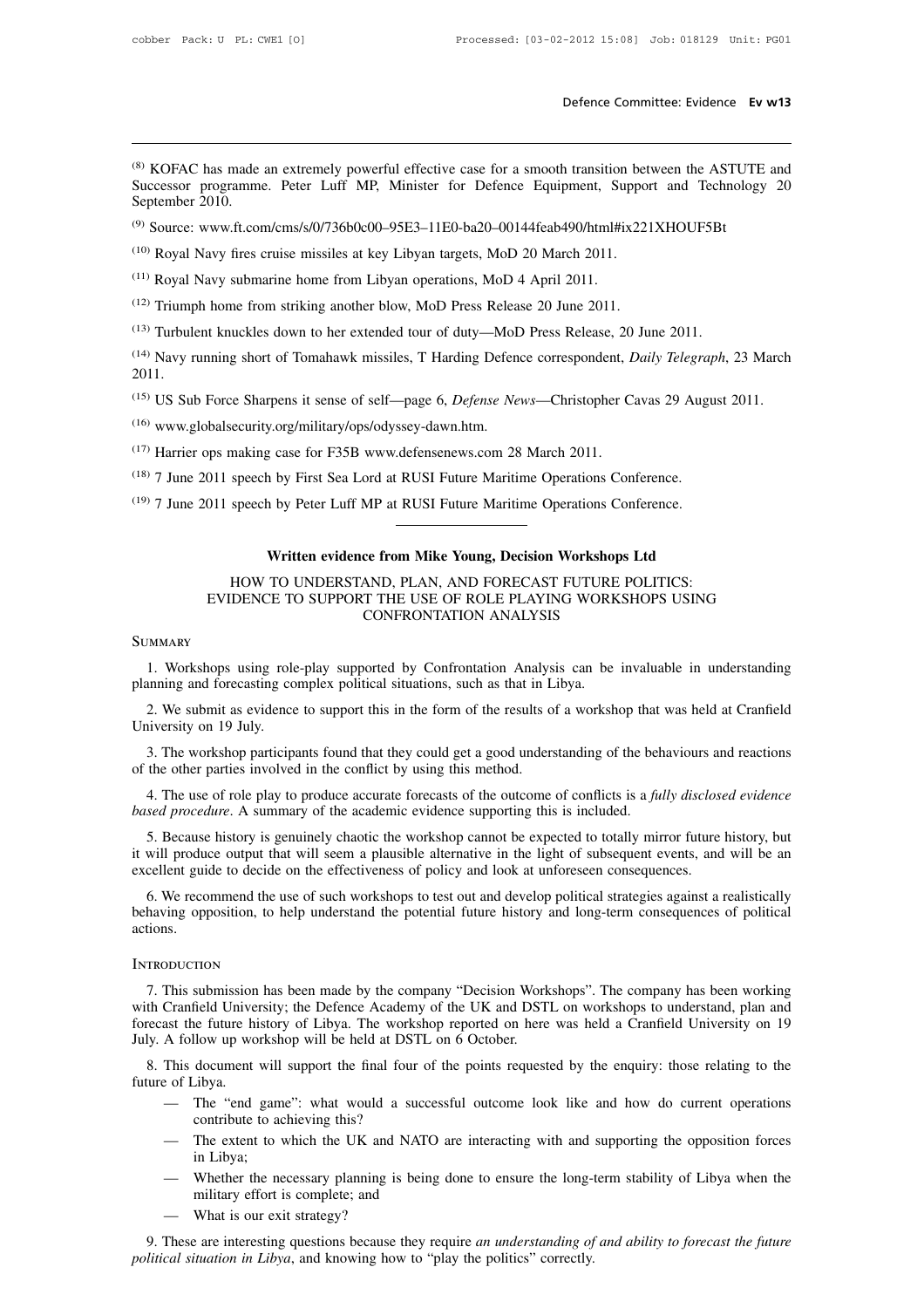10. This document presents evidence that role playing workshops supported by Confrontation Analysis<br>10. This document presents evidence that role playing workshops supported by Confrontation Analysis<br>10. This way to do thi **EV W14** Defence Committee: Evidence<br>
10. This document presents evidence that role playing workshops supported by Confrontation Analysis<br>
20. Words be a way to do this. This will help the UK to avoid involving itself in f Ev w14 Defence Committee: Evidence<br>
10. This document presents evidence that role playing worksho<br>
would be a way to do this. This will help the UK to avoid inv<br>
understanding the long-tern consequences of its moves.<br>
THE *This document presents evidence that role playing workshops supported by Confrontation Analysis d be a way to do this. This will help the UK to avoid involving itself in foreign ventures without rstanding the long-tern co year. And to have the ability afterwards to explain why it didn't happen."*—**Winston Churchill**<br> *Wear. And to have the ability afterwards to explain why it didn't happen."*—**Winston Churchill**<br>
11. Influential experts an

THE PRESENT WEAK STATE OF POLITICAL FORECASTING<br>
"A politician needs the ability to foretell what will happen tomorrow, next week, next month and next<br>
year. And to have the ability afterwards to explain why it didn't happ THE PRESENT WEAK STATE OF POLITICAL FORECASTING<br>
"A politician needs the ability to foretell what will happen tomorrow, next week, next month and next<br>
year. And to have the ability afterwards to explain why it didn't happ THE PRESENT WEAK STATE OF POLITICAL FORECASTING<br>
"A politician needs the ability to foretell what will happen tomorrow, next week, next month and next<br>
year. And to have the ability afterwards to explain why it didn't happ "A politician needs the ability to  $f$ <br>year. And to have the ability afterward the political<br>11. Influential experts and the political<br>complex and uncertain situations, such<br>disagreements of the experts should make making year. And to have the ability afterwards to explain why it didn't happen."—**Winston Churchill**<br>11. Influential experts and the political leaders they advise believe that they can make useful forecasts about<br>mplex and uncer 11. Influential experts and the political leaders they advise believe that they can make useful forecast complex and uncertain situations, such as the one we currently see in Libya. But simply observed is agreements of the

12. What can be done about it? How can we better understand and forecast the behaviours of those involved<br>confrontations such as the one in Libya?<br>
TIDENCE SUPPORTS ROLE PLAY RATHER THAN JUDGEMENT FOR FORECASTING ACCURACY<br> 12. What can be done about it? How can we better understand and forecast the behaviours of those involved<br>in confrontations such as the one in Libya?<br>EVIDENCE SUPPORTS ROLE PLAY RATHER THAN JUDGEMENT FOR FORECASTING ACCURA in confrontations such as the one in Libya?<br>
EVIDENCE SUPPORTS ROLE PLAY RATHER THAN JUDGEMENT FOR FORECASTING ACCURACY<br>
13. There has been much academic study that supports the view that just relying on people's judgement EVIDENCE SUPPORTS ROLE PLAY RATHER THAN JUDGEMENT FOR FORECASTING ACCURACY<br>13. There has been much academic study that supports the view that just relying on people's judgement is a<br>very poor method of forecasting outcomes EVIDENCE SUPPORTS ROLE PLAY RATHER THAN JUDGEMENT FOR FORECASTING ACCURACY<br>13. There has been much academic study that supports the view that just relying on people's judge<br>very poor method of forecasting outcomes of confr



The assassination of Franz Ferdinand was only successful due to a series of unpredictable events. But would the assassins have acted if they had thought through the long-term consequences of their success?

NAR IS A CHAOTIC SYSTEM<br>
14. But future history cannot be forecast totally as it is what is known mathematically as a "chaotic"<br>
14. But future history cannot be forecast totally as it is what is known mathematically as a System—one where a small, usually insignificant event *just could* have immense consequences further down the line. This means the "prediction" of history in detail, like that of the weather, is not possible. The analogy o The line of MAR IS A CHAOTIC SYSTEM<br>14. But future history cannot be forecast totally as it is what is known mathematically as a "chaotic"<br>system—one where a small, usually insignificant event *just could* have immense con A WAR IS A CHAOTIC SYSTEM<br>
14. But future history cannot be forecast totally as it is what is known mathematically as a "chaotic"<br>
system—one where a small, usually insignificant event *just could* have immense consequence A WAR IS A CHAOTIC SYSTE<br>14. But future history ca<br>system—one where a small,<br>the line. This means the "pre<br>often quoted to describe a c<br>hurricane forms or not.<br>15. Examples of small, ali 14. But future history cannot be forecast totally as it is what is known mathematically as a "chaotic"<br>stem—one where a small, usually insignificant event *just could* have immense consequences further down<br>e line. This me 14. But future instory cannot be folecast totany as it is what is known mathematically as a chaotic system—one where a small, usually insignificant event *just could* have immense consequences further down the line. This m

System—olie where a sinan, usuany insignmeant event *just could* have immense consequences further down the line. This means the "prediction" of history in detail, like that of the weather, is not possible. The analogy oft incelled to describe a chaotic system is that a butterfly flapping its wings can eventually determine if a hurricane forms or not.<br>
15. Examples of small, almost random, events that may alter the future history of the war often quoted to describe a chaotic system is that a butterfly flapping its wings can eventually determine if a<br>hurricane forms or not.<br>15. Examples of small, almost random, events that may alter the future history of the w 15. Examples of small, almost random, events that may alter the future history of the war in Libya (at the nee of writing 9/9/2011) would be the capture or escape of Gaddafi or the assassination of members of the TC or the Even against this chaotic background, we will also a state that the successity of the war in Ebya (at the time of writing 9/9/2011) would be the capture or escape of Gaddafi or the assassination of members of the NTC or t

previous events, such as a delay of ten minutes, and cannot be forecast with certainty. This makes the detailed<br>history of the war intrinsically uncertain.<br>16. What can be done, though, is to understand *how others will re* is events, such as a delay of ten minutes, and cannot be forecast with certainty. This makes the detailed<br>tory of the war intrinsically uncertain.<br>16. What can be done, though, is to understand *how others will react* to d

history of the war intrinsically uncertain.<br>
16. What can be done, though, is to understand *how others will react* to different events should they occur.<br>
Even against this chaotic background, moves will only be successfu 16. What can be done, though, is to understand *how others will react* to different events should they occur.<br>Even against this chaotic background, moves will only be successful if they make the correct assumptions<br>about t However the reactions of the other parties involved should have been thought through more carefully. The subsequent unfolding of the political events that led to the First World War is often looked on as inevitable.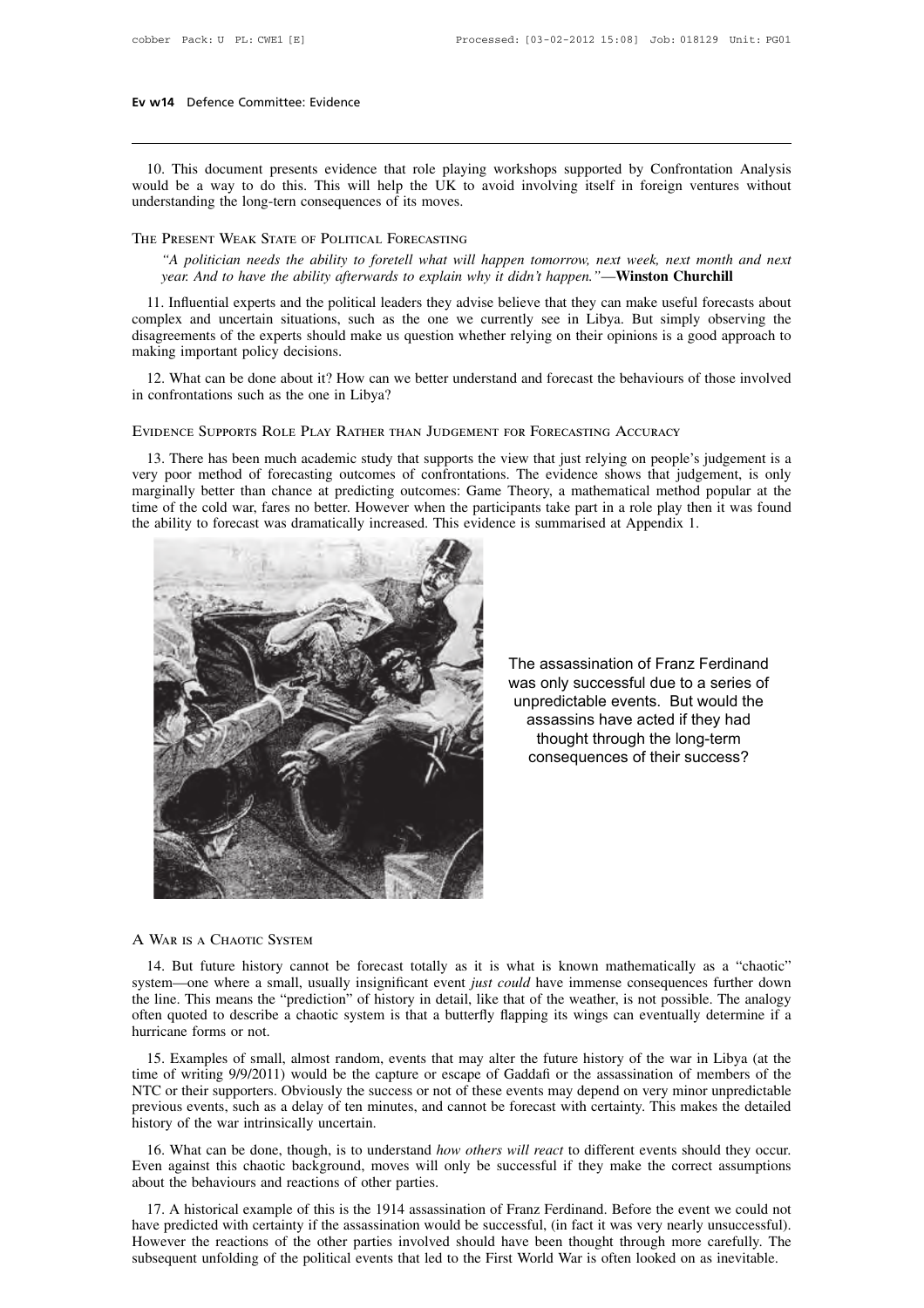# Confrontation Analysis

18. DIMERONTATION ANALYSIS<br>
18. A method known as Confrontation Analysis,<sup>1</sup> when integrated into a role playing workshop can be a<br>
18. A method known as Confrontation Analysis,<sup>1</sup> when integrated into a role playing works CONFRONTATION ANALYSIS<br>
18. A method known as Confrontation Analysis,<sup>1</sup> when integrated i<br>
very powerful tool to structure, test and refine a political strategy.<br>
19. Confrontation Analysis acts to keep the workshop parti

EXERIBATION ANALYSIS<br>
18. A method known as Confrontation Analysis,<sup>1</sup> when integrated into a role playing workshop can be a<br>
19. Confrontation Analysis acts to keep the workshop participants focused on the important issue CONFRONTATION ANALYSIS<br>
18. A method known as Confrontation Analysis,<sup>1</sup> when integrated into a role p<br>
very powerful tool to structure, test and refine a political strategy.<br>
19. Confrontation Analysis acts to keep the wo

18. A method known as Confrontation Analysis,<sup>1</sup> when integrated into a role playing workshop can be a<br>ry powerful tool to structure, test and refine a political strategy.<br>19. Confrontation Analysis acts to keep the worksh 18. A method known as Confrontation Analysis,<sup>1</sup> when integrated into a role playing workshop can be a very powerful tool to structure, test and refine a political strategy.<br>
19. Confrontation Analysis acts to keep the wo very powerful tool to structure, test and refine a political strategy.<br>
19. Confrontation Analysis acts to keep the workshop participants focused on the important issues and acting<br>
in role. The role play is not "free-form

19. Confrontation Analysis acts to keep the workshop participants focused on the important issues and acting<br>
role. The role play is not "free-form", but rather structured by this process.<br>
20. Developing a scenario for a in role. The role play is not "free-form", but rather structured by this process.<br>
20. Developing a scenario for a Confrontational Analysis workshop is an inherently useful exercise as it<br>
helps quantify the factors involv 20. Developing a scenario for a Confrontational Analysis workshop is an inherently useful exercise as it<br>helps quantify the factors involved in decision making. It is an excellent vehicle to incorporate the opinions of<br>sub nature of the dilemmas he is under. Confrontation Analysis is a tool that specifically helps to help build<br>this understanding.<br>22. The major benefit is in understanding how and why others will *react* in the way they do. U bject matter experts.<br>21. The behaviour of somebody like Gaddafi may be irrational in our eyes, but it is not random, in the way<br>owing a dice would be. It can be forecast provided that you understand his constraints, his v 21. The behaviour of somebody like Gaddafi may be irrational in our eyes, but it is not random, in the way throwing a dice would be. It can be forecast provided that you understand his constraints, his values, and nature o 21. The behaviour of solitioody like Gaduari may be firational in our cycs, but it is not ratition, in the throwing a dice would be. It can be forecast provided that you understand his constraints, his value nature of the

ture of the dilemmas he is under. Confrontation Analysis is a tool that specifically helps to help build<br>s understanding.<br>22. The major benefit is in understanding how and why others will *react* in the way they do. Unlike 22. The major benefit is in understanding how and why others will *react* in the way they do. Unlike some other methods such as game theory a "rational actor" is not assumed, but rather the emotions and irrationalities are 22. The major benefit is in understanding how and why others will *react* in the way they do. Unlike some other methods such as game theory a "rational actor" is not assumed, but rather the emotions and irrationalities are  $22$ . The major benefit is in understanding now and wiry out<br>other methods such as game theory a "rational actor" is not ass<br>are seen by Confrontation Analysis as a product of the particu<br>23. Participation in interactive merican government as a useful educational exercise to help prepare decision makers for the different<br>enarios.<sup>2</sup> The use of roleplaying command level exercises is widely used in the emergency services and<br>remergency plann

Scenarios.<sup>2</sup> The use of roleplaying command level exercises is widely used in the emergency services and<br>for emergency planning in the Health Service.<sup>3</sup><br>CRANFIELD UNIVERSITY ROLE-PLAYING WORKSHOP<br>24. Cranfield University FURNATIELD UNIVERSITY ROLE-PLAYING WORKSHOP<br>24. Cranfield University hosted a workshop on 19 July at the Defence Academy of the United Kingdom at<br>Shrivenham. This workshop used Confrontation Analysis supported by role play CRANFIELD UNIVERSITY ROLE-PLAYING WORKSHOP<br>24. Cranfield University hosted a workshop on 19 July at the Defence Academy of the United Kingdom at<br>Shrivenham. This workshop used Confrontation Analysis supported by role play CRANFIELD UN<br>
24. Cranfield<br>
Shrivenham. The<br>
future of Libya<br>
experts role-pla<br>
Civil War.<br>
25. We find the 24. Cranfield University hosted a workshop on 19 July at the Defence Academy of the United Kingdom at rivenham. This workshop used Confrontation Analysis supported by role play to investigate the possible ture of Libya ove 24. Craincid University hosted a workshop on 19 July at the Detchee Academ<br>Shrivenham. This workshop used Confrontation Analysis supported by role pla<br>future of Libya over next couple of months. In it a selection of milita ture of Libya over next couple of months. In it a selection of military, ex-military and civilian subject matter<br>perts role-played the political and military moves of the different parties that were involved in the Libyan<br>

experts role-played the political and<br>Civil War.<br>25. We find this form of worksho<br>FCO and the diplomatic service to c<br>26. To support this claim we sub:<br>the actual unfolding of events.<br>OUTPUT FROM CONERONTATION AN experts role-played the political and military moves of the different parties that were inversively considered.<br>Civil War.<br>25. We find this form of workshop to be potentially a very powerful tool for the Minis-<br>FCO and the

26. To support this claim we submit as evidence the output of the workshop, which can be compared with a actual unfolding of events.<br>
27. At the workshop we developed a forecast of the future history of Libya, in terms of 26. To support this claim we submit as evidence the output of the workshop, which can be compared with<br>the actual unfolding of events.<br>OUTPUT FROM CONFRONTATION ANALYSIS ROLE-PLAY WORKSHOP ON 19 JULY<br>27. At the workshop we the actual unfolding of events.<br>
OUTPUT FROM CONFRONTATION ANALYSIS ROLE-PLAY WORKSHOP ON 19 JULY<br>
27. At the workshop we developed a forecast of the future history of Libya, in terms of de<br>
made by the different parties i **COUTPUT FROM CONFRONTATION**<br>27. At the workshop we deve<br>made by the different parties is<br>how accurate it was, and if the<br>*What was different?*<br>Cease fire and evacuation of Ti 27. At the workshop we developed a formade by the different parties involved. Thow accurate it was, and if the parties beh<br>What was different?<br>Cease fire and evacuation of Tripoli<br>28. The main difference between the work

28. The main difference between the workshop and reality was that in the workshop Gaddafi was able to get we main difference between the workshop and reality was that in the workshop Gaddafi was able to get between the wor What was different?<br>
Cease fire and evacuation of Tripoli<br>
28. The main difference between the workshop and reality was that in the workshop Gaddafi was able to get<br>
the UN and the NTC to agree to a cease fire early on. He What was different?<br>Cease fire and evacuation of Tripoli<br>28. The main difference between the workshop and reality was that in the workshop Gaddafi was able to get<br>the UN and the NTC to agree to a cease fire early on. He di What was different?<br>
Cease fire and evacuation of Tripoli<br>
28. The main difference between the workshop and reality was that in the workshop Gaddafi was able to get<br>
the UN and the NTC to agree to a cease fire early on. H Cease fire and evacuation of Tripoli<br>
28. The main difference between the workshop and reality was that in the workshop Gaddafi was able to get<br>
the UN and the NTC to agree to a cease fire early on. He did this by offering 28. The main difference between the workshop and reality was that in the workshop Gaddafi was able to get<br>
20 UN and the NTC to agree to a cease fire early on. He did this by offering to evacuate Tripoli as a<br>
20 econditio 26. The main difference between the workshop and reamly was that in the workshop Gaddafi was able to get<br>the UN and the NTC to agree to a cease fire early on. He did this by offering to evacuate Tripoli as a<br>precondition f

been will in the control of that cease fire. The deal was that in exchange for a cease fire Gaddafi would withdraw his forces from Tripoli to his heartland in Sirte and Fezzan (the southern desert of Libya). This is almost the areas he still controls at the time of writing, (9 September).<br>
29. The ceasefire was accepted because the prize offered (Tripoli, which was at the time still in Gaddafi's<br>
control) was large enough to be "worth" the c Exercise areas he still controls at the time of writing, (9 September).<br>
29. The ceasefire was accepted because the prize offered (Tripoli, which was at the time still in Gaddafi's<br>
throl) was large enough to be "worth" th control) was large enough to be "worth" the cost of the cease fire to the NTC. Although Gaddafi has always<br>been willing to accept a cease fire, at no time has he offered a large enough *additional* incentive alongside to<br>a

ntrol) was large enough to be "worth" the cost of the cease fire to the NTC. Although Gaddafi has always<br>en willing to accept a cease fire, at no time has he offered a large enough *additional* incentive alongside to<br>tuall been willing to accept a cease fire, at no time has he offered a large enough *additional* incentive alongside to actually get it.<br>
30. A couple of days after the workshop William Hague started hinting that a cease fire an actually get it.<br>
30. A couple of days after the workshop William Hague started hinting that a cease fire and internal exile<br>
may be an acceptable solution for the UK.<br>
31. With the benefit of hindsight, it can be seen tha <sup>2</sup><br>31. With the benefit of hindsight, it can be seen that if Gaddafi had done that, then he would be in a much<br>ter position politically than he is now. With a cease fire Gaddafi would still be in de facto control of his<br>a 31. With the benefit of hindsight, it can be seen that if Gaddafi had done that, then he would be in a much<br>ter position politically than he is now. With a cease fire Gaddafi would still be in de facto control of his<br>artla

better position politically than he is now. With a cease fire Gaddafi would still be in de facto cont<br>heartland and able to negotiate from a position of much greater strength than he has now.<br><sup>1</sup> For details on the theory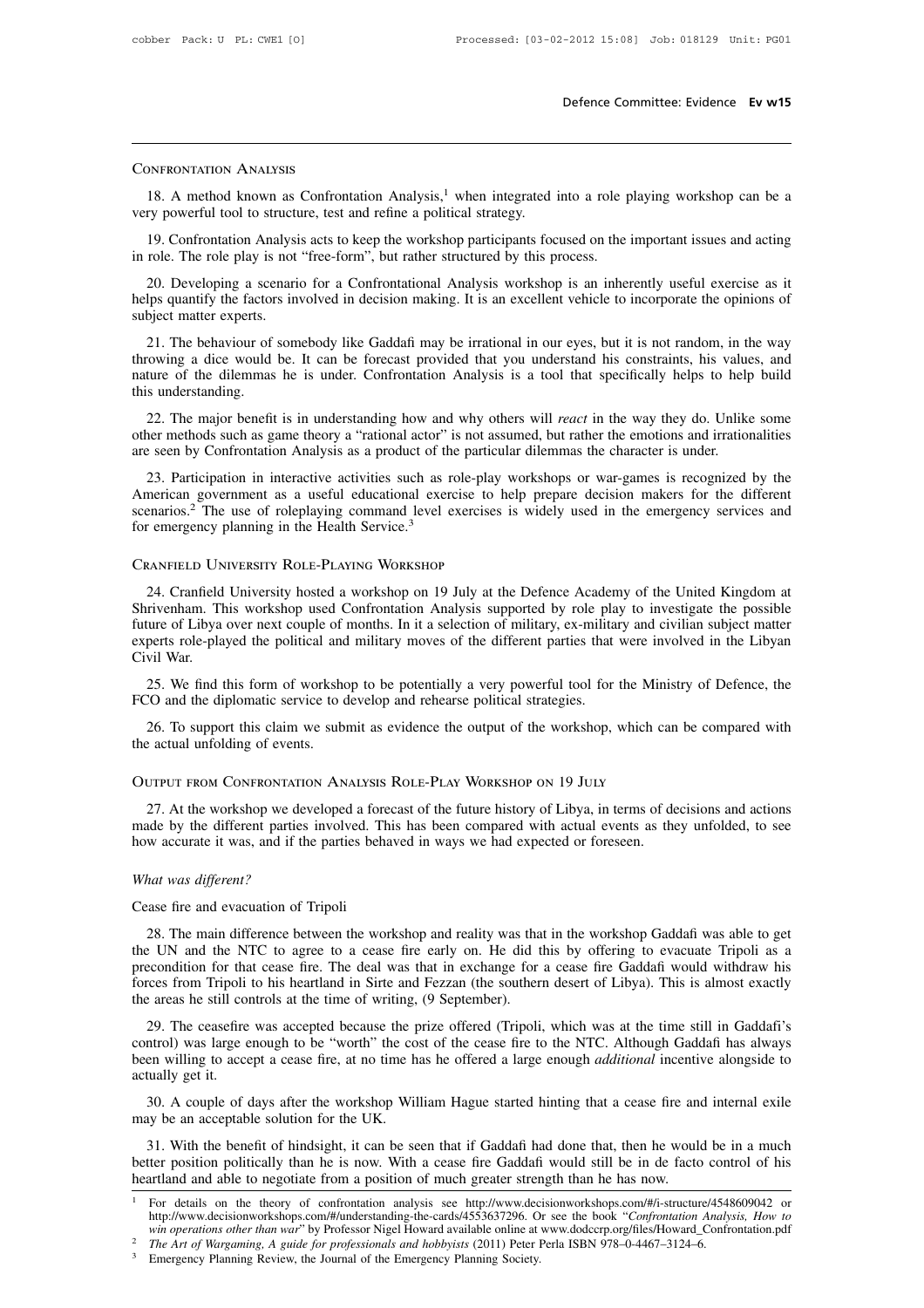132. An interesting point is that the man playing Gaddafi had actually taken part in a rehearsal workshop a<br>132. An interesting point is that the man playing Gaddafi had actually taken part in a rehearsal workshop a<br>1991 a **EV W16** Defence Committee: Evidence<br> **EVALUATE:**<br>
32. An interesting point is that the man playing Gaddafi had actually taken part in a rehearsal workshop a<br>
week or so before (and played Gaddafi), and so it is reasonable **EV w16** Defence Committee: Evidence<br> **EV w16** Defence Committee: Evidence<br>
32. An interesting point is that the man playing Gaddafi had actually taken part in a rehearsal workshop a<br>
week or so before (and played Gaddafi) 32. An interesting point is that the man playing Gaddafi had actually taken part in a rehearsal workshop a week or so before (and played Gaddafi), and so it is reasonable to assume he had learnt from that rehearsal what th 32. An interesting point is that the man p<br>week or so before (and played Gaddafi), an<br>what the best political moves would be. Per<br>political policy. Interestingly, the workshop<br>best solution for the western powers!<br>Some of week or so before (and played Gaddafi), and so it is reasonable to assume he had learnt from that rehearsal<br>what the best political moves would be. Perhaps this illustrates the way lessons from this process could alter<br>pol Sometimes some the names were different. In particular the workshop predicted in fighting within the test political policy. Interestingly, the workshop inadvertently found the best solution for Gaddafi, rather than the st

NTC with clear winners were different<br>
Some of the names were different<br>
Some of the names were different<br>
33. Sometimes some the names were different. In particular the workshop predicted in fighting within the<br>
NTC with general Abdul Fatah Younis managed to survive, and indeed increased his power, it was other members of the names were different. In particular the workshop predicted in fighting within the NTC with clear winners and losers Some of the names were different<br>33. Sometimes some the names were different. In particular the workshop predicted in fighting within the<br>NTC with clear winners and losers, but got the names of those winners and losers wro Some of the names were different<br>33. Sometimes some the names were different. In particular the workshop predicted in fighting within the<br>NTC with clear winners and losers, but got the names of those winners and losers wro NTC with clear winners and losers, but got the names of those winners and losers wrong. In the workshop general Abdul Fatah Younis managed to survive, and indeed increased his power, it was other members of the NTC that lo 33. Solietinies solie the halles were different. In particular the workshop predicted in righting within the IC with clear winners and losers, but got the names of those winners and losers wrong. In the workshop neral Abdu INTC with clear winners and losers, but got the haines of those whilers and losers wrong. In the workshop<br>general Abdul Fatah Younis managed to survive, and indeed increased his power, it was other members of the<br>NTC that NTC that lost power to him. In real life he was assassinated a couple of days after the workshop. Without wanting to stretch a point too much, the analyst who played Abdul Fatah Younis also happened to be the only other pa



35. Many of the news stories of the few weeks after the symposium resonated as paraphrases of things that ppened both in workshop and in real life. In particular all the following events happened in both the workshop d in What was similar?<br>
35. Many of the news stories of the few weeks after the symposium resonated as paraphrases of things that<br>
happened both in workshop and in real life. In particular all the following events happened in b What was similar?<br>35. Many of the ne<br>happened both in worl<br>and in real life:<br>Military Similarities What was similar?<br>35. Many of the news stor<br>happened both in workshop a<br>and in real life:<br>Military Similarities<br>36. Successful Berber mi 35. Many of the news stories of the few weeks after the symposium resonated as paraphrases of things that ppened both in workshop and in real life. In particular all the following events happened in both the workshop d in

life the Berbers struck north from the Nafusa mountains to capture a town on the coast, cutting off Gaddafi's<br>supply line from Tunisia.<br>The Berbers struck north from the Nafusa mountains to capture a town on the coast, cut happened both in workshop and in real life. In particular all the following events happened in both the workshop<br>and in real life:<br>Military Similarities<br>36. Successful Berber military offensive northwards towards the coast

ilitary Similarities<br>36. **Successful Berber military offensive northwards towards the coast**. In both the workshop and real<br>the Berbers struck north from the Nafusa mountains to capture a town on the coast, cutting off Gad Military Similarities<br>
36. Successful Berber military offensive northwards towards the coast. In both the workshop and real<br>
life the Berbers struck north from the Nafusa mountains to capture a town on the coast, cutting o 36. Successful Berber military offensive northwards towards the coast. In both the workshop and real life the Berbers struck north from the Nafusa mountains to capture a town on the coast, cutting off Gaddafi's supply lin 36. Successian Berber Ininiary<br>life the Berbers struck north from the<br>supply line from Tunisia.<br>37. **Tripoli falls with little blood**<br>Beirut or Sarajevo) the capture of T<br>workshop it was evacuated, in real<br>Gaddafi's forces pply line from Tunisia.<br>37. **Tripoli falls with little bloodshed.** Unlike other times when cities were involved in civil wars (such as<br>irut or Sarajevo) the capture of Tripoli was achieved without major bloodshed, and rela 37. **Tripoli falls with little bloodshed.** Unlike other times when cities were involved in civil wars (such as Beirut or Sarajevo) the capture of Tripoli was achieved without major bloodshed, and relatively swiftly. In th From the major rebel held area, Cyrenaica, was not able to reach Tripoli as Gaddafi's forces metted away.<br> **Seirut or Sarajevo**) the capture of Tripoli was achieved without major bloodshed, and relatively swiftly. In the w

brkshop it was evacuated, in real life it fell relatively easily. In both the workshop and real life most of ddafi's forces melted away.<br>38. **Tripoli falls to Berber/Misrata forces rather than rebel forces from Benghazi.** Gaddafi's forces melted away.<br>
38. **Tripoli falls to Berber/Misrata forces rather than rebel forces from Benghazi.** In both the workshop<br>
and in real life, Tripoli fell to rebel forces from Misrata and Berbers from the Na 38. **Tripoli falls to Berber/Misr**<br>and in real life, Tripoli fell to reber<br>from the major rebel held area, Cyr<br>39. **Hard core of Gaddafi force**<br>abandoned Tripoli and fled to his h<br>considerable popular support.<br>40. **Forces** d in real life, Tripoli fell to rebel forces from Misrata and Berbers from the Nafusa mountains. The army<br>bm the major rebel held area, Cyrenaica, was not able to reach Tripoli as Gaddafi still held the town of Sirte.<br>39. from the major rebel held area, Cyrenaica, was not able to<br>39. **Hard core of Gaddafi forces retreat to heartland**<br>abandoned Tripoli and fled to his hinterland, (Sirte and the<br>considerable popular support.<br>40. **Forces from** 

199. **Hard core of Gaddafi forces retreat to heartland.** In both the workshop and real life, Gaddafi's forces andoned Tripoli and fled to his hinterland, (Sirte and the Fezzan desert in the south) where he still maintains abandoned Tripoli and fled to his hinterland, (Sirte and the Fezzan desert in the south) where he still maintains<br>considerable popular support.<br>40. **Forces from Benghazi that do arrive in Tripoli come by boat**. In both the considerable popular support.<br>
40. **Forces from Benghazi that do arrive in Tripoli come by boat.** In both the workshop and real life a small force came from Benghazi to Tripoli by boat.<br>
41. **Some armed citizens of Tripoli** 40. **Forces from Bengl**<br>small force came from Be<br>41. **Some armed citize**<br>citizens on Tripoli knew t<br>armed rebellion, but until<br>deter open rebellion.<br>42. **Power vacuum in** all force came from Benghazi to Tripoli by boat.<br>41. **Some armed citizens of Tripoli join liberation of Tripoli**, but no large massed unarmed protests. The<br>izens on Tripoli knew that Gaddafi will not tolerate even unarmed 41. **Some armed citizens of Tripoli join liberation** citizens on Tripoli knew that Gaddafi will not tolerate armed rebellion, but until rebel forces entered the city, deter open rebellion.<br>42. **Power vacuum in Tripolitania** Francisco Comparison Tripori intervalsed<br>armed rebellion, but until related<br>42. **Power vacuum in Tri**<br>the one that has formed in the<br>Political Similarities<br>43. **Internal exile by Gad** 

Free open rebellion.<br>42. **Power vacuum in Tripolitania**. The workshop ended with a power vacuum in Tripolitania, identical to<br>20 e one that has formed in the last couple of days.<br>43. **Internal exile by Gaddafi seen as acce** 42. **Power vacuum in Tripolitania**. The workshop ended with a power vacuum in Tripolitania, identical to the one that has formed in the last couple of days.<br>Political Similarities<br>43. **Internal exile by Gaddafi seen as acc** Hague.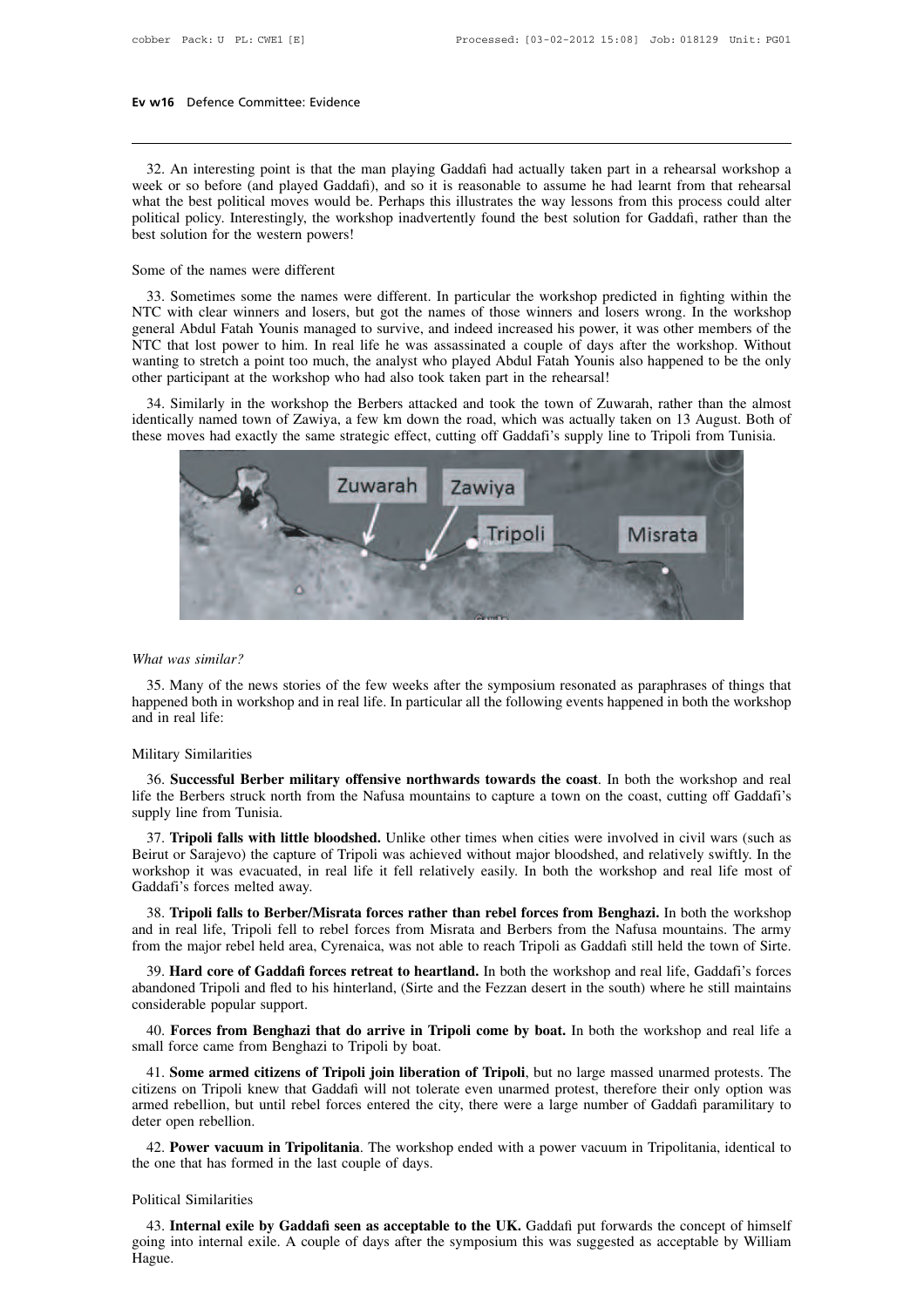**Example 144. Clear winners and losers in the NTC.** The symposium predicted the power struggle within the NTC of its supporters with some members sacrificed at the expense of others. This has also come true with a mgeance. **Example 144. Clear winners and losers in the NTC.** The symposium predicted the power struggle within the NTC and its supporters with some members sacrificed at the expense of others. This has also come true with a vengean Defence Committee: Evidence Ev w17<br>
44. Clear winners and losers in the NTC. The symposium predicted the power struggle within the NTC<br>
and its supporters with some members sacrificed at the expense of others. This has als 44. Clear winners and losers<br>and its supporters with some me<br>vengeance. The assassination of indicates this has happened.<br>45. Increase in numbers in the 44. **Clear winners and losers in the NTC.** The symposium predicted the power struggle within the NTC d its supporters with some members sacrificed at the expense of others. This has also come true with a ngeance. The assas 44. **Clear winners and losers in the NTC**. The symposium predicted the power struggle within the NTC and its supporters with some members sacrificed at the expense of others. This has also come true with a vengeance. The 45. **Change 1999** Have the expansion of General Abdul Fatah Youanis, and the subsequent reshuffling of the council<br>variates this has also come true with a<br>vengeance. The assassination of General Abdul Fatah Youanis, and th

indicates this has happened.<br>
45. **Increase in numbers in the NTC**, but this is not matched by devolution of power, which continues to<br>
be at the top. The NTC is continuing to increase in numbers, believed to be about 40 be at the top. The NTC is corplans according to the economy<br>46. NTC members support<br>that it will honor these wested<br>Pie Chart of Results<br>Every individual decision

The NTC members supported by the West in exchange for oil and mineral contracts. The NTC has said<br>at it will honor these western contracts even though they were set up under Gaddafi.<br>Every individual decision made in the w 46. NTC members supported by the West in exchange for oil and mineral contracts. The NTC has said<br>that it will honor these western contracts even though they were set up under Gaddafi.<br>Pie Chart of Results<br>Every individual 4553769632.



**APPENDIX 1**<br>
EVIDENCE THAT ROLE PLAY IS THE BEST WAY OF FORECASTING OUTCOMES FROM<br>
CONFLICT SITUATIONS.<br>
47. The evidence for this is outlined below:<sup>5</sup><br>
48. The experiment was based on people trying to estimate the resul EVIDENCE THAT ROLE PLAY IS THE BEST WAY OF FO<br>CONFLICT SITUATIONS.<br>47. The evidence for this is outlined below:<sup>5</sup><br>48. The experiment was based on people trying to estimate the re<br>historical confrontations where the actual

CONFLICT SITUATIONS.<br>47. The evidence for this is outlined below:<sup>5</sup><br>48. The experiment was based on people trying to estimate the results from a set of eight obscure real life<br>torrical confrontations where the actual outc 47. The evidence for this is outlined below:<sup>5</sup><br>48. The experiment was based on people trying to estimate the results from a set of eight obscure real life<br>historical confrontations where the actual outcome was known.<br>49. 47. The evidence for this is outlined below:<sup>5</sup><br>48. The experiment was based on people trying to estimate the results from a set of eight obscure real life<br>historical confrontations where the actual outcome was known.<br>49. 49. To see how good a prediction method was, the researcher mixed the actual outcome with other plausible outcomes that could have occurred, to see how good the prediction method was at selecting the actual outcome.<br>Names

49. To see how good a prediction method was, the researcher mixed the actual outcome with other plausible tcomes that could have occurred, to see how good the prediction method was at selecting the actual outcome.<br>
50. Fou (17%) 49. To see how good a prediction method was, the researcher mixed the actual outcome with other plausible outcomes that could have occurred, to see how good the prediction method was at selecting the actual outcome. outcomes that could have occurred, to see how good the prediction method was at selecting the actual outcome.<br>
S0. Four methods were used:<br>
51. **Chance (guessing):** As there are six possible outcomes for the "Artist's prot 51. **Chance (guessing):** As there are six possible outcomes for the "Artist's protest" there is a one in six (17%) chance of getting the right answer just by chance: as there were four outcomes for "55% Pay Plan", "Telco T 51. **Chance (guessing):** As there are six possible 7%) chance of getting the right answer just by chector Takeover" and "Personal Grievance" there is http://www.economist.com/node/21528671 What follows is a summary of two

<sup>&</sup>lt;sup>4</sup> http://www.economist.com/node/21528671<br>5 What follows is a summary of two paper

We) chance of getting the right answer just by chance: as there were four outcomes for "55% Pay Plan", elco Takeover" and "Personal Grievance" there is a 25% chance of getting the right answer by chance, and http://www.eco *unded judgement for forecasting decisions in conflicts: Further evidence* at http://www.economist.com/node/21528671<br>
What follows is a summary of two papers by Keston C Green: *Forecasting decisions in conflict situations* IFF21. The matrix of the Machine Street and Tersonal Strevance<br>Interlations is a summary of two papers by Ke<br>game theory, role-playing, and unaided judgemen<br>http://www.forecastingprinciples.com/paperpdf/Grunaided judgement What follows is a summary of two papers by Keston C Green: *Forecasting decisions in conflict situations: a comparison of game theory, role-playing, and unaided judgement* at http://www.forecastingprinciples.com/paperpdf What follows is a summary of two papers by Kest<br>game theory, role-playing, and unaided judgement as<br>thtp://www.forecastingprinciples.com/paperpdf/Greet<br>unaided judgement for forecasting decisions in ca<br>IF21.pdf Other books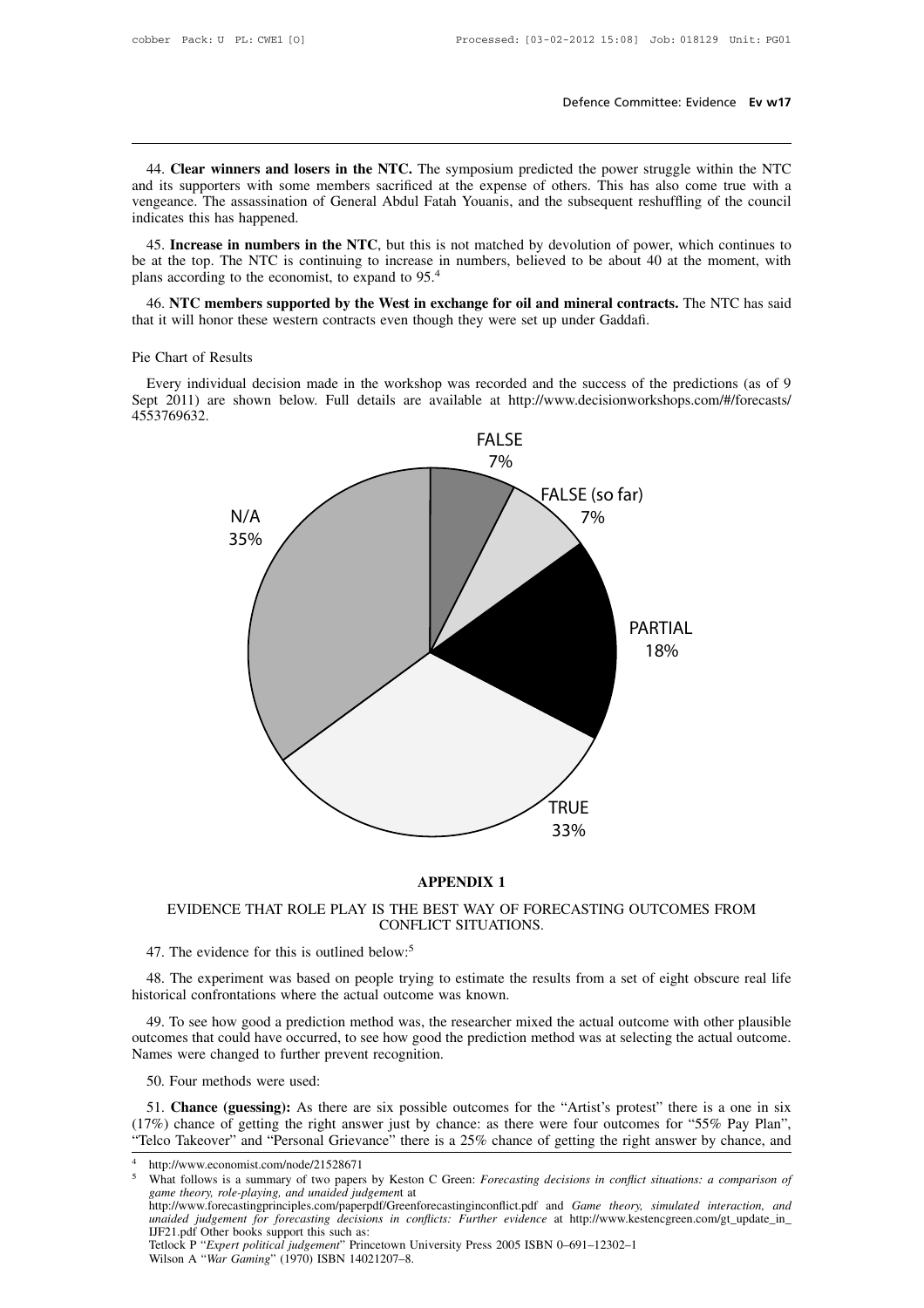Ev w18 Defence Committee: Evidence<br>three outcomes for the others giving a 33% chance of chance. Altogether this gave an average score of 28%<br>just by guessing.<br>100 — Ev w18 Defence Com<br>
three outcomes for the<br>
just by guessing.<br>  $\frac{100}{100}$ 



*Source: "Game theory, simulated interaction, and unaided judgement for forcasting decisions in conflicts: further evidence" Kesler C Greer: Sept 1/2004 www.ketsencgreen.com*

Source: "Game theory, simulated interaction, and unaided judgement for forcasting decisions in conflicts: further evidence"<br>
Kesler C Greer: Sept 1/2004 www.ketsencgreen.com<br>
52. **Unaided Judgement:** Working from a brief Source: "Game theory, simulated interaction, and unaided judgement for forcasting decisions in conflicts: further evidence"<br>
Kesler C Greer: Sept 1/2004 www.ketsencgreen.com<br>
52. **Unaided Judgement:** Working from a brief Source: "Game theory, simulated interaction, and unaided judgent Kesler C Greer: Sept 1/2004 www.ketsencgreen.com<br>
52. **Unaided Judgement:** Working from a brief an<br>
This produced worse results than guessing for several<br>
th 52. **Unaided Judgement:** Working from a brief and asking somebody what they think actually happened.<br>is produced worse results than guessing for several scenarios, and averaged only a couple of percent better<br>in just guess 52. **Unaided Judgement:** Working from a brief and asking somebody what they think actually happened.<br>This produced worse results than guessing for several scenarios, and averaged only a couple of percent better<br>than just 32. **Chanced Judgement:** WORT<br>This produced worse results than g<br>than just guessing. It confirms the<br>BOGSATs ("Bunch of guys sat aroo<br>53. **Game theory:** Asking peopl<br>than unaided judgement did, but the<br>their average was di

in just guessing. It confirms the common feelings about the usefulness of the kind of meetings known as<br>
DGSATs ("Bunch of guys sat around a table").<br>
53. **Game theory:** Asking people with an expertise in game theory usual BOGSATs ("Bunch of guys sat around a table").<br>53. **Game theory:** Asking people with an expert<br>than unaided judgement did, but the game theorists s<br>their average was diminished.<br>54. **Role-play:** People asked to participate 53. **Game theory:** Asking people with an expertise in game theory usually yielded a slightly better result<br>an unaided judgement did, but the game theorists scored 0% in the "Telco Takeover" scenario and as a result<br>eir ave

their average was diminished.<br>
54. **Role-play:** People asked to participate in role playing produced considerably better results than the other<br>
two methods, and always better than guessing.<br>
55. In conclusion, taking the

54. **Role-play:** People asked to participate in role playing produced considerably better results than the other o methods, and always better than guessing.<br>55. In conclusion, taking the modal result of a series of role-pl 54. **Role-play:** People asked to participate in role playing produced considerably better results than the other two methods, and always better than guessing.<br>55. In conclusion, taking the modal result of a series of roletwo methods, and always b<br>55. In conclusion, taking<br>a very high probability of<br>56. Note: The "Water c<br>conflict in 1990 between T<br>and Euphrates rivers.<br>September 2011 55. In conclusion, taking<br>a very high probability of 1<br>56. Note: The "Water d<br>conflict in 1990 between Tu<br>and Euphrates rivers.<br>September 2011 **Example 8 a** disguised minimally pointed community I Iraq under Saddam Hussein over Turkey reducing water<br> **Written evidence from Raytheon UK**<br>
it this written evidence in support of the Defence Comm

Written evidence from Raytheon UK<br>
Raytheon UK is pleased to submit this written evidence in support of the Defence Committee's inquiry into<br>
berations in Libya. In particular this evidence is submitted with respect to the Operations IV Written evidence from Raytheon UK<br>
Naytheon UK is pleased to submit this written evidence in support of the Defence Committee's inquiry into<br>
Operations in Libya. In particular this evidence is submitted with **implications of this operations of the outcomes of the outcomes of the outcomes of the Defence Committee's inquiry in Operations in Libya. In particular this evidence is submitted with respect to the question posed about** 

# **BACKGROUND**

Raytheon UK is pleased to submit this written evidence in support of the Defence Committee's inquiry into<br>perations in Libya. In particular this evidence is submitted with respect to the question posed about the<br>plications May the Start of the Spease of stabilities with the switch extended in Support of the Defence committee's singling into<br>Operations in Libya. In particular this evidence is submitted with respect to the question posed about B submitted with respect to the question posed about the implications of this operation for the outcomes of the Strategic Defence and Security Review (SDSR).<br>BACKGROUND<br>The Airborne Standoff Radar (ASTOR) program that incl EXECANDIND<br>
The Airborne Standoff Radar (ASTOR) program that includes the Sentinel R Mk1 as the aircraft element<br>
was launched in December 1999 as a key component of the Armed Forces Intelligence, Surveillance, Target<br>
Acq BACKGROUND<br>
The Airborne Standoff Radar (ASTOR) program that includes the Sentinel R Mk1 as the aircraft element<br>
was launched in December 1999 as a key component of the Armed Forces Intelligence, Surveillance, Target<br>
Acq The Airborne Standoff Radar (ASTOR) program that includes the Sentinel R Mk1 as the aircraft element<br>was launched in December 1999 as a key component of the Armed Forces Intelligence, Surveillance, Target<br>Acquisition and R The Antoonie Standorf Kadal (ASTOK) program that includes the Sentiner K MKT as the ancraft element<br>is launched in December 1999 as a key component of the Armed Forces Intelligence, Surveillance, Target<br>quisition and Recon was faulted in December 1999 as a key component of the Affilied Potces intempente, surventance, ranget Acquisition and Reconnaissance (ISTAR) capability to become the country's future key ground surveillance capability. It capability. It provides surveillance over a wide area; the ability to focus on a discreet area of interest; and the ability to identify moving targets. Using a business jet enables the sensor to be flown much higher than l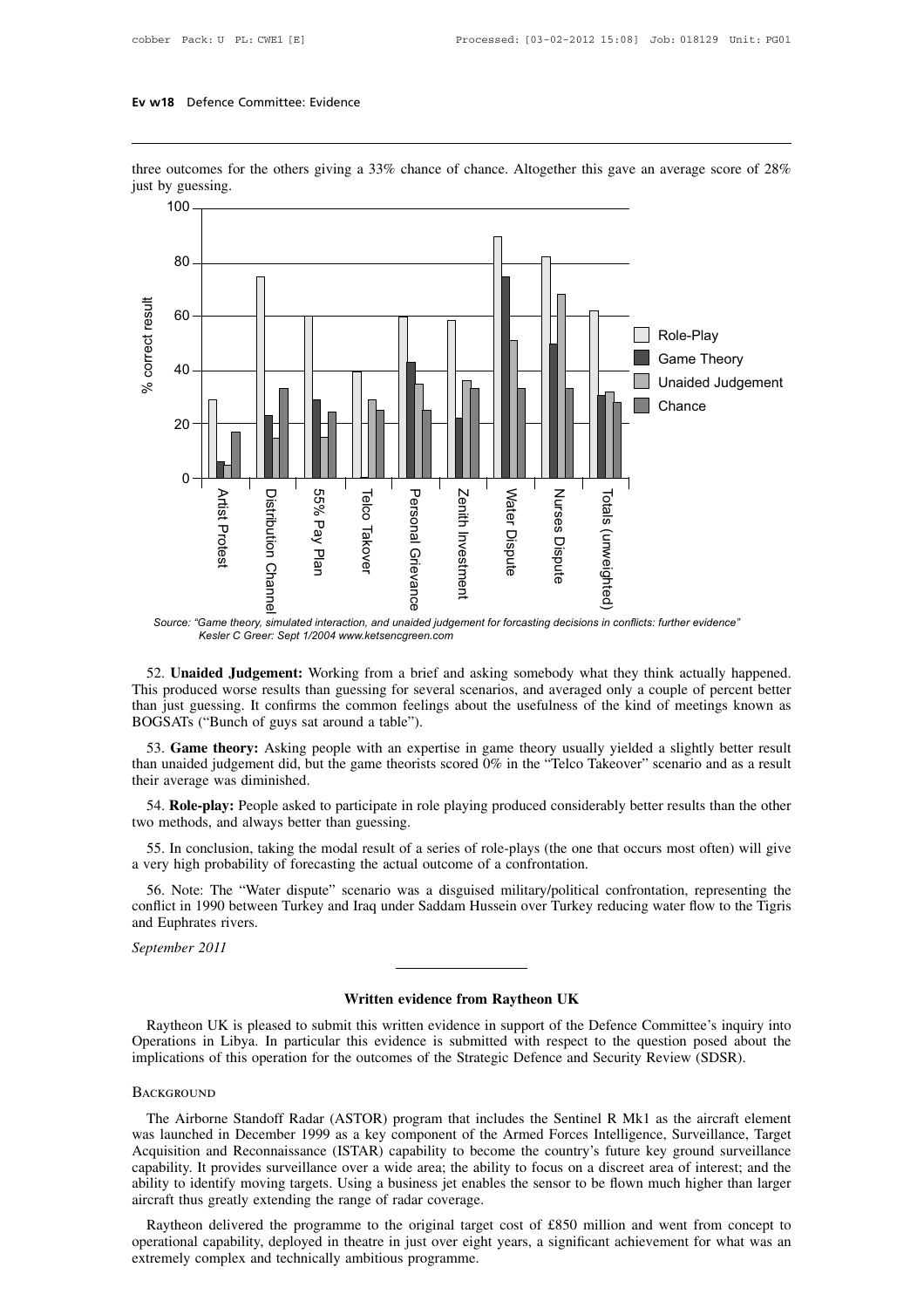Defence Committee: Evidence Ev w19<br>The Strategic Defence and Security Review announced the retirement of the RAF's fleet of five Sentinel R<br>k 1 aircraft on completion of the support to ongoing operations in Afghanistan cir Defence Committee: Evidence E<br>
The Strategic Defence and Security Review announced the retirement of the RAF's fleet of five Sent<br>
Mk 1 aircraft on completion of the support to ongoing operations in Afghanistan circa April The Strategic Defence and Security Review announced the retirement of the RAF's fleet of five Sentinel R<br>Mk 1 aircraft on completion of the support to ongoing operations in Afghanistan circa April 2015.<br>SUPPORT TO OPERATIO

The Strategic Defence and Security Review announced the retirement of the RAF's fleet of five Sentinel R<br>
k 1 aircraft on completion of the support to ongoing operations in Afghanistan circa April 2015.<br>
IPPORT TO OPERATIO The Strategic Defence and Security Review announced the retirement of the RAF's fleet of five Sentinel R<br>Mk 1 aircraft on completion of the support to ongoing operations in Afghanistan circa April 2015.<br>SUPPORT TO OPERATIO been critical in delivering data to support to ongoing operations in Afghanistan circa April 2015.<br>SUPPORT TO OPERATION ELLAMY<br>The Sentinel R Mk1 has been providing strategic ISTAR support to the UK and NATO since the begi For the Supposition of the step of engoing operations in Figuremental creation priority.<br>The Sentinel R Mk1 has been providing strategic ISTAR support to the UK and NATO since the beginning<br>of operations in Libya. It has a SUPPORT TO OPERATION ELLAMY<br>The Sentinel R Mk1 has been providing strategic ISTAR support to the UK and NATO since the beginning<br>of operations in Libya. It has achieved a greater than 97% level of availability. The Sentine The Sentinel R Mk1 has been providing strategic ISTAR support to the UK and NATO since the beginning<br>of operations in Libya. It has achieved a greater than 97% level of availability. The Sentinel capability has<br>been critic The Sentinel R Mk1 has been providing strategic ISTAR support to the UK and NATO since the beginning<br>of operations in Libya. It has achieved a greater than 97% level of availability. The Sentinel capability has<br>been critic operations in Eloya. It has achieved a greater than 97% fever of availability. The sentified capability has<br>en critical in delivering data to support the general intelligence picture and also to identify specific targets<br>r been citical in derivering data to support the general interligence picture and also to identity specific targets<br>for the strike force. The platform has been at times the only strategic ISTAR platform available and hence h

For the surke force. The platform has been at times the only strategic ISTAN platform available and lefter has<br>been pivotal to the execution of tasking in support of the objectives of the coalition. The performance of both been protan to the execution of tasking in support of the objectives of the cost<br>the platform and the support provided by Raytheon to the operations has b<br>praised by the front line command.<br>The Sentinel R Mk1 has proven it Definition and Security Review announced the retirement of the RAF's fleet of five Sentinel R<br>The Strategic Defence and Security Review announced the retirement of the RAF's fleet of five Sentinel R<br>SR CAPABILITY GAPS<br>The The Strategic Defence and Security Review announced the retirement of the few capabilities that the can deploy that can demonstrably add immediate value to the operation.<br>
SDSR CAPABILITY GAPS<br>
The Strategic Defence and Se

n deploy that can demonstrably add immediate value to the operation.<br>
The Strategic Defence and Security Review announced the retirement of the RAF's fleet of five Sentinel R<br>
k 1 aircraft on completion of the support to o SDSR CAPABILITY GAPS<br>
The Strategic Defence and Security Review announced the retirement of the RAF's fleet of five Sentinel R<br>
Mk 1 aircraft on completion of the support to ongoing operations in Afghanistan circa April 20 SDSR CAPABILITY GAPS<br>The Strategic Defence and Security Review announced the retirement of the RAF's fleet of five Sentinel R<br>Mk 1 aircraft on completion of the support to ongoing operations in Afghanistan circa April 2015

The Strategic Defence and Security Review announced the retirement of the RAF's fleet of five Sentinel R<br>
k 1 aircraft on completion of the support to ongoing operations in Afghanistan circa April 2015.<br>
This decision leav Mk 1 aircraft on completion of the support to ongoing operations in Afghanistan circa April 2015.<br>
This decision leaves the UK without a viable wide area ground surveillance capability. Raytheon's<br>
understanding is that th This decision leaves the UK without a viable wide area ground surveillance capability. Raytheon's understanding is that the MoD believes that wide area surveillance can be provided by a combination of the Scavenger\* capabi Ins decision leaves the OK without a viable whice area ground surventance capability. Kaytheon's understanding is that the MoD believes that wide area surveillance can be provided by a combination of the Scavenger\* capabil and the needed to update these databases in near real time. We are not aware of MoD plans to provide coverage complementary to Sentinel's wide area capability. ISF and Scavenger will be optimised for provide coverage compl Scavenger Capability, the p<br>However, whilst these pr<br>provide coverage compleme<br>local area surveillance provi<br>like Scavenger need cueing<br>another means will be neede<br>provide this capability.<br>With the JSF not due to er Thowever, winst these programmes may provide a ground survernance capability, they are intended to ovide coverage complementary to Sentinel's wide area capability. JSF and Scavenger will be optimised for cal area surveilla provide coverage complementary to seminer's wide area capability. J31<sup>2</sup> and scavenger will be optimised for local area surveillance provided by smaller sensors and less powerful processing capability. Unmanned assets like like Scavenger need cueing from very wide area pattern of life based product libraries and without Sentinel, another means will be needed to update these databases in near real time. We are not aware of MoD plans to provid

other means will be needed to update these databases in near real time. We are not aware of MoD plans to ovide this capability.<br>With the JSF not due to enter into service until between 2017 and 2020 and Scavenger not plann provide this capability.<br>With the JSF not due to enter into service until between 2017 and 2020 and Scavenger not planned to deliver<br>an operational capability until sometime after 2018, there remains a risk of no capabilit

With the JSF not due to enter into service until between 2017 and 2020 and Scavenger not planned to deliver<br>operational capability until sometime after 2018, there remains a risk of no capability in this area for a<br>ginific an operational capability until sometime after 2018, there remains a risk of no capability in this area for a<br>significant period of time.<br>The Sentinel system also has a valuable role in communications. The Ground Station c significant period of time.<br>The Sentinel system also has a valuable role in communications. The Ground Station currently provides the<br>coalition forces with the only means of interoperation with JSTARS which will be lost wh The Sentinel system also has a valuable role in communications. The Grour<br>coalition forces with the only means of interoperation with JSTARS which will<br>Furthermore this loss will have an effect on potential plans for the l Inch radio relay of data may be required, especially if SATCOM bandwidth is limited or not available.<br>In adio relay of data may be required, especially if SATCOM bandwidth is limited or not available.<br>In addition GEX 9001

Sentinel's high altitude ceiling has been utilised in this way by the USAF using the original ASTOR<br>demonstrator GEX 9001 as a trials aircraft operating out of Afghanistan.<br>THE BATTLE AGAINST IEDS<br>In addition to its patter demonstrator GEX 9001 as a trials aircraft operating out of Afghanistan.<br>THE BATTLE AGAINST IEDS<br>In addition to its pattern of life picture that Sentinel currently provides, the system could assist further in<br>the battle ag THE BATTLE AGAINST IEDS<br>In addition to its pattern of life picture that Sentinel currently provides, the system could assist further in<br>the battle against IEDs due to the inherent quality of the raw data provided. Offboard THE BATTLE AGAINST IEDS<br>In addition to its pattern of life picture that Sentinel currently provides, the system could assist further in<br>the battle against IEDs due to the inherent quality of the raw data provided. Offboard In addition to its pattern of life picture that Sentinel currently provides, the system<br>the battle against IEDs due to the inherent quality of the raw data provided. Offboard<br>have proven that there is the capability to ide In addition to its pattern of the picture that sentimer currently provides, the system could assist further in<br>
the battle against IEDs due to the inherent quality of the raw data provided. Offboard post processing trials<br> The Sattle against EEDs due to the inherent quality of the raw data provided. Onboard post processing trials have proven that there is the capability to identify disturbed earth and cue the identification of IED locations.

Have proven that there is the capability to identify disturbed earth and cue the identification of HED locations.<br>The Sentinel aircraft does not require any modifications in order to deliver this near real-time IED detecti Further and that the current platforms have difficulty in addressing over wide areas.<br>
Further this capability, and potentially help to reduce the casualty figures in theatre.<br>
Such a capability is considered essential giv The ASTOR System has untapped capability that with incremental investment could deliver significantly secenario that the current plerations have difficulty in addressing over wide areas.<br>The ASTOR System has untapped capab

Afghanistan has proven that terrorism will likely continue to revolve around insurgency and IED based threats,<br>a scenario that the current platforms have difficulty in addressing over wide areas.<br>FUTURE POTENTIAL<br>The ASTOR of delivering new capability, rather than investing over wide areas.<br>
FUTURE POTENTIAL<br>
The ASTOR System has untapped capability that with incremental investment could deliver significantly<br>
enhanced capabilities. This spi THE ASTOR System has untapped capability that with incremental investment could deliver significantly<br>hanced capabilities. This spiral capability development would be a more cost effective and lower risk way<br>delivering new FUTURE POTENTIAL<br>
The ASTOR System has untapped capability that with incremental investment could deliver significantly<br>
enhanced capabilities. This spiral capability development would be a more cost effective and lower ri The ASTOR System has untapped capability that with incremental investment could deliver significantly

- 
- head capabilities. This spiral capability development would be a more cost effective and lower risk way<br>ilvering new capability, rather than investing in the development and entry into service of new platforms.<br>e SDSR deci helicopters;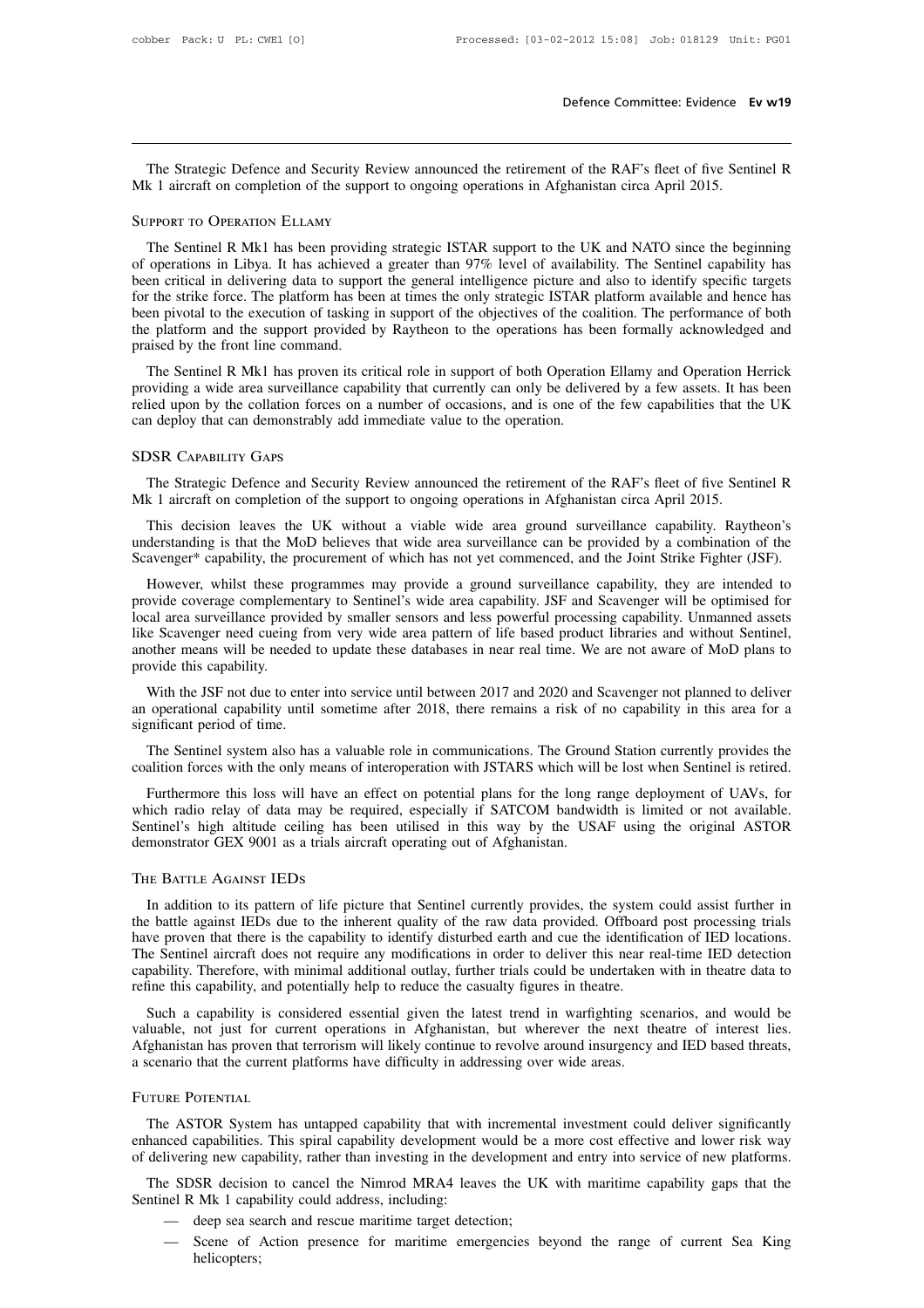- 
- 20 Defence Committee: Evidence<br>
 overhead naval force protection; and<br>
 wide area submarine threat detection.

Ev w20 Defence Committee: Evidence<br>
— overhead naval force protection; and<br>
— wide area submarine threat detection.<br>
The Sentinel Dual Mode Radar Sensor (DMRS) could be modified to accept a high sea state target detection<br> — overhead naval force protection; and<br>
— wide area submarine threat detection.<br>
The Sentinel Dual Mode Radar Sensor (DMRS) could be modified to accept a high sea state target detection<br>
pability that would match and possi - overhead naval force protection; and<br>
- wide area submarine threat detection.<br>
The Sentinel Dual Mode Radar Sensor (DMRS) could be modified to accept a high sea state target detection<br>
capability that would match and pos - overhead naval force protection; and<br>
- wide area submarine threat detection<br>
The Sentinel Dual Mode Radar Sensor (DMI<br>
capability that would match and possibly even<br>
capability is already in service in the US.<br>
In addit

— overnead naval force protection; and<br>
— wide area submarine threat detection.<br>
The Sentinel Dual Mode Radar Sensor (DMRS) could be modified to accept a high sea state target detection<br>
pability that would match and possi — wide area submarine threat detection.<br>
The Sentinel Dual Mode Radar Sensor (DMRS) could be modified to accept a high sea state target detection<br>
capability that would match and possibly even surpass that lost by the canc The Sentinel Dual Mode Radar Sensor (DMRS) could be modified to accept a high sea state target detection capability that would match and possibly even surpass that lost by the cancellation of the Nimrod MRA4. This capabili The sentinet Dual Mode Radal Sellsof (DMRS) could<br>capability that would match and possibly even surpass th<br>capability is already in service in the US.<br>In addition the ASTOR Ground Station could be upgrae<br>ISTAR hub for the ISTAR hub for the reception of information feeds from Watchkeeper, Reaper and, in the future, Scavenger. This would fit well into the future plans for the Solomon programme, as we understand them, maximising reuse of exist

# **CONCLUSION**

build fit well into the future plans for the Solomon programme, as we understand them, maximising reuse of<br>isting assets, saving valuable resource and costs.<br>DNCLUSION<br>Sentinel R Mk 1 has proven invaluable to operational s existing assets, saving valuable resource and costs.<br>
CONCLUSION<br>
Sentinel R Mk 1 has proven invaluable to operational success in Libya and Afghanistan.<br>
The SDSR decision to retire Sentinel leaves the UK with capability g Sentinel R Mk 1 has proven invaluable to operational success in Libya and Afghanistan.<br>The SDSR decision to retire Sentinel leaves the UK with capability gaps covering significant wide area<br>pattern of life surveillance, lo Conclusion<br>
Sentinel R Mk 1 has prov<br>
The SDSR decision to re<br>
pattern of life surveillance,<br>
Sentinel leaves the UK with<br>
timeframe, but not all.<br>
In addition spiral develop Sentinel R Mk 1 has proven invaluable to operational success in Libya and Afghanistan.<br>The SDSR decision to retire Sentinel leaves the UK with capability gaps covering significant wide area<br>ttern of life surveillance, long The SDSR decision to retire Sentinel leaves the UK with capability gaps covering significant wide area pattern of life surveillance, long range target detection and coalition force interoperability. Retirement of Sentinel The SDSK decision to feltile sentimer leaves the OK with capability<br>pattern of life surveillance, long range target detection and coalition<br>Sentinel leaves the UK with vital capability gaps some of which may be f<br>timeframe

Sentinel leaves the UK with vital capability gaps some of which may be filled by new platforms in the 2020–24 timeframe, but not all.<br>In addition spiral development of the proven Sentinel capability could deliver solutions Written evidence from Patrick M Lavender, Former United Nations FAO Legal Adviser<br>Written evidence from Patrick M Lavender, Former United Nations FAO Legal Adviser

# **SUMMARY**

Written evidence from Patrick M Lavender, Former United Nations FAO Legal Adviser<br>
IMMARY<br>
The use of North Atlantic Treaty Organization (NATO) to implement United Nations' Resolution 1973<br>
111), adopted by the Security Co Written evidence from Patrick M Lavender, Former United Nations FAO Legal Adviser<br>
SUMMARY<br>
The use of North Atlantic Treaty Organization (NATO) to implement United Nations' Resolution 1973<br>
(2011), adopted by the Security Written evidence from Patrick M Lavender, Former United Nations FAO Legal Adviser<br>SUMMARY<br>The use of North Atlantic Treaty Organization (NATO) to implement United Nations' Resolution 1973<br>(2011), adopted by the Security Co Written evidence from Patrick M Lavender, Former United Nations FAO Legal Ad<br>SUMMARY<br>The use of North Atlantic Treaty Organization (NATO) to implement United Nations' Res<br>(2011), adopted by the Security Council at its 6498 IMMARY<br>The use of North Atlantic Treaty Organization (NATO) to implement United Nations' Resolution 1973<br>111), adopted by the Security Council at its 6498th meeting, is ultra vires the North Atlantic Treaty<br>ganization, erg The use of North Atlantic Treaty Organization (NATO) to implement United Nations' Resolution 1973<br>
(2011), adopted by the Security Council at its 6498th meeting, is ultra vires the North Atlantic Treaty<br>
Organization, ergo The use of North Atlantic Treaty Organization (NATO) to implement United Nations' Resolution 1973 (2011), adopted by the Security Council at its 6498th meeting, is ultra vires the North Atlantic Treaty Organization, ergo,

ganization, ergo, neither the participation of the United Kingdom's Armed Forces in NATO operations in<br>by a has been properly approved by Parliament, nor has the financing of those operations.<br>Whilst prima facie a matter f Libya has been properly approved by Parliament, nor has the financing of those operations.<br>
Whilst prima facie a matter for consideration by the Attorney General's Office and the Foreign and<br>
Commonwealth Office the implic illst prima facie a matter for<br>monwealth Office the implications both as to present and<br>The North Atlantic Treaty was<br>a NATO members agree to a c<br>(a) Article 5 provides:<br>The Parties agree that a<br>shall be considered an a

*The Parties agree that an armed attack against one or more of them in Europe or Morth Atlantic Treaty was signed on 4 April 1949 and provides for a system of collective defence by TO members agree to a collective response shall and the considered an attack against one or more of them in Europe or Morth Atlantic Treaty was signed on 4 April 1949 and provides for a system of collective defence by TO members agree to a collective response to* North Atlantic Treaty was signed on 4 April 1949 and provides for a system of collective defence by<br>*TO* members agree to a collective response to an armed attack upon any one or more member(s).<br>*Article 5 provides:*<br>*The by Article 5* provides:<br> *by Article 5* provides:<br> *by Article 5* provides:<br> *Article 5* provides:<br> *Phe Parties agree that an armed attack against one or more of them in Europe or North America<br>
<i>shall be considered* **the Parties agree to a collective response to an armed attack upon any one or more member(s).**<br>*The Parties agree that an armed attack against one or more of them in Europe or North America<br>shall be considered an attack a* Article 5 provides:<br>*The Parties agree that an armed attack against one or more of them in Europe or North America<br>shall be considered an attack against them all and consequently they agree that, if such an armed<br>attack oc The Parties agree that an armed attack against one or more of them in Europe or North America*<br>
shall be considered an attack against them all and consequently they agree that, if such an armed<br>
attack occurs, each of the *shall be considered an attack against them all and consequently they agree that, if such an armed attack occurs, each of them, in exercise of the right of individual or collective self-defence recognised by Article 51 of by Article 51 of the Charter of the United Nations, will assist the Party or Parties so attacked by taking forthwith, individually and in concert with the other Parties, such action as it deems necessary, including the us* 

by Article 51 of the Charler<br>taking forthwith, individually<br>including the use of armed f<br>Any such armed attack and<br>the Security Council. Such the<br>measures necessary to restor<br>(b) Article 6 (1) provides:<br>For the purpose of *For the purpose of Article 5, an armed attack on one or more of the Parties is deemed to the Security Council. Such measures taken as a result thereof shall immediately be reported to the Security Council. Such measures s the Security Council. Such measures shall be terminated when the Security Council has taken the measures necessary to restore and maintain international peace and security.<br>Article 6 (1) provides:*<br>For the purpose of Arti

- *A Accurity Council. Such measures shall be terminated when the Security Council has taken the*<br>*Heres necessary to restore and maintain international peace and security.*<br> **Accurity** *Council has taken the*<br> *Accurity C Departments of France (2), on the territory of or on the Islands under the include*<br> *Departments of Article 5, an armed attack on one or more of the Parties is deemed to include*<br> *different of Article 5, an armed attack accessary to resiste and manufally international peace and security.*<br>
1) provides:<br> *arrow of Article 5, an armed attack on one or more of the Parties is deemed to in*<br> *attack:*<br> *on the territory of any of the Parties de purpose of Article 5, an armed attack on one or more of the Parties is deemed to include*<br> *med attack:*<br> *in the territory of any of the Parties in Europe or North America, on the Algerian*<br> *Departments of France (2)*
- *or area in the territory of any of the Parties in Europe or North America, on the Algerian*<br> *on the territory of any of the Parties in Europe or North America, on the Algerian*<br> *Departments of France (2), on the territo on the territory of any of the Parties in Europe or North America, on the Algerian Departments of France (2), on the territory of or on the Islands under the jurisdiction of any of the Parties in the North Atlantic area n Atlanting of any of the Parties in Euro,*<br>*Atlanting Departments of France (2), on the territory of orany of the Parties in the North Atlantic area north on the forces, vessels, or aircraft of any of the For any other are* 2. NATO and its Protocols only provide for the use of *armed force* by NATO members in the *North Atlantic area north* of *the Parties*, when in or over these territories or any other area in *Europe in which occupation* the forces, vessels, or aircraft of any of the Parties, when in or over these territories<br>or any other area in Europe in which occupation forces of any of the Parties were stationed<br>on the date when the Treaty entered into *Atlantic area*. 3. Libya is not a member of NATO, it had not made an *armed attacked* upon any *of the Parties were stationed* on the date when the Treaty enterty entertial to force or the Mediterranean Sea or the North A

Atlantic area north of the *Tropic of Cancer*.<br>
2. NATO and its Protocols only provide for the use of *armed force* by NATO members in the exercise of<br>
the right of *self-defence* where a NATO member(s) has been the subjec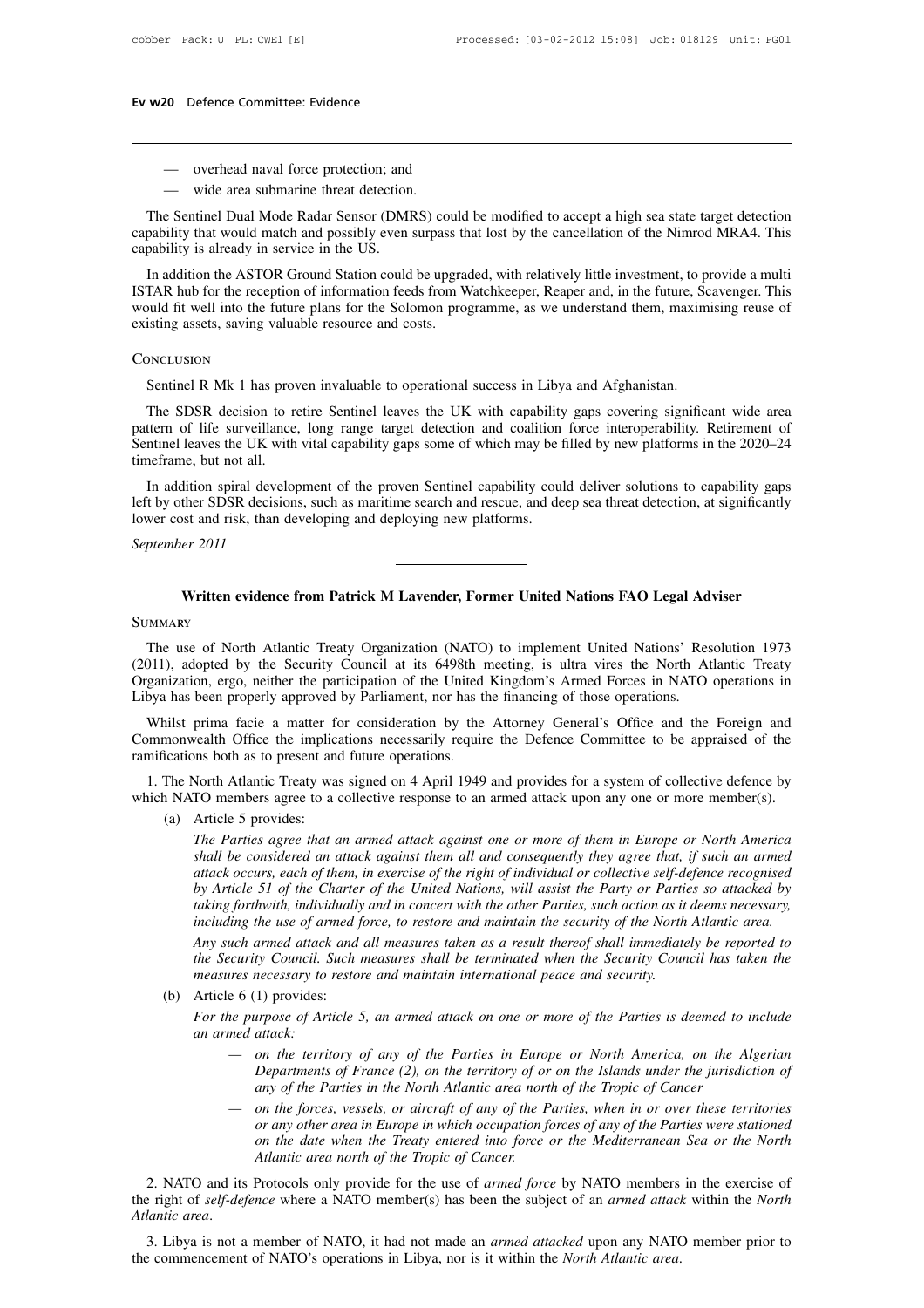Defence Committee: Evidence Ev w21<br>4. The implementation by NATO of UN Resolution 1973 (2011) adopted by the Security Council at its<br>98th meeting is ultra vires the North Atlantic Treaty Organization and the participation **Example 1949** Specifical meeting is ultra vires the North Atlantic Treaty Organization and the participation of the United Kingdom's Armed Forces in operations in Libya under the auspices of the North Atlantic Treaty Orga Defence Committee: Evidence Ev w21<br>
4. The implementation by NATO of UN Resolution 1973 (2011) adopted by the Security Council at its<br>
6498th meeting is ultra vires the North Atlantic Treaty Organization and the participat 4. The implementation by NATO of UN Resolution 1973 (2011) adopted by the Security Council at its 6498th meeting is ultra vires the North Atlantic Treaty Organization and the participation of the United Kingdom's Armed For 4. The implementation by NATO of UN Resolution 1973 (2011) adopted by the Security Council at its 98th meeting is ultra vires the North Atlantic Treaty Organization and the participation of the United ngdom's Armed Forces 4. The implementation by NATO of UN Resolution 1973 (2011) adopted by the Security Council at its 6498th meeting is ultra vires the North Atlantic Treaty Organization and the participation of the United Kingdom's Armed For 4. The implementation by NATO of ON Resolution 1975<br>6498th meeting is ultra vires the North Atlantic Treaty Or<br>Kingdom's Armed Forces in operations in Libya under the aus<br>has consequently not been properly approved by Parl

Kingdom's Armed Forces in<br>has consequently not been pr<br>The inappropriate use of th<br>only in terms of limiting the<br>United Kingdom's service pe<br>9 September 2011 Written evidence from Admiral Sir John Woodward GBE KCB and colleagues<br>
Written evidence from Admiral Sir John Woodward GBE KCB and colleagues<br>
Written evidence from Admiral Sir John Woodward GBE KCB and colleagues United Kingdom's service personnel to death and injury.<br>
9 September 2011<br>
Written evidence from Admiral Sir John Woodward GBE KCB and colleagues<br>
EXECUTIVE SUMMARY

Vertiten evidence from Admiral Sir John Woodward GBE KCB and colleagues<br>
ECUTIVE SUMMARY<br>
(i) The Defence Committee remit to "inquire into the effectiveness of the operation and the UK Forces' role<br>
Libya" is understood to **in Libya**<br> **EXECUTIVE SUMMARY**<br>
(i) The Defence Committee remit to "inquire into the effectiveness of the operation and the UK Forces' role<br>
in Libya" is understood to embrace cost as well as operational effectiveness. Th Written evidence from Admiral Sir John Woodward GBE KCB and colleagues<br>EXECUTIVE SUMMARY<br>(i) The Defence Committee remit to "inquire into the effectiveness of the operation and the UK Forces' role<br>in Libya" is understood t Written evidence from Admiral Sir John Woodward GBE KCB and colleagues<br>EXECUTIVE SUMMARY<br>(i) The Defence Committee remit to "inquire into the effectiveness of the operation and the UK Forces' role<br>in Libya" is understood t EXECUTIVE SUMMAI<br>
(i) The Defence C<br>
in Libya" is underst<br>
objective assessmen<br>
ask and will propos<br>
and efficiency.<br>
(ii) Given that Lib (i) The Defence Committee remit to "inquire into the effectiveness of the operation and the UK Forces' role Libya" is understood to embrace cost as well as operational effectiveness. This submission will provide an jective (i) The Detence Committee fellin to Inquire into the enectiveness of the operation and the OK Forces Tole<br>in Libya" is understood to embrace cost as well as operational effectiveness. This submission will provide an<br>objec In Libya Is understood to embrace cost as well as operated<br>objective assessment of each measure of effectiveness respeask and will propose "Changes in The Way We Do Thin<br>and efficiency.<br>(ii) Given that Libya has been the f

(ii) Given that Libya has been the first new challenge to UK's Armed Forces since the SDSR, it is inevitable<br>that the answers to the Committee's specific question must also express wider arguments concerning the state<br>of U (a) Examine the cost effectiveness of the current Operation in Libya and the significance to future of Services consequent upon the SDSR.<br>
(a) Examine the cost effectiveness of the current Operation in Libya and the signif

- It Libya has been the first new challenge to UK's Armed Forces since the SDSR, it is inevitable<br>s to the Committee's specific question must also express wider arguments concerning the state<br>Services consequent upon the SDS that the answers to the Committee's specific question must also express wider arguments concerning the state<br>of UK's Armed Services consequent upon the SDSR.<br>(iii) It will:<br>(a) Examine the cost effectiveness of the current Find Services consequent upon the SDSR.<br>
Vill:<br>
(a) Examine the cost effectiveness of the current Operation in Libya and the significance to future<br>
Defence assumptions, indicating any penalties of cost to the nation and o (a) Examine the cost effectiveness of the current Operation in Libya and the significance to future<br>Defence assumptions, indicating any penalties of cost to the nation and or of declining<br>Defence capabilities.<br>(b) Examine (iii) It will:<br>
(a) Examine the cost effectivenes<br>
Defence assumptions, indical<br>
Defence capabilities.<br>
(b) Examine the utility and effect<br>
maritime or land strategy.<br>
INTRODUCTION TO THE SUBMITTERS
	- Defence capabilities.<br>
	(b) Examine the utility and effectiveness of air power when deployed as a fo<br>
	maritime or land strategy.<br>
	TRODUCTION TO THE SUBMITTERS<br>
	(iv) This Submission has been prepared by Members of the Phoeni (b) Examine the utility and effectiveness of air power when deployed as a force separate from a<br>maritime or land strategy.<br>DDUCTION TO THE SUBMITTERS<br>This Submission has been prepared by Members of the Phoenix Think Tank:<br>

- DENTION TO THE SUBMITTERS<br>
This Submission has been prepared by Members of the Phoenix Think Tank:<br>
 Admiral Sir John Woodward GBE KCB—Commander Carrier Battle Group, Falklands, 1<br>
 Commander N D MacCartan-Ward DSC AFC—A
- 
- maritime or land strategy.<br>
DDUCTION TO THE SUBMITTERS<br>
This Submission has been prepared by Members of the Phoenix Think Tank:<br>
 Admiral Sir John Woodward GBE KCB—Commander Carrier Battle Group,<br>
 Commander N D MacCarta
- 
- This Submission has been prepared by Members of the Phoenix Think Tank:<br>
 Admiral Sir John Woodward GBE KCB—Commander Carrier Battle Group, Falklands<br>
 Commander N D MacCartan-Ward DSC AFC—Air Warfare Instructor.<br>
 Capt Frames Submission has been prepared by Members of the Phoenix Think Tank:<br>
— Admiral Sir John Woodward GBE KCB—Commander Carrier Battle Group, Falklands, 1982.<br>
— Commander N D MacCartan-Ward DSC AFC—Air Warfare Instructor Admiral Sir John Wo<br>Commander N D Ma<br>Captain Michael Clap<br>Commander Laon S<br>Dr Paul Arnison-Ne<br>Fleet Auxiliary.<br>supported by: — Commander N D M<br>
— Captain Michael Cl<br>
— Commander Laon S<br>
— Dr Paul Arnison-N<br>
Fleet Auxiliary.<br>
And is supported by:<br>
— Admiral Sir Ian Ga — Captain Michael Clapp CB—Commander Amphibious Task Group, Falklands 1982.<br>
— Commander Laon S G Hulme OBE—MiD Falklands War—Two Sea Commands.<br>
— Dr Paul Arnison-Newgass—Royal Dragoons, Army Air Corps, CMP RAF, RAMC (TA), — Commander Laon S G Hulme OBE—MID Falklands war—1wo Sea Commands.<br>
— Dr Paul Arnison-Newgass—Royal Dragoons, Army Air Corps, CMP RAF, RAMC<br>
Fleet Auxiliary.<br>
— Admiral Sir Ian Garnett KCB—formerly Chief of Joint Operation

- 
- 
- 
- Dr Paul Arnison-Newgass—Royal Dragoons, Army Air Corps, Cr<br>Fleet Auxiliary.<br>d is supported by:<br>— Admiral Sir Ian Garnett KCB—formerly Chief of Joint Operations a<br>— Admiral Sir John Devereux Treacher KCB—formerly CINC Fle d is supported by:<br>
— Admiral Sir Ian Garnett KCB—formerly Chief of Joint Operations and Chief of Staff, SHAPE.<br>
— Admiral Sir John Devereux Treacher KCB—formerly CINC Fleet and Vice CNS.<br>
— Major General Julian H A Thomps supported by:<br>Admiral Sir Ian Garn<br>Admiral Sir John De<br>Major General Julian<br>Rear Admiral Terry L<br>Naval Aviation.<br>Dr Harry Bennett—A — Admiral Sir John Devereux Treacher KCB—formerly CINC Fleet and Vice CNS.<br>
— Major General Julian H A Thompson CB OBE Royal Marines.<br>
— Rear Admiral Terry Loughran CB FRAeS—Command of HMS Ark Royal (Bosnia) and Flag Offic — Admiral Sir John Devereux Treacher KCB—formerly CINC Fleet and Vice CNS.<br>
— Major General Julian H A Thompson CB OBE Royal Marines.<br>
— Rear Admiral Terry Loughran CB FRAeS—Command of HMS Ark Royal (Bosnia) and Fl<br>
Naval — Major General Julian H A Thompson CB OBE Royal Marines.<br>
— Rear Admiral Terry Loughran CB FRAeS—Command of HMS<br>
Naval Aviation.<br>
— Dr Harry Bennett—Associate Professor History, University of<br>
— Alexander Clarke—MSc, BA, — Rear Admiral Terry Loughran CB FRAeS—Commander Mayal Aviation.<br>
— Dr Harry Bennett—Associate Professor Histor<br>
— Alexander Clarke—MSc, BA, PhD Candidate<br>
— C J A COPE—Political Editor, Warship World<br>
— Lieutenant-Command
- 
- 
- 
- 

# **SUBJECT**

- Alexander Clarke—MSc, BA, PhD Candidate Kings College London (War Studies).<br>
 C J A COPE—Political Editor, Warship World magazine.<br>
 Lieutenant-Commander Lester May RN.<br>
DEJECT<br>
(v) This submission will address the fol - C J A COPE-Political Editor, Warship World magazine.<br>
- Lieutenant-Commander Lester May RN.<br>
ECT<br>
This submission will address the following areas of interest iterated by the Committee:<br>
A. The effectiveness of the on-go Lieutenant-Commander Lester May RN.<br>
submission will address the following areas of interest iterated by the<br>
The effectiveness of the on-going mission to protect civilians in Li<br>
coordination of efforts with French and US This submission will address the following areas of interest iterated by the Comm<br>A. The effectiveness of the on-going mission to protect civilians in Libya—the<br>coordination of efforts with French and US forces in particul submission will address the<br>The effectiveness of the one coordination of efforts with<br>The costs of the operation at<br>How capability decisions to<br>contribution in Libya.<br>The implications of this operations A. The effectiveness of the on-going mission to protect civilians in Liby:<br>coordination of efforts with French and US forces in particular.<br>B. The costs of the operation and its implications for other UK operations<br>C. How
	-
	- C. This submission will address the following areas of interest iterated by the Committee:<br>
	A. The effectiveness of the on-going mission to protect civilians in Libya—the extent and success of<br>
	coordination of efforts with coordination of efforts with French and US forces in particular.<br>
	B. The costs of the operation and its implications for other UK operations.<br>
	C. How capability decisions taken in the SDSR and subsequent policy documents h
	-
	- Libya.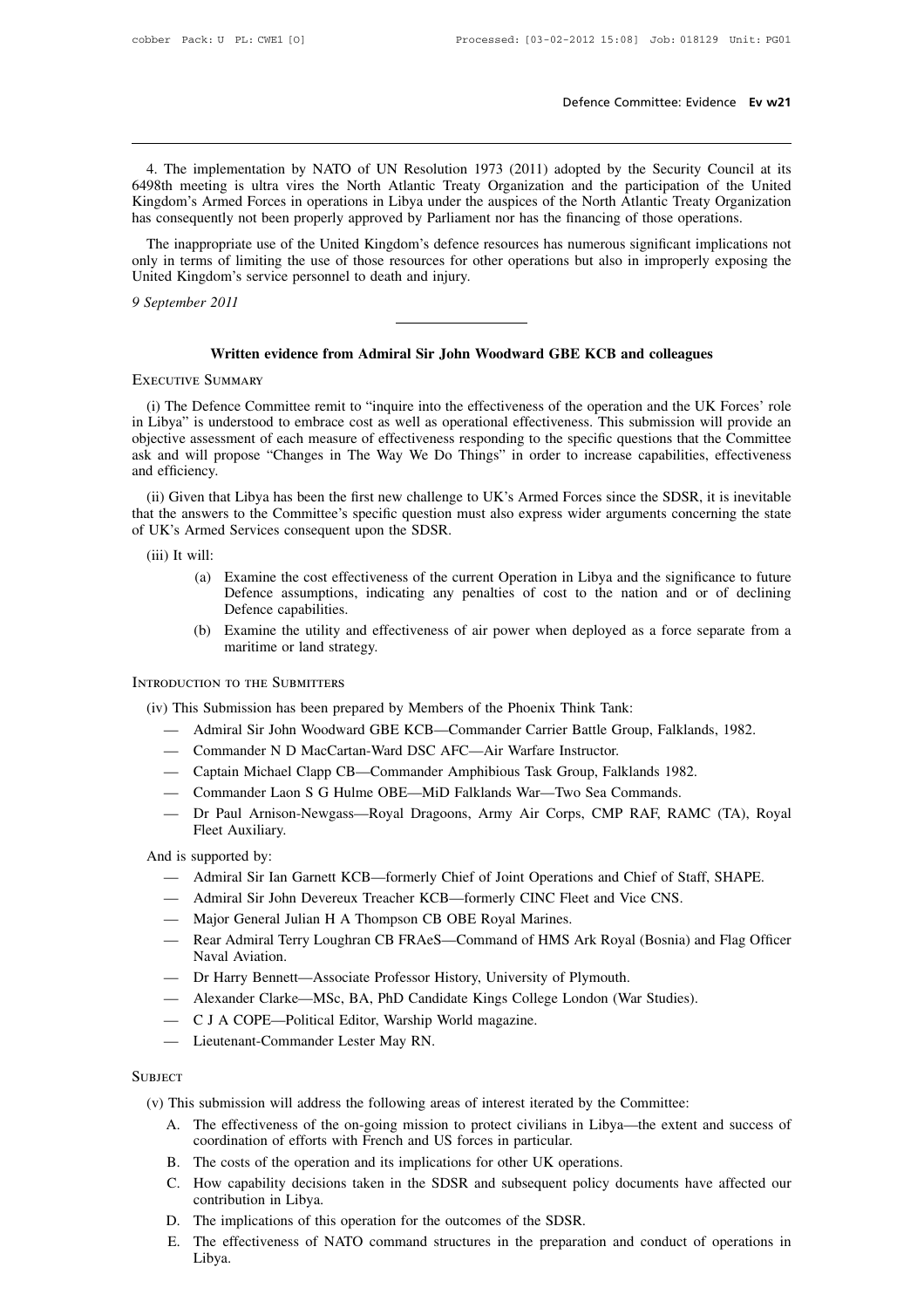- F. The "end game": what would a successful outcome look like and how do current operations<br>contribute to achieving this?<br>The broader implications of the intervention in Libya in the context of reacting to instability in th Exercise Committee: Evidence<br>The "end game": what would a succontribute to achieving this?<br>The broader implications of the interventive
- F. The "end game": what would a successful outcome look like and how do current operations<br>contribute to achieving this?<br>G. The broader implications of the intervention in Libya in the context of reacting to instability in The "end game":<br>contribute to achie<br>The broader implic<br>wider region.<br>n propose: F. The "end game"<br>
contribute to ach<br>
G. The broader imp<br>
wider region.<br>
And then propose:<br>
Any changes required F. The "end game": what would a successful outcocontribute to achieving this?<br>
G. The broader implications of the intervention in Liby wider region.<br>
Any changes required to the "Way We Do Things".<br>
ODUCTION

# **INTRODUCTION**

1. The Committee is wise to undertake this review of the response of UK's Armed Forces to Libya but also,<br>1. The Committee is wise to undertake this review of the response of UK's Armed Forces to Libya but also,<br>1. The Com And then propose:<br>
Any changes required to the "Way We Do Things".<br>
INTRODUCTION<br>
1. The Committee is wise to undertake this review of the response of UK's Armed Forces to Libya but also,<br>
crucially, to heed the wider impl Any changes required to the "Way We Do Things".<br>
INTRODUCTION<br>
1. The Committee is wise to undertake this review of the response of UK's Armed Forces to Libya but also,<br>
crucially, to heed the wider implications for the na

2. The Committee is wise to undertake this review of the response of UK's Armed Forces to Libya but also, incially, to heed the wider implications for the nation's defence forces and priorities unmasked by this reticular d INTRODUCTION<br>
1. The Committee is wise to undertake this review of the response of UK's Armed Forces to Libya but also,<br>
crucially, to heed the wider implications for the nation's defence forces and priorities unmasked by 1. The Committee is wise to undertake this review of the response of UK's Armed Forces to Libya but also, crucially, to heed the wider implications for the nation's defence forces and priorities unmasked by this particular and attitudes generic to British service personnel. It is now questionable whether the UK has retained such capabilities.<br>
2. Libya represents precisely the kind of unpredictable, untidy mix of a humanitarian/combat missio capabilities. 2. Libya represents precisely the kind of unpredictable, untidy mix of a humanitarian/combat mission to ich British Armed Services have been hitherto supremely well able to commit. They have had robust sources to deploy fl 2. Libya represents precisery the kind of unpredictable, unitay first of a humanitarian combat mission to which British Armed Services have been hitherto supremely well able to commit. They have had robust resources to dep

Winch British Armed Services have been intifierto suppremely wen able to commit. They have had footst resources to deploy flexibly, adapting to the special circumstances and above all they have had the capabilities and att Essources to deploy nextify, adapting to the spectral cricumstances and above an they have had the capabilities<br>and attitudes generic to British service personnel. It is now questionable whether the UK has retained such<br>ca and attridues generic to British service personner. It is now questionable whether the OK has retained such capabilities.<br>
3. Libya fits well into Donald Rumsfeld's category of *known unknowns*: that is "predictably unpred 3. Libya fits well in<br>but entirely certain to<br>buiddle East) was pred<br>Security Strategy (NS:<br>therefore the very basis<br>limbo until 2020.<br>4. It is therefore, res 3. Libya lits well into Donald Ruinsield's category of *khown unknowns*. That is predictably unpredictable, t entirely certain to happen". That neither Libya nor the so-called "Arab Spring" (instability across the didle Ea but entirely certain to happen. That heritier Eloya not the so-cancel Ariao Spring (instability across the Middle East) was predicted as Strategic Assumptions by the SDSR must ask grave questions of the National Security S

Frequency Strategy (NSS) planners who apparently chose to ignore such hidden risks. It calls into question therefore the very basis of the SDSR and most crucially its decision to place the Armed Forces effectively in limbo Security strategy (1835) planners who apparently chose to fighter start induent fisks. It cans into question therefore the very basis of the SDSR and most crucially its decision to place the Armed Forces effectively in lim limbo until 2020.<br>
4. It is therefore, respectfully submitted that in addition to the specified areas wish to note the relevance of relating the UK's response to Libya to future def<br>
resultant risks taken/accepted together A. The effectiveness of the on-going mission to protect civilians in Libya—the extent and success of coordinations of the on-going mission to protect civilians in Libya—the extent and success of coordination of efforts wit *contraint Fisks discursedged together with any degraded haroldar defitrither question that over-arches the specific areas of review is: "How cooperationally effective capability for our Armed Forces in the future?"*<br>THE A

operationally effective capability for our Armed P<br>THE AREAS OF INTEREST<br>A. The effectiveness of the on-going mission to proordination of efforts with French and US forces<br>The Protection of Civilians/Rebel Forces<br>1. It may

The effectiveness of the on-going mission to protect civilians in Libya—the extent and success of<br>ordination of efforts with French and US forces in particular<br>ne Protection of Civilians/Rebel Forces<br>1. It may be noted tha The Finding of The Theoris of The no-going mission to protect civilians in Libya—the extent and success of coordination of efforts with French and US forces in particular<br>The Protection of Civilians/Rebel Forces<br>1. It may A. The effectiveness of the on-going mission to protect civilians in Libya—the extent and success of coordination of efforts with French and US forces in particular<br>The Protection of Civilians/Rebel Forces<br>1. It may be not coordination of efforts with French and US forces in particular<br>
The Protection of Civilians/Rebel Forces<br>
1. It may be noted that Resolution 1973 specifically authorised the protection of civilians and the imposition<br>
of 1. It may be noted that Resolution 1973 specifically authorised the protection of civilians and the imposition<br>
2. It may be noted that Resolution 1973 specifically authorised the protection of civilians and the imposition 1. It may be noted that Resolution 1973 specifically authorised the protection of civilians and the imposition of a no-fly zone. It excluded direct materiel support for the "rebels" and the contribution of land forces. Any

I. It may be noted that Resolution 1973 specifically authorised the protection of civilians and the imposition of a no-fly zone. It excluded direct materiel support for the "rebels" and the contribution of land forces. An or a no-ny zone. It excluded direct inaterier support for the Tebers and the contribution or fand to<br>advantages to the rebel cause resultant upon allied actions were purely co-incidental. A wider det<br>"civilians" might have ivilians" might have included the rebel fighters who were after all not a part of an established army.<br>
2. Until the Libyan conflict is resolved, any final judgement on the effectiveness of the mission to protect<br>
vilians/

2. Until the Libyan conflict is resolved, any final judgement on the effectiveness of the mission to protect<br>civilians/rebel forces might be considered premature. However, the civilian population and rebel forces under<br>sie 2. Online Eloyan collinct is resolved, any final judgement on the erlectiveness of the insision to protect<br>civilians/rebel forces might be considered premature. However, the civilian population and rebel forces under<br>siege Evalually about the considered permature. However, the civilian population and fever forces under<br>siege by Colonel Gaddafi's military offensive have regularly stated that the NATO offensive air support effort<br>has been insu siege by Coloner Gaduari s imitially offersive lave regularly stated that the txATO offersive an support enott<br>has been insufficient and less than effective in those areas where they are under most pressure.<br>3. The "discon From Soven insufficient and less than effective in those areas where they are under most pressure.<br>
3. The "disconnect" between those planning the air strike missions and the "rebel forces on the groun<br>
doubtless resulted 3. The disconnect between those planting the an strike inssions and the Teber forces on the ground has ubtless resulted from the obfuscation in the UN Resolution and unspecified political objectives and intentions.<br>
Soser necessary for the rebel forces and "real time" kinetic responses would have greatly improved the Closer integration with the rebel forces and "real time" kinetic responses would have greatly improved the allied ability to

croser integration with the feber forces and "feat time" kinetic responses would have greatly improved the allied ability to protect civilians—particularly after the first stage of bombardment. This lack of tactical cohesi cohesiveness has arguably resulted from the deliberate lack of integration between the two parties and this forms the basis of a major strategic lesson to be learned from Operation Ellamy/Unified Protector.<br>4. It demonstra 4. It demonstrates clearly<br>necessary for the rapid projecompared to air power that if<br>the ground (Army) or from the coordination of Effort<br>*Coordination of Effort*<br>*Initial Phase of Operation Increase CERT CHA and Secure 1.13 and 1.43 and 1.43 and 1.43 and 1.43 and 1.43 and 1.43 and 1.43 and 1.43 and 1.43 and 1.43 and 1.44 and 1.44 and 1.44 and 1.44 and 1.44 and 1.44 and 1.44 and 1.44 and 1.44 and 1.45 and 1.4* 

mpared to air power that is cohesively integrated with and operationally controlled by the combat forces on<br>
e ground (Army) or from the sea (Navy).<br>
Dordination of Effort<br>
Initial Phase of Operation<br>
5. The UK Government The ground (Army) or from the sea (Navy).<br>
Coordination of Effort<br> *Initial Phase of Operation*<br>
5. The UK Government deserves credit for its prompt and successful influence in galvanising the Security<br>
Council into Resolu Coordination of Effort<br>Initial Phase of Operation<br>5. The UK Government deserves credit for its prompt and successful influence in galvanising the Security<br>Council into Resolution 1973—accepted by 34 nations of whom 16 prom Coordination of Effort<br> *Initial Phase of Operation*<br>
5. The UK Government deserves credit for its prompt and successful influence in galvanising the Security<br>
Council into Resolution 1973—accepted by 34 nations of whom 16 *Initial Phase of Operation*<br>5. The UK Government deserves credit for its prompt and successful influence in galvanising the Security<br>Council into Resolution 1973—accepted by 34 nations of whom 16 promised material support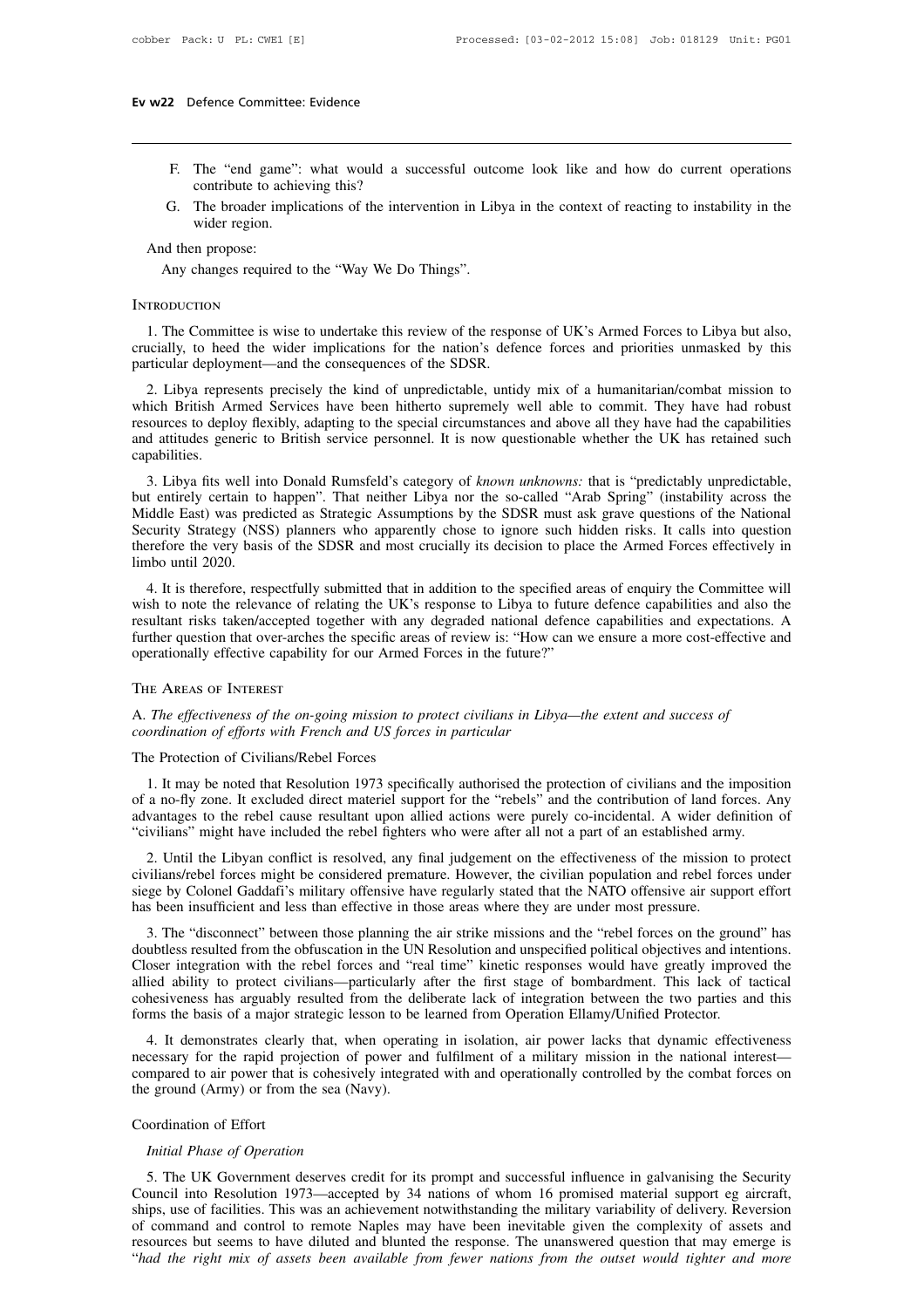*responsive operational control have resulted?*" While the dramatic entry of RAF fast jets and their huge logistical train may have been unnecessary (See "B", below), the political benefits of wider participation, especial **Defence Committee: Evidence Ev w23**<br> **Example 1998** *responsive operational control have resulted?*" While the dramatic entry of RAF fast jets and their huge<br>
logistical train may have been unnecessary (See "B", below), t **Example 18 Consumption**<br> **Examples 28**<br> **Examples 28**<br> **Examples 28**<br> **Examples 28**<br> **Examples 28**<br> **Examples 28**<br> **Examples 28**<br> **Examples 28**<br> **Examples 28**<br> **Examples 28**<br> **Examples 28**<br> **Examples 28**<br> **Examples 28**<br> into a NATO operational control have resulted?" While the dramatic entry of RAF fast jets and their huge logistical train may have been unnecessary (See "B", below), the political benefits of wider participation, especiall responsive operational control have resulted?" While the dramatic entry of RAF fast jets and their huge logistical train may have been unnecessary (See "B", below), the political benefits of wider participation, especially Sponsive operational control have resulted?" While the dramatic entry of RAF fast jets and their huge<br>gistical train may have been unnecessary (See "B", below), the political benefits of wider participation,<br>pecially of Ar The United States of Libyan air defence targets but President Obama decided not to commit the strike weapons' reapons we have been unnecessary (See "B", below), the political benefits of wider participation, especially of

the desired No-Fly Zone. The United States Navy and the Royal Navy have been nore simply established under definable "in the are when Ocean alliance they could not have been more simply established under definable "in the especially of Arab hations callifict be overlooked—almough it is not creat whether they needed to be swept up<br>into a NATO operation or if as in the Indian Ocean alliance they could not have been more simply established<br>und Into a NATO operation of It as in the mulan Ocean antance they count not have been more simply established<br>under definable "in theatre" command.<br>6. Immediately following the declaration of United Nations Security Council R to be seen to be the primary enforcer of the No-Fly Zone. However, he did commit the Assault shin the United States, France and Britain had already made appropriate preparations for the enforcement of the desired No-Fly Zo 6. Immediately following the declaration of United Nations Security Council Resolution 1973 it was clear<br>that the United States, France and Britain had already made appropriate preparations for the enforcement of<br>the desi inited States, France and Britain had already made appropriate preparations for the enforcement of No-Fly Zone. The United States Navy and the Royal Navy had prepositioned appropriate warships appons' range of Libyan air d Fly Zone. The United States Navy and the Royal Navy had prepositioned appropriate warships<br>
i' range of Libyan air defence targets but President Obama decided not to commit the strike<br>
available in the Red Sea to the Opera <sup>2</sup> range of Libyan air defence targets but President Obama decided not to commi available in the Red Sea to the Operation; ostensibly because he did not wish the U<sub>1</sub> the primary enforcer of the No-Fly Zone. However, he d

- (c) United States Navy **F-18 Growler aircraft** had been transferred from the F-18 Growler (c) United States Navy Tomahawk-fitted warships acting in concert with the F-18 Growler (c) United States Navy **F-18 Growler aircraf** to be seen to be the primary enforcer of the No-Fly Zone. However, he did commit three important elements of<br>the United States Navy and these played a most important part in gaining and maintaining military momentum:<br>(a)
	-
- (a) **Carrier borne United States Marine Corps Harrier AV-8B+ aircraft** from the Assault ship USS *Kearsarge* conducted more than two strike missions per aircraft per day from the very moment that United Nations Security Co Carrier borne United States Marine Corps Harrier Av-ob+ aircraft flom the Assault sinp<br>USS Kearsarge conducted more than two strike missions per aircraft per day from the very<br>moment that United Nations Security Council Re Cost *Rearsarge* conducted inter unit wo strike inissions per ancial per day from the very moment that United Nations Security Council Resolution 1973 was approved.<br> **United States Navy F-18 Growler aircraft** had been tra successfully jammed all Libyan air defence radar and surface-to-air missile systems.<br>
(c) **United States Navy Tomahawk-fitted warships** acting in concert with the F-18 Growler<br>
aircraft and the **Royal Navy submarine, HMS T** Successfully jammed all Libyan air defence radar and surface-to-air missile systems.<br>
(c) **United States Navy Tomahawk-fitted warships** acting in concert with the F-18 Growler aircraft and the **Royal Navy submarine, HMS Tr**

Find States Navy Tomahawk-fitted warships acting in concert with the F-18 Growler aircraft and the **Royal Navy submarine, HMS Triumph**, destroyed the majority of the Libyan air defence network within some 35 minutes of the Let  $\alpha$  and the **national command and control in the set of the commencement** of the operation and by doing so made possible unhindered subsequent air strikes.<br>
7. This was a textbook example of excellent coordination an Figure 1.1 and the **Royal Navy submarine, Thylis**<br>air defence network within some 35 minutes of<br>doing so made possible unhindered subsequent and<br>control of integrated air power projected from the sea by two m<br>under nationa doing so made possible unhindered subsequent air strikes.<br>
7. This was a textbook example of excellent coordination and extremely rapid response with command and<br>
ntrol of integrated air power projected from the sea by two

7. This was a textbook example of excellent coordination and extremely rapid response with command and control of integrated air power projected from the sea by two major NATO navies acting in concert while then under nati 7. This was a textbook example of excellent coordination and extremely rapid response with command and control of integrated air power projected from the sea by two major NATO navies acting in concert while then under nati From the integrated under national constants and execute<br>8. Shortly after the strike missions again abilised their aircommunity from the sea.<br>Sustained Phase NATO and executed from a remote headquarters in Italy).<br>
8. Shortly after the destruction of the Libyan air defences, the French were able to launch land-based combat<br>
strike missions against the Libyan mainland thanks to 8. Shortly after the destruction of the Libyan air defences, the French were able to launch land-based combat<br>ike missions against the Libyan mainland thanks to their geographical proximity to that country. They also<br>bibli

Strike missions against the Libyan mainland thanks to their geographical proximity to that country. They also<br>mobilised their aircraft carrier *Charles de Gaulle* which remained offshore and dedicated to projecting airpowe mobilised their aircraft carrier *Charles de Gaulle* which remained offshore and dedicated to projecting airpower<br>from the sea.<br>Sustained Phase of Operations<br>9. After the initial and successful destruction of Libya's air d Sustained Phase of Operations<br>
9. After the initial and successful destruction of Libya's air defence capability by maritime air and surface<br>
units, land-based fighter aircraft with supporting tankers and AEW/EW aircraft w Sustained Phase of Operations<br>9. After the initial and successful<br>units, land-based fighter aircraft w<br>nations to airfields in the Mediterrar<br>under Operation Ellamy) was transi-<br>land-based air representatives.<br>10. De facto 9. After the initial and successful destruction of Libya's air defence capability by maritime air and surface<br>its, land-based fighter aircraft with supporting tankers and AEW/EW aircraft were deployed by various<br>tions to a For the filter the minds and successful destinction of Libya's an defence capability by maritime an and surface<br>units, land-based fighter aircraft with supporting tankers and AEW/EW aircraft were deployed by various<br>nation

antions to airfields in the Mediterranean. Control of Operation Unified Protector (including the British element<br>under Operation Ellamy) was transferred from the United States Navy to NATO—and principally to NATO's<br>land-ba respond sufficiently rapidly to" any on-going combat situation. This command principally to NATO's land-based air representatives.<br>
10. *De facto*, this transfer of control removed operational decision-making from the in-t under Operation Ellamy) was transferred from the United States Navy to NATO—and principally to NATO's<br>land-based air representatives.<br>10. *De facto*, this transfer of control removed operational decision-making from the in 10. *De facto*, this transfer of control removed operational decision-making from the in-theatre naval commander with full command, control and integrated intelligence facilities to an isolated "committee" far removed from 10. *De facto*, this transfer of control removed operational decision-making from the in-theatre naval commander with full command, control and integrated intelligence facilities to an isolated "committee" far removed from commander with full command, control and integrated intelligence facilities to an isolated "committee" far<br>removed from the scene of action and without the benefit of "real-time appreciation of" or "the ability to<br>respond removed from the scene of action and without the benefit of "real-time appreciation of" or "the ability to<br>respond sufficiently rapidly to" any on-going combat situation. This command and control weakness was<br>further exace respond sufficie<br>further exacerba<br>the Harriers and<br>embarked Army<br>threats before tl<br>diminished. Dis<br>the outset.<br>11. After the The summary and prior to *Charles de Gaulle* and its Rafale fighters being available (and later *HMS Ocean* with barked Army Air Corps Apache attack helicopters), the ability to attack and destroy mobile Libyan military ea in the ratriets and proto to chartes are Gautie and its Katate igniters being available (and later *Thus Ocean* with<br>embarked Army Air Corps Apache attack helicopters), the ability to attack and destroy mobile Libyan milit

embaked Army An Corps Apache attack hencopters), the ability to attack and destroy mobile Libyan infinitary<br>threats before they had inflicted significant damage on the Libyan population and rebel fighters was greatly<br>dimin diminished. Distant land based airpower was proving less responsive and less effective than sea-based from<br>the outset.<br>11. After the successful first phase destruction of major Libyan military targets requiring maximal tar infinished. Distant land based anyower was proving less responsive and less effective than sea-based from<br>the outset.<br>11. After the successful first phase destruction of major Libyan military targets requiring maximal targ 11. After the successful first phase destruction of major Libyan military targets requiring maximal target<br>penetration, the operational requirement quickly changed to real-time kinetic tactical targeting in response to<br>rec 11. After the successful first phase destruction of major Libyan military targets requiring maximal target penetration, the operational requirement quickly changed to real-time kinetic tactical targeting in response to rec penetration, the operation<br>recce identification—part<br>land based airpower whis<br>sea-based organic air pov<br>contributed to maintainin<br>"E", Para 8 & 9, below)<br>embarked Apaches.<br>Discussion A shased organic air power in dynamically changing battle situations. While the UK's fast jets undoubtedly intributed to maintaining total air supremacy, they were not best suited to this kind of engagement (see<br>
", Para 8

# *Discussion*

surfaced to maintaining total air supremacy, they were not best suited to this kind of engagement (see<br>
"E", Para 8 & 9, below) for which US Harriers were purpose-built (as were UK's) and as later were UK's<br>
embarked Apach E", Para 8 & 9, below) for which US Harriers were purpose-built (as were UK's) and as later were<br>embarked Apaches.<br>Discussion<br>12. The maritime forces of the United States, France and Britain (including integrated surface a

Discussion<br>
12. The maritime forces of the United States, France and Britain (including integrated surface and sub-<br>
frace units and sea-based airpower) were co-ordinated successfully to destroy the majority of Libyan air<br> Discussion<br>12. The maritime forces of the United States, France and Britain (including integrated surface and sub-<br>surface units and sea-based airpower) were co-ordinated successfully to destroy the majority of Libyan air<br> 12. The maritime forces of the United States, France and Britain (including integrated surface and sub-<br>surface units and sea-based airpower) were co-ordinated successfully to destroy the majority of Libyan air<br>defence cap 12. The mantume forces of the onted states, France and Britain (including integrated starace and sub-<br>surface units and sea-based airpower) were co-ordinated successfully to destroy the majority of Libyan air<br>defence capab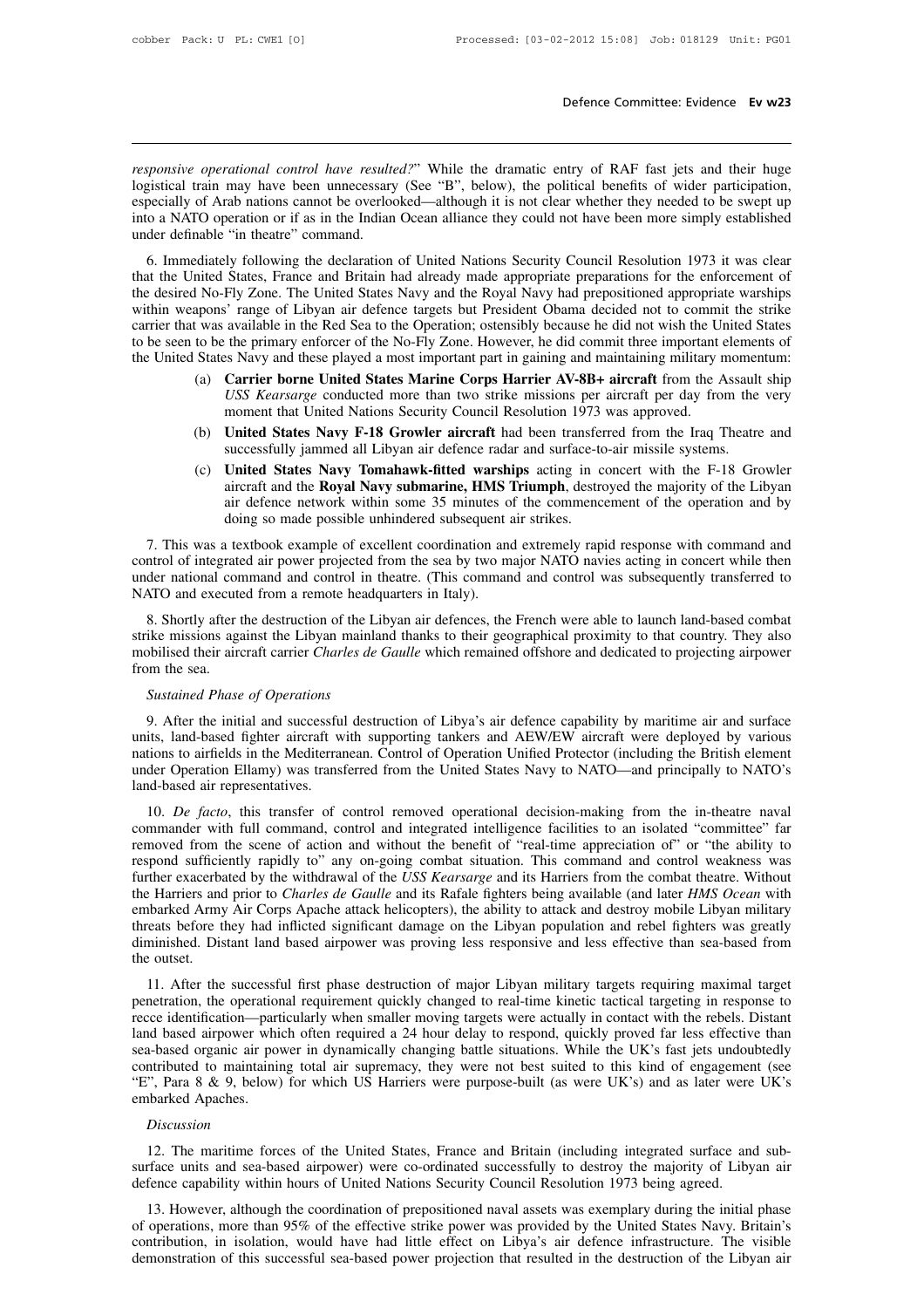Ev w24 Defence Committee: Evidence<br>
defences calls into question the rationale of SDSR 2010 which has a clear bias in favour of land-based aircraft<br>
14 While late in the tax the UV found it assessments dealer major legisla **Ev w24** Defence Committee: Evidence<br> **Committee:** Evidence<br>
defences calls into question the rationale of SDSR 2010 which has a clear bias in favour of land-based aircraft<br>
versus sea-based aircraft.<br>
14. While late in th

The scalls into question the rationale of SDSR 2010 which has a clear bias in favour of land-based aircraft<br>
14. While late in theatre, the UK found it necessary to deploy major logistical support and infrastructure<br>
sourc defences calls into question the rationale of SDSR 2010 which has a clear bias in favour of land-based aircraft<br>versus sea-based aircraft.<br>14. While late in theatre, the UK found it necessary to deploy major logistical sup defences calls into question the rationale of SDSR 2010 which has a clear bias in favour of land-based aircraft<br>versus sea-based aircraft.<br>14. While late in theatre, the UK found it necessary to deploy major logistical sup defences calls into question the rationale of SDSR 2010 which has a clear bias in favour of land-based aircraft<br>versus sea-based aircraft.<br>14. While late in theatre, the UK found it necessary to deploy major logistical sup deferices cans into question the rationate of SDSK 2010 which has a clear bias in ravour of rand-based aircraft<br>versus sea-based aircraft.<br>14. While late in theatre, the UK found it necessary to deploy major logistical sup versus sea-based ancrant.<br>
14. While late in theatre, the UK found it necessary to deploy major logistical support and infrastructure<br>
resources to Gioia del Colle, Akrotiri and other air bases "relatively" close to Libya 14. While late in theatre, the UK found it necessary to deploy major logistical support and infrastructure resources to Gioia del Colle, Akrotiri and other air bases "relatively" close to Libya to demonstrate land-based ai resources to Gioia del Colle, Akrotiri and other air bases "relatively" close to Libya to demonstrate land-based<br>air capabilities. This, together with the necessary over-land resupply convoys, resulted in significant expen air capabilities. This, together with the necessary over-land resupply convoys, resulted in significant expense<br>to the UK taxpayer at a time when severe austerity measures were being put in place by the Government.<br>These m The UK taxpayer at a time when severe austerity measures were being put in place by the Government.<br>
Integral or major logistics support costs could have been significantly reduced through sea-based airpower. It is<br>
posite These major logistics support costs could have been significantly reduced unlough sea-based anpower. It is apposite to note the Italian viewpoint on this point: Vice Admiral Giuseppe de Giorgi (Inspector of the Italian Nav

and execution of coordinated by sea-based air: where all command, control and replemishment functions are immediately available on site/within the carrier promation of coordinated combat strike missions was a much slower a Example 10 Start of the Commander in Cine Freet, italian Navy) said at KOSI recently<br>that the Italians had deployed their carrier because flying a Harrier from a carrier was 1/8 cost of Tornado and<br>1/10 cost of Typhoon.<br>15 ind the Hanalis had deployed then carrier because hying a Hariter from a carrier was 176 cost of formado and 1/10 cost of Typhoon.<br>
15. With land-based air units operating from different airfields throughout the Mediterran 1710 cost of Typhoon.<br>
15. With land-based air units operating from differ<br>
Gioia del Colle; air-to-air refuelling tankers, AWACS<br>
and execution of coordinated combat strike missions<br>
clearly demonstrated by sea-based air: 15. Whil iand-based an units operating from different afficies unoughout the Mediterratian (fighters from<br>
oia del Colle; air-to-air refuelling tankers, AWACS and ISTAR aircraft from Sicily and Akrotiri), the planning<br>
d e national del Colle, all-lo-all feltering talkets, AWACS and ISTAR all claim thom Sichy and Akfolin), the planning<br>and execution of coordinated combat strike missions was a much slower and less effective process than that<br>c

For deployment of Coloration of contributed compatible missions was a much slower and less effective plocess than that clearly demonstrated by sea-based air: where all command, control and replenishment functions are immed Exercise of power and other peace with the carrier group thereby enhancing the effectiveness of power projection<br>missions against mobile Libyan armour targets.<br>16. As a clear demonstration of constant readiness to act in a minedately available on stell within the carrier group thereby emailering<br>missions against mobile Libyan armour targets.<br>16. As a clear demonstration of constant readiness to act in accorda<br>national interests, it should be 16. As a clear demonstration of constant readiness to act in accordance with the UK's foreign policy and national interests, it should be noted that all maritime forces involved in the Libya mission were standing naval for terests, it should be noted that all maritime forces involved in the Libya mission were standing naval<br>
thad already been deployed for their normal tasks of defending trade routes and overseas interests<br>
peacekeeping opera I had already been<br>peacekeeping operated that:<br>said that:<br>"The benefit of expressional time".<br>thy of note that a

It is said that a similar situation occurred in 1956 during the politically ill-fated Suez campaign.<br>It is worthy of note that a similar situation occurred in 1956 during the politically ill-fated Suez campaign.<br>It is wort deployment off Libya was largely related to weapons expenditure.<br>
17. It is said that:<br>
"The benefit of experience is to be able to recognise when one is making the same mistake for a<br>
second time".<br>
It is worthy of note t 17. It is said that:<br>
"The benefit of experience is to be able to recognise when one is making the same mistake for a<br>
second time".<br>
It is worthy of note that a similar situation occurred in 1956 during the politically il <sup>177</sup> The state dual:<br>
"The benefit of experience is to be able to recognise when one is making the sam<br>
second time".<br>
It is worthy of note that a similar situation occurred in 1956 during the politically ill-fated<br>
While second time".<br>It is worthy of note that a similar situation occurred in 1956 during the politically ill-fated Suez campaign.<br>hile the French Air Force did manage to operate aircraft from Israel and were relatively close to

It is worthy of note that a similar situation occurred in 1956 during the politically ill-fated Suez campaign.<br>While the French Air Force did manage to operate aircraft from Israel and were relatively close to the target<br>a It is wotuty of note that a similar situation occurred in 1950 during the pointcanty in-rated suez campaign.<br>While the French Air Force did manage to operate aircraft from Israel and were relatively close to the target<br>are wille the French All Folce durinalge to operate ancial from Islael and were relatively close to the taget<br>areas the RAF had to fly long distances from Cyprus. The most effective sorties were therefore those made by<br>carrier areas the RAF had to fly long distances from Cyprus. The most effective sorties were therefore those made by carrier-borne aircraft. (See Phoenix Think Tank paper, "*History of the Fleet Air Arm*".)<br>18. In summary: coordin 18. In summary: coordination, command and control and intelligence integration during the initial combat phase of the Libyan operation (as a result of 95% of air e US) this became significantly less effective during the se Example in the obtained phase of<br>US) this became significantly les<br>at the very time that the Liby;<br>responsive and much more timely<br>B. The costs of the operation and<br>Costs of the operation<br>Official costs **B.** The costs of the operation and its implications for other UK operations<br> **B.** The costs of the operation and its implications for other UK operations<br>
Costs of the operation<br> *Official costs*<br>
1. Statements by Governm

The costs of the operation and its implications for other UK operations<br>sosts of the operation<br>Official costs<br>1. Statements by Government Ministers, the MoD and the Treasury have yet to give a realistic empirical<br>st to the Example of the operation and its implications for other UK operations<br>
Costs of the operation<br>
Official costs<br>
1. Statements by Government Ministers, the MoD and the Treasury have yet to give a realistic empirical<br>
cost to Costs of the operation<br> *Official costs*<br>
1. Statements by Government Ministers, the MoD and the Treasury have yet to give a realistic empirical<br>
cost to the taxpayer of Operation Ellamy. Parliament has been told that the Costs of the operation<br>
Official costs<br>
1. Statements by Government Ministers, the M<br>
cost to the taxpayer of Operation Ellamy. Parlian<br>
covered by the Treasury Contingency Reserve Fu<br>
not been provided full details on thi Official costs<br>
1. Statements by Government Ministers, the MoD and the Treasury have yet to give a realistic empirical<br>
st to the taxpayer of Operation Ellamy. Parliament has been told that the costs of this Operation are 1. Statements by Gover<br>
cost to the taxpayer of C<br>
covered by the Treasury<br>
not been provided full de<br>
2. When the NAO is<br>
picture" including:<br>
(a) **Administ**<br>
hase suppr (a) **Administrative Support** Costs of all elements involved in Operation Ellamy including in-to-air<br>
(a) **Administrative Support Costs** of all elements involved in Operation Ellamy including UK<br>
(a) **Administrative Support** covered by the Treasury Contingency Reserve Fund (CRV) but, to date, the National Audit Office (NAO) has<br>not been provided full details on this matter.<br>2. When the NAO is able to address this issue, it would be prudent for

- 
- Frovided full details on this matter.<br>
The NAO is able to address this issue, it would be prudent for that office to look at the "full<br>
cluding:<br>
(a) **Administrative Support Costs** of all elements involved in Operation Ell NAO is able to address this issue, it would be prudent for that office to look at the "full<br>ng:<br>**Administrative Support Costs** of all elements involved in Operation Ellamy including UK<br>base support costings.<br>**Deployed Air** TRAO IS able to address this issue, it would be prudent for that office to flook at the Tuff<br>ng:<br>**Administrative Support Costs** of all elements involved in Operation Ellamy including UK<br>base support costings.<br>**Deployed Air Administrative Support Costs** of all elements involved in Operation Ellamy including UK<br>base support costings.<br>**Deployed Air Units** Airframe costs per hours flown; fuel usage costs including air-to-air<br>refuelling of comba (a) **Administrative support Costs** of all elements involved in Operation Enlamy including OK<br>base support costings.<br>(b) **Deployed Air Units** Airframe costs per hours flown; fuel usage costs including air-to-air<br>refuelling be attributable to the normal operation of the normal operation of the normal operation of the normal operation of the normal operation of such platforms when conducting standing of combat aircraft and the logistic support **Deployed Air Units** Airframe<br>refuelling of combat aircraft and<br>transport and storage costs; ho<br>rental costs associated with the<br>**Sea**. Additional costs incurred<br>would be attributable to the n<br>operational commitments.<br>such
- 

transport and storage costs; hotel costs, allowances and subsistence costs of deployed units;<br>rental costs associated with the use of foreign sovereign bases such as Gioia del Colle; etc.<br>(c) **Sea**. Additional costs incurr rental costs associated with the use of foreign sovereign bases such as Gioia del Colle; etc.<br>
(c) **Sea**. Additional costs incurred by involvement in Operation Ellamy over and above those that<br>
would be attributable to the (c) **Sea**. Addit would be operationa<br>would be operationa<br>3. Only with such com<br>Libya be known and the r<br>by the UK taxpayer.<br>*Estimated costs* would be a<br>
operational<br>
3. Only with such comp<br>
bya be known and the re<br>
the UK taxpayer.<br> *Estimated costs*<br>
4. Some official cost fi 4. Some official cost figures have been made available through various answers given in the House of the UK taxpayer.<br>4. Some official cost figures have been made available through various answers given in the House of 4. Commons and House of Lords. In depth aviation expertise is able to provide realistic figures for the UK taxpayer.<br>
Commons and House of Lords. In depth aviation expertise is able to provide realistic figures for fuel<br>
Comm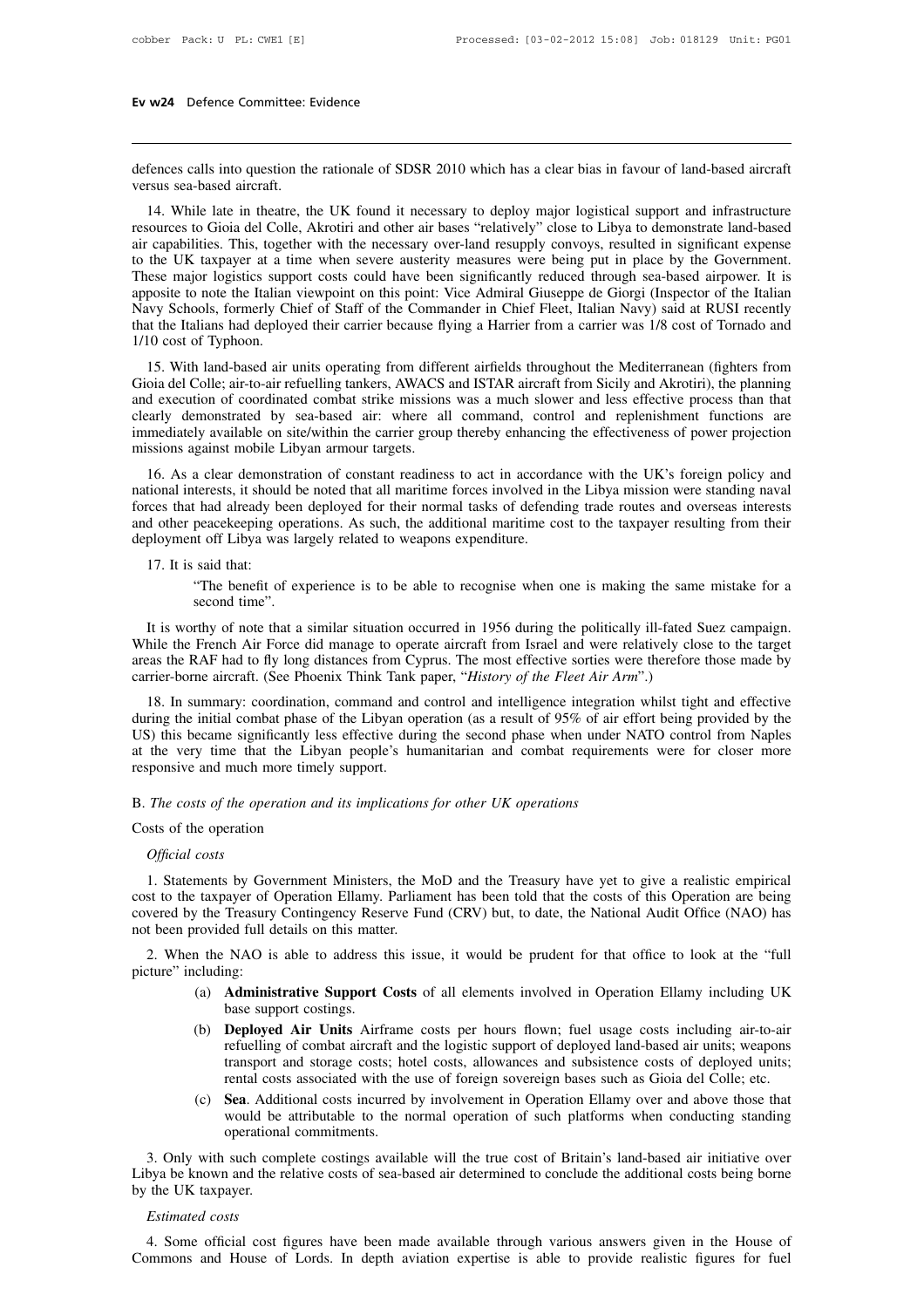**Defence Committee: Evidence Ev w25**<br> **Consumption** of various aircraft types whether sea-based or land-based. The number of missions flown by attack aircraft can be deduced from various MoD Updates as well as a reasonable **Example 19 Second attack aircraft can be deduced from various MoD Updates as well as a reasonable estimate of the number of supporting missions flown by air-to-air refuelling tankers, AEW and EW aircraft and logistic supp** Defence Committee: Evidence Ev w25<br>
Supporting missions aircraft types whether sea-based or land-based. The number of missions flown by<br>
attack aircraft can be deduced from various MoD Updates as well as a reasonable estim

Sumption of various aircraft types whether sea-based or land-based. The number of missions flown by<br>ack aircraft can be deduced from various MoD Updates as well as a reasonable estimate of the number of<br>pporting missions f consumption of various aircraft types whether sea-based or land-based. The number of missions flown by attack aircraft can be deduced from various MoD Updates as well as a reasonable estimate of the number of supporting mi consumption of various aircraft types whether sea-based or land-based. The number of missions flown by attack aircraft can be deduced from various MoD Updates as well as a reasonable estimate of the number of supporting mi consumption of various ancraft types whether sea-based of failed-based. The infinite of infisions flown by attack aircraft can be deduced from various MoD Updates as well as a reasonable estimate of the number of supportin attack anciant can be deduced from various MoD Opdates as wen as a reasonable estimate of the insupporting missions flown by air-to-air refuelling tankers, AEW and EW aircraft and logistic support 5. A reasoned compilation all absolute the contract form in the contract form and the set of the same conducted to arrive at a suggested overall cost of the land-based air initiative.<sup>6</sup> estimated to show what might have been achieved cost-wise if asoned compilation of these estimated figures for six months duration of<br>been conducted to arrive at a suggested overall cost of the land-based air is<br>estimated to show what might have been achieved cost-wise if sea-based<br> 6. If administrative support costs<sup>7</sup> are added to these figures as suggested at paragraph 2 above, the resultant cost wise if sea-based air data although rtain details may be questioned by official MoD sources, they demon

- 
- 

certain details may be questioned by official MoD sources, they demonstrate a major disparity:<br>
(a) A land-based air cost for Operation Ellamy of approximately £900 million.<br>
(b) An equivalent sea-based air cost of approx (a) A land-based air cost for Operation Ellamy of approximately £900 million.<br>
(b) An equivalent sea-based air cost of approximately £150 million.<br>
ministrative support costs<sup>7</sup> are added to these figures as suggested at **1133** 6. If administrative support costs<sup>7</sup> are added overall costs would be as follows:<br>
(a) Land-based air cost for Operations<br>
(b) An equivalent sea-based air content UK operations<br>
7. The major disparity in cost betwe

- (a) Land-based air cost for Operation Ellamy of approximately £1.35 billion.<br>(b) An equivalent sea-based air cost of approximately £0.245 billion.<br>Implications for other UK operations
	-

erall costs would be as follows:<br>
(a) Land-based air cost for Operation Ellamy of approximately £1.35 billion.<br>
(b) An equivalent sea-based air cost of approximately £0.245 billion.<br>
plications for other UK operations<br>
7. (a) Land-based air cost for Operation Ellamy of approximately £1.35 billion.<br>
(b) An equivalent sea-based air cost of approximately £0.245 billion.<br>
Implications for other UK operations<br>
7. The major disparity in cost bet 2010. The major disparity in cost between contingency operations overseas conducted by land-based air and sea-based air as given at paragraphs 4 to 6, above, calls into question the way ahead determined by SDSR 2010. The f *land-based air operations*<br>
T. The major disparity in cost between contingency operations overseas conducted by land-based air and<br>
sea-based air as given at paragraphs 4 to 6, above, calls into question the way ahead de Implications for other UK operations<br>7. The major disparity in cost between conti<br>sea-based air as given at paragraphs 4 to 6, ab<br>2010. The figures clearly show that sea-based ai<br>land-based air operations—even for operatio 7. The major disparity in cost between contingency operations overseas conducted by land-based air and<br>a-based air as given at paragraphs 4 to 6, above, calls into question the way ahead determined by SDSR<br>10. The figures 7. The hiajor disparity in cost between contingency operations overseas conducted by faind-based air and sea-based air as given at paragraphs 4 to 6, above, calls into question the way ahead determined by SDSR 2010. The fi Sea-based an as given at paragraphs 4 to 0, above, cans into question the way ahead determined by SDSK<br>2010. The figures clearly show that sea-based air operations offshore are significantly more cost-effective than<br>land-b 2010. The figures clearly show that sea-based air operations offshore are significantly more cost-effective than land-based air operations—even for operations such as Ellamy where Allied sovereign air bases relatively clos

(b) the relied upon.<br>
(b) the value of significant relevance and importance that Operation Ellamy has demonstrated that we in Britain<br>
ger rely upon the air defence and offensive air support "umbrella" of the United States the deployment of UK Land-Based Air assets and overland resets a major risk) or<br>the UK has the deployment of UK be required to protect our national overseas interests beyond the Mediterranean theatre:<br>United States Navy ai The Term was interest and offensive air support "umbrella" of the United States Navy carrier<br>
Id the UK be required to protect our national overseas interests beyond the Mediterranean theatre:<br>
(a) United States Navy air s

- 
- 
- We UK be required to protect our national overseas interests beyond the Mediterranean theatre:<br>
United States Navy air support must not be assumed,<br>
There may be no Commonwealth or Allied sovereign or "friendly" air bases
- (a) United States Navy air support must not be assumed,<br>
(b) There may be no Commonwealth or Allied sovereign or "friendly" air bases available to support<br>
the deployment of UK Land-Based Air assets and overland resupply There may be no Commonwealth or Allied sovereign or "friendly" air bases available to support<br>the deployment of UK Land-Based Air assets and overland resupply may not be possible,<br>If available, any such foreign sovereign There may be no Commonw<br>the deployment of UK Land<br>If available, any such foreig<br>wish to do the UK harm (m.<br>Such a base is likely to be<br>incurring logarithmically in<br>Figure 1 and 2, below.<br>1, below, the mission costs

9. In Figure 1, below, the mission costs for land-based air at 600 miles (Libya) are four times that of sea-based air. The mission costs for land-based air at 600 miles (Libya) are four times that of sea-sed air. The miss based air. The mission costs from Akrotiri, Cyprus to the Strait of Hormuz (1,500 miles) would be 40 times that of sea-based air.<br>
The mission costs from Akrotiri, Cyprus to the Strait of Hormuz (1,500 miles) would be 40 t (d) Such a based incurring 1<br>incurring 1<br>Figure 1 a<br>9. In Figure 1, below, thased air. The mission contained by the sea-based air.

<sup>&</sup>lt;sup>6</sup> See attached paper, "1. The Comparative Costs of Land-Based Air Operations over Libya".<br><sup>7</sup> See paper attached, "3. UK Airfield Costs and Sea-Based Air 'Mobile Airfield' Costs in support of Task Force Operations."<br><sup>8</sup> See attached paper, "1. The Comparative Costs of Land-Based Air Operations over Libya".<br>
<sup>6</sup> See paper attached, "3. UK Airfield Costs and Sea-Based Air 'Mobile Airfield' Costs in support of Task Force Operations."<br>
<sup>8</sup> A See attached paper, "1. The Comparative Costs of Land-Based Air Operations over Libya".<br>
See paper attached, "3. UK Airfield Costs and Sea-Based Air 'Mobile Airfield' Costs in support of Task Force Operations."<br> *August 20* 

See attached paper, "1. The Comparative Costs of Land-Based Air Operations over Libya".<br>See paper attached, "3. UK Airfield Costs and Sea-Based Air 'Mobile Airfield' Costs in support of Task Force Operations."<br>August 2011. See attached paper, "1. The Comparative Costs of Land-Based Air Operations over Libya".<br>
See paper attached, "3. UK Airfield Costs and Sea-Based Air 'Mobile Airfield' Costs in support of Task Force Operations."<br>
August 201 See paper attached, "3. UK Airfield Costs and Sea-Based Air 'Mobile Airfield' Costs in support of Task Force Operations."<br>August 2011. The Commons Public Accounts Committee chairman, Margaret Hodge MP: "The Ministry of Def spent on military supply flights.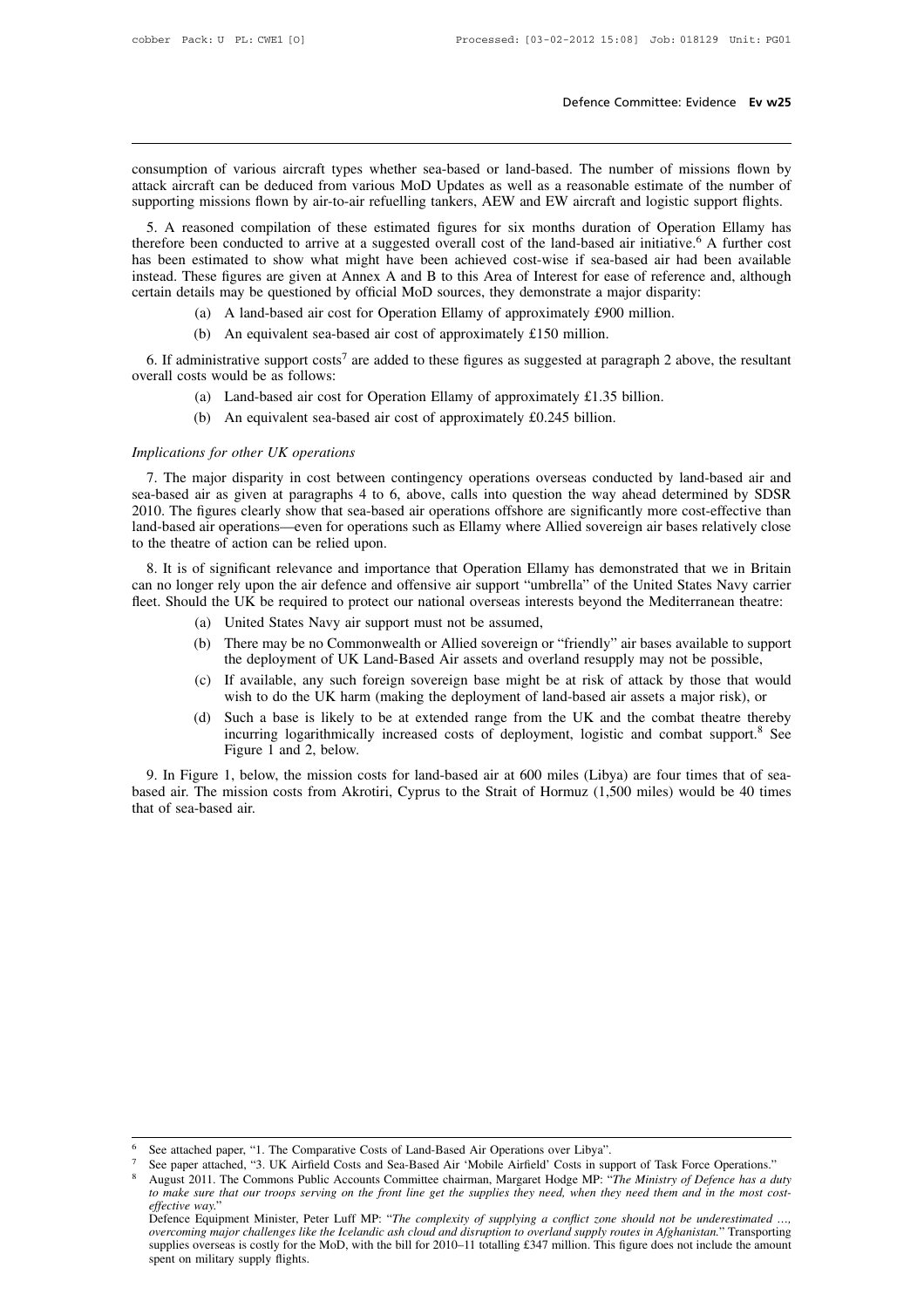

10. Figure 2, below, demonstrates that land-based air strike missions flown from Ascension Island to the liklands would be more than 100 times the cost of equivalent sea-based air support assuming the massive v-to-air refu



# *Deterrence*

200 nm 600 nm 1500 nm 4000 nm<br> *Deterrence*<br>
11. The ability to project effective and balanced military power worldwide is a very cost-effective tool for<br>
deterring those that would harm our interests and for preventing es Deterrence<br>
11. The ability to project effective and balanced military power worldwide is a very cost-effective tool for<br>
deterring those that would harm our interests and for preventing escalation of any "disagreement" in Deterrence<br>11. The ability to project effective and balanced military power worldwide is a very cost-effective tool for<br>deterring those that would harm our interests and for preventing escalation of any "disagreement" into Deterrence<br>11. The ability to project effective and balanced military power worldwide is a very cost-effective tool for<br>deterring those that would harm our interests and for preventing escalation of any "disagreement" into 11. The ability to project effective and deterring those that would harm our in blown combat operations". Sea-based along with attack submarines, amphibit becomes the vital element of power. Ability to deploy land-based ai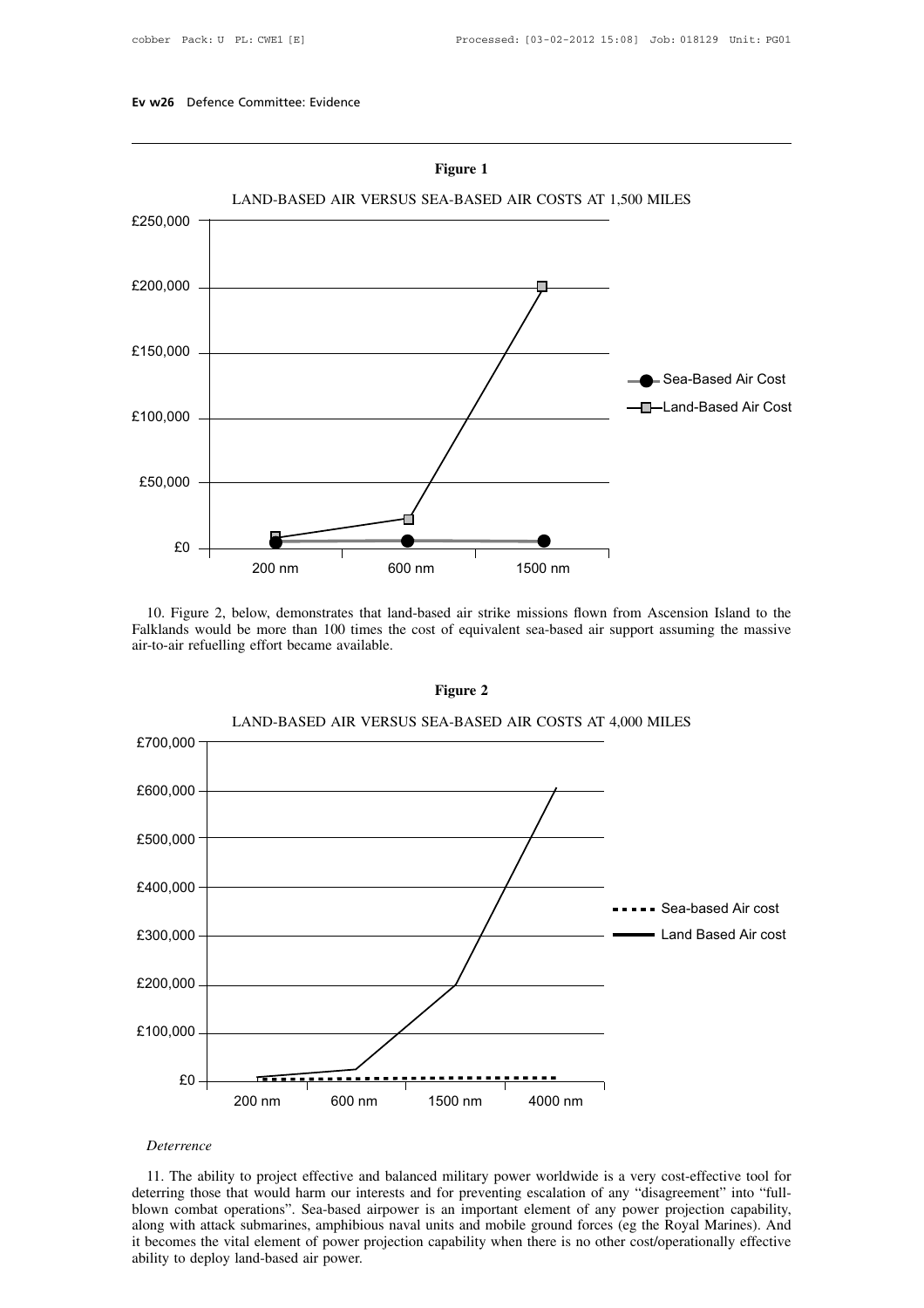**12. Prior to United Nations Security Council Resolution 1973 being declared, the land-based air assets of e UK and other nations arguably presented Colonel Gaddafi with no immediate threat and did not deter his tions in a Example 12.** Prior to United Nations Security Council Resolution 1973 being declared, the land-based air assets of the UK and other nations arguably presented Colonel Gaddafi with no immediate threat and did not deter his **Example 12.** Prior to United Nations Security Council Resolution 1973 being declared, the land-based air assets of the UK and other nations arguably presented Colonel Gaddafi with no immediate threat and did not deter his 12. Prior to United Nations Security Council Resolution 1973 being declared, the land-based air assets of the UK and other nations arguably presented Colonel Gaddafi with no immediate threat and did not deter his actions i 12. Prior to United Nations Security Council Resolution 1973 being declared, the land-based air assets of the UK and other nations arguably presented Colonel Gaddafi with no immediate threat and did not deter his actions i 12. Prior to United Nations Security Council Resolution 1973 being declared, the land-based air assets of e UK and other nations arguably presented Colonel Gaddafi with no immediate threat and did not deter his tions in an 12. Thot to United Nations Security Council Resolution 1975 ocing declared, the fait-based an assets of<br>the UK and other nations arguably presented Colonel Gaddafi with no immediate threat and did not deter his<br>actions in

Incomes in any way at all. The presence of a full British carrier air group (and the transfer of the US strike<br>carrier air group from the Red Sea) in Libyan waters would have provided a much clearer declaration of intent<br>a demonstrate US intent and thereby failed to deter. His lack of understanding of the value of deterrence and a clear visible deterrence.<br>
13. SDSR 2010 removed Britain's ability to demonstrate such intent and deterrence. So the Libyan campaign, President Obama demonstrated a reluctance to become too involved in the leadership of Operation Unified Protector and, by failing to move the Red Sea carrier group into Libyan waters, failed to demonst 14. The Defence Internal Brief, SERIAL: 2011DIB/72 DATE: 3 August 2011, *"Publication of the House of* Defence Internal Brief, SERIAL: 2011DIB/72 DATE: 3 August 2011, *"Publication of the House of and thereby failed to d* 

# *Discussion*

*Commons Defence Committee Report on the Strategic Defence and Security Review and the to demonstrate US intent and thereby failed to deter. His lack of understanding of the value of deterrence through visible military pre Strategy Taleat appears is apparently mirrored by SDSR actions.*<br> *Discussion*<br> *Strategy Pesence Internal Brief, SERIAL: 2011DIB/72 DATE: 3 August 2011, "<i>Publication of the House of Commons Defence Committee Report on t* visible military presence is apparently mirrored by SDSR<br>Discussion<br>14. The Defence Internal Brief, SERIAL: 2011DIB/72<br>Commons Defence Committee Report on the Strategic De<br>Strategy" circulated by the Secretary of State app ion<br>
Defence Internal Brief, SERIAL: 2011DIB/72 DATE: 3 August 2011, "Publication of the House of<br>
Defence Committee Report on the Strategic Defence and Security Review and the National Security<br>
circulated by the Secretar Defence Internal Brief, SERIAL: 2011DIB/72 DATE: 3 August 2011, "Publication of the House of Defence Committee Report on the Strategic Defence and Security Review and the National Security circulated by the Secretary of St Defence Internal Brief, SEE<br>Defence Committee Report<br>circulated by the Secretary<br>page 3, second paragraph, I<br>"As we are proving in Lib<br>globe—demonstrating the S<br>live in was right."<br>the light of the facts st

exter in the Secretary of State appears to take no account whatsoever of such implications. At<br>
the top of page 3, second paragraph, Dr Fox states:<br>
"As we are proving in Libya, our Armed Forces have the capability to proj The top of page 3, second paragraph, Dr Fox states:<br>
"As we are proving in Libya, our Armed Forces have the capability to project power across the<br>
globe—demonstrating the SDSR's emphasis on taking an adaptive posture in t *Land-Based Air in the Libyan Operation*", attached, questions the validity to project power across the globe—demonstrating the SDSR's emphasis on taking an adaptive posture in the uncertain world we live in was right."<br>
1 examples are proving in Enga, our Armed Forces have the eapaomity to project power across the globe—demonstrating the SDSR's emphasis on taking an adaptive posture in the uncertain world we live in was right."<br>15. In the l globe—demonstrating the SDSR's emphasis on taking an adaptive posture in the uncertain world we<br>live in was right."<br>15. In the light of the facts stated above and the Committee's own report on the SDSR 2010<br>recommendations 15. In the light of the facts stated above and the Committee's own report on the SDSR 2010<br>commendations, this statement is strange. The short paper, "2. Avoiding an Exaggerated Appreciation of<br>*nd-Based Air in the Libyan* From the Fight of the Facts stated above and the Committee's own feport on the BBSK 2010<br>recommendations, this statement is strange. The short paper, "2. Avoiding an Exaggerated Appreciation of<br>cand-Based Air in the Libyan

Example 1.1 The studies of the studies of the studies of this statement (which was mirrored earlier by the Minister for the Armed Forces). It suggests that without sea-based air, we cannot guarantee to be able "to project Editate Dasked Att in the Libyan Operation, studied, questions the validity of this statement (which was inflored earlier by the Minister for the Armed Forces). It suggests that without sea-based air, we cannot guarantee t Figure 1 by the Millister for the Affilied Porces). It suggests that which the abile "to project power across the globe".<br>
16. In the context of our maritime heritage and our need to prointerests, the Committee might wish overseas<br>r military<br>carrier air<br>*wer with*<br>**Annex A**<br>DNS" Id power. Perhaps, if Britain maintains in service adequate sea-based air power in the form of carrier air<br>ups, it would be more pertinent and accurate now to describe Britain as "*a significant maritime power with*<br>abilit EVALUATION AND TTS IMPLICATIONS FOR Cost of Land-Based Air Operations—Libya—Includes the following:<br>Cost of Land-Based Air Operations—Libya—Includes the following:<br>COST COST AIR SUPPORT AIRCRAFT MISSIONS PER WEED

|         |     |                                             |                                                                 |                                                                                 |             | Annex A      |
|---------|-----|---------------------------------------------|-----------------------------------------------------------------|---------------------------------------------------------------------------------|-------------|--------------|
|         |     |                                             |                                                                 | "THE COSTS OF THE OPERATION AND ITS IMPLICATIONS FOR OTHER UK OPERATIONS"       |             |              |
|         |     |                                             | Cost of Land-Based Air Operations—Libya—Includes the following: |                                                                                 |             |              |
|         |     |                                             |                                                                 | CLOSE AIR SUPPORT AIRCRAFT MISSIONS PER WEEK (ESTIMATE)                         |             |              |
|         | No. | <b>Fuel Cost</b>                            | Airframe cost*                                                  | Weapons Cost**                                                                  | Sub Total   | 6 months     |
| Tornado | 56  | £960,000                                    | £6,860,000                                                      | £4,000,000                                                                      | £11,820,000 | £307,320,000 |
| Typhoon | 28  | £480,000                                    | £7,350,000                                                      | £2,000,000                                                                      | £9,830,000  | £255,580,000 |
|         |     | * See Note 2, below, for calculation basis. |                                                                 | ** MoD statement gives the cost of weapons delivered per week to be £6 million. |             |              |
|         |     |                                             |                                                                 |                                                                                 |             |              |
|         |     |                                             |                                                                 | AIR TO AIR REFUELLING TANKER MISSIONS PER WEEK (ESTIMATE)                       |             |              |
|         | No. | Fuel Cost                                   | Airframe cost                                                   | <i>Weapons Cost</i>                                                             | Sub Total   | 6 months     |

|     | * See Note 2, below, for calculation basis. |               |                                                                                 |            |             |
|-----|---------------------------------------------|---------------|---------------------------------------------------------------------------------|------------|-------------|
|     |                                             |               | ** MoD statement gives the cost of weapons delivered per week to be £6 million. |            |             |
|     |                                             |               | AIR TO AIR REFUELLING TANKER MISSIONS PER WEEK (ESTIMATE)                       |            |             |
| No. | <b>Fuel Cost</b>                            | Airframe cost | Weapons Cost                                                                    | Sub Total  | 6 months    |
| 20  | £300,000                                    | £1,800,000    | £0                                                                              | £2,100,000 | £54,600,000 |
|     |                                             |               | SENTINEL R1 AIRCRAFT MISSIONS PER WEEK (ESTIMATE)*                              |            |             |
| No. | <b>Fuel Cost</b>                            | Airframe cost | Weapons Cost                                                                    | Sub Total  | 6 months    |
| 8   | £120,000                                    | £1,200,000    | £0                                                                              | £1,320,000 | £34,320,000 |

| 20  | £300,000         | £1,800,000    | £0                                                 | £2,100,000       | £54,600,000 |
|-----|------------------|---------------|----------------------------------------------------|------------------|-------------|
|     |                  |               |                                                    |                  |             |
|     |                  |               | SENTINEL R1 AIRCRAFT MISSIONS PER WEEK (ESTIMATE)* |                  |             |
| No. | <b>Fuel Cost</b> | Airframe cost | Weapons Cost                                       | <b>Sub</b> Total | 6 months    |
| 8   | £120,000         | £1,200,000    | £0                                                 | £1,320,000       | £34,320,000 |
|     |                  |               |                                                    |                  |             |
|     |                  |               | AWACS AIRCRAFT MISSIONS PER WEEK (ESTIMATE)        |                  |             |
| No. | <b>Fuel Cost</b> | Airframe cost | Weapons Cost                                       | Sub Total        | 6 months    |

|     |                  |               | Sub-Total for 6 months                      |            | £696.540<br>million |
|-----|------------------|---------------|---------------------------------------------|------------|---------------------|
| 8   | £120,000         | £1,600,000    | £0                                          | £1,720,000 | £44,720,000         |
| No. | <b>Fuel Cost</b> | Airframe cost | Weapons Cost                                | Sub Total  | 6 months            |
|     |                  |               | AWACS AIRCRAFT MISSIONS PER WEEK (ESTIMATE) |            |                     |
| 8   | £120,000         | £1,200,000    | £0                                          | £1,320,000 | £34,320,000         |
| No. | <b>Fuel Cost</b> | Airframe cost | Weapons Cost                                | Sub Total  | 6 months            |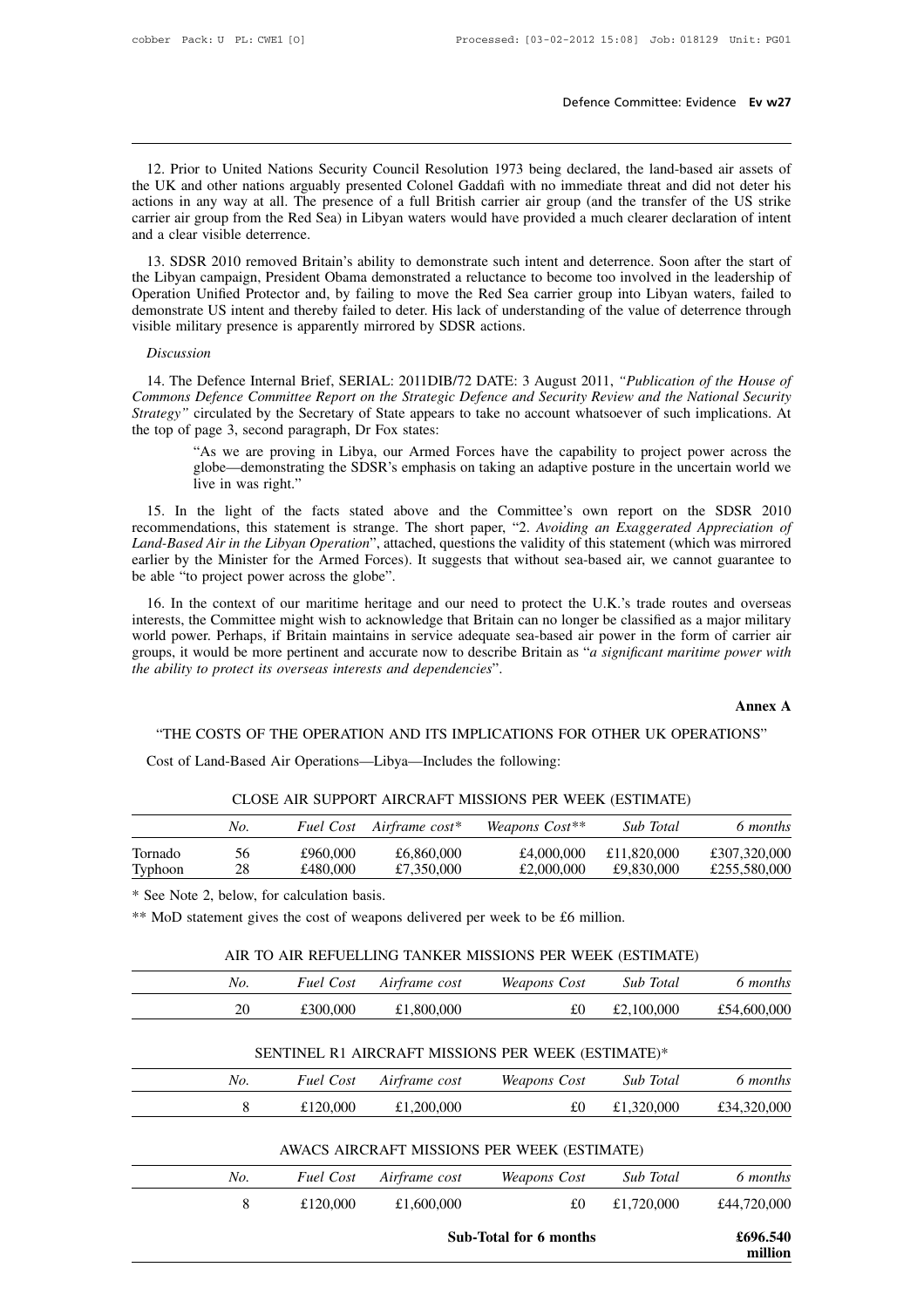|                             |               | ACCOMMODATION AND ALLOWANCES PER WEEK (ESTIMATE ***) |           |            |
|-----------------------------|---------------|------------------------------------------------------|-----------|------------|
|                             | No. Personnel | Accommodation                                        | Sub Total | 6 Months   |
| Gioia Dell Colle *          | $550+$        | £250,000                                             | £250,000  | £6,500,000 |
| Trapani                     | 150           | £75,000                                              | £75,000   | £1,950,000 |
| <b>Naples</b>               | 50            | £15,000                                              | £15,000   | £390,000   |
| Poggia Renatico             | 50            | £35,000                                              | £35,000   | £910,000   |
| Akrotiri **                 | 400           | £40,000                                              | £40,000   | £1,040,000 |
| Longer Separation Allowance |               |                                                      | £150,000  | £3,900,000 |
| Local Overseas Allowance    |               |                                                      | £12,000   | £312,000   |

Longer Separation Allowance<br>
Local Overseas Allowance<br>
\* MOD, MA, 15 June 11: "The average monthly cost of all UK personnel at Gioia dell Colle is around<br>  $\pounds1$  million."<br>
\*\* Akrotiri already has an RAF personnel establis **E12,000** E312,000<br>
\* MOD, MA, 15 June 11: "The average monthly cost of all UK personnel at Gioia dell Colle is around<br>  $\pounds1$  million."<br>
\*\* Akrotiri already has an RAF personnel establishment in excess of 1,500 to suppor \* MOD, MA, 15 June 11: "The average monthly cost of all UK persons £1 million."<br>
\*\* Akrotiri already has an RAF personnel establishment in excess of 1,500 to<br>
there or from there (AAR tankers, Sentinel, AWACS and logistic <sup>\*\*</sup> Akrotiri already has an RAF personnel establishment in excess of 1,500 to support aircraft operating through<br>there or from there (AAR tankers, Sentinel, AWACS and logistic support aircraft). A further 100 personnel ha d logistic support aircraft). A further 100 personnel have<br>
—Ellamy costs should therefore include a proportion of<br>
ull cost estimate.<br> **E15,002,000**<br> **E15,002,000** 

20110614/writtenanswers/part007). Lister for Armed Forces costs in Parliamentary answer to Jim Murphy, MP. (Hansard/Commons/bydate 4/writtenanswers/part007).<br> **Sub-Total for 6 months £15,002,00**<br> **ELOGISTIC SUPPLY AIR FROM UK—MATERIALS, SPARES, ORDNANCE** 

| No.     |                  |               |            |             |
|---------|------------------|---------------|------------|-------------|
| Return  |                  |               |            |             |
| Flights | <b>Fuel Cost</b> | Airframe cost | Sub Total  | 6 months    |
| 14      | £350,000         | £2,400,000    | £2,750,000 | £71,500,000 |

| No.     |           | PERSONNEL TRANSPORT AND CHANGE-OVER-SIX MONTHS (ESTIMATE) |                  |             |
|---------|-----------|-----------------------------------------------------------|------------------|-------------|
|         |           | <b>Sub-Total for 6 months</b>                             |                  | £72,800,000 |
|         |           |                                                           | £50,000          | £1,300,000  |
|         |           |                                                           | Per Week         | 6 months    |
|         |           | LOGISTIC SUPPLY LAND FROM UK (ESTIMATE)                   |                  |             |
| 14      | £350,000  | £2,400,000                                                | £2,750,000       | £71,500,000 |
| r ugnis | ruet Cost | Airframe cost                                             | <i>Sub Toldi</i> | o monins    |

|                          |                  | SUD-TOTAL TOP 6 MONTHS                                                       |           | £72,800,000        |
|--------------------------|------------------|------------------------------------------------------------------------------|-----------|--------------------|
|                          |                  | PERSONNEL TRANSPORT AND CHANGE-OVER-SIX MONTHS (ESTIMATE)                    |           |                    |
| No.<br>Return<br>Flights | <b>Fuel Cost</b> | Airframe cost                                                                | Sub Total | 6 months           |
| 80                       | £2,000,000       | £19,200,000                                                                  |           | £21,200,000        |
|                          |                  | Sub-Total for 6 months                                                       |           | £21,200,000        |
|                          |                  | ADDITIONAL COSTS EG BASING RENTAL, ROTATION OF FIGHTERS FOR MAINTENANCE, ETC |           |                    |
|                          |                  | Sub-Total for 6 months                                                       |           | $£100.000$ million |
|                          |                  | <b>Estimated Total Bill for 6 months Land-Based Air Deployment</b>           |           | £905.542 million   |

# **Estimated Total Bill for 6 months Land-Based Air Deployment**<br>**Estimated Total Bill for 6 months Land-Based Air Deployment**<br>**Estimated Total Bill for 6 months Land-Based Air Deployment**<br>**£905.542 million**

*Notes:*

1. Aviation Fuel cost estimated to be £4.00 per gallon—as for civil airlines.<br>
2. Airframe cost given = Government Figures per hour (eg Tornado: £35,000, Typhoon: £70,000 per hour) multiplied by length of mission multiplie **2.** Sub-Total for 6 months<br>
2. Airframe cost given = Government Figures per hour (eg Tornado: £35,000, Typhoon: £70,000 per hour)<br>
2. Numeron cost given = Government Figures per hour (eg Tornado: £35,000, Typhoon: £70,00 1. Aviation Fuel cost estimated to be  $\text{\pounds}4.00$  per gallon—as for civil airlines.<br>2. Airframe cost given = Government Figures per hour (eg Tornado: £35, multiplied by length of mission multiplied by the number of missi

4. The estimated number of missions flown by 12 Tornado per week (56) equates to 1.3 missions per aircraft every two days. United States Marine Corps Harriers were flying two missions per aircraft per day (three times 1. Aviation Fuel cost estimated to be £4.00 per gallon—as for civil airlines.<br>
2. Airframe cost given = Government Figures per hour (eg Tornado: £35,000, Typhoon: £70,000 per hour)<br>
multiplied by length of mission multipli 1. Aviation Fuel cost estimated to be  $\pm 4.00$  per galion—as for civil airlines.<br>
2. Airframe cost given = Government Figures per hour (eg Tornado: £35,000, Typhoon: £70,000 per hour)<br>
multiplied by length of mission mul 2. Airframe cost given = Government Figures per hour (eg Tornado: £35,000, Typhoon: £70,000 per hour) multiplied by length of mission multiplied by the number of missions.<br>3. Weapons cost per week taken from MoD news rele multiplied by length of mission multiplied by the number of missions.<br>
3. Weapons cost per week taken from MoD news release: £6 million.<br>
4. The estimated number of missions flown by 12 Tornado per week (56) equates to 1.3 3. Weapons cost per week taken from MoD news release: £6 million.<br>4. The estimated number of missions flown by 12 Tornado per week (56)<br>every two days. United States Marine Corps Harriers were flying two miss<br>as many as th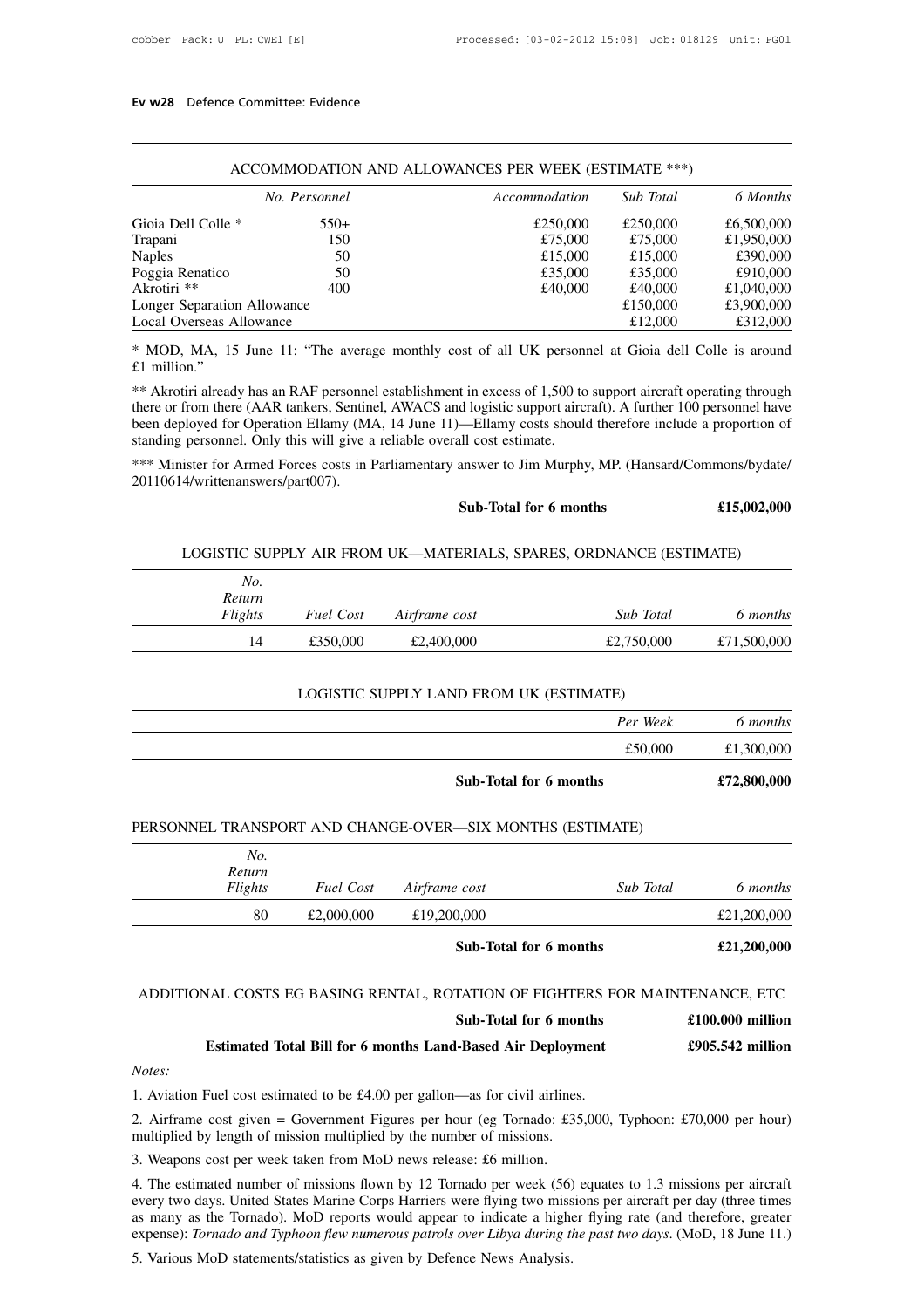# Ev w29<br>**Annex B**<br>DNS"

Defence Committee: Evidence Ev w29<br>Annex B<br>THE COSTS OF THE OPERATION AND ITS IMPLICATIONS FOR OTHER UK OPERATIONS"<br>quivalent Cost of Sea-Based Air Operations—Libya—includes the following: THE COSTS OF THE OPERATION AND ITS IMPLICATIONS FOR OTHER U.<br>Equivalent Cost of Sea-Based Air Operations—Libya—includes the following:<br>CLOSE AIR SUPPORT AIRCRAFT MISSIONS PER WEEK (ESTIM

| Equivalent Cost of Sea-Based Air Operations—Libya—includes the following: |  |  |  |
|---------------------------------------------------------------------------|--|--|--|
|---------------------------------------------------------------------------|--|--|--|

|         |              |                  |            |            | CLOSE AIR SUPPORT AIRCRAFT MISSIONS PER WEEK (ESTIMATE) |              |
|---------|--------------|------------------|------------|------------|---------------------------------------------------------|--------------|
|         | No.          |                  | Airframe   | Weapons    |                                                         |              |
|         | $Sorties***$ | <b>Fuel Cost</b> | $cost^*$   | $Cost**$   | <b>Sub</b> Total                                        | 6 months     |
| Harrier | 28           | £161,000         | £1,036,000 | £3,000,000 | £4,197,000                                              | £109,122,000 |
| Apache  | 14           | £28,000          | £210,000   | £1,400,000 | £1,638,000                                              | £42,588,000  |

| Apache                                                  | 14             | LZO.UUU | LZIU.UUU                | L1,400,000                                                                    | 1,000,000 | L42,300,000                                                                                              |
|---------------------------------------------------------|----------------|---------|-------------------------|-------------------------------------------------------------------------------|-----------|----------------------------------------------------------------------------------------------------------|
| * See Note 2, below, for calculation basis.             |                |         |                         |                                                                               |           |                                                                                                          |
|                                                         |                |         |                         |                                                                               |           | ** Weapons cost per week less than land based. No Storm Shadow. Hellfire less expensive than Brimstone.  |
|                                                         |                |         |                         | *** More than half Tornado/Typhoon sorties did not result in target attack    |           |                                                                                                          |
|                                                         |                |         |                         |                                                                               |           |                                                                                                          |
|                                                         |                |         |                         | AEW SEA KING AIRCRAFT MISSIONS PER WEEK (ESTIMATE)                            |           |                                                                                                          |
|                                                         | No.            |         |                         | Weapons                                                                       |           |                                                                                                          |
|                                                         | <i>Sorties</i> |         | Fuel Cost Airframe cost | Cost                                                                          | Sub Total | 6 months                                                                                                 |
| Sea King                                                | 14             | £28,000 | £70,000                 | £0                                                                            | £98,000   | £2,548,000                                                                                               |
|                                                         |                |         |                         | <b>Sub-Total for 6 months</b>                                                 |           | £154,258,000                                                                                             |
|                                                         |                |         |                         | <b>Estimated Total Bill for 6 months Sea-Based Air Deployment</b>             |           | $£154.258$ million                                                                                       |
| Notes:                                                  |                |         |                         |                                                                               |           |                                                                                                          |
|                                                         |                |         |                         | 1. Aviation Fuel cost estimated to be £4.00 per gallon—as for civil airlines. |           |                                                                                                          |
| length of mission multiplied by the number of missions. |                |         |                         |                                                                               |           | 2. Airframe cost given = Government Figures per hour where available (eg Harrier: £37,000) multiplied by |
|                                                         |                |         |                         |                                                                               |           |                                                                                                          |

# *Notes:*

**Estimated Total Bill for 6 months Sea-Based All Notes:**<br>1. Aviation Fuel cost estimated to be £4.00 per gallon—as for<br>2. Airframe cost given = Government Figures per hour when<br>length of mission multiplied by the number of Notes:<br>
1. Aviation Fuel cost estimated to be £4.00 per gallon—as for civil airlines.<br>
2. Airframe cost given = Government Figures per hour where available (eg Harrier: £37,000) multiplied length of mission multiplied by t 1. Aviation Fuel cost estimated to be £4.00 per gallon—as for civil airlines.<br>
2. Airframe cost given = Government Figures per hour where available (eg Harrier: £37,000) mullength of mission multiplied by the number of mis

# **INTRODUCTION**

1. The attached paper, "4. Air Power Projection Options—The Logical Choice is Clear", summarises the The attached paper, "4. Air Power Projection Options—The Logical Choice is Clear", summarises the pability and associated C. How capability decisions taken in the SDSR and subsequent policy documents have affected our<br>contribution in Libya<br>INTRODUCTION<br>1. The attached paper, "4. Air Power Projection Options—The Logical Choice is Clear", summa C. How capability decisions taken in the SDSR and subsequent policy documents have affected our<br>contribution in Libya<br>INTRODUCTION<br>1. The attached paper, "4. Air Power Projection Options—The Logical Choice is Clear", summa capability and associated mission fuel costs of the Close Air Support capable aircraft in the UK inventory prior<br>to SDSR 2010. The Review team had to decide whether to retain a sea-based air power projection capability<br>or INTRODUCTION<br>1. The attached paper, "4. Air Power Projection Options—The Logical Choice is Clear", summarises the<br>capability and associated mission fuel costs of the Close Air Support capable aircraft in the UK inventory p INTRODUCTION<br>1. The attached paper, "4. Air Power Projection Options—The Logical Choice is Clear", summarises the<br>capability and associated mission fuel costs of the Close Air Support capable aircraft in the UK inventory p 1. The attached paper, "4. Air Power Projection Options—The Logical Choice is Clear", summarises the capability and associated mission fuel costs of the Close Air Support capable aircraft in the UK inventory prior to SDSR capability and association SDSR 2010. The lost of a purely land-base<br>or a purely land-base<br>in the form of *HMS*<br>following pressure from the nation<br>experience lost.<br>2. In consideration 2. In consideration of UK's overall defence capabilities (as invited by this question), it emerges that defence that and independent of UK's and the Harrier GR9. At the last minute, this recommendation was reversed llowing or a purcity fand-based one. Then considered optimon and recommendation was to retain sea-based an power<br>in the form of *HMS Ark Royal* and the Harrier GR9. At the last minute, this recommendation was reversed<br>following pr

assumption required both RAF fast jets primarily for defence of UK air space and the benefit of military experience lost.<br>
2. In consideration of UK's overall defence capabilities (as invited by this question), it emerges Fraction of the Royal Navy, clearly envisaged for the new Queen forgotten and the benefit of military experience lost.<br>
2. In consideration of UK's overall defence capabilities (as invited by this question), it emerges tha Frequence lost.<br>
2. In consideration of UK's overall defence capabilities (as invited by this question), it emerges that defence<br>
planners had indeed concluded that, for fully enabled combat, defence, projection and deterr 2. In consideration of UK's overall defence capabilities (as invited by this question), it emerges that defence<br>planners had indeed concluded that, for fully enabled combat, defence, projection and deterrent forces, strate 2. In consideration of UK's overall defence capabilities (as invited by this question), it emerges that defence planners had indeed concluded that, for fully enabled combat, defence, projection and deterrent forces, strate planners had indeed concluded that, for fully enabled combat, defence, projection and deterrent forces, strategic assumption required both RAF fast jets primarily for defence of UK air space and a powerful (well tried) sea assumption required both RAF fast jets primarily for defence of UK air space and a powerful (well tried) sea-<br>air component of the Royal Navy, clearly envisaged for the new Queen Elizabeth class carriers (and historically<br> air component of the Royal Navy, clearly envisaged for the new Queen Elizabeth class carriers (and historically<br>an invariable component of the Fleet). It follows that both RAF fast jets—in apparently substantial numbers<br>al an invariable component of the Fleet). It follows that both RAF fast jets—in apparently substantial numbers albeit originally developed for the cold war—in combination with RN sea-air would provide the necessary flexibilit albeit originally developed for the cold war—in combination with RN sea-air would provide the necessary flexibility and timeliness of response to best serve the UK's national interests and defence. Such a combination would flexibility and timeliness of response to be<br>would certainly have provided the Govern<br>achieving the flexibility of an immediate r<br>an expeditionary potential later of RAF 1<br>necessary political/diplomatic enablements<br>achieve 3. The abandonment of defence planning of such a vital component of readily available sea-based air and<br>an expeditionary potential later of RAF fast jets (along with the unavoidable heavy logistical tail and the<br>necessary achieving the hexibility of an initial act rapid response and detericted of readily avariable sea-based an and<br>an expeditionary potential later of RAF fast jets (along with the unavoidable heavy logistical tail and the<br>nec

an expeditionally potential fact of KAP fast jets (along with the unavoidable heavy logistical tan and the inecessary political/diplomatic enablements of over-flight and overseas bases). Such a combination would have achie necessary pointeandiplomatic definition<br>achieved the kind of adaptabil<br>principle—ref. Defence Green<br>3. The abandonment of defer<br>core principles surely requir<br>demonstrated the consequences<br>the land-based air basket. Free principles surely requires reversal or a comprehensible explanation. The Libyan operation has<br>monstrated the consequences of the inexplicable bias in SDSR and the Government's placing all its eggs in<br>e land-based air demonstrated the consequences of the inexplicable bias in SDSR and the Government's placing all its eggs in<br>the land-based air basket.<br>COST-EFFECTIVENESS<br>4. The decision to withdraw *HMS Ark Royal* and the sea-based Harri

# Cost-Effectiveness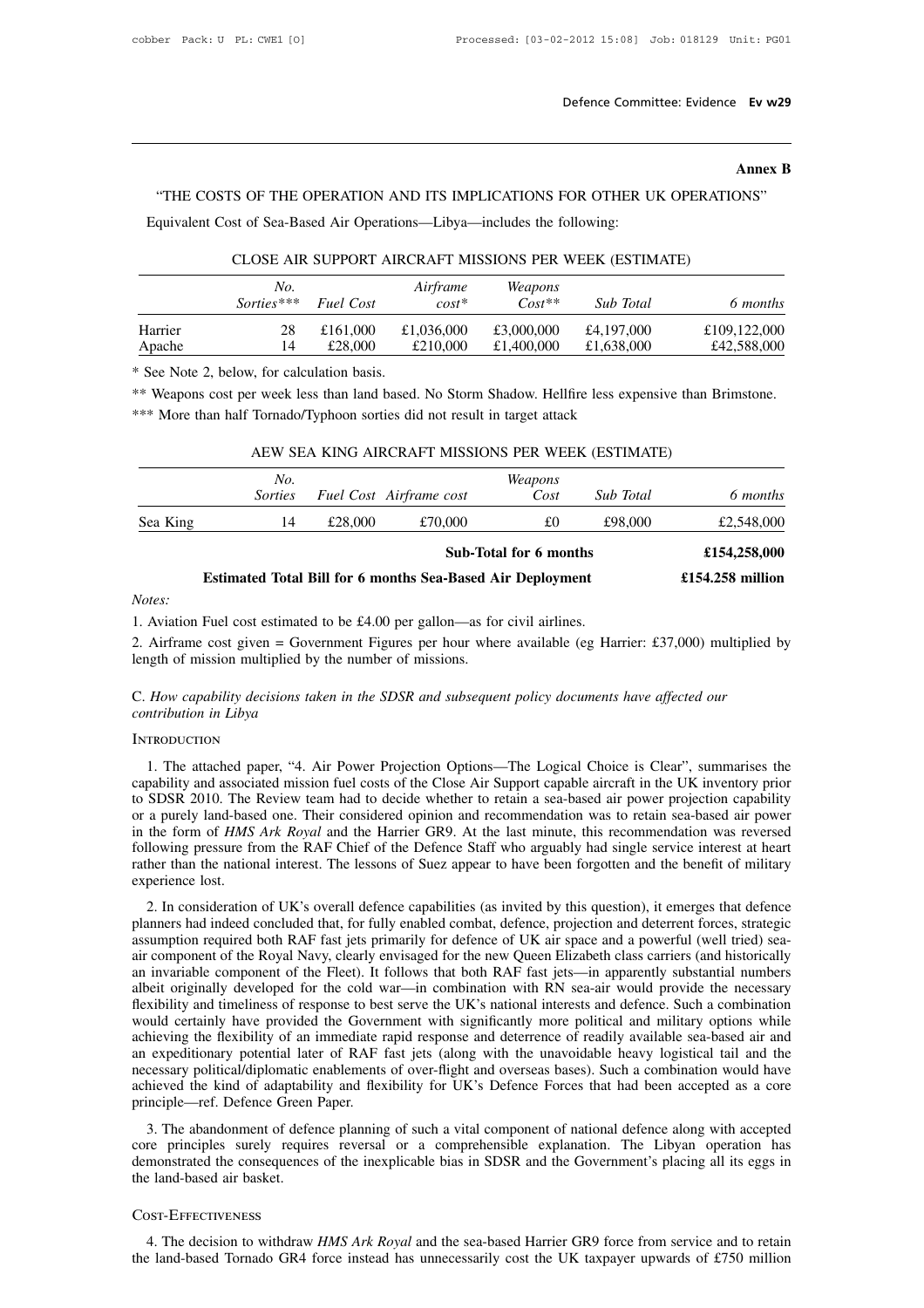**Ev w30** Defence Committee: Evidence<br>
for the Libyan operation alone.<sup>9</sup> This is in addition to the £6.1 billion of taxpayers' money (forecast lifetime<br>
cost differential)<sup>10</sup> that could have been saved if this decision ha Ev w30 Defence Committee: Evidence<br>
for the Libyan operation alone.<sup>9</sup> This is in addition to the £6.1 billion of taxpayers' money (forecast lifetime<br>
cost differential)<sup>10</sup> that could have been saved if this decision had **Ev w30** Defence Committee: Evidence<br>
for the Libyan operation alone.<sup>9</sup> This is<br>
cost differential)<sup>10</sup> that could have been<br>
OPERATIONAL EFFECTIVENESS

The Libyan operation alone.<sup>9</sup> This is in addition to the £6.1 billion of taxpayers' money (forecast lifetime st differential)<sup>10</sup> that could have been saved if this decision had been reversed—as originally planned.<br>
The p for the Libyan operation alone.<sup>9</sup> This is in addition to the £6.1 billion of taxpayers' money (forecast lifetime cost differential)<sup>10</sup> that could have been saved if this decision had been reversed—as originally planned.<br> Navy, Royal Navy and the French Navy destroyed Libya's since of differential)<sup>10</sup> that could have been saved if this decision had been reversed—as originally planned.<br>
OPERATIONAL EFFECTIVENESS<br>
5. Within a few short hours **CONDERATIONAL EFFECTIVENESS**<br> **CONDERATIONAL EFFECTIVENESS**<br> **S.** Within a few short hours of the launch of Operation United Protector (thathe United Nations Security Council Resolution 1973), sea-based platforms and<br>
Nav **EXAMELATE SOLUTE SOLUTE:**<br>
5. Within a few short hours of the launch of Operation United Protector (that coincided with the signing of<br>
8. United Nations Security Council Resolution 1973), sea-based platforms and aircraft 5. Within a few short hours of the launch of Operation United Protector (that coin<br>the United Nations Security Council Resolution 1973), sea-based platforms and aircra<br>Navy, Royal Navy and the French Navy destroyed Libya's 1. United Nations Security Council Resolution 1973), sea-based platforms and aircraft from the United States<br>
1. Novel Navy and the French Navy destroyed Libya's air defence system with a barrage of missile and<br>
1. Strikes

Surface System with a barrage of missile and<br>air strikes. The majority of the strikes were carried out by the U.S. Navy.<br>6. The SDSR decision to withdraw *HMS Ark Royal* and the Harrier GR9 from service prevented Britain<br>f air strikes. The majority of the strikes were carried out by the U.S. Navy.<br>
6. The SDSR decision to withdraw *HMS Ark Royal* and the Harrier GR9 from service prevented Britain<br>
from playing a more effective and immediatel 6. The SDSR decision to withdraw *HMS Ark Royal* and the Harrier GR9 from service prevented Britain<br>from playing a more effective and immediately responsive role from the outset.<br>7. This decision further prevented Britain o. The SDSK decision to wutual *RMS Ark Royal* and the Hartier GK9 from service prevented Britain from playing a more effective and immediately responsive role from the outset.<br>7. This decision further prevented Britain fr *Charles de Gaulle* fighters. The availability of *HMS Ark Royal* and more effectively and responsive is the form of Harriers launched from the *USS Kearsarge* and Rafale Fighters launched from the *Charles de Gaulle* prov 7. This decision further prevented Britain from playing a more meaningful part in sustained operations in support of rebel forces. As submitted in section A of this submission, sea-based airpower in the form of Harriers la support of rebel forces. As submitted in section<br>Harriers launched from the *USS Kearsarge* and R<br>the bulk of close air support missions in support<br>political reasons. Even then, Reuters reports tha<br>*Charles de Gaulle* figh 11 The operational effectiveness of land-based aircraft operating from ranges of at least 600 miles has been dely critical reasons. Even then, Reuters reports that approximately 40% of all strike missions were flown by *sa* the buik of close an support missions in support of rebet forces until the *CSS Reursurge* was withdiawn for political reasons. Even then, Reuters reports that approximately 40% of all strike missions were flown by *Charle* 

pointed reasons. Even then, Rethers reports that approximately 40% of an strike missions were nown by Charles de Gaulle fighters. The availability of *HMS Ark Royal* and the Harrier GR9 would have significantly increased t Charles de Gautie inglues. The availability of *HMS AFK Royal* and the Haffiel GK9 would have significantly increased the percentage of missions flown by sea-based air and more effectively and responsively than the more co increased the percentage of missions flown by sea-based air and more effectively and responsively than the<br>more costly Tornado/Typhoon combination.<br>8. The operational effectiveness of land-based aircraft operating from ran 9. It must be beyond any reasonable doubt that SDSR 2010 failed to acknowledge the possibility of Britain coming engaged in contingency operations such as Unified to acknowledge the possibility of Britain coming engaged in

# **D***ISCUSSION*

thereby limiting the effectiveness of such missions against mobile Libyan armour targets.<br>
DISCUSSION<br>
9. It must be beyond any reasonable doubt that SDSR 2010 failed to acknowledge the possibility of Britain<br>
becoming eng

Exercy limiting the effectiveness of such missions against mobile Libyan armour targets.<br>
10. It must be beyond any reasonable doubt that SDSR 2010 failed to acknowledge the possibility of Britain<br>
10. It is also not unrea DISCUSSION<br>9. It must be beyond any reasonable doubt that SDSR 2010 failed to acknowledge the possibility of Britain<br>becoming engaged in contingency operations such as Unified Protector.<br>10. It is also not unreasonable to DISCUSSION<br>9. It must be beyond any reasonable doubt that SDSR 2010 failed to acknowledge the possibility of Britain<br>becoming engaged in contingency operations such as Unified Protector.<br>10. It is also not unreasonable to 9. It must be beyond any reasonable doubt that SDSR 2010 failed to acknowledge the possibility of Britain becoming engaged in contingency operations such as Unified Protector.<br>10. It is also not unreasonable to suggest tha operations. 10. It is also not unreasonable to suggest that the SDSR<br>reeived capabilities of the RAF's fast jets to the exclusion<br>iance was assumed concerning United States Navy carrie<br>litical purposes and an unreliable dependence upo capabilities of the RAF's fast jets to the exclusion of complementary Fleet Harriers; unwarranted<br>as assumed concerning United States Navy carrier air power being readily available for the U.K.'s<br>urposes and an unreliable Example different concerning United States Navy carrier air power being readily are sand an unreliable dependence upon allies for the support of all British is and an unreliable dependence upon allies for the support of al urposes and an unreliable dependence upon allies for the support of all British Expeditionary Force<br>
(a) The taxpayer having to fund an exorbitantly expensive land-based air operation over Libya that<br>
is far less cost effe

- 11. These two errors of judgement have resulted in:<br>
(a) The taxpayer having to fund an exorbitantly expensive land-based air operation over Libya that<br>
is far less cost effective than an equivalent sea-based air operatio (a) The taxpayer having to fund an exorbitantly expensive land-based air operation over Libya that<br>is far less cost effective than an equivalent sea-based air operation.<br>(b) A need for the Coalition Government to re-examin
	-

# **INTRODUCTION**

1. Libya operations may well be proclaimed a successful vindication of the SDSR Defence cuts—already<br>
1. Libya operations may well be proclaimed a successful vindication of the SDSR Defence cuts—already<br>
1. Libya operation air capability until at least 2020".<br>
D. The implications of this Operation [Libya—Operation Ellamy] for the outcomes of the SDSR<br>
INTRODUCTION<br>
1. Libya operations may well be proclaimed a successful vindication of the SD D. The implications of this Operation [Libya—Operation Ellamy] for the outcomes of the SDSR<br>INTRODUCTION<br>1. Libya operations may well be proclaimed a successful vindication of the SDSR Defence cuts—already<br>claimed to demon D. The implications of this Operation [Libya—Operation Ellamy] for the outcomes of the SDSR<br>
INTRODUCTION<br>
1. Libya operations may well be proclaimed a successful vindication of the SDSR Defence cuts—already<br>
claimed to de INTRODUCTION<br>1. Libya operations may well be proclaimed a successful vindication of the SDSR Det<br>claimed to demonstrate UK's continuing ability deploy with flexibility and agility and m<br>the world stage. The truth is the ve 1. Libya operations may well be proclaimed a successful vindication<br>timed to demonstrate UK's continuing ability deploy with flexibilit<br>e world stage. The truth is the very opposite. It is essential that the<br>pabilities of demonstrate UK's continuing ability deploy with flexibility and agility and make a difference on stage. The truth is the very opposite. It is essential that this Committee recognises the degraded so f the Defence Forces di stage. The truth is the very opposite. It is essential that this Committee recognises the degraded<br>s of the Defence Forces directly due to the SDSR that have in effect put the Defence of the Realm<br>sarily increased risk. It

- 
- the Defence Forces directly due to the SDSR that have in effect put the Defence of the Realm vincreased risk. It is no reassurance that all will be reversed by 2020.<br>
Least like the nation of all costs and then to inflict at unnecessarily increased risk. It is no reassurance that all will be reversed by 2020.<br>
2. The SDSR seems to have two over-riding considerations<br>
(a) to sustain Afghanistan at all costs and then to inflict a further swat

1. The SDSR seems to have two over-riding considerations<br>
(a) to sustain Afghanistan at all costs and then to inflict a further swathe of Defence cuts; and<br>
(b) to justify the reduction of all non-Afghanistan essential for reduce its Armed Services to a bare minimum (until 2020) and that the risks were acceptable. Assumptions to the least likely—so as to allow ministers to claim that the nation has retained armed forces sufficient to respond demonstrated that the UK does not have the capacity to act unilaterally or even effectively and embarrassingly demonstrated the false premise of the SDSR that UK could safely reduce its Armed Services to a bare minimum (un interests—albeit where these are shared—nor can reliance be placed upon allies. A main plank of Defence Sufficient to respond to all reasonable risks—until 2020.<br>3. Libya has quickly and embarrassingly demonstrated the fal to the least intery—so as to allow infinisters to claim that the halton has retained afficient forces sufficient to respond to all reasonable risks—until 2020.<br>3. Libya has quickly and embarrassingly demonstrated the false 3. Libya has quickly and embarrassingly demonstrated the false premise of the SDSR that UK could safely reduce its Armed Services to a bare minimum (until 2020) and that the risks were acceptable. Libya has further demons reduce its Armed services to a bare minimum (the<br>demonstrated that the UK does not have the c<br>interests—albeit where these are shared—nor of<br>Strategy appears to have been the acceptance no<br>total reliance upon allied milit erests—albeit where these are shared—nor can relately appears to have been the acceptance not so mal reliance upon allied military assets. The altogeth See Areas of Interest A and B for more details.<br>MoD DOC Audit, 2010:<br>C

ategy appears to have been the acceptance no<br>al reliance upon allied military assets. The alt<br>See Areas of Interest A and B for more details.<br>MoD DOC Audit, 2010:<br>Cost of retaining Tornado GR4 in service: £7.5 billion.<br>Cos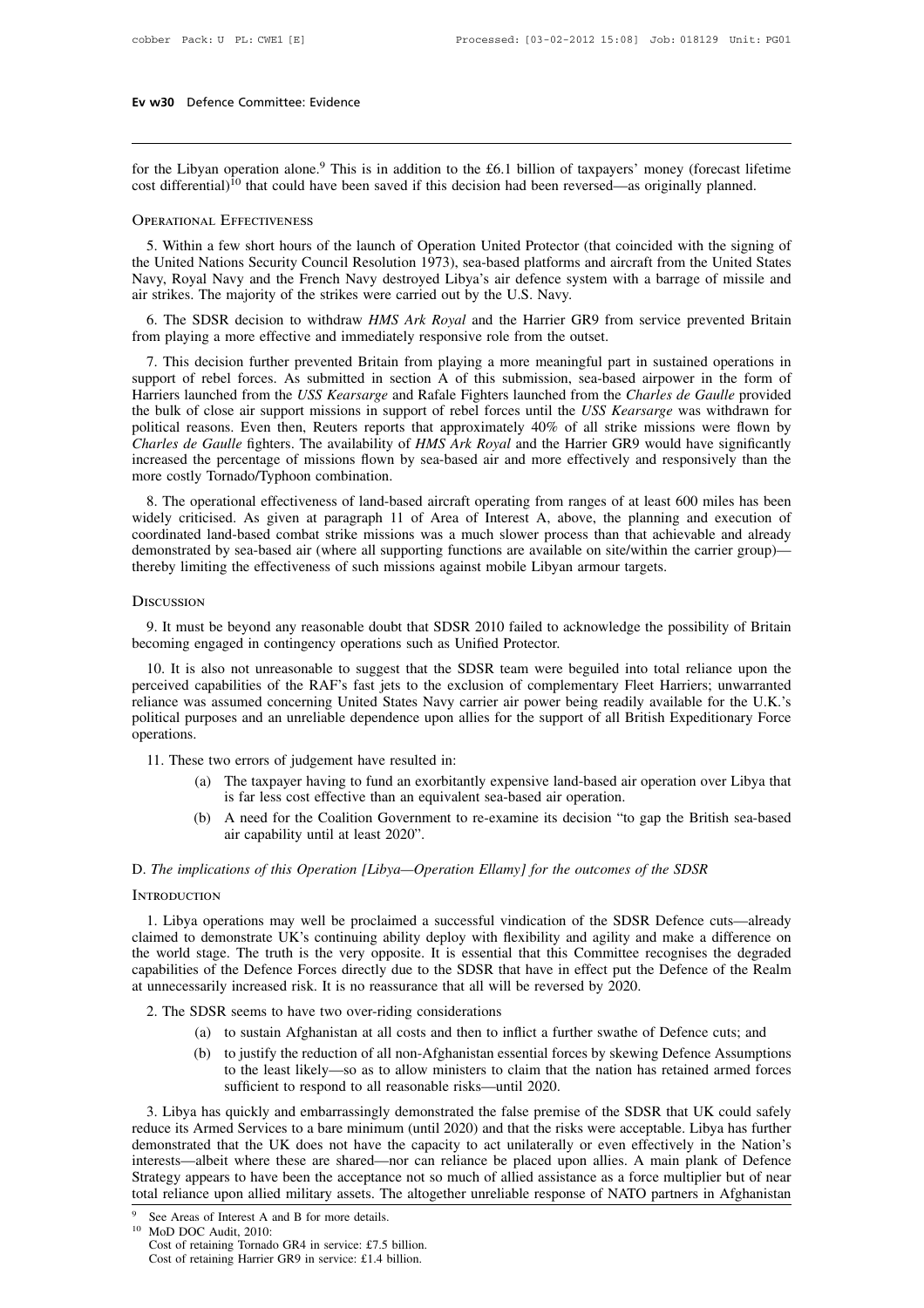**Defence Committee: Evidence Ev w31**<br>
ought to have forewarned Defence Planners of this delusion; further proof of this unjustifiable reliance is the<br>
brief participation off Libya of the French carrier *Charles de Gaulle* **befence Committee: Evidence Ev w31**<br>
bught to have forewarned Defence Planners of this delusion; further proof of this unjustifiable reliance is the<br>
brief participation off Libya of the French carrier *Charles de Gaulle* Defence Committee: Evidence **Ev w31**<br>
wught to have forewarned Defence Planners of this delusion; further proof of this unjustifiable reliance is the<br>
brief participation off Libya of the French carrier *Charles de Gaulle* ought to have forewarned Defence Planners of this delusion; further proof of this unjustifiable reliance is the brief participation off Libya of the French carrier *Charles de Gaulle* for over five months before having to ought to have forewarned Defence Planners of this delusion; further proof of this unjustifiable reliance is the brief participation off Libya of the French carrier *Charles de Gaulle* for over five months before having to ght to have forewarned Defence Planners of this delusion; further proof of this unjustifiable reliance is the<br>effectivation off Libya of the French carrier *Charles de Gaulle* for over five months before having to<br>thdraw t ought to have forewarided Defence Framicis of different charles poor of different charles is the brief participation off Libya of the French carrier *Charles de Gaulle* for over five months before having to withdraw tempor

once participation of Engla of the Friedrical cannot chartes at oddite for over two momits octoc naving to withdraw temporarily in adverse weather and now for essential maintenance. Yet, notwithstanding these limitations, with the emplorative in adverse weather and now<br>limitations, Defence planning has claimed that the Fr<br>absence of RN sea-air capabilities (until 2020).<br>4. The SDSR has created significant and serious ga<br>(on top of 13 years sence of RN sea-air capabilities (until 2020).<br>4. The SDSR has created significant and serious gaps in the national defence structure of the armed forces<br>1 to pof 13 years of persistent cuts and reductions already suffered 4. The SDSR has created significant and serious gaps in the national defence structure of the armed forces<br>(on top of 13 years of persistent cuts and reductions already suffered). It would have been surprising if such<br>defi

From the significant and serious gaps in the national deferred structure of the affiled forces<br>(on top of 13 years of persistent cuts and reductions already suffered). It would have been surprising if such<br>deficiencies had (on top or 15 years or persistent cats and reductions ancady surrecta). It would have been supprising it such<br>deficiencies had not restricted political and military options in Libya, degrading UK's response and resulting<br>i directively induced both and initially options in Eloya, degrading OK's response and resulting<br>in very significant increases in cost implications.<br>5. Given that the Libya operations are on-going with likely changing object the very significant increases in cost implications.<br>
5. Given that the Libya operations are on-going with likely changing objectives it must be accepted that UK's options are severely restricted by the reduced state of ou 5. Given that the Libya operations are on-going with likely changing objectives it must be accepted that UK's options are severely restricted by the reduced state of our Armed Forces and particularly the severely restricte Example is a syphony and severicly restricted by the reduced state of our Affilied Forces and particularly the<br>stricted ability to project power from the sea. The Government has for example stressed rightly from<br>at operati The legitimate representatives of the people of Libya there is arguably no reason why (out-with the UN) they<br>should not request direct military support from the UK or any other ally.<br>6. The SDSR has very materially restric

- (a) The version of the Holess. However, how that the Tebess Trave been recognised by the OK as<br>ate representatives of the people of Libya there is arguably no reason why (out-with the UN) they<br>request direct military suppo epresentatives of the people of Endya there is alguatry no reason wiry (out-with the Civ) they<br>est direct military support from the UK or any other ally.<br>Linear very materially restricted UK's military options to pursue na 6. The SDSR has very materially restricted UK's military options to pursue national interests.<br>
7. Operation Ellamy/Unified Protector has demonstrated that land-based air power:<br>
(a) Is vastly more expensive to deploy over SDSR has very materially restricted UK's military options to pursue national interests.<br>
ition Ellamy/Unified Protector has demonstrated that land-based air power:<br>
(a) Is vastly more expensive to deploy overseas in suppo air—even within the NATO area. This Operation will have cost the British taxpayer<br>approximately £1 billion over a six-month period.<br>(b) Is not as responsive as sea-based air for initial (First Echelon) Expeditionary Force/
	-
	- (a) Is vastly more expensive to deploy overseas in support of military operations than sea-based<br>air—even within the NATO area. This Operation will have cost the British taxpayer<br>approximately £1 billion over a six-month Solution because the NATO area. This Operation will have cost the British taxpayer approximately £1 billion over a six-month period.<br>Is not as responsive as sea-based air for initial (First Echelon) Expeditionary Force/<br>Pe an—vech whilm the TNATO atea. This Operation with have cost the British taxpayer<br>approximately £1 billion over a six-month period.<br>Is not as responsive as sea-based air for initial (First Echelon) Expeditionary Force/<br>Peac

8. (b) Is not as responsive as sea-based air for initial (First Echelon) Expeditionary Force/<br>
9. Peacekeeping combat operations.<br>
(c) Is not as flexible or as effective as sea-based air for the continued support of Ground Friends and foestige and spectral and foestige are sea-based air for the continued support of Ground Force<br>operations because of its distance from the active combat zone and the difficulties it faces in<br>coordinating divers Figure 1.1 Solution is the subset of its distance from the active combat zone and the difficulties it faces in coordinating diverse land-based air assets for the efficient conduct of tactical strike missions.<br>
8. As a resu put in doubt our position as a Permanent Member of the UN Security Council if we become unable even to protect our own dependent territories.<br>
The UN Security Council if we become unable to support the UN Security Council protect our own dependent successors of its unstance from the active combat zone coordinating diverse land-based air assets for the efficient conduction.<br>
8. As a result of the SDSR, UK is rapidly becoming a different nati able to support the United States militarily in the key way which the UK has done for decades. This might<br>t in doubt our position as a Permanent Member of the UN Security Council if we become unable even to<br>btect our own d put in doubt our position as a Permanent Member of the UN Security Council if we become unable even to protect our own dependent territories.<br>THE ROLE AND CONFIGURATION OF UK's LAND-BASED AIR POWER<br>9. It is for considerati protect our own dependent territories.

10. It is for consideration therefore that the role and configuration of UK's land-based air power within<br>
10. The physical Defence Strategy should be urgently reviewed.<br>
10. The physical constraints of UK's land-based air 9. It is for consideration therefore that the role and configuration<br>Britain's National Defence Strategy should be urgently reviewed.<br>PHYSICAL CONSTRAINTS<br>10. The physical constraints of UK's land-based air power as confi<br>

- (a) The availability of land bases close to the theatre of action—and such availability is<br>
(a) The availability of land bases close to the theatre of action—and such availability is<br>
(a) The availability of land bases clo STRAINTS<br>ical constraints of UK's land-based air power as configured today make it non-cost-effective<br>te for overseas operations. It relies entirely upon:<br>The availability of land bases close to the theatre of action—and s Islands). physical constraints of UK's land-based air power as configured today make it non-cost-effective<br>copriate for overseas operations. It relies entirely upon:<br>(a) The availability of land bases close to the theatre of action—
- other interests of order in power as comiglical loday make it hon-cost-chective<br>te for overseas operations. It relies entirely upon:<br>The availability of land bases close to the theatre of action—and such availability is<br>qu The availability of land bases close to the theatre of action—and such availability is questionable with Britain's diverse overseas interests (including the British South Atlantic Islands).<br>
Over-flight and overland transi The availability of land bas<br>questionable with Britain's d<br>Islands).<br>Over-flight and overland transi<br>other nations who can there<br>intentions of the British gove<br>routes into Afghanistan).<br>Major air to air refuelling supp<br>mis (b) Over-flight and overland transit rights for its logistics support—such rights being controlled by other nations who can therefore have considerable influence upon the sovereign will and intentions of the British govern Standas).<br>
Over-flight and overland transit rig<br>
other nations who can therefore<br>
intentions of the British governm<br>
routes into Afghanistan).<br>
Major air to air refuelling support e<br>
missions over the target area.<br>
Air sup (d) Over-ingit and overland transit rights for its logistics support—such rights denig controlled by<br>other nations who can therefore have considerable influence upon the sovereign will and<br>intentions of the British governm of refugees and support and the support and the distributions of the British government (*vide* Pakistan and routes into Afghanistan).<br>Major air to air refuelling support en route to the target amissions over the target ar
- The safety and security and security and security and security and security of the overseas air bases (d) Air superiority and airspace denial within the combat zone in order to ensume of refuelling tankers and supporting I
- 
- 

11. These constraints place strict limits upon the ability of the national interest.<br>
11. These constraints place strict limits upon the ability of the British Government to project military and<br>
11. These constraints plac missions over the target area.<br>
(d) Air superiority and airspace denial within the combat zone in order to er of refuelling tankers and supporting ISTAR assets.<br>
(e) The safety and security of the overseas air bases to whi

# **ADAPTABILITY**

(c) The sately and seeding of the overseas an bases to which it deploys.<br>
11. These constraints place strict limits upon the ability of the British Government to project military and<br>
12. It is difficult to understand why 11. These constraints place strict limits upon the ability of the British Government to project military and political influence overseas with land based air in support of the national interest.<br>ADAPTABILITY<br>12. It is diff For the Royal Air Force that cannot deploy to or be operated from aircraft carriers.<br>
The Royal Air Force that cannot deploy to or be operated from aircraft carriers.<br>
The Royal Air Force that cannot deploy to or be operat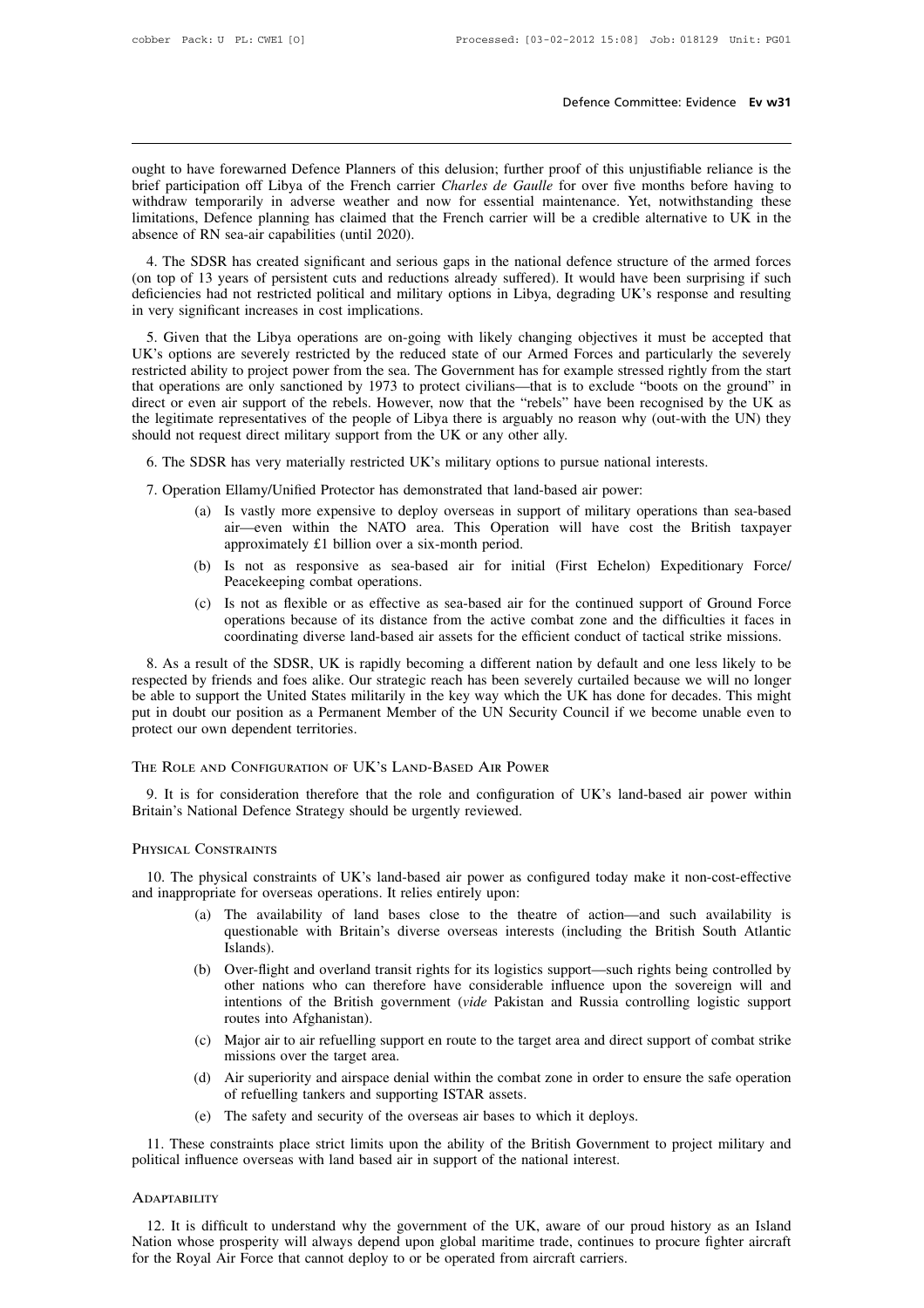w<sup>32</sup> Defence Committee: Evidence<br>
13. The SDSR 2010 team might well have taken into account such compelling logic. Their initial<br>
13. The SDSR 2010 team might well have taken into account such compelling logic. Their init For WERE COMMITTED EVIDENCIAL SURFACT THE SURFACT THE SURFACT THAN THE SURFACT THAN THE SURFACT THAN THE TORONOM THAN THE TORONOM THAN THE TORONOM CHE TO THAN THE TORONOM CHE TO THE SURFACT THAN THE TORONOM CHE TO THE SURF Ev w32 Defence Committee: Evidence<br>
13. The SDSR 2010 team might well have taken into account such compelling l<br>
recommendation to retain the Harrier in service rather than the non-carrier capable Tornadc<br>
this. But the fi

13. The SDSR 2010 team might well have taken into account such compelling logic. Their initial<br>commendation to retain the Harrier in service rather than the non-carrier capable Tornado bears testament to<br>s. But the final d recommendation to retain the Harrier in service rather than the non-carrier capable Tornado bears testament to<br>this. But the final decision to withdraw Harrier from service was illogical and wrong.<br>THE NATIONAL INTEREST<br>14 this. But the final decision to withdraw Harrier from service was illogical and wrong.<br>THE NATIONAL INTEREST<br>14. The Committee might wish to address the root cause for this misguided SDSR 2010 final<br>recommendation. In doin THE NATIONAL INTEREST<br>14. The Committee might wish to address the root cause for the<br>recommendation. In doing so, the Committee might also wish to investigate<br>to insist on the procurement of a non-carrier capable Joint Str IF NATIONAL INTEREST<br>
14. The Committee might wish to address the root cause for this misguided SDSR 2010 final<br>
commendation. In doing so, the Committee might also wish to investigate why the Royal Air Force continues<br>
in

14. The Committee might wish to address the root cause for this misguided SDSR 2010 final<br>recommendation. In doing so, the Committee might also wish to investigate why the Royal Air Force continues<br>to insist on the procure From the new Columbus and the new Committee might who contained the new streams instanced DDSR 2010 minds to investigate why the Royal Air Force continues to insist on the procurement of a non-carrier capable Joint Strike operationally effective deployment of under-utilised land-based squadrons in a time of need. (Please see attached paper, "5. Expeditionary Force".) attached paper, "5. Expeditionary Force".<br>
The application (against which there is no<br>
15. In the light of Britain's global maritime int<br>
all fighter and fighter ground attack aircraft procurin<br>
in and operation from the n 15. In the light of Britain's global maritime interests, logic and common sense would appear to dictate that all fighter and fighter ground attack aircraft procured for the Armed Services should be capable of embarkation i

# **INTRODUCTION**

1. It has become apparent that the decision by Britain and France to promote a No-Fly Zone over Libya<br>
1. It has become apparent that the decision by Britain and France to promote a No-Fly Zone over Libya was<br>
1. It has be E. The effectiveness of NATO command structures in the preparation and conduct of operations in Libya<br>
INTRODUCTION<br>
1. It has become apparent that the decision by Britain and France to promote a No-Fly Zone over Libya was E. The effectiveness of NATO command structures in the preparation and conduct of operations in Libya<br>INTRODUCTION<br>1. It has become apparent that the decision by Britain and France to promote a No-Fly Zone over Libya was<br>n E. The effectiveness of NATO command structures in the preparation and conduct of operations in Liby<br>
INTRODUCTION<br>
1. It has become apparent that the decision by Britain and France to promote a No-Fly Zone over Lib<br>
not p TION<br>
become apparent that the decision by Britain and France to promote a No-Fly Zone over Lib<br>
a cohesive maritime or land strategy. There appears to have been inadequate planning for Op<br>
ified Protector either by the UK become apparent that the decision by Britain and France to promote a l'<br>a cohesive maritime or land strategy. There appears to have been inade<br>uified Protector either by the UK or by NATO. It appears that the assump<br>a gove

- 
- 

2. The "need to do better in the future" has already been madequate planning for Operation lamy/Unified Protector either by the UK or by NATO. It appears that the assumption was made by the British d French governments tha Ellamy/Unihed Protector either by the UK or by NATO. It appears that the assumption was made by the British<br>and French governments that a simple offensive air campaign would provide the intended result:<br>(a) Protection of t and French governmen<br>
(a) Protect<br>
(b) The remarks that:<br>
2. The "need to do I<br>
for the Atlantic Councine<br>
he remarks that:<br>
(a) France

- (a) Frotection of the Libyan civilians and rebel forces from Colonel Gaddafi s forces.<br>
(b) The removal of Colonel Gaddafi and his regime from power.<br>
ineed to do better in the future" has already been addressed by Vladimi The removal of Colonel Gaddafi and his regime from power.<br>
to do better in the future" has already been addressed by Vladimir Socor, a contributing editor<br>
Council, who has presented "*An Interim Assessment of the Mission* to do better in the future" has already been addressed by Vladimir Socor, a contributing editor<br>Council, who has presented "An Interim Assessment of the Mission In Libya". In his assessment,<br>France and Britain are mainly i to do better in the future" has already been addressed by Vladimir Sc<br>Council, who has presented "An Interim Assessment of the Mission In i<br>
:<br>
France and Britain are mainly in charge of this war, operating as a tan<br>
resp (a) France and Britain are mainly in charge of this war, operating as a tandem but basically in their respective national capacities. President Nicolas Sarkozy and Prime Minister David Cameron each embarked on this interve
- France and Britain are mainly in charge of this war, operating as a tandem but basically in their respective national capacities. President Nicolas Sarkozy and Prime Minister David Cameron each embarked on this interventio France and Britain are mainly in charge of this war, operating as a tandem but basically in their respective national capacities. President Nicolas Sarkozy and Prime Minister David Cameron each embarked on this interventio respective national capacities. President Nicolas Sarkozy and Prime Minister David Cameron<br>each embarked on this intervention as a short-term political project, only to see it turn into<br>stalemate and the expected political each embarked on this intervention as a short-term political pro-<br>stalemate and the expected political rewards turn into liabilities.<br>This intervention's political objectives remain undefined notwith<br>almost 7,000 air-bombi (b) This intervention's political objectives remain undefined notwithstanding the show of force:<br>almost 7,000 air-bombing sorties thus far, a naval blockade, and underwriting operations by<br>rebel forces on the ground. Any " (d) The difference of the ground. Any "responsibility to protect" populations from violence is a humanitarian not a political objective; and cannot in any case become a NATO goal in its own right, divorced from larger poli
- troops.
- post-combat phases; it had to prolong the combat phases; it set a three-month deadline for the combat phases; we<br>stern belligerents hobbled their operation from the outset by ruling out the use of ground<br>troops.<br>NATO had e manifiant mot a pointed objective, and calling the distinct possible a twitted goal in its own<br>right, divorced from larger political and strategic objectives.<br>Western belligerents hobbled their operation from the outset by (c) Western belligerents hobbled their operation from the outset by ruling out the use of ground troops.<br>
(d) NATO had expected to fight for a few weeks; it set a three-month deadline for the combat and post-combat phases; From the american shooted that operation from the designed<br>troops.<br>NATO had expected to fight for a few weeks; it set a thr<br>post-combat phases; it had to prolong the combat operatif<br>acing the distinct possibility of a furt
- 
- (d) NATO had expected to fight for a few weeks; it set a three-month deadline for the combat and post-combat phases; it had to prolong the combat operation by three more months; and is now facing the distinct possibility o From the distinct phases; it had to prolong the combat operation by three more months; and is now<br>facing the distinct possibility of a further prolongation of combat operations by September.<br>Along with the costly failure i Fracing the distinct possibility of a further prolongation of combat operation is facing the distinct possibility of a further prolongation of combat oper<br>Along with the costly failure in Afghanistan, another failure in Li (e) Along with the costly failure in Afghanistan, another failur irrelevant to American and West-European publics.<br>
(f) If NATO fails again, not in a distant expeditionary operation its own immediate neighbourhood, then pr Irrelevant to American and west-European puble<br>
(f) If NATO fails again, not in a distant expeditiona<br>
its own immediate neighbourhood, then prop<br>
European security architecture" with Russia wor<br>
(g) Who is going to treat (f) If NATO fails again, not in a distant expeditionary operation as in A<br>its own immediate neighbourhood, then proposals to dilute NA<br>European security architecture" with Russia would gain traction.<br>(g) Who is going to tr European security architecture" with Russia would ga<br>(g) Who is going to treat NATO seriously after that?<br>tive Planning Procedures would have assessed:<br>(a) Which of Colonel Gaddafi's military assets should be<br>(b) How they
	-
- -
	-
	-
- (g) Who is going to treat NATO seriously after that?<br>
tive Planning Procedures would have assessed:<br>
(a) Which of Colonel Gaddafi's military assets should be targeted.<br>
(b) How they should be targeted (with what assets).<br> (a) Which of Colonel Gaddafi's military assets should be targeted.<br>
(b) How they should be targeted (with what assets).<br>
(c) What weapons platforms were available for the efficient conduct of offensive air operations.<br>
(d) Planning Procedures<br>Which of Colonel G<br>How they should be<br>What weapons platfor<br>Which of these weak<br>desired targets.<br>that such a detailed

4. It appears that such a detailed assessment was not satisfactorily completed and this led to the command<br>
4. It appears that such a detailed assessment was not satisfactorily completed and this led to the command<br>
4. It and control of Mow they should be targeted (with what assets).<br>
(c) What weapons platforms were available for the efficient conduct of offensive air operations.<br>
(d) Which of these weapons platforms would provide optimum o (c) What weapons platforms were available for the efficient conduct of offensive air operations.<br>
(d) Which of these weapons platforms would provide optimum operational results against the desired targets.<br>
4. It appears t (d) Which of these weapons platforms would provide optimum operational results against the desired targets.<br>4. It appears that such a detailed assessment was not satisfactorily completed and this led to the command and con (a) Which of these desired targets.<br>
4. It appears that such a det<br>
and control of Operation Unitelligence.<br>
Ication far removed from the<br>
targeting requests/intelligence.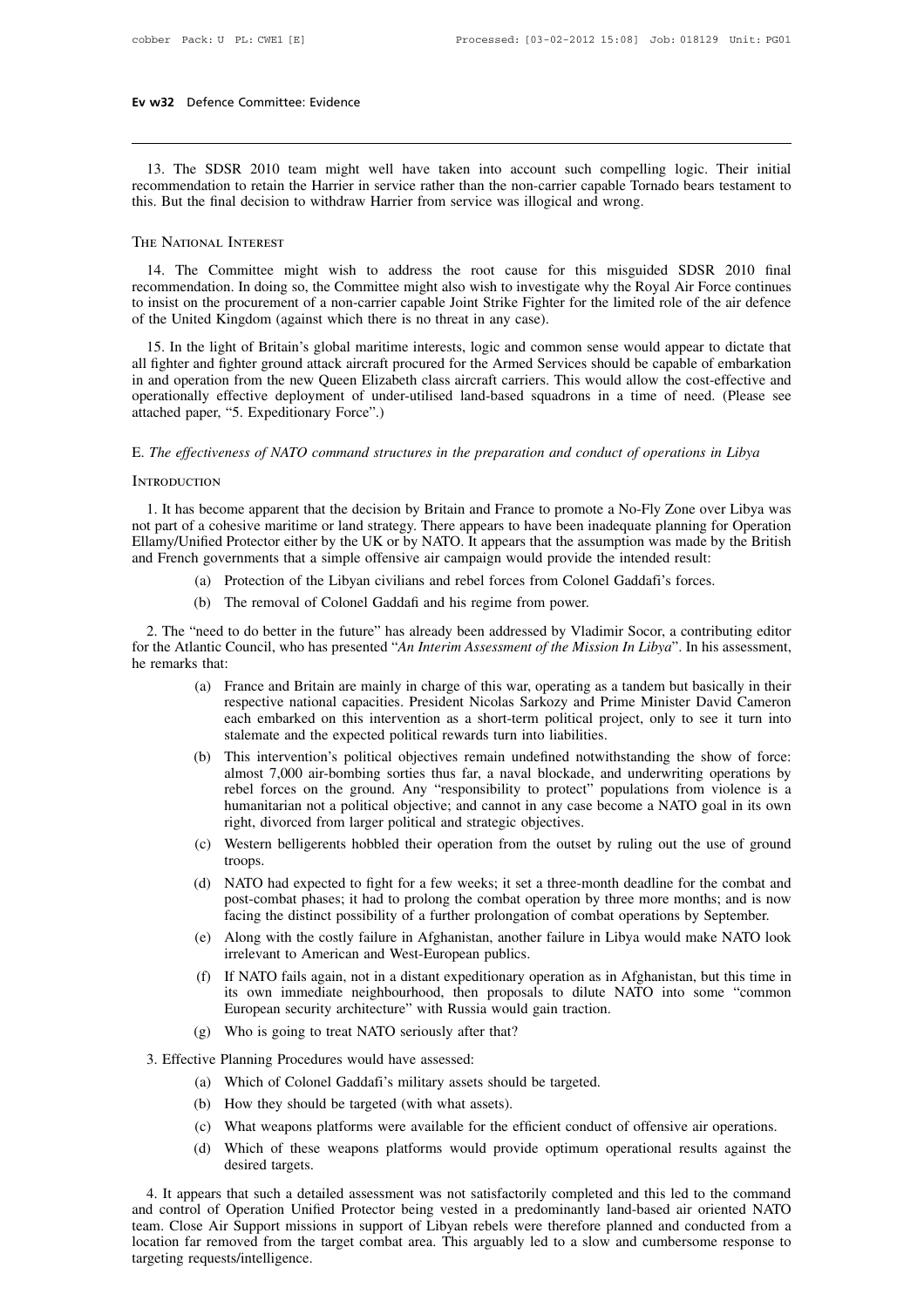# Planning Procedures

*Which of Colonel Gaddafi's military assets should be targeted?* PLANNING PROCEDURES<br>
Which of Colonel Gaddafi's military asse<br>
Mobile Armour/Artillery Targets<br>
5. An in depth review of the offensive

- Find the of Colonel Gaddafi's military assets should be targeted?<br>
S. An in depth review of the offensive air campaign over Bosnia/Kosovo has indicated the following:<br>
(a) The claims of mobile armour/artillery targets dest (a) The claims of mobile armour/artillery targeted?<br>
(a) The claims of mobile armour/artillery targets destroyed by interdiction and Close Air Support<br>
(a) The claims of mobile armour/artillery targets destroyed by interdi vel Gaddafi's military assets should be targeted<br>
"Artillery Targets"<br>
th review of the offensive air campaign over B<br>
The claims of mobile armour/artillery targets c<br>
missions were considerably exaggerated;<br>
This was a re mour/Artillery Targets<br>
(a) the offensive air campaign over Bosnia/Kosovo has indicated the following:<br>
(a) The claims of mobile armour/artillery targets destroyed by interdiction and Close Air Su<br>
missions were considerab
	-

6. An in depth review of the offensive air campaign over Bosnia/Kosovo has indicated the following:<br>
(a) The claims of mobile armour/artillery targets destroyed by interdiction and Close Air Support<br>
missions were consider extensive camouflage and extensive camouflage and deception and Close Air Support<br>
issions were considerably exaggerated;<br>
(b) This was a result of extensive camouflage and deception by the Serb ground forces.<br>
6. Libyan f forces. Fixed and Hardened Targets<br>Tixed and Hardened Targets<br>7. A balanced assessment should h

7. A balanced assessment should have been made concerning the level of strike action to be devoted to fixed and Hardened Targets<br>7. A balanced assessment should have been made concerning the level of strike action to be de Fixed and Hardened Targets<br>
7. A balanced assessment should have been made concerning the level of strike action to be devoted to fixed<br>
and hardened targets such as headquarter buildings used for intelligence and other mi Fixed and Hardened Targets<br>
7. A balanced assessment should have been made concerning the level of strike action to be devoted to fixed<br>
and hardened targets such as headquarter buildings used for intelligence and other mi Fixed and Hardened Targets<br> *T*. A balanced assessment should have been made concerning the level of strike action to be deve<br>
and hardened targets such as headquarter buildings used for intelligence and other military pur 1. A balanced assessment should have been made concerning the level of strike action to be devoted to fixed<br>
1. A balanced targets such as headquarter buildings used for intelligence and other military purposes. This<br>
1. S

7. A balanced assessment should have been made concerning the level of strike action to be devoted to fixed<br>and hardened targets such as headquarter buildings used for intelligence and other military purposes. This<br>assessm and hardened targets such as headquarter buildings used for intelligence and other military purposes. This<br>assessment should have taken into full account the initial aim of Operation Unified Protector which arguably<br>was " assessment should have taken into full account the initial aim of Operation Unified Protector which arguably<br>was "*the close air support of Libyan rebel forces under direct fire from the Libyan military*".<br>8. From the offi was "*the close air st*<br>8. From the official<br>expended upon attace<br>units. The operation<br>appear to have dimin<br>these remarks:<br>27 July 8. From the official MoD Libya updates, it would appear that a disproportionate amount of effort has been expended upon attacking structures that may or may not have contained Libyan military planning/intelligence units. T units. The operational effect of such missions appears to have been marginal at best because it does not<br>appear to have diminished Colonel Gaddafi's onslaught against the rebels. The following MoD updates support<br>these rem

*The operational effect of such missions appears to have been marginal at best because it does not ar to have diminished Colonel Gaddafi's onslaught against the rebels. The following MoD updates support remarks:*<br> *27 July days influenced numerous losses on those of Colonel Qadhafi's continue to the following MoD updates support*<br> *days influenced Nick Pope, the Chief of the Defence Staff's Communications Officer, said:*<br> *days inflicted nu people." 27 July*<br>
Major General Nick Pope, the Chief of the Defence Staff's Communications Officer, said:<br>
"Royal Air Force aircraft, under the auspices of NATO's Operation Unified Protector, have during recent<br>
days inflicted nu

*Major General Nick Pope, the Chief of the Defence Staff's Communications Officer, said:*<br> *"Royal Air Force aircraft, under the auspices of NATO's Operation Unified Protector, have during recent*<br> *days inflicted numerous Gharyan; botherar tried 1 epet, and entired transpices of NATO's Operation Unified Protector, have during recent* days inflicted numerous losses on those of Colonel Qadhafi's forces who continue to threaten the Libyan peo *bayal Air Force aircraft, under the auspices of NATO's Operation Unified Protector, have during recent*<br>days inflicted numerous losses on those of Colonel Qadhafi's forces who continue to threaten the Libyan<br>people."<br>"Ove *tangus inflicted numerous losses on those of Colonel Qadhafi's forces who continue to threaten the Libyan*<br>people."<br>"Overnight Sunday through to Monday, RAF Tornado and Typhoon aircraft maintained a close watch on<br>regime *Meanwhile, Wernight Sunday through to Monday, RAF Tornado and Typhoon aircraft maintained a close watch on* regime forces mustered near Gharyan and Zlitan. A tank and another military vehicle were spotted near Gharyan; bo *Storage facilities* and a model in the and *Sphoon* aircraft maintained a close watch on regime forces mustered near Gharyan and Zlitan. A tank and another military vehicle were spotted near Gharyan; both were destroyed. *regime forces mustered near Gharyan and Zlitan. A tank and another military vehicle were spotted near Gharyan; both were destroyed. At Zlitan, NATO surveillance assets had identified seven buildings in use by the regime Gharyan; both were destroyed. At Zlitan, NATO surveillance assets had identified seven buildings in use* by the regime as military command and logistics facilities, including two being used to maintain Qadhafi's tank forc

early hours of this morning, Tornado GR4s conducted a further precision strike on **a large regime**<br>**barracks and command centre in Tripoli**."<br>One should question how many of the eight "armed trucks" and "other military veh

Meanwhile, patrols also continued over Brega in the east, where RAF jets destroyed **another of Qadhafi's**<br>storage facilities, as well as an additional five armed trucks."<br>"On Tuesday, RAF aircraft successfully targeted fiv storage facilities, as well as an additional five armed trucks."<br>
"On Tuesday, RAF aircraft successfully targeted five military facilities in and around Al Khums. In the<br>
early hours of this morning, Tornado GR4s conducted "On Tuesday, RAF aircraft successfully targeted **five military facilities** in early hours of this morning, Tornado GR4s conducted a further precisi **barracks and command centre in Tripoli**."<br>One should question how many of *11 August 12 August*<br>*11 August*<br>*11 August*<br>*11 August*<br>*<sup>4</sup> And last night*, *And distings and command center in Tripoli.*<br> *And last night is and rebel held positions.* The 15 non-dynamic buildings and facilities that were attacked<br> *Well away from the fighting between Gaddafi's forces and the reb* 

*Star tankers, they flexers, they flexers, the sight "armed trucks"* and "other military vehicles" were actually eing rebel forces and rebel held positions. The 15 non-dynamic buildings and facilities that were attacked we *Shadow precision now many of an exigmal and south and south and south and south and facilities that were attacked* well away from the fighting between Gaddafi's forces and the rebels.<br> *II August*<br> *Shadow fight,* [6] *To out in the Sahara. The Sahara in the Sahara in Norfolk. Supported by VC10 and Tri-<br><sup><i>And last night,* [6] *Tornado GR4s launched from RAF Marham in Norfolk. Supported by VC10 and Tri-*<br>*Star tankers, they flew south acros*</sup> *course away from the figuring sevident data ii CH Angust*<br> *course and last night,* [6] *Tornado GRAs launched f*<br> *Star tankers, they flew south across Europe*<br> **Shadow precision guided missiles at commature of the Sah** "And last night, [6] Tornado GR4s launched from RAF Marham in Norfolk. Supported by VC10 and Tri-<br>Star tankers, they flew south across Europe and the Mediterranean to **launch a large salvo of Storm**<br>**Shadow precision guide** Star tankers, they flew south across Europe and the Mediterranean to **launch a large salvo of Storm**<br> **Shadow precision guided missiles at command bunkers near Sebha, 700 kilometres south of Tripoli,**<br>
out in the Sahara. T Shadow precision guided missiles at command bunkers near Sebha, '<br>
out in the Sahara. They landed at Gioia del Colle after a mission lastic<br>
course recover back to Marham."<br>
Six Storm Shadow (Approximately £5.4 million): A

*How the Hecover back to mamam.*<br>
Six Storm Shadow (Approximately £5.4 million): Avia<br>
Cost—Tornado (£2.1 million)—Refuelling Tankers (Estima<br>
non-dynamic targets hundreds of miles away from rebel for<br>
How they should be t

9. The deployed UK fast jets Tornado and Typhoon do not have any substantial advantage in weapon delivery<br>9. The deployed UK fast jets Tornado and Typhoon do not have any substantial advantage in weapon delivery<br>9. The dep For a combination of Harrier and Apache.<br>
How they should be targeted (with what assets)?<br>
9. The deployed UK fast jets Tornado and Typhoon do not have any substantial advantage in weapon delivery<br>
capability over a combin How they should be targeted (with what assets)?<br>9. The deployed UK fast jets Tornado and Typhoon do not have any substantial advantage in weapon delivery<br>capability over a combination of Harrier and Apache. The necessity t *How they should be targeted (with what assets)?*<br>9. The deployed UK fast jets Tornado and Typhoon do not ha<br>capability over a combination of Harrier and Apache. The nec<br>to achieve accurate weapon delivery for the latter s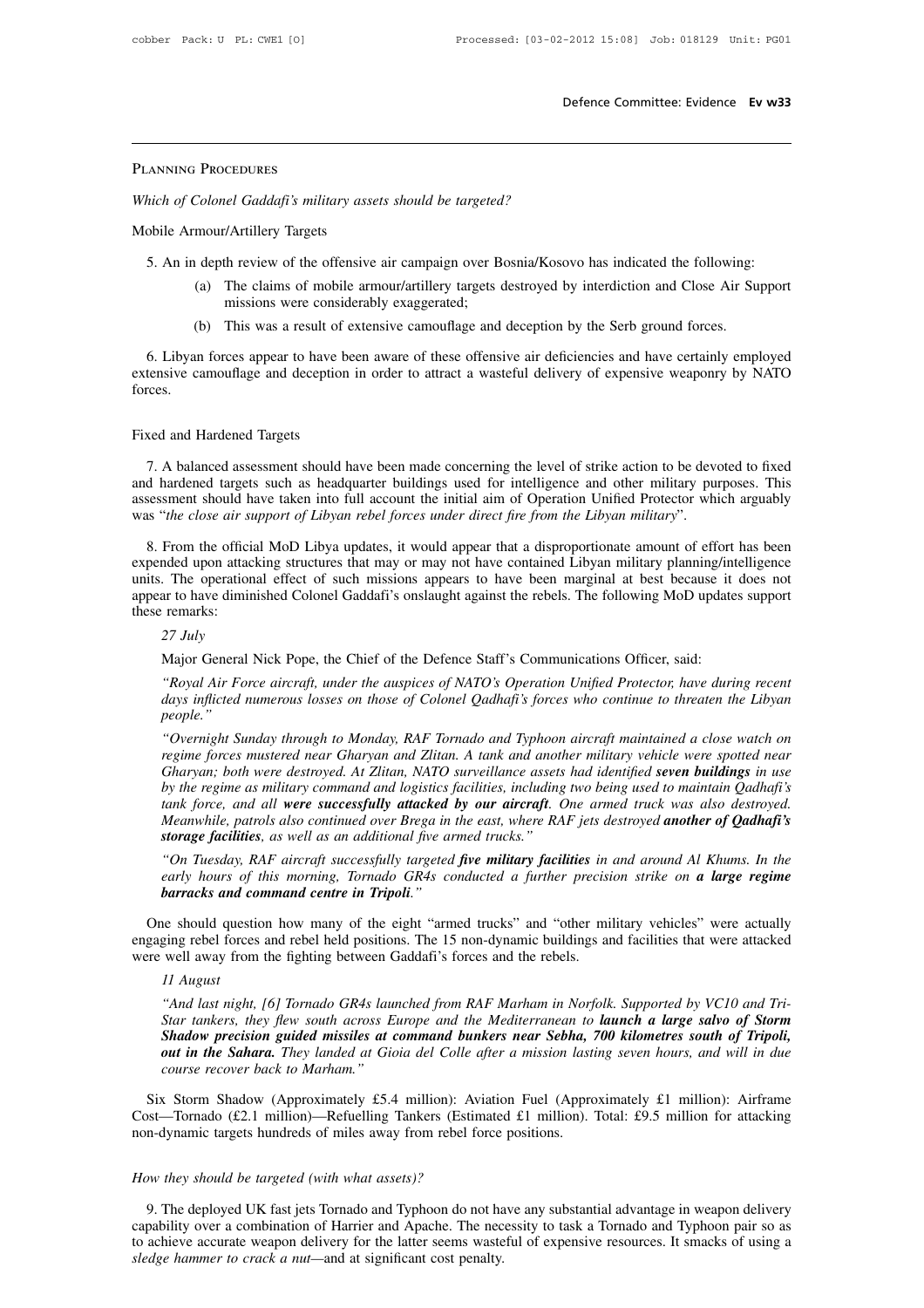10. Table 1, below, demonstrates the firepower available from the sea-based/carrier capable aircraft and from the land-based aircraft (Tornado): Ev w34 Defence Committee: Evidence<br>10. Table 1, below, demonstrates the 1<br>the land-based aircraft (Tornado): Final Table from the set the set of the set of the set of the set of the set of the set of the set of the set of the set of the set of the set of the set of the set of the set of the set of the set of the set of the set of

|                                  |                                     |                                                      |          | <b>Table 1</b>                                     |                           |                         |                        |          |          |
|----------------------------------|-------------------------------------|------------------------------------------------------|----------|----------------------------------------------------|---------------------------|-------------------------|------------------------|----------|----------|
|                                  |                                     |                                                      |          | COMPARATIVE WEAPON LOADS—SEA VERSUS LAND-BASED AIR |                           |                         |                        |          |          |
|                                  | <b>GPS</b><br>Guided<br><b>Bomb</b> | <b>GPS</b><br><b>Bunker</b><br><b>Buster</b><br>Bomb | Maverick | <i>Brimstone/</i><br>Hellfire                      | 2.75''/<br>CRV<br>Rockets | 20mm/<br>30mm<br>Cannon | <b>Storm</b><br>Shadow | ALARM    | Tomahawk |
| Sea-Based                        | V                                   | $\sqrt{ }$                                           | V        | V                                                  | V                         | V                       | $\times$               | $\times$ |          |
| Air<br>Land-<br><b>Based Air</b> | $\sqrt{ }$                          | $\sqrt{ }$                                           | $\times$ | $\sqrt{ }$                                         | $\times$                  | $\sqrt{}$               | $\sqrt{ }$             | V        | $\times$ |

Land-<br>
The two weapons that are not carried by either Harrier or Apache are the Storm Shadow missile and the<br>
ALARM anti-radar missile. However, ALARM has not been deployed to either Libya or Afghanistan and the<br>
Storm Sh ALARM anti-radar missile. However, ALARM has not been deployed to either Libya or Afghanistan and the Air<br>
Land-<br>
Storm Shadow capability can be adequately covered by the GPS Bunker Busting Bomb carried by the Harrier<br>
Storm Shadow capability can be adequately covered by the GPS Bunker Busting Bomb carried by the Harrier<br> The two weapons that are not carried by either Harrier or Apache are the Storm Shadow missile and the ALARM anti-radar missile. However, ALARM has not been deployed to either Libya or Afghanistan and the Storm Shadow capab The two weapons that are not carried by either Harrier or Apache are the Storm Shadow missile and the LARM anti-radar missile. However, ALARM has not been deployed to either Libya or Afghanistan and the orm Shadow capabili RM anti-radar missile. However, ALARM has not been deployed to either Libya or Afghanistan and the<br>In Shadow capability can be adequately covered by the GPS Bunker Busting Bomb carried by the Harrier<br>being used by Tornado

The advice given to Secretary of State, Dr Liam Fox, on this subject and presented by him in evidence<br>to the Defence Committee (April 2011) needs to be challenged:<br>**Q64. Thomas Docherty:** Secretary of State, I am sure that

*current air operations, both for the on-going Libyan events and form Shadow).*<br> *current advice given to Secretary of State, Dr Liam Fox, on this subject and presented by him in evidence*<br> *current air operations, both fo f* being used by Tornado in Libya for precisely this purpose instead of Storm Shadow).<br> *From Area divice given to Secretary of State, Dr Liam Fox, on this subject and presented by him in evidence*<br> *From Area Committee the advice given to Secretary of State, Dr Liam Fox, on this subject and presented by him in evidence*<br> *the Defence Committee (April 2011) needs to be challenged:*<br> **Q64. Thomas Docherty:** *Secretary of State, I am sure* Free advice given to Secretary of State, Dr Liam Fox,<br> *c* Defence Committee (April 2011) needs to be challeng<br> **Q64. Thomas Docherty:** *Secretary of State, I am sure*<br> *current air operations, both for the on-going Libyan* **Q64. Thomas Docherty:** *Secretary of State, I am sure that you are learning valuable lessons from the current air operations, both for the on-going Libyan events and for contingency planning—following on from Mr Glen's qu* **Q64. Thomas Docherty:** *Secretary of State, I am sure that you are learning valuable lessons from the current air operations, both for the on-going Libyan events and for contingency planning—following on from Mr Glen's qu* 

*current air operations, both for the on-going Libyan events and for contingency planning—following on*<br>*from Mr Glen's question—perhaps elsewhere in the region or for other parts of the world. Have any of*<br>*those lessons* from Mr Glen's question—perhaps elsewhere in the region or for other parts of the world. Have any of<br>those lessons caused you to regret or reconsider the scrapping of the Harriers and the carrier-based<br>capability of either those lessons caused you to regret or reconsider the scrapping of the Harriers and the carrier-based<br>capability of either Ark Royal or Illustrious?<br>**Dr Fox:** No, Tornado gives us capability that Harrier could not [How so, *capability of either Ark Royal or Illustrious?*<br> **Dr Fox:** *No, Tornado gives us capability that Harrier could not* [How so, when Tornado is not carrier capable?]. *In addition to the Paveway IV laser or GPS-guided bombs* **Dr Fox:** *No, Tornado gives us capability that Harrier could not* [How so, when Tornado is not carrier capable?]. *In addition to the Paveway IV laser or GPS-guided bombs that both Harrier and Tornado can carry, <i>Tornado* capable?]. *In addition to the Paveway IV laser or GPS-guided bombs that both Harrier and Tornado can* carry, *Tornado gives us the stand-off*, *deep-penetration capability with the Storm Shadow missile* [questionable resu

carry, Tornado gives us the stand-off, deep-penetration capability with the Storm Shadow missile [questionable results in Libya and not deployed at all to Afghanistan] and the Brimstone missile [the equivalent, Hellfire, i [questionable results in Libya and not deployed at all to Afghanistan] *and the Brimstone missile* [the equivalent, Hellfire, is being successfully used in Libya], *which is a low-collateral weapon for use in urban areas* equivalent, Hellfire, is being successfully used in Libya], which is a low-collateral weapon for use in<br>urban areas, such as Misurata.<br>In addition, Tornado has a gun, which Harrier did not [the Apache has a better gun]; To *in* and an areas, such as Misurata.<br>*In addition, Tornado has a gun, which Harrier did not* [the Apache has a better gun]; *Tornado has a longer range than Harrier* [not enough to justify 600 nautical mile missions from In addition, Tornado has a gun, which Harrier did not [the Apache has a better gun]; Tornado has a longer range than Harrier [not enough to justify 600 nautical mile missions from Italy requiring air to air refuelling]; *i the alternative decision and kept Harrier but not Tornado. If Mr Docherty is primary of every which helps with better missions from Italy requiring air to air refuelling]; <i>it needs to be refuelled less frequently* [the H *air refuelling]; it needs to be refuelled less frequently* [the Harriers off Libya did not need air to air refuelling]; and it has a two-man crew, which helps with better mission control from the air [Harrier professional *he* frequaling]; and it has a two-man crew, which helps with better mission control from the air [Harrier professionals would question that remark]. *I remind the Committee of the logistics legacy: there would not have be* refuelling]; and it has a two-man crew, which helps with better mission control from the air [Harrier professionals would question that remark]. *I remind the Committee of the logistics legacy: there would not have been en* 12. If indeed the principal aim of Operation Unified Protector was to provide the close air support of Libyan Mad we taken<br>the alternative decision and kept Harrier but not Tornado. If Mr Docherty is asking whether, had we the alternative decision and kept Harrier but not Tornado. If Mr Docherty is asking whether, had we had<br>another f.3 billion, we would have liked to have kept even more aircraft, the answer is obviously yes. But<br>he will als

rebel forces under direct fire from the Libyan military, the planning process for NATO missions should have taken into account the following:<br>
(a) The armour/artillery units bombarding rebel-held towns and positions enjoy (a) The armour/artillery units bombarding rebel-held towns and position do not have the armour/artillery units bombarding rebel-held towns and positions enjoy considerable mobility. Attacking such units bombarding rebel-h

- 
- (b) Close Air Support aircraft stationed 600 miles away from the Theatre of action do not have the ability to provide the required rapid response (particularly if the bureaucratic planning process deed the principal aim of Operation Unified Protector was to provide the close air support of Libyan<br>s under direct fire from the Libyan military, the planning process for NATO missions should have<br>account the following:<br>( able direct fire from the Libyan military, the planning process for NATO missions should have unt the following:<br>The armour/artillery units bombarding rebel-held towns and positions enjoy considerable mobility. Attacking s For such missions can take up to 24 hours). The armour/artillery units bombarding rebel-held towns and positions enjoy considerable mobility. Attacking such units therefore requires rapid response from NATO air units.<br>Clos The armour/artillery units bombarding rebel-held towns and positions enjom mobility. Attacking such units therefore requires rapid response from NATO air Close Air Support aircraft stationed 600 miles away from the Theatre (b) Close Air Support aircraft stationed 600 miles away from the Theatre of action do not have the ability to provide the required rapid response (particularly if the bureaucratic planning process for such missions can tak
- The Air Support aircraft stationed 600 miles away from the Theatre of action do not have the ability to provide the required rapid response (particularly if the bureaucratic planning process for such missions can take up t Close Air Support aircraft stationed 600 miles away from the Theatre of action do not have the ability to provide the required rapid response (particularly if the bureaucratic planning process for such missions can take up ability to provide the required rapid response (particularly if the bureaucratic planning process<br>for such missions can take up to 24 hours). Just the flight time to the target area is of the order<br>of 1.5 hours—in which ti for such missions can take up to 24 hours). Just the flight time to the target area is of the order of 1.5 hours—in which time the targeted units could be many miles away.<br>Although sophisticated targeting intelligence can of 1.5 hours—in which time the targeted units could be many miles away.<br>
(c) Although sophisticated targeting intelligence can be gathered by AWACS, A/E-18 Growler and<br>
other ISTAR aircraft particularly for armoured format 13. The "planners" should have remembered the lessons of Suez and recognised from 12.a and 12.b, above, the same is not decision to enter into this Operal Forces. UN Resolution 1973 did not authorise this and, as such, the that sea-based air operating in close proximity to the Libyan mainland would provide the most operation.<br>
13. The "planners" should have been one of the prime considerations affecting the decision to enter into this Operat

even if just limited to Special Force<br>
even if just limited to Special Force<br>
the urban targeting problem shoule<br>
decision to enter into this Operation<br>
13. The "planners" should have remembered the<br>
that sea-based air ope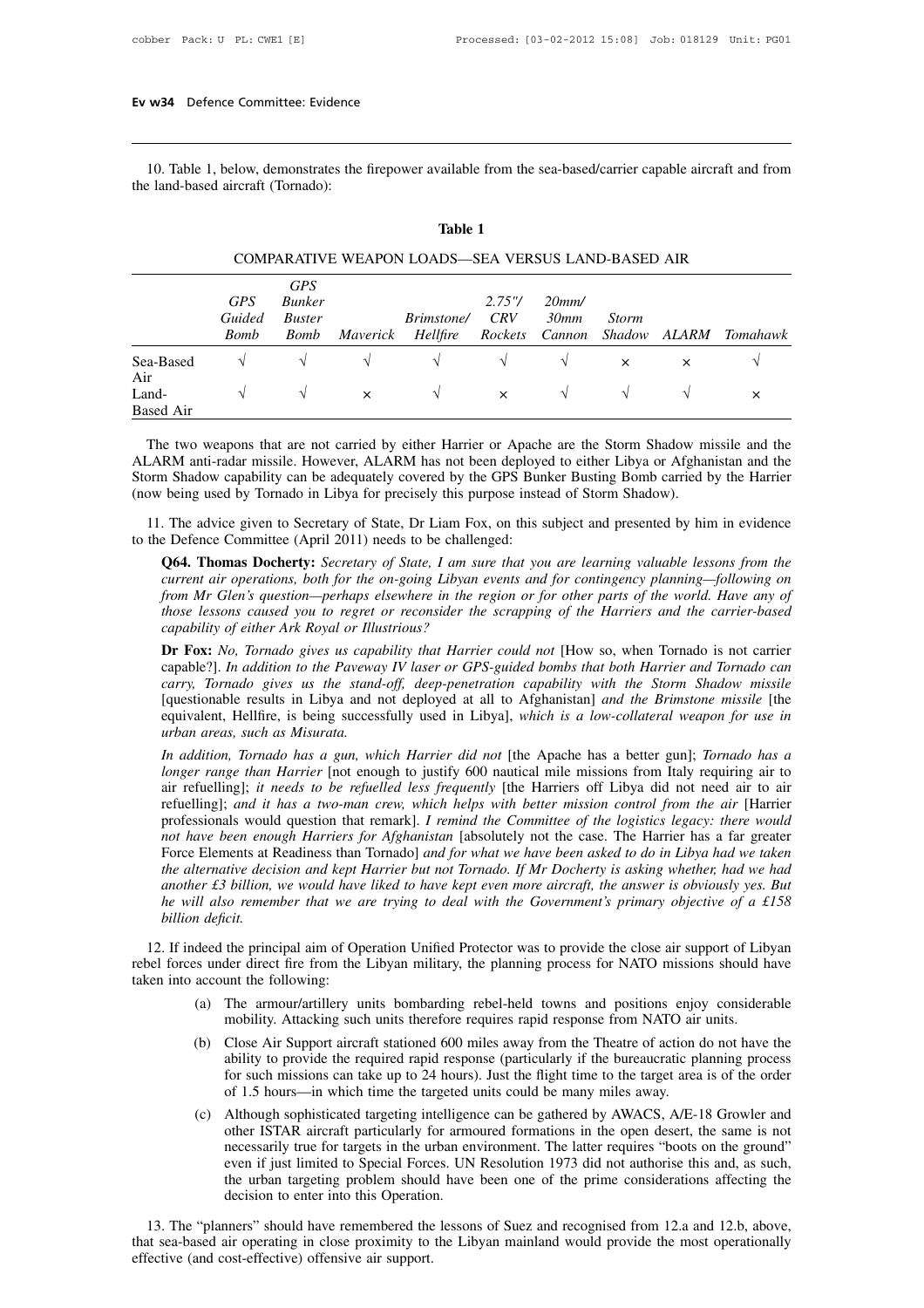*Defence Committee: Evidence Ev w35*<br>*What weapons platforms were available for the efficient conduct of Offensive Air Operations?*<br>14. It is arguable that the two main protagonists supporting the idea of a No-Fly Zone ove 14. It is arguable that the two main protagonists supporting the idea of a No-Fly Zone over Libya, Britain<br>14. It is arguable that the two main protagonists supporting the idea of a No-Fly Zone over Libya, Britain<br>14. It i What weapons platforms were available for the efficient conduct of Offensive Air Operations?<br>14. It is arguable that the two main protagonists supporting the idea of a No-Fly Zone over Libya, Britain<br>14. It is arguable tha What weapons platforms were available for the efficient conduct of Offensive Air Operations?<br>14. It is arguable that the two main protagonists supporting the idea of a No-Fly Zone over Libya, Britain<br>and France, did not co What weapons platforms were available for the efficient conduct of Offensive Air Operations?<br>14. It is arguable that the two main protagonists supporting the idea of a No-Fly Zone over Libya, Britain<br>14. It is arguable tha What weapons platforms were available for th<br>14. It is arguable that the two main protage<br>and France, did not conduct a thorough assess<br>a task. Instead of "proper planning", "crisis m<br>purely British perspective, it would a purely British perspective, it would appear that MoD/RAF told Ministers, "Yes, we can do that!" and little more attention was paid to the matter.)<br>
PROPER PLANNING<br>
15. The first initiative taken by participating nations d

purely British perspective, it would appear that MOD/KAF told Ministers,<br>more attention was paid to the matter.)<br>PROPER PLANNING<br>15. The first initiative taken by participating nations did indeed reflect prop<br>deployment of

The first initiative taken by participating nations did indeed reflect proper planning. That was the early<br>ployment of maritime forces including sea-based air to Libyan waters.<br>16. However, with regards to the NATO Organis PROPER PLANNING<br>15. The first initiative taken by participating nations did indeed reflect proper planning. That was the early<br>deployment of maritime forces including sea-based air to Libyan waters.<br>16. However, with regar 15. The first initiative taken by participating nations did indeed reflect proper planning. That was the early deployment of maritime forces including sea-based air to Libyan waters.<br>
16. However, with regards to the NATO conclusions: (a) 16. However, with regards to the NATO Organisation as a whole there appears to have been an unfortunate lack of coordination. An emergency meeting of the NATO Security Council should have been convened well before the Wever, with regards to the NATO Organisation as a whole there appears to have been an unfortunate ordination. An emergency meeting of the NATO Security Council should have been convened well UN Resolution 1973 was declared For the achieved by Tomahawk capable warships and submarines in conjunction. The energy meeting of the NATO Security Council should have been convened well Resolution 1973 was declared. Such a meeting would/should have co

- 
- before the UN Resolution 1973 was declared. Such a meeting would/should have come to the following conclusions:<br>
(a) Rapid and responsive offensive air support for the Libyan rebels was required.<br>
(b) The Libyan air defenc *(a)* Rapid and responsive offensive air support for the Libyan rebels was required.<br> *(b)* The Libyan air defence capability needs to be destroyed/thoroughly incapacitated immediately.<br>
This would best be achieved by Toma
	- *Support and responsive offensive air support for the Libyan rebels was required.*<br>
	The Libyan air defence capability needs to be destroyed/thoroughly incapacitated immediately.<br>
	This would best be achieved by Tomahawk cap *States and France), Harrier carrier (Italy, Spain and Britain—if the latter was will and tesponsive of the achieved by Tomahawk capable warships and submarines in conjunction with sea-based air platforms.<br>The most respons* The Libyan air defence capability needs to be destroyed/thoroughly incapacitated immediately.<br>
	This would best be achieved by Tomahawk capable warships and submarines in conjunction<br>
	with sea-based air platforms.<br> *The mos* (c) The most responsive and flexible weapons platforms for providing the necessary Close Air Support of the rebels were those associated with sea-based air: whether strike carrier (United States and France), Harrier carrie (c) The most responsive and flexible weapons platforms for providing the necessary Close Air<br>Support of the rebels were those associated with sea-based air: whether strike carrier (United<br>States and France), Harrier carri Support of the rebels were those associated with sea-based air: whether strike carrier (United<br>States and France), Harrier carrier (Italy, Spain and Britain—if the latter was willing to reverse<br>its SDSR 2010 Harrier withdr States and France), Harrier carrier (Italy, Spain and Britain—if the latter was willing to reverse<br>its SDSR 2010 Harrier withdrawal decision) or Attack Helicopter Platforms such as HMS<br>Ocean which is also deploying the AEW
	-
	-

(d) A NATO Expeditionary Task Force consisting of sea-based air platforms as given at paragraph 16.b and 16.c, above, needs to be established under naval command and control.<br>
(e) Land-based ISTAR support aircraft should b 17. Such a coordinated planning effort by NATO might well have persuaded the United States to commit<br>17. Such a coordinated planning effort by NATO might well have persuaded the United States to commit<br>17. Such a coordinat more for longer provided that European Member Nations were seen to be pulling their veight. Britain's excessive and expendited that European Member Nations were seen to be pulling their weight. Britain's excessive and expe 16.b and 16.c, above, needs to be established under naval command and control.<br>
(e) Land-based ISTAR support aircraft should be deployed to appropriate airfields close to the<br>
theatre of action.<br>
17. Such a coordinated pla (e) Land-based IST<br>theatre of action<br>17. Such a coordinated planm<br>more for longer provided that<br>excessive and expensive individ<br>been unnecessary.<br>CRISIS MANAGEMENT

The manner provided that European Member Nations were seen to be pulling their weight. Britain s<br>cessive and expensive individual contribution in the form of deployed land-based air assets would then have<br>en unnecessary.<br>1 excessive and expensive individual contribution in the form of deployed land-based air assets would then have<br>been unnecessary.<br>CRISIS MANAGEMENT<br>18. The manner in which Britain took a firm lead in pressing for UN Resoluti ERISIS MANAGEMENT<br>
18. The manner in which Britain took a firm lead in pressing for UN Resolution 1973 might, from a<br>
humanitarian point of view, be viewed as laudatory but militarily the operation appears to have become a CRISIS MANAGEMENT<br>18. The manner in which Britain took a firm lead in pressing for UN Resolution 1973 might, from a<br>humanitarian point of view, be viewed as laudatory but militarily the operation appears to have become an<br> CRISIS MANAGEMENT<br>
18. The manner in which Britain took a firm lead in pressing for UN Resolution 1973 might, from a<br>
humanitarian point of view, be viewed as laudatory but militarily the operation appears to have become a 18. The manner in which Britain took a firm lead in pressing for UN Resolution 1973 might, from a<br>manitarian point of view, be viewed as laudatory but militarily the operation appears to have become an<br>hbarrassment for the In the matrim and other have being seriously in militarily the operation appears to have become an embarrassment for the British government and a massive expense for the UK taxpayer who is struggling with personal finances

embarrassment for the British government and a massive expense for the UK taxpayer who is struggling with<br>personal finances in "Austerity Britain". As covered under "Proper Planning" above, this Operation has suffered<br>from From a sustained in "Austerity Britain". As covered under<br>from a sustained inadequacy of operational management b<br>19. Britain's decision to gap its aircraft carrier capa<br>organisations and other nations as being seriously m 20. The rebel forces have complained about the lack of real close air support of their fighters where it is not needed. Such complaints have complained about the lack of real close air support of their fighters where it is 19. Britain's decision to gap its aircraft carrier capability for 10 years has been criticised by military organisations and other nations as being seriously misguided. Spending our limited resources on a questionably effe because and other nations as being seriously misguided. Spending our effective and very expensive land-based air initiative over Libya cannot aspirations to global military and political influence.<br>20. The rebel forces hav

aspirations to global military and political influence.<br>
20. The rebel forces have complained about the lack of real close air support of their fighters where it is<br>
most needed. Such complaints have considerable validity 20. The rebel forces have complained about the lack of real close air support of their fighters where it is most needed. Such complaints have considerable validity in the light of the length of time it takes for land-<br>base

## **SUMMARY**

Find of these weapons platforms would provide optimum operational results against the desired targets?<br>21. This question has been answered at paragraph 16, above.<br>22. On the evidence to date, the NATO command structure ado 21. This question has been answered at<br>SUMMARY<br>22. On the evidence to date, the NAT<br>operations in Libya was inadequate.<br>23. There was a lack of proper plane

EXTERT 23. There was a lack of proper planning by individual nations and by NATO itself with no objective exessment of the most cost and operationally effective way to enforce the Libyan No-Fly Zone and to protect by an ci SUMMARY<br>22. On the evidence to date, the NATO command structure adopted for the preparation and conduct of<br>operations in Libya was inadequate.<br>23. There was a lack of proper planning by individual nations and by NATO itsel 22. On the evidence to date, the NATO command structure adopted operations in Libya was inadequate.<br>
23. There was a lack of proper planning by individual nations and assessment of the most cost and operationally effective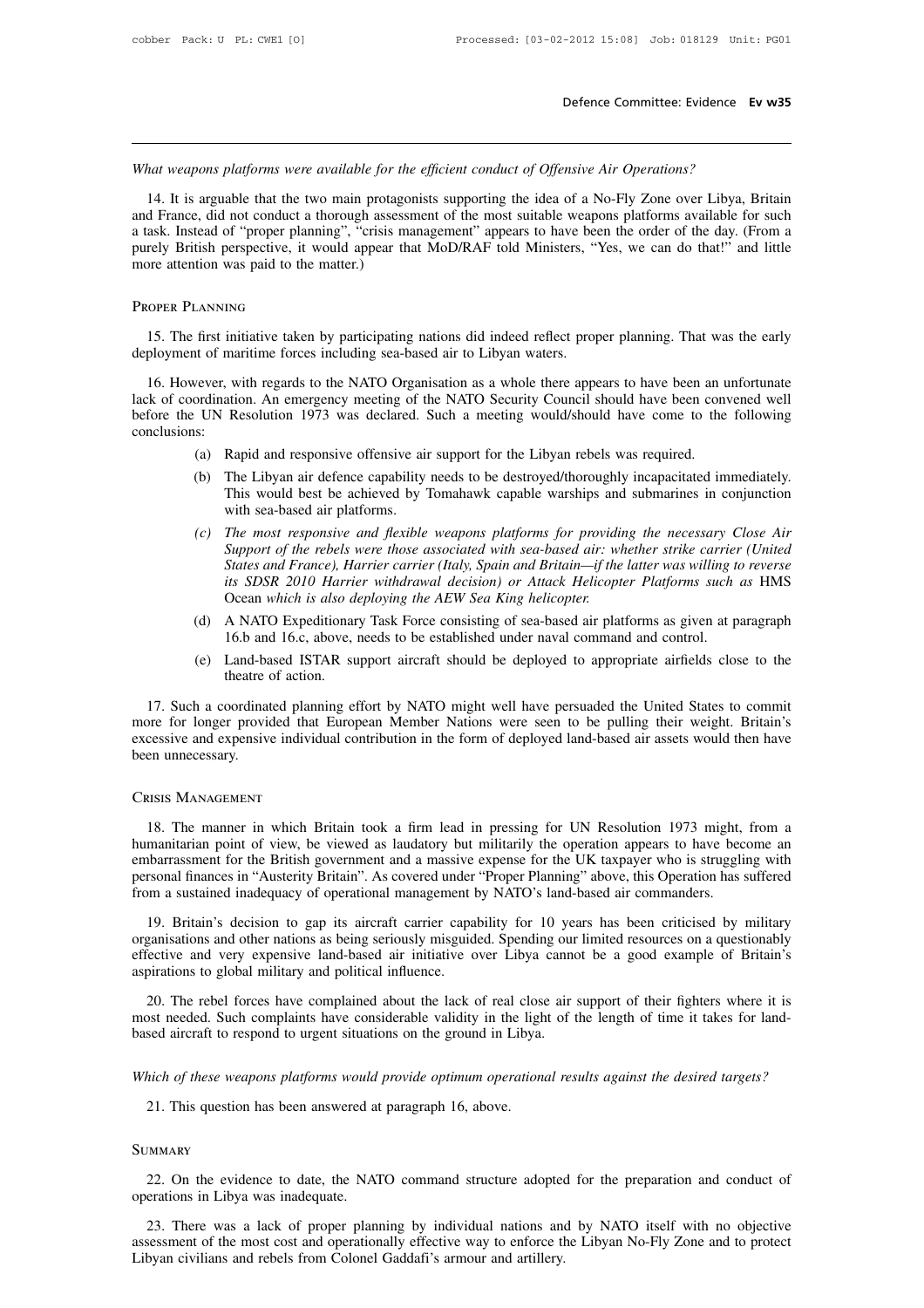F. *The "end game": What would a successful outcome look like and how do current operations contribute to* **Ev w36** Defence Committ<br>*F. The "end game": What*<br>*achieving this?*<br>1. A successful outcome 1. The "end game": What would a successful outcome look like and how do current<br>
hieving this?<br>
1. A successful outcome from a NATO point of view might be signified by:<br>
(a) The guaranteed end of Colonel Gaddafi's military (a) The game in the guaranteed and a successful outcome look like and how do current operations contribute<br>this?<br>(a) The guaranteed end of Colonel Gaddafi's military operations against his own people.<br>(b) The complete dese (b) The complete desertion of colonel Gaddafi's military operators against his?<br>
(complete desertion of Colonel Gaddafi's military operations against his own<br>
(b) The complete desertion of Colonel Gaddafi's forces to the r

- 
- 
- 

The section of a NATO point of view might be signified by:<br>
(a) The guaranteed end of Colonel Gaddafi's military operations against his own people.<br>
(b) The complete desertion of Colonel Gaddafi's forces to the rebel cause 1. A successful outcome from a NATO point of view might be signified by:<br>
(a) The guaranteed end of Colonel Gaddafi's military operations against his own people.<br>
(b) The complete desertion of Colonel Gaddafi's forces to

(a) The guaranteed end of Colonel Gaddafi's military operations against his own people.<br>
(b) The complete desertion of Colonel Gaddafi's forces to the rebel cause.<br>
(c) The abdication of all power within Libya by Colonel (c) The abdication of all power within Libya by Colonel Gaddafi, his family and his inner circle.<br>
Whether such an outcome is possible in the light of the entrenched and partisan tribal interests within Libya<br>
and the thi Whether such an outcome is possible in the light of the entrenched and partisan tribal interests within Libya<br>and the thirst for revenge on all sides must be in some doubt.<sup>11</sup><br>2. Current offensive air support operations Whether such an outcome is possible in the light of the entrenched and partisan tribal interests within Libya<br>and the thirst for revenge on all sides must be in some doubt.<sup>11</sup><br>2. Current offensive air support operations n and the thirst for revenge on all sides must be in some doubt.<sup>11</sup><br>2. Current offensive air support operations need to be concentrated upon the interdiction and destruction of<br>those military units that continue to bombard 2. Current offensive air suppothose military units that continuation<br>fire to bear on these active com<br>losing side and would encourage<br>interim Libyan government. Re<br>Gaddafi would be finished. Free to bear on these active combat units of the Libyan army would signal to the latter that they are on the losing side and would encourage the necessary mass desertion of Gaddafi's forces to the newly recognised interim

# *region*

# **INTRODUCTION**

The broader implications of the intervention in Libya in the context of reacting to instability in the wider<br>sion<br>TRODUCTION<br>1. The implications of the intervention in Libya and the lessons learned from that intervention a Frame Context of reacting to instability in the wider<br>region<br>INTRODUCTION<br>1. The implications of the intervention in Libya and the lessons learned from that intervention are far-<br>reaching particularly in the context of rea INTRODUCTION<br>
1. The implications of the intervention in Libya and the lessons learned from that intervention are far-<br>
reaching particularly in the context of reacting to instability in the "wider region". (Hopefully, the Example 1. The implications of the intervention in Libya and the lessons learned from that intervent<br>reaching particularly in the context of reacting to instability in the "wider region". (Hopefully, the<br>is referring to th 1. The implications of the intervention in Libya and the lessons learned from that intervention are far-<br>aching particularly in the context of reacting to instability in the "wider region". (Hopefully, the Committee<br>referr

1. The implications of the intervention in Libya and the lessons learned from that intervention are far-<br>reaching particularly in the context of reacting to instability in the "wider region". (Hopefully, the Committee<br>is r reaching particularly in the context of reacting to instability in the "wider region". (Hopefully, the Committee<br>is referring to the global stage and to those key areas that could have a damaging effect upon the British<br>ec is referring to the global stage and to those key areas that could have a damaging effect upon the British<br>economy if threatened by instability, military confrontation and/or militant terrorist action.)<br>2. The Defence plan economy if threatened by instability, military confrontation and/or militant terrorist action.)<br>
2. The Defence planners did not envisage either the so-called "Arab Spring" or the Libya uprising. This may<br>
not be a failing 2. The Defence planners did not envisage either the so-called "Arab Spring" or the Libya uprising. This may not be a failing but what has been undoubtedly a failure of strategic planning has been to base UK's defence plann 2. The Defence planners did not envisage either the so-called "Arab Spring" or the Libya uprising. This may not be a failing but what has been undoubtedly a failure of strategic planning has been to base UK's defence plann not be a failin<br>planning upon<br>admitted that<br>instability acre<br>failing states i<br>assess direct in<br>Syria.<br>3. It is inco mitted that such turmoil has always been unpredictable. In any case there had been plenty of indications of stability across the Middle East—with persistent threats from Iran in the region to the Persian Gulf, failed or li instability across the Middle East—with persistent threats from Iran in the region to the Persian Gulf, failed or failing states in Yemen and Somalia, piracy across the Indian Ocean and the Falklands—before beginning to as

failing states in Yemen and Somalia, piracy across the Indian Ocean and the Falklands—before beginning to assess direct risks of terrorism to UK and coastal waters. To which may be added now serious instability in Syria.<br>3 assess direct risks of terrorism to in Syria.<br>3. It is incomprehensible how in<br>planners took what they claim to l<br>flexible capabilities (already stretc<br>misdirected national priorities.<br>4. UK's national interests are very 4. It is incomprehensible how in the face of such evidence of global instability and threat UK's Defence<br>nnners took what they claim to have been a "justifiable risk" to downgrade UK's Defence Forces, their<br>xible capabilit 3. It is incomprehensible how in the face of such evidence of global instability and threat UK's Defence planners took what they claim to have been a "justifiable risk" to downgrade UK's Defence Forces, their flexible capa

planners took what they claim to have been a "justifiable risk" to downgrade UK's Defence Forces, their flexible capabilities (already stretched) and deterrent credibility. This was a conscious choice that has misdirected a misdirected national priorities.<br>
A uK's national priorities.<br>
4. UK's national interests are very much served by stability in the Middle East and across the Arab world—<br>
hence the Middle East is a prime concern. Failure misdirected national priorities.<br>4. UK's national interests are very much served by stability in the Middle East and across the Arab world—<br>hence the Middle East is a prime concern. Failure in Libya will seriously undermin 4. UK's national interests are very m<br>hence the Middle East is a prime con<br>deterrent potential—it is vital both diple<br>a malign influence as Gaddafi—not s<br>governance but to ensure a regime at l<br>re-join the community of nati nce the Middle East is a prime concern. Failure in Libya will seriously undermine UK's credibility and<br>terrent potential—it is vital both diplomatically and militarily that UK succeeds in ridding the region of such<br>malign deterrent potential—it is vital both diplomatically and militarily that UK succeeds in ridding the region of such<br>a malign influence as Gaddafi—not so as to impose upon Libya a western democracy nor indeed perfect<br>governan

a malign influence as Gaddafi—not so as to impose upon Libya a western democracy nor indeed perfect<br>governance but to ensure a regime at least closer to the precepts of enlightened values and a nation that can<br>re-join the governance but to ensure a regime at least closer to the precepts of enlightened values and a nation that can<br>re-join the community of nations.<br>5. Primarily, it is diplomatic effort that achieves political, commercial and re-join the community of nations.<br>5. Primarily, it is diplomatic effort that achieves political, commercial and trading stability; indeed this may<br>also be the only means of later coercion in the form of sanctions. Diplomat 5. Primarily, it is diplomatic effort that achieves political, commercial and trading stability; indeed this may also be the only means of later coercion in the form of sanctions. Diplomatic choices are reduced especially 5. Primarily, it is diplomatic effort that achieves political, commercial and trading stability; indeed this may also be the only means of later coercion in the form of sanctions. Diplomatic choices are reduced especially also be the only means of later coercion in the form of sanctions. Diplomatic choices are reduced especially in<br>circumstances where there are no military options. UK has committed itself to global influence—and that, with<br> circumstances where there are no military options. UK has committed itself to global influence—and that, with<br>our Commonwealth and Overseas Territories, rightly is a national expectation. Confusion will persist for a<br>while our Commonwealth and Overseas Territories, rightly is a national expectation. Confusion will persist for while about the degree of national interests served in Afghanistan but it will be important that UK does nevert into vert into isolationism as did post-Vietnam USA. UK has taken the decision that national interests as well as<br>fence are best served by not "opting out". It is dishonest and a false reassurance therefore to so degrade the<br>ti defence are best served by not "opting out". It is dishonest and a false reassurance therefore to so degrade the nation's Defence Forces whilst claiming global potential. This has clearly been noted in the world press and

nation's Defence Forces whilst claiming global potential. This has clearly been noted in the world press and<br>has done little for the UK's standing. It must be plainly stated that impotent Armed Services dramatically<br>reduce has done little for the UK's standing. It must be plainly stated that impotent Armed Services dramatically reduce diplomatic choices—such that we have been deprived of **both** "a loud voice" and a "big stick".<br>6. The SDSR h such short term subjectivity and should serve national defence interests more honestly.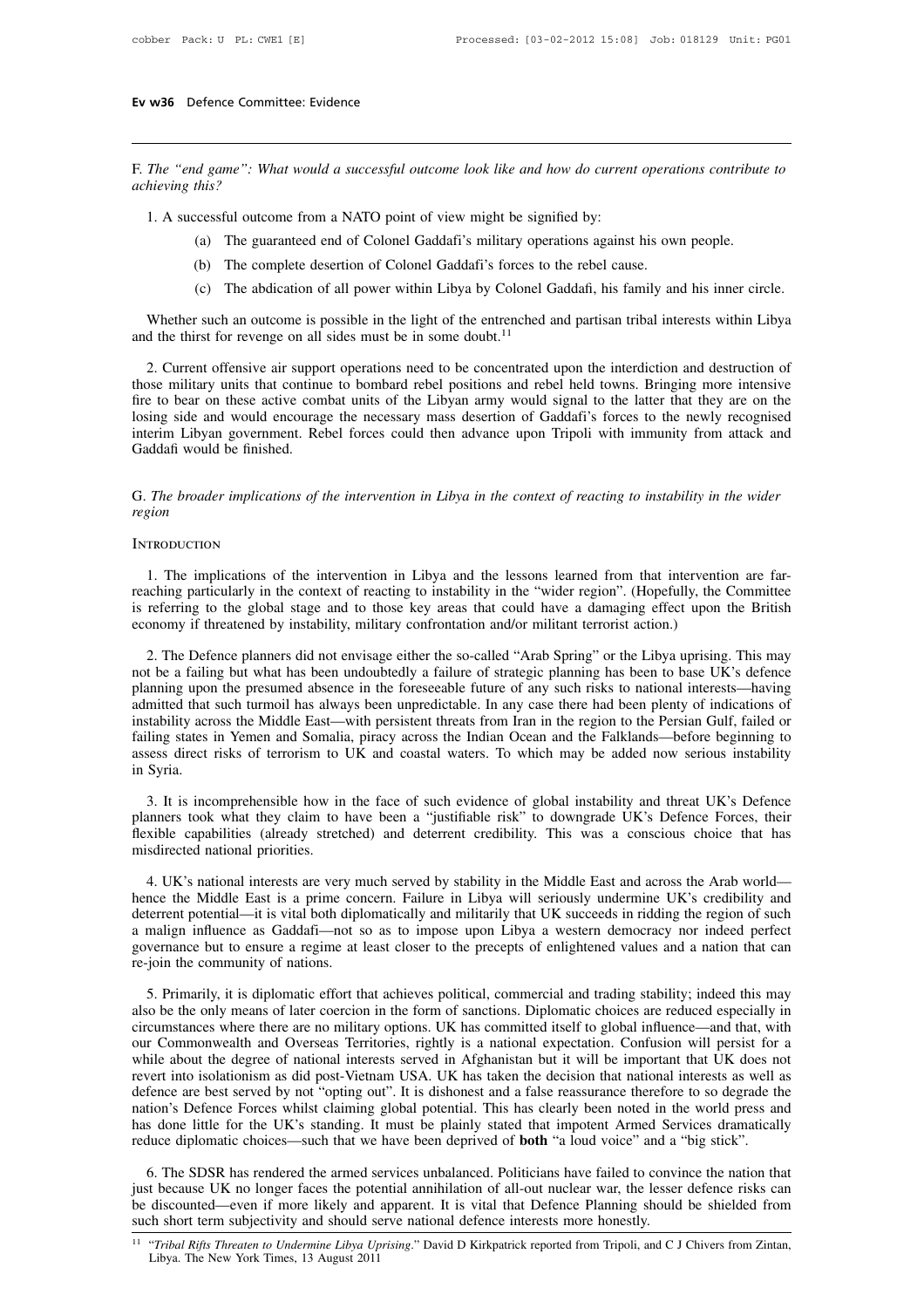# **DISCUSSION**

Exercises Defence Comm<br>
T. Discussion of these implications/lessons should be placed in the context of:<br>
(a) Unilateral action by Britain in defence of Britain's overseas interests.

- 
- (a) Unilateral action by Britain in defence of Britain's overseas interests.<br>
(b) Action as part of a coalition of forces, whether under the auspices international bodies (a) Action as part of a coalition as part of a coalition of forces, whether under the auspices of NATO or other international bodies.

7. Discussion of these implications/lessons should be placed in the context of:<br>
(a) Unilateral action by Britain in defence of Britain's overseas interests.<br>
(b) Action as part of a coalition of forces, whether under the 8. Such discussion of these implications/lessons should be placed in the context of:<br>
(a) Unilateral action by Britain in defence of Britain's overseas interests.<br>
(b) Action as part of a coalition of forces, whether under *power be using land-based resources rather than sea-based resources if required to be deployed at much* areas final and-based resources rather than sea-based resources if required to be deployed at much greater range from (a) Unilateral action by Britain in defence of **F**<br>
(b) Action as part of a coalition of forces,<br>
international bodies.<br>
8. Such discussion demands an answer to the question,<br> *gower be using land-based resources rather th* greater range from the UK than Libya/Italy?"<br>Lessons Learned 9. Such discussion demands an answer to the question, "How much more costly will the projection of air<br>wer be using land-based resources rather than sea-based resources if required to be deployed at much<br>eater range from t reacting to and becoming the UK than Libya/Italy?"<br>
Lessons Learner range from the UK than Libya/Italy?"<br>
Lessons Learner part of this Submission has highlighted various lessons that need to be learned prior to Britain<br>
re

(a) Airpower in its own right and in isolation is not a paracea for the resolution is not be reached prior to Britain<br>
(a) Airpower in its own right and in isolation is not a panacea for the resolution of armed conflicts.<br>

- 
- (EXARNED)<br>
Saralier part of this Submission has highlighted various lessons that need to be learned prior to Britain<br>
and becoming involved in further overseas interventions in pursuit of our nation's national interest:<br>
( NED<br>
in part of this Submission has highlighted various lessons that need to be learned prior to Britain<br>
becoming involved in further overseas interventions in pursuit of our nation's national interest:<br>
Airpower in its o r part of this Submission has highlighted various lessons that need to be learned prior to Britain becoming involved in further overseas interventions in pursuit of our nation's national interest:<br>Airpower in its own right Fact of this Submission has ingimighted various ressons that heed to be realited prior to Dritain<br>becoming involved in further overseas interventions in pursuit of our nation's national interest:<br>Airpower in its own right distances to the target area and bureaucratic planning procedures.<br>See all the target area and the target area and the target area and the target area and bureaucratic "independence". As occurred in the Suez campaign, the (a) Anpower in its own right and in solation is not a panacea for the resolution of affined confinets.<br>
(b) The deployment of land-based air power independent of any cohesive maritime or land strategy<br>
is non-cost-effectiv The deployment of land-based air power independent of any cohesive maritime or land strategy<br>is non-cost-effective and can suffer from severe operational limitations associated with that<br>"independence". As occurred in the
- is non-cost-effective and can suffer from severe operational limitations associated with that "independence". As occurred in the Suez campaign, the principal limitation is an inability to react rapidly and responsively to "independence". As occurred in the Suez campaig<br>react rapidly and responsively to the real-time need<br>distances to the target area and bureaucratic planni<br>Sea-based air power is fully integrated within the<br>and of Amphibious Fract rapidly and responsively to the real-time heeds of ground forces resulting from long transit<br>distances to the target area and bureaucratic planning procedures.<br>(c) Sea-based air power is fully integrated within the c Sea-based air power is fully integrated within the cohesive structure of Carrier Battle Groups and of Amphibious Battle Groups. Its efficient command and control within the fleet organisation provides for rapid and effecti
- Sea-based air power is fully integrated within the cohesive structure of Carrier Battle Groups<br>and of Amphibious Battle Groups. Its efficient command and control within the fleet<br>organisation provides for rapid and effecti and of Amphibious Battle Groups. Its efficient command and control within<br>organisation provides for rapid and effective reaction to the needs of ground for<br>without reliance on third party organisations.<br>NATO has been descr (d) NATO has been described today as *an alliance of the willing*. It is now evident that in the absence of overwhelming common threat (eg the Cold War) NATO members are influenced by their own (changing) political agenda
- WHOO has been described today as *an alliance of the willing*. It is now evident that in the absence of overwhelming common threat (eg the Cold War) NATO members are influenced by their own (changing) political agenda and NATO has been described today as *an alliance of the willing*. It is now evident that in the absence of overwhelming common threat (eg the Cold War) NATO members are influenced by their own (changing) political agenda and absence of overwhelming common threat (eg the Cold War) NATO members are influenced by<br>their own (changing) political agenda and imperatives. Hence dependence upon allied support<br>or assets as the means of projecting UK's o their own (changing) political agenda and imperatives. Hence dependence upon allied support<br>or assets as the means of projecting UK's own national interests is delusional.<br>(e) The unwillingness of the United States to take (e) The unwillingness of the United States to take the active lead in Operation Unified Protector or to provide one of its strike carriers to support the Operation has signalled the end to the automatic reliance placed by The unwillingness of the United States to take the active lead in Operation Unified Protector<br>or to provide one of its strike carriers to support the Operation has signalled the end to the<br>automatic reliance placed by Brit or to provide one of its strike carriers to support the Operation has signalled the end to the automatic reliance placed by Britain and other nations on the U.S. Navy "air defence umbrella". This ought to sound a stark war or to provide one of its strike carriers to support the Operation has signale<br>automatic reliance placed by Britain and other nations on the U.S. Navy "air de<br>This ought to sound a stark warning of US opposition to such vit
	- *(f)* Operation Ellamy/Operation Unified Protector was launched without proper planning by NATO or individual nations, including Britain, and without a balanced assessment of which military resources were best suited to ac

*relieved by our insular position of a double burden, may turn our undivided efforts and sensores were best suited to achieving the aims of the Operation in the most efficient manner.*<br>ATERAL ACTION BY BRITAIN IN DEFENCE O *FRERAL ACTION BY BRITAIN IN DEFENCE OF BRITAIN'S OVERSEAS INTERESTS*<br>*FRERAL ACTION BY BRITAIN IN DEFENCE OF BRITAIN'S OVERSEAS INTERESTS*<br>*FRERAL ACTION BY BRITAIN IN DEFENCE OF BRITAIN'S OVERSEAS INTERESTS*<br>*Flieved by tesources v*<br>*ATERAL ACTION BY F*<br>*"Whereas any Europe*<br>*relieved by our insula<br><i>Fleet. Why should we*<br>*to lose?"* mate, happy island,<br>nd attention to the<br>hich we are bound<br>Winston Churchill.<br>1 trade for its very Whereas any European power has to support a vast army first of all, we in this fortunate, happy island,<br>relieved by our insular position of a double burden, may turn our undivided efforts and attention to the<br>Fleet. Why sh

relieved by our insular position of a double burden, may turn our undivided efforts and attention to the<br>Fleet. Why should we sacrifice a game in which we are sure to win to play a game in which we are bound<br>to lose?"<br>Wins Fleet. Why should we sacrifice a game in which we are sure to win to play a game in which we are bound<br>to lose?"<br>Winston Churchill.<br>10. The Island State of Britain depends upon its global sea lines of communication and tra to lose?"<br>Winston Churchill.<br>10. The Island State of Britain depends upon its global sea lines of communication and trade for its very<br>existence. In turn, the protection of its trade routes and access to foreign markets de Winston Churchill.<br>
10. The Island State of Britain depends upon its global sea lines of communication and trade for its very<br>
existence. In turn, the protection of its trade routes and access to foreign markets depends up <sup>WHSOH</sup> Chalch Channel 10. The Island State of Britain depends upon its global sea lines of communication and trade for its very existence. In turn, the protection of its trade routes and access to foreign markets depends 10. The Island State of Britain depexistence. In turn, the protection of it and flexibility of its maritime forces a (CEBR) predict that, over the next 20 and exports by sea 119% by volume. origins and destinations across 11. The increasingly troubled world economic and political scene has resulted in our principal ally, the yord's trade routes are appears, the U.K.'s imports delivered by sea will grow 287% by volume dexports by sea 119% by diate increasingly to the next 20 years, the U.K.'s imports delivered by sea will grow 287% by volume and exports by sea 119% by volume. Furthermore they show that Britain's trade will shift from "short haul" origins and d

The world's trade routes can be adequately protected by sea will shift from "short haul" origins and destinations across the Channel to "long haul" origins and destinations in the Middle East, Asia and elsewhere around the and exports by sea 11970 by volume. I attnehing they show that Britain's trade with sinterline short had<br>origins and destinations across the Channel to "long haul" origins and destinations in the Middle East, Asia<br>and else Interests but should strengthen our Forces and enhance our Commonwealth co-operations.<br>
Thirted States of America, being overstretched and under resourced and it is now impractical to sugges<br>
the world's trade routes can b 11. The increasingly troubled world economic and political scene has resulted in our principal ally, the hited States of America, being overstretched and under resourced and it is now impractical to suggest that e world's IT. The increasingly total world economic and pointear seche has resulted in our principal any, the United States of America, being overstretched and under resourced and it is now impractical to suggest that the world's tr of the world's trade routes can be adequately protected and under resourced and it is now impractical to suggest that<br>the world's trade routes can be adequately protected by the United States alone. We cannot and should no

expection to the part publish of the part played by the United States Navy during into U.S., the U.K.'s land-based offensive air support distingation of space denial/air samed forces are not adequately configured or equipp National Interests but should strengthen our Forces and enhance our Commonwealth co-operations.<br>
12. Operation Ellamy has taught us that, following the implementation of SDSR 2010 recommendations,<br>
Britain's armed forces a 12. Operation Ellamy has taught us that, following the implementation of SDSR 2010 recommendations, Britain's armed forces are not adequately configured or equipped for independent Expeditionary Task Force or truly global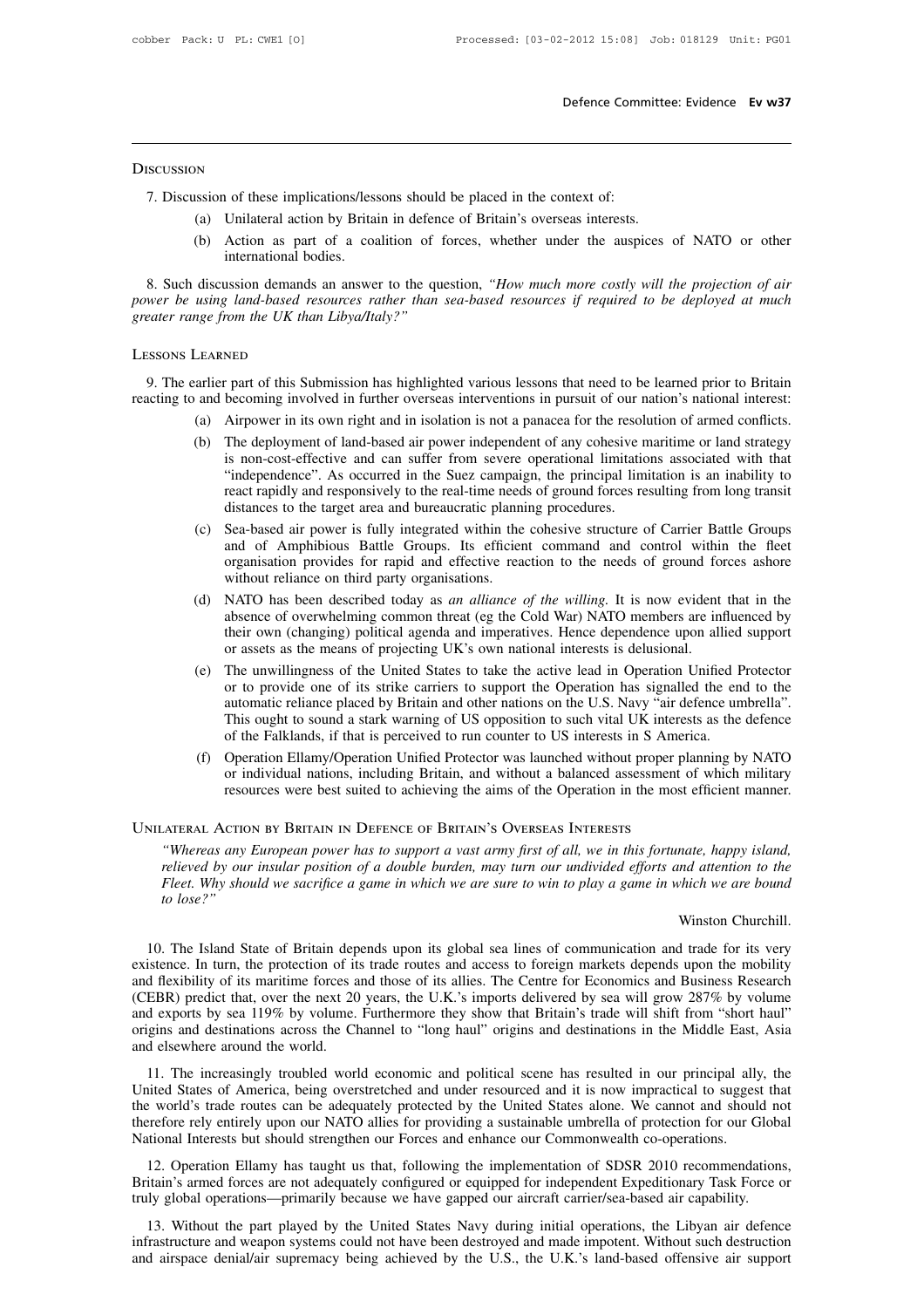Ev w38 Defence Committee: Evidence<br>
aircraft, AWACS and ISTAR aircraft would have been vulnerable to attack and would have had great difficulty<br>
in providing adequate support for Libyan civilians and rebel forces on the gr Ev w38 Defence Committee: Evidence<br>in providing adequate support for Libyan civilians and rebel forces on the ground.<br>14. For operations further afield than the Mediterranean, the availability and security on

14. For operations further afield than the Mediterranean, the availability and security of air bases needed for<br>14. For operations further afield than the Mediterranean, the availability and security of air bases needed fo aircraft, AWACS and ISTAR aircraft would have been vulnerable to attack and would have l<br>in providing adequate support for Libyan civilians and rebel forces on the ground.<br>14. For operations further afield than the Mediter

14. For operations further afield than the Mediterranean, the availability and security of air bases needed for<br>14. For operations further afield than the Mediterranean, the availability and security of air bases needed fo ancerart, AWACS and ISTAK ancerart would nave been vulnerable to attack and would nave had great difficulty<br>in providing adequate support for Libyan civilians and rebel forces on the ground.<br>14. For operations further afie In providing adequate support for Libyan crythans and rebet forces on the ground.<br>
14. For operations further afield than the Mediterranean, the availability and security of air bases needed for<br>
the deployment of land-bas 14. For operations further afield than the Mediterranean, the availability and security of air bases needed for<br>the deployment of land-based air is questionable. The Arabian Gulf is a case in point.<br>15. For the foreseeable The Hall of The Arabian Gulf is a case in point.<br>
15. For the foreseeable future, the Arabian Gulf will remain a significant source of oil and gas. In terms of<br>
modern anti-ship weapons systems that are now proliferating t IS. For the foreseeable future, the Arabian Gulf will remain a significant source of oil and gas. In terms comdern anti-ship weapons systems that are now proliferating throughout the developing world, the waters the Gulf h 15. For the foresecution traction of the Friendin Community of significant and supported in anti-ship weapons systems that are now proliferating throughout the developing world, the waters of eGulf have become highly vulne mouted and same weaking and at the Group stational station and the Gulf have become highly vulnerable to surprise attack. A key issue here is the significant and unpredictable threat posed by Iran and the arguable inabilit

sure our air we occure inginy valentials to surprise attack. The system that the strike are different problem (for decades now, Gulf States have lived in fear of Iran's fundamental Shia desire for aggrandisement and contro withdrawal of United States forces from Iraq only compounds the long-term problem (for decades now, Gulf States have lived in fear of Iran's fundamental Shia desire for aggrandisement and control of the Gulf).<br>
16. As brie Mindawar of Onices states forces from Ind<sub>1</sub> only competend States have lived in fear of Iran's fundamental Shia desire (attached), a properly equipped Carrier Battle Group station surveillance and air strike/attack capabi 16. As briefly discussed in the paper, "6. Defending the UK's Interests Worldwide—The Libyan Experience"<br>tached), a properly equipped Carrier Battle Group stationed in the Indian Ocean could provide a long range<br>rveillance and air to static airfields within the Gulf region would carry of the Indian Ocean could provide a long range<br>surveillance and air strike/attack capability that would deter Iran from precipitous aggression against<br>neighbou

(attaction), a propert) equipped canter battle of orde a hotel in the mattant ocean coald provide a long range<br>surveillance and air strike/attack capability that would deter Iran from precipitous aggression against<br>neighbo our visitive and against international shipping within the Gulf. Such deterrence cannot be provided by land-based air assets sitting in the United Kingdom.<br>
17. If Iran decided to blockade the Strait of Hormuz through mili land-based air assets sitting in the United Kingdom.<br>
17. If Iran decided to blockade the Strait of Hormuz through military action, the deployment of land-based<br>
air to static airfields within the Gulf region would carry c 17. If Iran decided to blockade the Strait of Hormuz through military action, the deployment of land-based air to static airfields within the Gulf region would carry considerable risk of the missile attack—and sovereign ba based air, deterrence is severely weakened: we could not muster an effective Expeditionary Task Force capable is that have been accommodating in the past. Without a robust sea-based air capability, Britain would be unable For retains and over-flight rights might not even be granted by Arab states that have been accommodating in the past. Without a robust sea-based air capability, Britain would be unable to counter or deter the aspirations o

the past. Without a robust sea-base<br>of Iran.<br>18. Similarly, Britain would be l<br>based air, deterrence is severely we<br>of retaking the Islands.<br>ACTION AS PART OF A COALITION<br>INTERNATIONAL BODIES

19. The Libyan operation should have taught us to be less enthusiastic and naïve when it comes to relying<br>19. The Libyan operation should have taught us to be less enthusiastic and naïve when it comes to relying<br>19. The Li of retaking the Islands.<br>ACTION AS PART OF A COALITION OF FORCES, WHETHER UNDER THE AUSPICES OF NATO OR OTHER<br>INTERNATIONAL BODIES<br>19. The Libyan operation should have taught us to be less enthusiastic and naïve when it co ACTION AS PART OF A COALITION OF FORCES, WHETHER UNDER THE AUSPICES OF NATO OR OTHER<br>INTERNATIONAL BODIES<br>19. The Libyan operation should have taught us to be less enthusiastic and naïve when it comes to relying<br>upon our N ACTION AS PART OF A COALITION OF FORCES, WHETHER UNDER THE AUSPICES OF NATO OR OTHER<br>INTERNATIONAL BODIES<br>19. The Libyan operation should have taught us to be less enthusiastic and naïve when it comes to relying<br>19. The Li TERNATIONAL BODIES<br>
19. The Libyan operation should have taught us to be less enthusiastic and naïve when it comes to relying<br>
on our NATO or other allies to support British led initiatives. We should be particularly aware

19. The Libyan operation should have taught us to be less enthusiastic and naïve when it comes to relying<br>upon our NATO or other allies to support British led initiatives. We should be particularly aware that we can<br>no lon more one allies to support British led initiatives. We should be particularly aware that we can no longer fully rely upon the United States Navy Strike Fleet to provide an air umbrella for British Expeditionary Task Force above our weight" and should restrain our moralistic desire to provide an air umbrella for Expeditionary Task Force operations.<br>
20. Following SDSR 2010 and the Draconian cuts to the Royal Navy fleet and naval air power, w

1. It is for consideration that the Government should now be more objective in its prime duty of defending<br>1. It is for consideration that the Government should now be more objective in its prime duty of defending<br>1. It is more conservative in our willingness to engage in military actions such as Libya that require us to "punch<br>above our weight" and should restrain our moralistic desire to be one of the World's Policemen.<br>CHANGING THE WAY WE above our weight" and should restrain our moralistic desire to be one of the World's Policemen.<br>CHANGING THE WAY WE Do THINGS<br>1. It is for consideration that the Government should now be more objective in its prime duty of CHANGING THE WAY WE DO THINGS<br>1. It is for consideration that the Government should now be more objective in its prime duty of defending<br>Britain and its overseas interests from harm. It needs to develop a cohesive Armed Fo CHANGING THE WAY WE DO THINGS<br>1. It is for consideration that the Government should now be more objective in its prime duty of defending<br>Britain and its overseas interests from harm. It needs to develop a cohesive Armed Fo not as "an optional, competing extra". The first duty of government etc. has been stated conveniently that reflects the opinions stated by Winston Churchill as quoted within this Submission—which are as true today as when Britain and its overseas interests from harm. It needs to develop a cohesive Armed Forces Strategy that reflects<br>the opinions stated by Winston Churchill as quoted within this Submission—which are as true today as when<br>the they were first uttered. The priorities of national defence interests need to be presented to the electorate honestly<br>and openly and to be reflected in acceptance of the imperative of adequate funding of the Armed Services (b) and openly and to be reflected in acceptance of the imperative of adequate funding of the Armed Services and<br>
and as "an optional, competing extra". The first duty of government etc. has been stated conveniently but no (a) Maintaining a technological advantage over our likely opponents<br>
(c) Maintaining a technological advantage over our likely opponents<br>
(c) Maintaining a technological advantage over our likely opponents<br>
(c) Maintaining

- 
- provided by the British military of government etc. has been stated conconviction or evidence.<br>
Focurement priorities should be aligned to:<br>
The long-term operational commitments of our Armed Forces.<br>
A reasoned understand
- 

(c) Maintaining a technological advantage over our likely opponents.<br>3. Paying "lip-service" to these priorities but ignoring our fundamental military needs as an Island Nation 3. Paying "lip-service" to these priorities but ignoring our fundamental military needs as an Island Nation<br>
3. Paying "lip-service" to these priorities but ignoring our fundamental military needs as an Island Nation<br>
3. P (a) The long-term operational communents of our Armed Forces.<br>
(b) A reasoned understanding of global unrest and the areas in which the latter might demand the<br>
projection of British military power and political influence and, in very short order, has led to a non-cost-effective land-based air campaign in support of the Libya No Fly Zone that is not producing/has not produced the desired operational effectiveness.<br>
Fig. 2010 was a prime exa projection of British military power and political influence in the future.<br>
(c) Maintaining a technological advantage over our likely opponents.<br>
3. Paying "lip-service" to these priorities but ignoring our fundamental mi It also the system of this d, in very short order, has led to a non-cost-effective land-based air campaign in support of the Libya No and the attached paper, that is not producing/has not produced the desired operational e

and, in very short order, has led to a non-cost-effective land-based air campaign in support of the Libya No<br>Fly Zone that is not producing/has not produced the desired operational effectiveness.<br>LONG-TERM OPERATIONAL COMM Fly Zone that is not producing/has not produced the desired operational effectiveness.<br>
LONG-TERM OPERATIONAL COMMITMENTS<br>
4. The attached paper, "7. Armed Services—Active Operational Commitments and Personnel", reveals th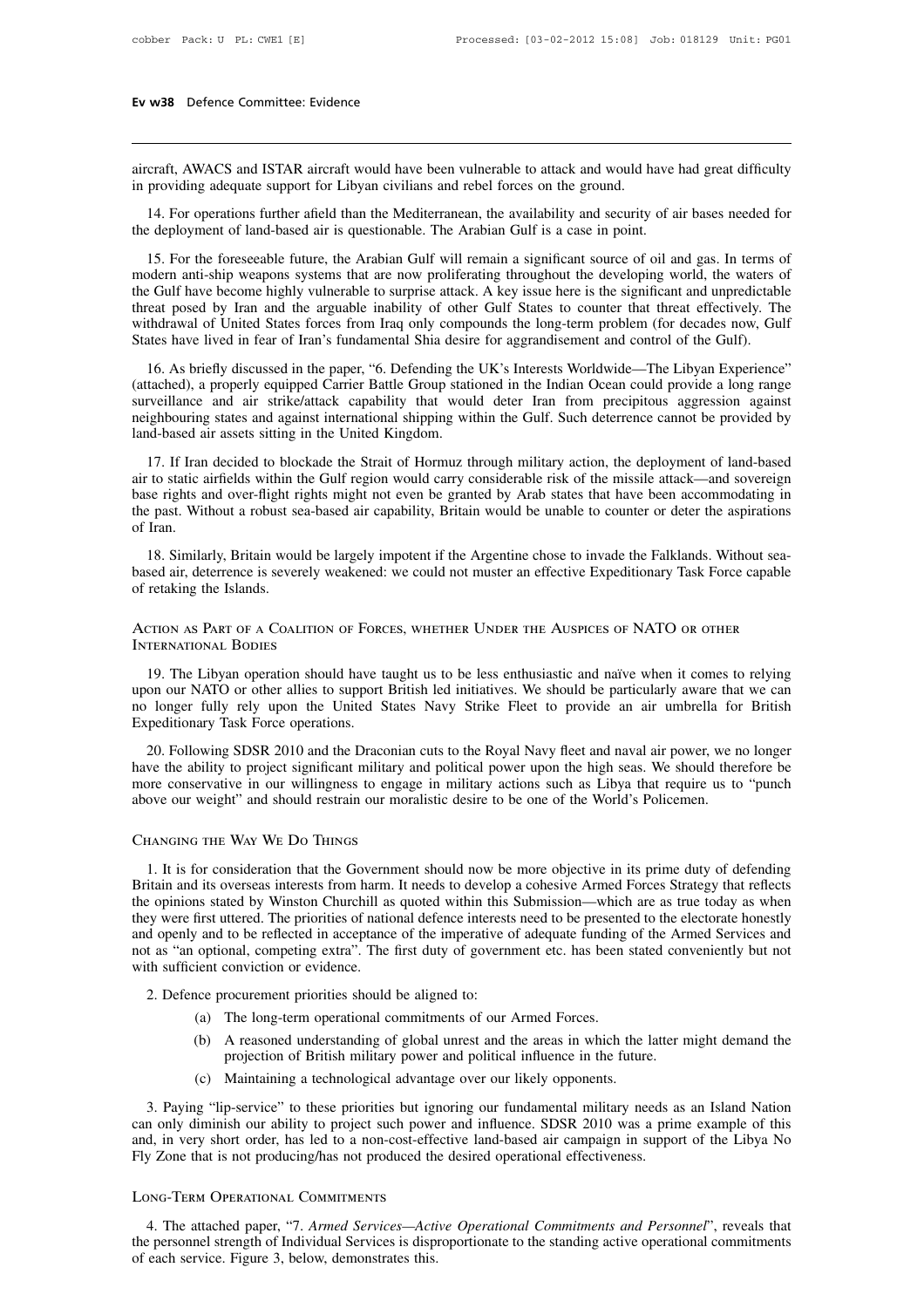

needs at home and service has the lowest number of personnel but has the highest level of standing operational<br>ommitments. If properly manned and equipped, it would be able to satisfy the majority of our nation's defence<br>n The Naval Service<br>
25% The Naval Service has the lowest number of personnel but has the highest level of standing operational<br>
commitments. If properly manned and equipped, it would be able to satisfy the majority of our n <sup>2376</sup><br>
5. The Naval Service has the lowest number of personnel bi<br>
commitments. If properly manned and equipped, it would be abl<br>
needs at home and abroad in a thoroughly flexible, responsive<br>
therefore have the highest p Free the highest priority for defence procurement and expenditure and this should include measured<br>dearly investment in sea-based airpower.<br>REASONED UNDERSTANDING OF GLOBAL UNREST<br>6. This Submission has revealed the folly

therefore have the highest priority for defence procurement and expenditure and this should include measured<br>and early investment in sea-based airpower.<br>A REASONED UNDERSTANDING OF GLOBAL UNREST<br>6. This Submission has reve and early investment in sea-based airpower.<br>
A REASONED UNDERSTANDING OF GLOBAL UNREST<br>
6. This Submission has revealed the folly of relying upon in the distant support of land-based air for<br>
Expeditionary Task Force Opera A REASONED UNDERSTANDING OF GLOBAL UNREST<br>6. This Submission has revealed the folly of relying upon in the distant support of land-based air for<br>Expeditionary Task Force Operations such as Operation Ellamy/Unified Protecto A REASONED UNDERSTANDING OF C<br>6. This Submission has revealed<br>Expeditionary Task Force Operations<br>taxpayer dear, has been questionable is<br>air alone is unsuited to the support of<br>the South Atlantic or elsewhere.

## Recommendation

Supayer dear, has been questionable in its operational effectiveness and should have taught us that land-based<br>
The is unsuited to the support of Task Force operations further afield, whether in the Strait of Hormuz, in<br>
E The should, whether in the Strait of Hormuz, in<br>the South Atlantic or elsewhere.<br>RECOMMENDATION<br>7. If, as our Island Nation, our Overseas Territories and Commonwealth status and responsibilities suggest<br>that we should, we The South Atlantic or elsewhere.<br>
RECOMMENDATION<br>
7. If, as our Island Nation, our Overseas Territories and Commonwealth status and responsibilities suggest<br>
that we should, we wish to regain the ability to project signifi RECOMMENDATION<br>
7. If, as our Island Nation, our Overseas Territories and Commonwealth status and responsibilities suggest<br>
that we should, we wish to regain the ability to project significant military and political power RECOMMENDATION<br>
7. If, as our Island Nation, our Overseas Territories and Commonwealth status and responsibilities suggest<br>
that we should, we wish to regain the ability to project significant military and political power 7. If, as our Island Nation, our Overseas Territories and Commonwealth status and responsibilities suggest<br>that we should, we wish to regain the ability to project significant military and political power in defence of<br>our 1. It, as our Islama Hadoli, our wish to regain the ability to project significant military and political power in defence of r overseas interests, a major U-turn on the findings of SDSR 2010 will be necessary and the *Que* the control of the mation. We wish to regain the ability to project signmed thindary and pointed power in detecte of our overseas interests, a major U-turn on the findings of SDSR 2010 will be necessary and the *Queen Eliz* France Control of the continued units of the continued units of the nation.<br>Solution and the system of the nation.<br>The nation.

and any land-based Joint Strike Fighter Option) should be curtailed.<br>
It, notwithstanding a reluctance to revisit the SDSR, the lessons learned from the vertical will generate the political will to act upon them, for the<br> Including Tornado and any land-based Joint Strike<br>
8. It is urged that, notwithstanding a reluctance<br>
experience will now be acknowledged and will ge<br>
the nation.<br>
The Comparative Costs of La<br>
EXECUTIVE SUMMARY/INTRODUCTIO

The Comparative Costs of Land-Based Air Operations over Libya<br>
(i) This paper analyses various recent figures and statements given by MoD/Parliamentary agencies<br>
neerning Land-Based Air operations over Libya. These figures **CONCERT COMMARY/INTRODUCTION**<br>(i) This paper analyses various recent figures and statements given by MoD/Parliamentary agencies<br>concerning Land-Based Air operations over Libya. These figures which compare well with those The Comparative Costs of Land-Based Air Operations over Libya<br>EXECUTIVE SUMMARY/INTRODUCTION<br>(i) This paper analyses various recent figures and statements given by MoD/Parliamentary agencic<br>concerning Land-Based Air operat (i) This paper analyses various recent figures and statements given by MoD/Parliamentary agencies<br>necerning Land-Based Air operations over Libya. These figures which compare well with those presented in<br>e PTT paper, "Air P EXECUTIVE SUMMARY/INTRODUCTION<br>
(i) This paper analyses various recent figures and statements given by Mol<br>
concerning Land-Based Air operations over Libya. These figures which compare we<br>
the PTT paper, "Air Power Project (i) This paper analyses various recent ngures and statements given by MOD/Parliamentary agencies<br>concerning Land-Based Air operations over Libya. These figures which compare well with those presented in<br>the PTT paper, "Ai

(ii) The paper then provides a comparison between overall Land-Based Air costs of Operation Ellamy with<br>those costs that would be realised if Sea-Based Air had been deployed instead.<br>(iii) Figure 1, below, reveals demonstr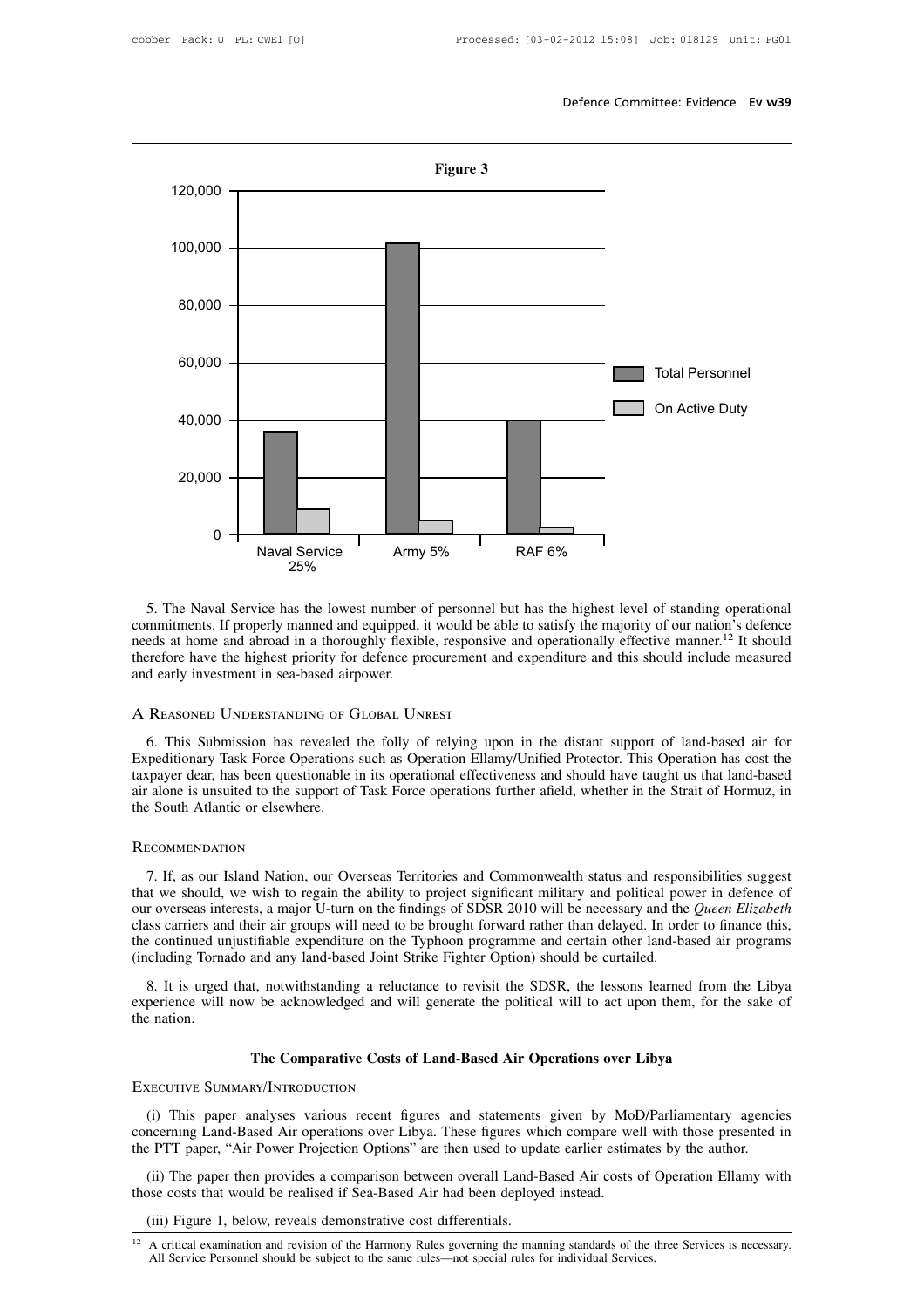

<sup>2</sup><br>1. *"Since the beginning of the NATO operation (31 March 2011) a total of 12,745 sorties, including 4,804*<br>1. "Since the beginning of the NATO operation (31 March 2011) a total of 12,745 sorties, including 4,804<br>ike so **THE RELEVANT BRIEFS/UPDATES**<br>*NATO Rolling Script Libya Brief 27 June, as at 17:30hrs*<br>*1. "Since the beginning of the NATO operation (31 March 2011) a total of 12,745 sorties, including 4,804*<br>*strike sorties have been c* **THE RELEVANT BRIEFS/UPDATES**<br>*NATO Rolling Script Libya Brief 27 June, as at 17:30hrs*<br>*1. "Since the beginning of the NATO operation (31 March 2011) a total of 12,745 sorties, including 4,804*<br>*strike sorties have been c* The ReLevant Briefs/Uppares<br>*NATO Rolling Script Libya Brief 27 June, as at 17:30hrs*<br>1. "Since the beginning of the NATO operation (31 March 2011) a total of 12,745 sorties, including 4,804<br>strike sorties have been conduc *WATO Rolling Script Libya Brief 27 June, as at 17:30hrs*<br>1. "*Since the beginning of the NATO operation (31 March 20*<br>*strike sorties have been conducted. We have damaged or destroyer*<br>*This includes around one hundred co* 1. "Since the beginning of if<br>
ike sorties have been conductions includes around one hunculary<br>
illians, several hundred amnumer used indiscriminately age<br>
2. This indicates that:<br>
(a) Damage or des (a) Damage or destruction of legitimate military targets around one hundred command and control sites—which Qadhafi used to organize attacks on everal hundred ammunition stores, tanks, armoured personnel carriers and rocke Fround one hundred<br>namunicriminately againsites that:<br>Damage or destructions<br>orties flown.<br>Only 50% of the

- 
- (b) *indiscriminately against his own people.*<br>
indiscriminately against his own people."<br>
indicates that:<br>
(a) Damage or destruction of legitimate military targets has been achieved only once for every five<br>
sorties flown criminately against<br>tates that:<br>Damage or destructions<br>orties flown.<br>Only 50% of the s<br>against targets.<br>Two thirds of missic (a) Damage or destruction of legitimate military targets has been achieved of sorties flown.<br>
(b) Only 50% of the strike sorties flown have resulted in the successful against targets.<br>
(c) Two thirds of missions flown (7, Sorties flown.<br>
(b) Only 50% of the strike sorties flown have res<br>
against targets.<br>
(c) Two thirds of missions flown (7,941) have been r<br> *Op Ellamy media Updates DMC-Ops PR—25–28 June*<br>
3. "Throughout all these operation
	-

3. "Throughout all these operations, NATO tanker and surveillance assets, including RAF VC10, Sentry and  $"IIK forces currently de {\it above}$  and these operations, NATO tanker and surveillance assets, including RAF VC10, Sentry and  $"IIK forces currently de {\it above}$  Sentingthe against targets.<br>
Sentingthe aircraft, as ever provided essential support."<br>
Sentinel aircraft, as ever provided essential support."<br>
Sentinel aircraft, as ever provided essential support."<br>
"UK forces currently *(c)* Two thirds of missions flown (7,941) have been non-s<br> *Ulamy media Updates DMC-Ops PR—25–28 June*<br>
<br>
"Throughout all these operations, NATO tanker and surveillance<br>
nel aircraft, as ever provided essential support."<br> *(a) (a) (a) (a) (a) RAFO (a) RAFO (a) ARTO (a) anker and surveillance assets, including RA rcraft, as ever provided essential support."<br><i>forces currently deployed on this operation include:*<br>*(a) R (b)* RAF VC with an experimental these operations, NATO tanker and surveillance assets, including RAF VC rcraft, as ever provided essential support."<br> *forces currently deployed on this operation include:*<br>
(a) RAF Tornad *compound all these operations, NATO tanker and surveillance assets, including RA*<br>*ccraft, as ever provided essential support."*<br>*forces currently deployed on this operation include:*<br>*(a) RAF Tornado and Typhoon aircraft* 

- 
- 
- 

*RAF air transport aircraft provided extensive aircraft based at Gioia del Colle in Italy.*<br>
(a) RAF *Tornado and Typhoon aircraft based at Gioia del Colle in Italy.*<br>
(b) RAF *Sentry and Sentinel surveillance aircraft, ba Solution CHT CONTEX CONTEX CONTEX (a)* RAF Tornado and Typhoon aircraft (b) RAF Sentry and Sentinel surveilland (c) RAF VC10 and Tristar tankers, base RAF air transport aircraft provide extensive lo Sovereign Base Areas i

4. These statements would appear to suggest that the 7,941 non-strike sorties were principally air to air<br>AdF air transport aircraft provide extensive logistic support to the deployed bases in Italy, Sicily and the<br>Soverei (b) KAF Sentry and Sentinel surveillance aircraft, based in Sicily and Cyprus.<br>
(c) RAF VC10 and Tristar tankers, based in Sicily, Cyprus and the UK.<br>
RAF air transport aircraft provide extensive logistic support to the de (c) RAF VC10 and Tristar tankers, based in Sicily, Cyprus and the UK.<br>
RAF air transport aircraft provide extensive logistic support to the deployed bases in Italy, Sicily and the<br>
Sovereign Base Areas in Cyprus."<br>
4. Thes RAF air transport aircraft provide extensive logistic support to the deployed bases in Italy, Sicily and the<br>Sovereign Base Areas in Cyprus."<br>4. These statements would appear to suggest that the 7,941 non-strike sorties we For the application and the application of the deployed buses in halp, stelly and the Sovereign Base Areas in Cyprus."<br>4. These statements would appear to suggest that the 7,941 non-strike sorties were principally air to a Exercist that the Secretary of State and others have publicized.)<br>
14. These statements would appear to suggest that the 7,941 non-<br>
tanking and logistic support sorties, indicating the huge reliance place<br>
land-based figh tanking and logistic support soland-based fighter attack mission<br>and-based fighter attack mission<br>and expectedly will not have be<br>in cost that the Secretary of Sta<br>Libya update 24 June<br>5. "Typhoon has performed e is a me of which is essential for sea-based air operations, has not been revealed by Ministry of Defence sources<br>d expectedly will not have been disclosed to Ministers or the Treasury. (Hence, the apparent under-estimates<br>

and expectedly will not have been disclosed to Ministers or the Treasury. (Hence, the apparent under-estimates<br>in cost that the Secretary of State and others have publicized.)<br>Libya update 24 June<br>5. "Typhoon has performed in cost that the Secretary of State and others have publicized.)<br>
Libya update 24 June<br>
5. "Typhoon has performed extremely well, complementing the Tornado in what is a very effective ground<br>
attack partnership. The Typhoo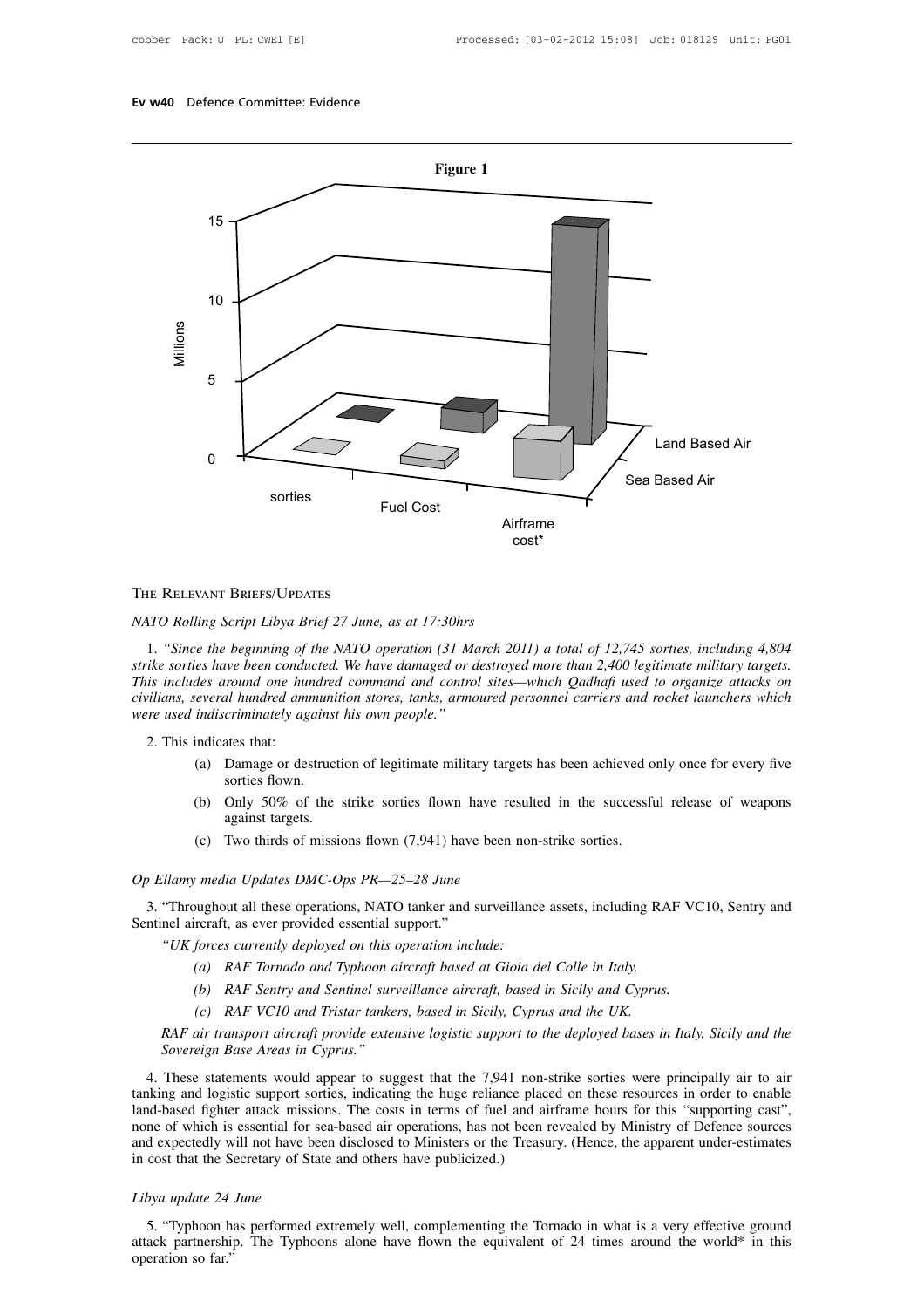**Example 1.152** bound be the committee: Evidence Ev w41<br> **Example 1.440.000** miles or 1,152 hours flight time at 500 miles an hour. At a fuel<br>
msumption of 1250 gallons per hour, this equates to 1,440,000 gallons at a cost **Example 10** befence Committee: Evidence **Ev w41**<br> **Consumption** of 1250 gallons per hour, this equates to 1,440,000 gallons at a cost of £5,760,000. Over three<br>
months, this equates to £1,920,000 per month for Typhoon alo Defence Committee: Evidence Ev w41<br>
This equates to a distance of 576,000 miles or 1,152 hours flight time at 500 miles an hour. At a fuel<br>
consumption of 1250 gallons per hour, this equates to 1,440,000 gallons at a cost 6. \*This equates to a distance of 576,000 miles or 1,152 hours flight time at 500 miles an hour. At a fuel consumption of 1250 gallons per hour, this equates to 1,440,000 gallons at a cost of £5,760,000. Over three months 6. \*This equates to a distance of 576,000 miles or 1,152 hours flight time at 500 miles an hour. At a fuel consumption of 1250 gallons per hour, this equates to 1,440,000 gallons at a cost of £5,760,000. Over three months 6. \*This equates to a distance of 576,000 miles or 1,152 hours flight time at 500 miles an hour. At a fuel<br>consumption of 1250 gallons per hour, this equates to 1,440,000 gallons at a cost of £5,760,000. Over three<br>months 6. \*This equates to a distance of 576,000 miles or 1,152 hours flight time at 500 miles an hour. At a fuel<br>consumption of 1250 gallons per hour, this equates to 1,440,000 gallons at a cost of £5,760,000. Over three<br>months The Typhoon has flown 110 aircraft missions per month over Libya—or 28 missions per week. Please see Annex A for the modified listing of the overall "Cost Of Land-Based RAF aircraft supporting Libya (£1.2 million per mont If the modified listing of the overall "*Cost Of Land-Based KAF* and 1,100 carrier-borne I<br>attack missions—which is more than twice the number of effective attack missions flown by Tornac<br>Typhoon to date.<sup>14</sup><br>7. 1,152 hour

1. 1,152 hours flight time equates to 330 aircraft missions of 3 hours 30 minutes, indicating that, on average,<br>
1. Typhoon has flown 110 aircraft missions per month over Libya—or 28 missions per week. Please see<br>
1. Typho

## **DISCUSSION**

the Typhoon has flown 110 aircraft missions per month over Libya—or 28 missions per week. Please see<br>Annex A for the modified listing of the overall "Cost Of Land-Based Air Operations over Libya".<br>DISCUSSION<br>8. According t the Typhoon has flown 110 aircraft missions per month over Libya—or 28 missions per week. Please see<br>Annex A for the modified listing of the overall "Cost Of Land-Based Air Operations over Libya".<br>DISCUSSION<br>8. According t Land-Based Air attack aircraft are no exception.

8. According to NATO/MoD UK releases, attack aircraft flying ground attack missions from land bases have<br>only released weapons against prescribed targets on less than 50% of those missions. It is assumed that UK<br>Land-Based Land-Based Air attack aircraft are no exception.<br>
ATTRIBUTABLE TYPHOON COSTS<br>
9. The cost per flying hour of the Typhoon aircraft has been stated in parliament as £70,000 per hour.<sup>15</sup><br>
With 1152 hours flown over Libya, t ATTRIBUTABLE TYPHOON COSTS<br>
9. The cost per flying hour of the Typhoon aircraft has been stated in parliament as £70,000 per hour.<sup>15</sup><br>
With 1152 hours flown over Libya, this equates to £80,640,000 for three months. (If av TTRIBUTABLE TYPHOON COSTS<br>9. The cost per flying hour of the Typhoon aircraft has been stated in parliament as £70,000 per hour.<sup>15</sup><br>tith 1152 hours flown over Libya, this equates to £80,640,000 for three months. (If avia 9. The cost per flying hour of the Typhoon aircraft has been stated in parliament as £70,000 per hour.<sup>15</sup><br>With 1152 hours flown over Libya, this equates to £80,640,000 for three months. (If aviation fuel cost is not<br>incl

9. The cost per hying nour of the Typhoon anciant has been stated in parhament as  $\angle 10,000$  per hour.<br>With 1152 hours flown over Libya, this equates to £80,640,000 for three months. (If aviation fuel cost is not<br>include With 1152 hours flown over Libya, this equates to £80,640,000 for three months. (If aviation fuel cost is not included in this figure given to Parliament, the total figure for Typhoon hours flown over Libya would be nearly inted. There is no air threat, the aircraft has no air to ground surveillance or targeting capability and is only pable of delivering Paveway Mk II laser guided bombs which do not have GPS precision guided capability ereby

# **QUESTION**

capable of delivering Paveway Mk II laser guided bombs which do not have GPS precision guided capability<br>(thereby restricting target options to those that do not have a risk of collateral damage).<br>QUESTION<br>11. Why is the l (thereby restricting target options to those that do not have a risk of collateral damage).<br>
QUESTION<br>
11. Why is the limited capability Typhoon being operated over Libya at all and at such<br>
than £80 million in three month 11. Why is the limited capability Typhoon being option in three months) when we are told by<br>iable Close Air Support vehicle—with a much low<br>spectred Answer<br>12. There is probably more than one answer:<br>(a) There are not eno (a) There are not the months) when we are told by MoD/RAF that the Tornado GR4 is sue<br>ose Air Support vehicle—with a much lower cost per airframe hour?<br>
(b) ANSWER<br>
(c) There are not enough serviceable Tornado aircraft to

- 
- (b) The presence of Typhoon in the Libyan Theatre is a Public Relations exercise by the Royal<br>
(b) The presence of Typhoon in the Libyan Theatre is a Public Relations exercise by the Royal<br>
Air Force to attempt to provide SWER<br>
probably more than one answer:<br>
There are not enough serviceable Tornado aircraft to do the job properly.<br>
The presence of Typhoon in the Libyan Theatre is a Public Relations exercise by the Royal<br>
Air Force to attem SWER<br>probably more than (<br>There are not enough<br>The presence of Typ<br>Air Force to attemp<br>fighter aircraft. 13. Why do at least 50% of Typhoon (and Tornado) attack sorties result in no weapons being deployed (b) the target?<br>
13. Why do at least 50% of Typhoon (and Tornado) attack sorties result in no weapons being deployed ainst

## **QUESTION**

Air Force to<br>fighter aircra<br>Questron<br>13. Why do at least 50%<br>against the target?<br>ANSWER

## Answer

13. Why do at least 50% of Typhoon (and Tornado) attack sorties result in no weapons being deployed<br>ainst the target?<br>NSWER<br>14. This is probably the direct result of the 24 hour delay in responding to Close Air Support req 13. Why do at least 50% of Typhoon (and Tornado) attack sorties result in no weapons being deployed against the target?<br>
ANSWER<br>
14. This is probably the direct result of the 24 hour delay in responding to Close Air Suppor 13. Why do at least 50% of Typhoon (and Tornado) attack sorties result in no weapons being deployed against the target?<br>
ANSWER<br>
14. This is probably the direct result of the 24 hour delay in responding to Close Air Suppor *ANSWER*<br>
14. This is probably the direct<br>
(atrocious tasking procedures) as w<br>
IF SEA-BASED AIR HAD BEEN PRO<br>
Attributable Apache costs<br>
16. For each mission sortie, the

14. This is probably the direct result of the 24 hour delay in responding to Close Air Support requests<br>rocious tasking procedures) as well as the long transit time from take-off to being over the desired target area.<br>SEA-The SEA-BASED AIR HAD BEEN PROGRAMMED AGAINST THE SAME NUMBER OF TARGETS<br>The SEA-BASED AIR HAD BEEN PROGRAMMED AGAINST THE SAME NUMBER OF TARGETS<br>Attributable Apache costs<br>16. For each mission sortie, the Apache will fly f IF SEA-BASED AIR HAD BEEN PROGRAMMED AGAINST THE SAME NUMBER OF TARGETS<br>Attributable Apache costs<br>16. For each mission sortie, the Apache will fly for one hour as opposed to 3.5 hours for Typhoon/Tornado.<br>The cost per fly Attributable Apache costs<br>16. For each mission sortie, the Apache will fly for one hour as opposed to 3.5 hours for Typhoon/Tornado.<br>The cost per flying hour of the Apache aircraft is estimated at £15,000 per hour. Being c 16. For each mission sortie, the Apache will fly for one hour as opposed to 3.5 hours for Typhoon/Tornado.<br>
e cost per flying hour of the Apache aircraft is estimated at £15,000 per hour. Being close to the scene of<br>
ion 16. For each mission sortie, the Apache will fly f<br>e cost per flying hour of the Apache aircraft is e<br>ion and much more responsive to urgent close<br>**Parliamentary Question—Libya—Armed Conflict**. Mr .<br>RAF personnel are activ

e cost per flying hour of the Apache aircraft is estimated at £15,000 per hour. Being close to the scene of<br>ion and much more responsive to urgent close air support requests, it is likely that the Apache attack<br>**Parliamen** The cost per hying hoat of the riplace anceta<br>action and much more responsive to urgent<br>action and much more responsive to urgent<br>action RI<br>action Salary cost of operating each such unit has been. [57703]<br>Nick Harvey MP: F **Parliamentary Question—Libya—Armed Conflict**. Mr Jim Murphy MP: To ask the Secretary of State for Defence how many RAF personnel are active as part of Operation Ellamy; where each unit is based; and what the average (a) d RAF personnel are active as part of Operation Ellamy; where each unit<br>cost of operating each such unit has been. [57703]<br>Nick Harvey MP: Fuel Aviation fuel costs average around £1.2 millio<br>week by week.<br>**MOD op update from** 

<sup>15</sup> Stated by Peter Luff MP, 24 Nov 2010: Column 319W in response to a question by Penny Mordaunt MP.<br>
<sup>14</sup> MOD op update from Monday 27 June<br>
"Since the start of military operations, Royal Navy, Royal Air Force and Army Ai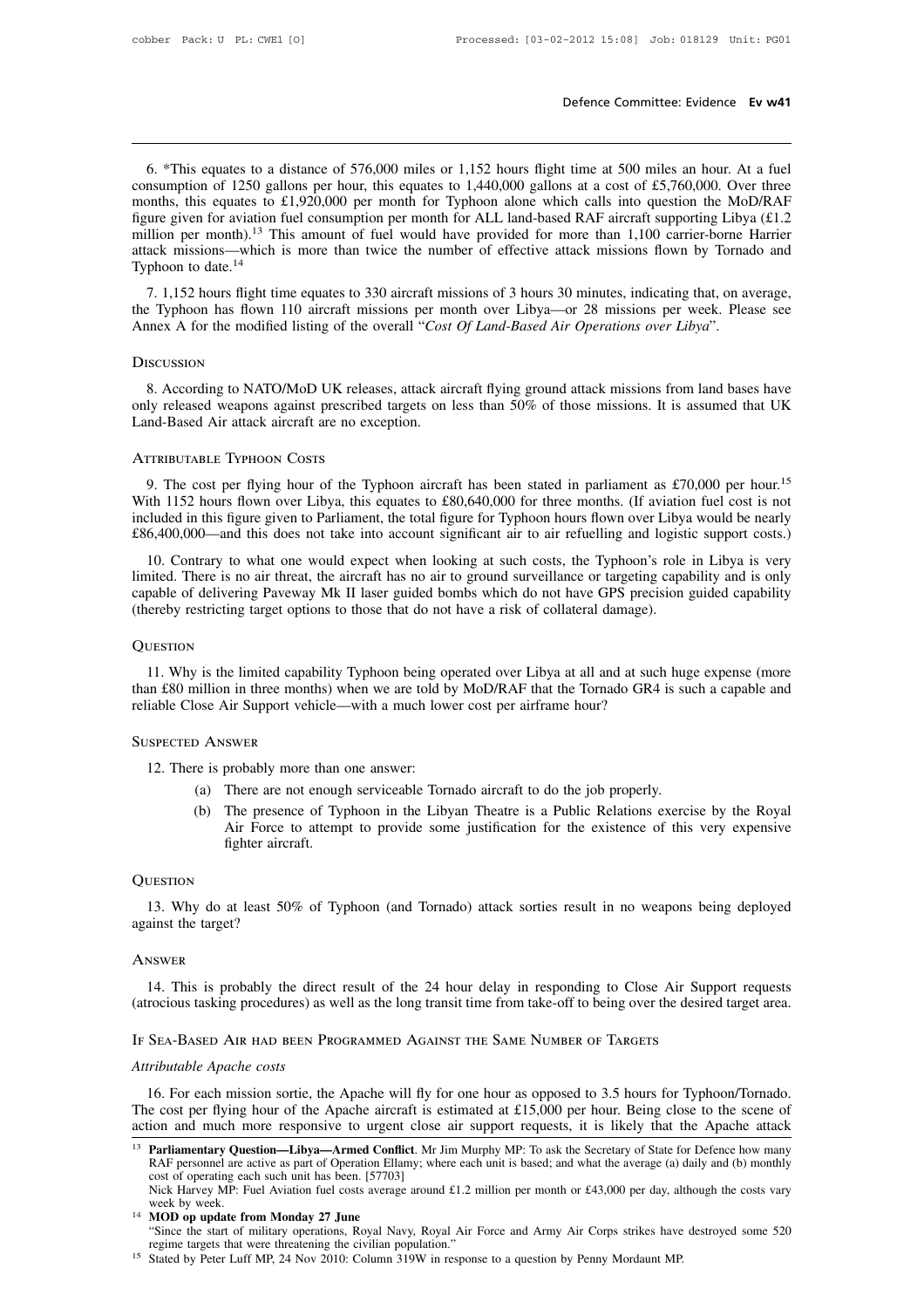**Ev w42** Defence Committee: Evidence<br>helicopter would be able to strike its chosen target more effectively on each mission<sup>16</sup> as in Afghanistan. That<br>is to say, 50% of Apache attack sorties would not be wasted as with Tor **Ev w42** Defence Committee: Evidence<br>helicopter would be able to strike its chosen target more effectively on each mission<sup>16</sup> as in *A*<br>is to say, 50% of Apache attack sorties would not be wasted as with Tornado/Typhoon.<br> 11. Hence and the Apache airframe costs for three months are estimated to be £2.73 million plus £0.364 million fuel costs. See Annex B for more details. helicopter would be able to strike its chosen targe<br>is to say, 50% of Apache attack sorties would not<br>17. Attributable Apache airframe costs for three<br>in fuel costs. See Annex B for more details.

is to say, 50% of Apache attack sorties would not be wasted as with Tornado/Typhoon.<br>
17. Attributable Apache airframe costs for three months are estimated to be £2.73 million plus £0.364 million<br>
in fuel costs. See Annex

17. Attributable Apache airframe costs for three months are estimated to be £2.73 million plus £0.364 million<br>fuel costs. See Annex B for more details.<br>Itibutable Harrier costs<br>18. For each mission sortie the Harrier will The costs. See Annex B for more details.<br>
Attributable Harrier costs<br>
18. For each mission sortie the Harrier will fly for one hour as opposed to 3.5 hours for Land-Based Air.<br>
The cost per flying hour of the Harrier airc Attributable Harrier costs<br>
18. For each mission sortie the Harrier will fly for one hour as opposed to 3.5 hours for Land-Based Air.<br>
18. For each mission sortie the Harrier aircraft has been stated in parliament as £37, Attributable Harrier costs<br>
18. For each mission sortie the Harrier will fly for one hour as opposed to 3.5 hours for Land-Based Air.<br>
The cost per flying hour of the Harrier aircraft has been stated in parliament as £37,0 Attributable Harrier costs<br>18. For each mission sortie the Harrier will fly for one hour as opposed to 3.5 hours for Land-Based Air.<br>The cost per flying hour of the Harrier aircraft has been stated in parliament as £37,000 18. For each mission sortie the Harrier will fly for one hour as opposed to 3.5 hours for Land-Based Air. The cost per flying hour of the Harrier aircraft has been stated in parliament as £37,000 per hour (this figure is is externally contested by operators as being far too high<sup>17</sup>—according to US Naval Air Systems Command, i.e Harrier costs no more than US\$22,000 per hour—that is, £13,750 per hour. Where did Peter Luff MP get is figures is strongly contested by operators as being far to<br>the Harrier costs no more than US\$22,000 per ho<br>his figures from?). Being close to the scene of a<br>requests, it is likely that the Harrier would be able<br>19. Attributable Ha the Harrier costs no more than US\$22,000 per hour—that is, £13,750 per hour. Where did Peter Luff MP get<br>his figures from?). Being close to the scene of action and much more responsive to urgent close air support<br>requests,

20. 19. Attributable Harrier airframe costs for three months are calculated as £13.47 million plus £2.09 million fuel costs. See Annex B for more details.<br>
DMPARISON: OVERALL LAND-BASED AIR COSTS VERSUS OVERALL SEA-BASED A



**CONCLUSIONS** 

21. The Land-Based Air Support of No Fly Zone operations over Libya is approximately six times more expensive than the equivalent Sea Based Air Support would have been—for the same weapons effect.<br>22. For offshore operatio

22. For offshore operations where Land-Based Air Support would have been—for the same weapons effect.<br>22. For offshore operations where Land-Based Air is positioned even more than 600 miles from the target<br>22. For offshore CONCLUSIONS<br>
21. The Land-Based Air Support of No Fly Zone operations over<br>
expensive than the equivalent Sea Based Air Support would have been<br>
22. For offshore operations where Land-Based Air is positioned ev<br>
area, the 21. The Land-Based Air Support of No Fly Zone operations over Libya is approximately six times more<br>pensive than the equivalent Sea Based Air Support would have been—for the same weapons effect.<br>22. For offshore operations Sea Based Air Support of The Same operation and the expensive than the equivalent Sea Based Air Support would have been—for the same weapons effect.<br>22. For offshore operations where Land-Based Air is positioned even more 22. For offshore operations where Land-Based Air is positioned even more than 600 miles from the target area, the differential in cost will logically increase exponentially.<br>
23. In this financially constrained climate, o

<sup>&</sup>lt;sup>16</sup> Being close to the target when briefed and consequently over target much more quickly, it is likely that the Harrier/Apache

<sup>23.</sup> In this financially constrained climate, our political masters should recognise this fact and ensure that Sea Based Air is properly funded in the future—at direct cost to Land-Based Air funding, if necessary.<br>
24. Dr *A* key target is reducing the start is reduced in the start is and the start is demonstrably wrong.<br> *A key target is suggestion that support for the Harrier is based on sentiment is demonstrably wrong.<br>
<i>A key target is* 24. Dr Fox's suggestion that support for the Harrier is based on sentiment is demonstrably wrong.<br>*Being close to the target when briefed and consequently over target much more quickly, it is likely that the Harrier/Apache*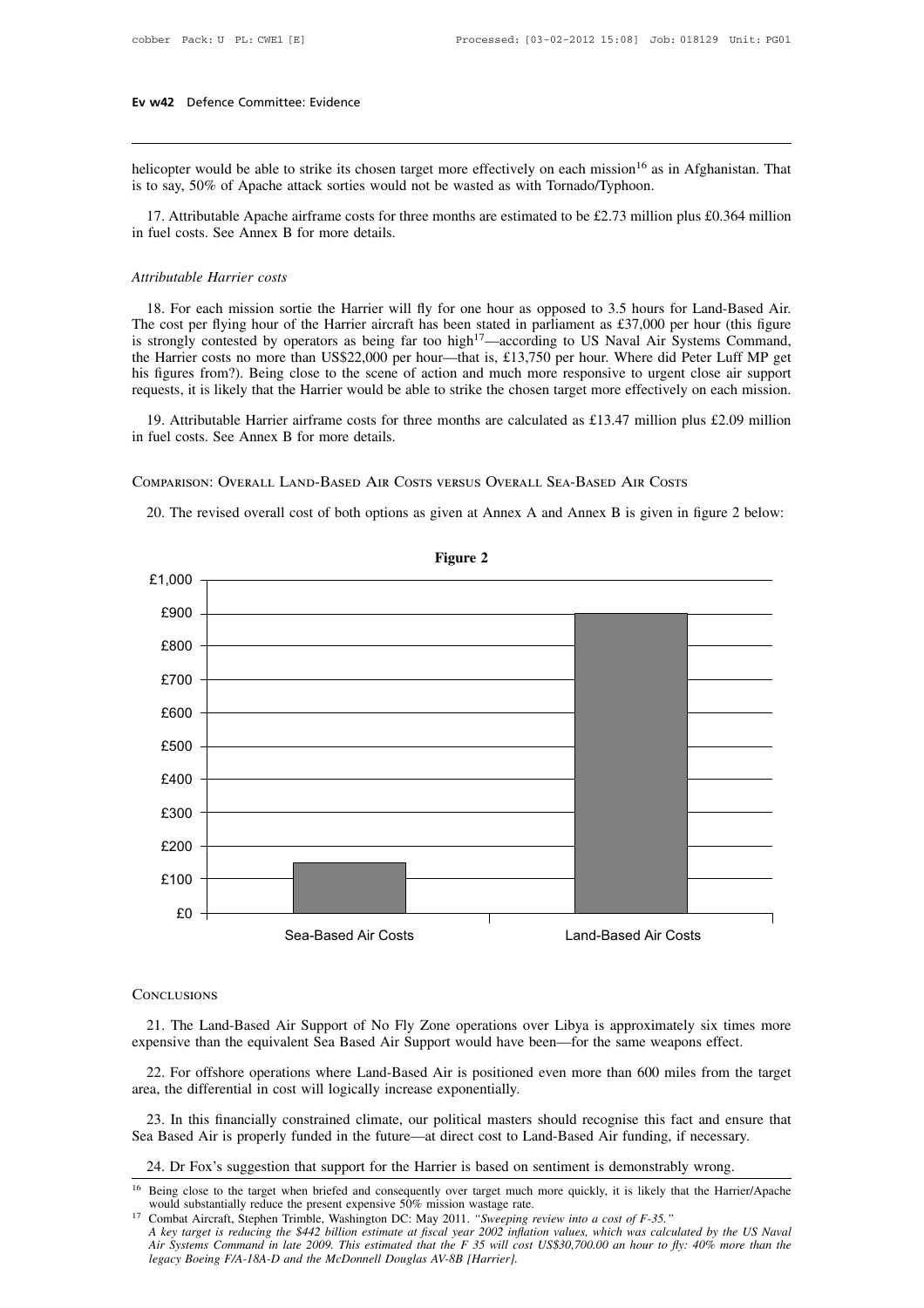# Defence Committee<br>
COST OF LAND-BASED AIR OPERATIONS<br>
rations—Libya—Includes the following:

COST OF LAND-BASED AIR OPERATION:<br>Cost of Land-Based Air Operations—Libya—Includes the following:<br>CLOSE AIR SUPPORT AIRCRAFT MISSIONS PER WEEL

# Annex A<br>COST OF LAND-BASED AIR OPERATIONS<br>Cost of Land-Based Air Operations—Libya—Includes the following:<br>CLOSE AIR SUPPORT AIRCRAFT MISSIONS PER WEEK (ESTIMATE)

|         |     |                                             |                                                                 | COST OF LAND-BASED AIR OPERATIONS                                               |             |              |
|---------|-----|---------------------------------------------|-----------------------------------------------------------------|---------------------------------------------------------------------------------|-------------|--------------|
|         |     |                                             | Cost of Land-Based Air Operations—Libya—Includes the following: |                                                                                 |             |              |
|         |     |                                             |                                                                 | CLOSE AIR SUPPORT AIRCRAFT MISSIONS PER WEEK (ESTIMATE)                         |             |              |
|         | No. | <b>Fuel Cost</b>                            | Airframe $cost*$                                                | Weapons Cost**                                                                  | Sub Total   | 6 months     |
| Tornado | 56  | £960,000                                    | £6,860,000                                                      | £4,000,000                                                                      | £11,820,000 | £307,320,000 |
| Typhoon | 28  | £480,000                                    | £7,350,000                                                      | £2,000,000                                                                      | £9,830,000  | £255,580,000 |
|         |     | * See Note 2, below, for calculation basis. |                                                                 |                                                                                 |             |              |
|         |     |                                             |                                                                 | ** MoD statement gives the cost of weapons delivered per week to be £6 million. |             |              |
|         |     |                                             |                                                                 | AIR TO AIR REFUELLING TANKER MISSIONS PER WEEK (ESTIMATE)                       |             |              |
|         | No. | <b>Fuel Cost</b>                            | Airframe cost                                                   | Weapons Cost                                                                    | Sub Total   | 6 months     |
|         |     |                                             |                                                                 |                                                                                 |             |              |

| I Y PHOOH | $\angle$ O | <b>L</b> HOU, UUU                           | 1,330,000                                                                       | LZ,000,000          | <b>LY,000,000</b> | £233,300,000 |
|-----------|------------|---------------------------------------------|---------------------------------------------------------------------------------|---------------------|-------------------|--------------|
|           |            | * See Note 2, below, for calculation basis. |                                                                                 |                     |                   |              |
|           |            |                                             | ** MoD statement gives the cost of weapons delivered per week to be £6 million. |                     |                   |              |
|           |            |                                             | AIR TO AIR REFUELLING TANKER MISSIONS PER WEEK (ESTIMATE)                       |                     |                   |              |
|           |            |                                             |                                                                                 |                     |                   |              |
|           | No.        | <b>Fuel Cost</b>                            | Airframe cost                                                                   | <i>Weapons Cost</i> | Sub Total         | 6 months     |
|           | 20         | £300,000                                    | £1,800,000                                                                      | £0                  | £2,100,000        | £54,600,000  |
|           |            |                                             |                                                                                 |                     |                   |              |
|           |            |                                             | SENTINEL R1 AIRCRAFT MISSIONS PER WEEK (ESTIMATE)*                              |                     |                   |              |
|           | No.        | <b>Fuel Cost</b>                            | Airframe cost                                                                   | Weapons Cost        | Sub Total         | 6 months     |
|           | 8          | £120,000                                    | £1,200,000                                                                      | £0                  | £1,320,000        | £34,320,000  |
|           |            |                                             |                                                                                 |                     |                   |              |

| 20  | £300,000         | £1,800,000                                         | £0           | £2,100,000 | £54,600,000 |
|-----|------------------|----------------------------------------------------|--------------|------------|-------------|
|     |                  |                                                    |              |            |             |
|     |                  | SENTINEL R1 AIRCRAFT MISSIONS PER WEEK (ESTIMATE)* |              |            |             |
| No. | <b>Fuel Cost</b> | Airframe cost                                      | Weapons Cost | Sub Total  | 6 months    |
| 8   | £120,000         | £1,200,000                                         | £0           | £1,320,000 | £34,320,000 |
|     |                  |                                                    |              |            |             |
|     |                  | AWACS AIRCRAFT MISSIONS PER WEEK (ESTIMATE)        |              |            |             |
| No. | Fuel Cost        | Airframe cost                                      | Weapons Cost | Sub Total  | 6 months    |
| 8   | £120,000         | £1,600,000                                         | £0           | £1,720,000 | £44,720,000 |

| 8   | £120,000         | £1,200,000    | £0                                                   | £1,320,000 | £34,320,000        |
|-----|------------------|---------------|------------------------------------------------------|------------|--------------------|
|     |                  |               | AWACS AIRCRAFT MISSIONS PER WEEK (ESTIMATE)          |            |                    |
| No. | <b>Fuel Cost</b> | Airframe cost | Weapons Cost                                         | Sub Total  | 6 months           |
| 8   | £120,000         | £1,600,000    | £0                                                   | £1,720,000 | £44,720,000        |
|     |                  |               | Sub-Total for 6 months                               |            | $£696.540$ million |
|     |                  |               | ACCOMMODATION AND ALLOWANCES PER WEEK (ESTIMATE ***) |            |                    |
|     | No.              |               | Accommodation                                        | Sub Total  | 6 Months           |

| 8                           | £120,000         | £1,600,000                                           | £0            | £1,720,000 | £44,720,000      |
|-----------------------------|------------------|------------------------------------------------------|---------------|------------|------------------|
|                             |                  | Sub-Total for 6 months                               |               |            | £696.540 million |
|                             |                  | ACCOMMODATION AND ALLOWANCES PER WEEK (ESTIMATE ***) |               |            |                  |
|                             | No.<br>Personnel |                                                      | Accommodation | Sub Total  | 6 Months         |
| Gioia Dell Colle *          | $550+$           |                                                      | £250,000      | £250,000   | £6,500,000       |
| Trapani                     | 150              |                                                      | £75,000       | £75,000    | £1,950,000       |
| <b>Naples</b>               | 50               |                                                      | £15,000       | £15,000    | £390,000         |
| Poggia Renatico             | 50               |                                                      | £35,000       | £35,000    | £910,000         |
| Akrotiri **                 | 400              |                                                      | £40,000       | £40,000    | £1,040,000       |
| Longer Separation Allowance |                  |                                                      |               | £150,000   | £3,900,000       |
| Local Overseas Allowance    |                  |                                                      |               | £12,000    | £312,000         |

Longer Separation Allowance<br>
Local Overseas Allowance<br>
\* MOD, MA, 15 June 11: "The average monthly cost of all UK personnel at Gioia dell Colle is around<br>  $\pm 1$  million."<br>
\*\* Akrotiri already has an RAF personnel establis **Example 12,000** E312,000<br> **Example 7.12,000** E512,000<br> **Example 7.12,000** E512,000<br> **Example 7.12,000** E512,000<br> **Example 7.12,000** E512,000<br> **Example 7.12,000**<br> **Example 7.12,000**<br> **Example 7.12,000**<br> **Example 7.12,000 EXAM STANGE THEMANGE 11.1.** "The average monthly cost of all UK personnel."<br>
\*\* MOD, MA, 15 June 11: "The average monthly cost of all UK personnel."<br>
\*\* Akrotiri already has an RAF personnel establishment in excess of 1,5 <sup>24</sup> MOD, MA, 13 June 11: The average monthly cost of all UK personnet at Glota aeti Colle is around  $\pm 1$  million."<br>
<sup>24</sup> Akrotiri already has an RAF personnel establishment in excess of 1,500 to support aircraft operat S and logistic support aircraft). A further 100 personnel have 11)—Ellamy costs should therefore include a proportion of verall cost estimate.<br>
ary answer to Jim Murphy, MP. (Hansard/Commons/bydate/<br> **Sub-Total for 6 month** 

20110614/writtenanswers/part007). standing personnel. Only this will give a reliable overall cost estimate.<br>
\*\*\* Minister for Armed Forces costs in Parliamentary answer to Jim Murphy, MP. (Hansard/Commons/bydate/<br>
20110614/writtenanswers/part007).<br> **Sub-To** 

|         |                  | Sub-Total for 6 months |                                                                    | £15,002,000 |
|---------|------------------|------------------------|--------------------------------------------------------------------|-------------|
|         |                  |                        | LOGISTIC SUPPLY AIR FROM UK—MATERIALS, SPARES, ORDNANCE (ESTIMATE) |             |
| No.     |                  |                        |                                                                    |             |
| Return  |                  | Airframe               |                                                                    |             |
| Flights | <b>Fuel Cost</b> | cost                   | Sub Total                                                          | 6 months    |
| 14      | £350,000         | £2,400,000             | £2,750,000                                                         | £71,500,000 |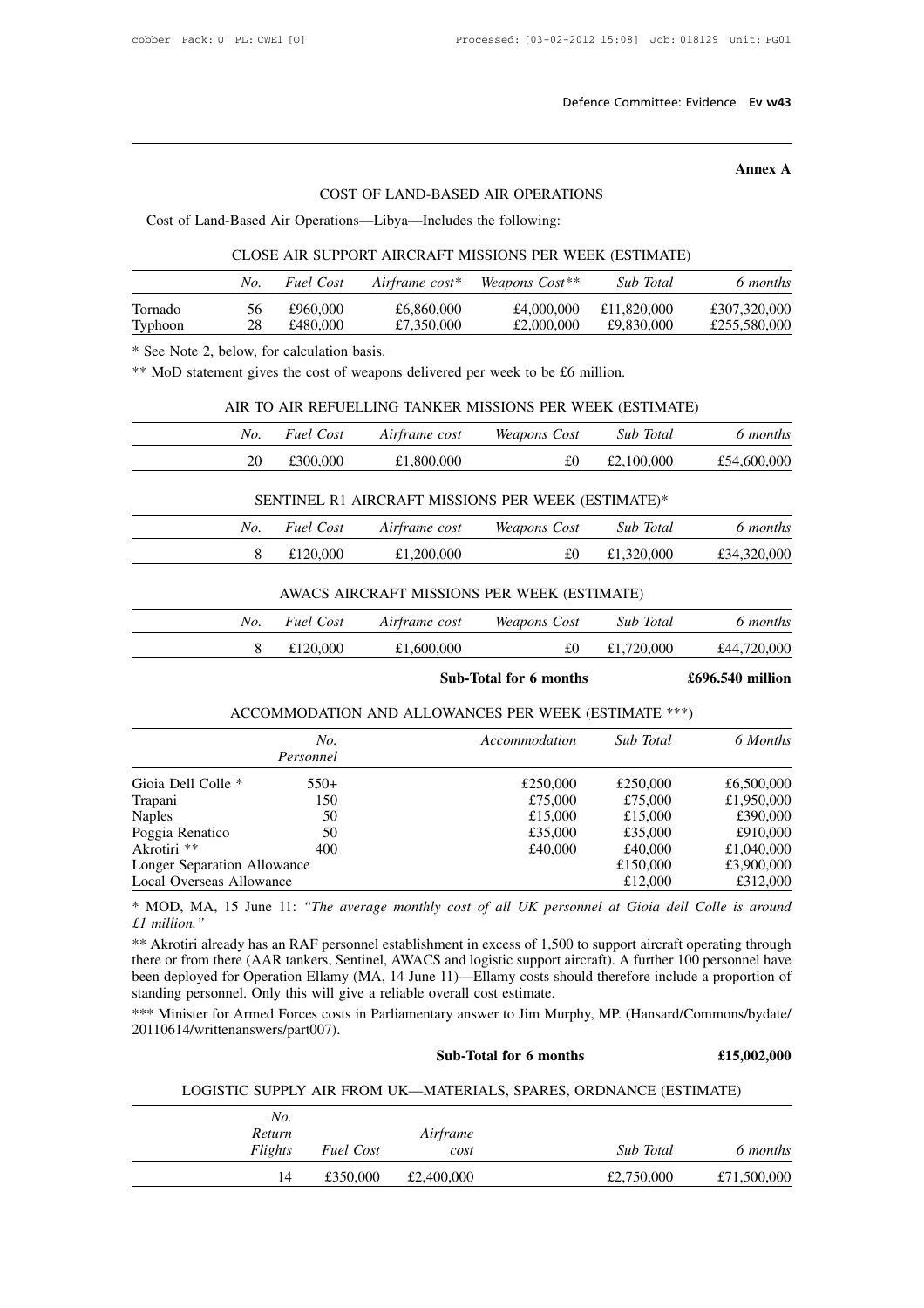| Ev w44 Defence Committee: Evidence                        |             |
|-----------------------------------------------------------|-------------|
| LOGISTIC SUPPLY LAND FROM UK (ESTIMATE)                   |             |
| Per Week                                                  | 6 months    |
| £50,000                                                   | £1,300,000  |
| <b>Sub-Total for 6 months</b>                             | £72,800,000 |
| PERSONNEL TRANSPORT AND CHANGE-OVER-SIX MONTHS (ESTIMATE) |             |
| No.                                                       |             |

|                                                                              |                  | Sub-Total for 6 months                                    |           | £72,800,000  |
|------------------------------------------------------------------------------|------------------|-----------------------------------------------------------|-----------|--------------|
|                                                                              |                  | PERSONNEL TRANSPORT AND CHANGE-OVER—SIX MONTHS (ESTIMATE) |           |              |
| No.                                                                          |                  |                                                           |           |              |
| Return                                                                       |                  | Airframe                                                  |           |              |
| Flights                                                                      | <b>Fuel Cost</b> | cost                                                      | Sub Total | 6 months     |
| 80                                                                           | £2,000,000       | £19,200,000                                               |           | £21,200,000  |
|                                                                              |                  | Sub-Total for 6 months                                    |           | £21,200,000  |
|                                                                              |                  |                                                           |           |              |
| ADDITIONAL COSTS EG BASING RENTAL, ROTATION OF FIGHTERS FOR MAINTENANCE, ETC |                  |                                                           |           |              |
|                                                                              |                  | Sub-Total for 6 months                                    |           | £100 million |
|                                                                              |                  |                                                           |           |              |

| £2,000,000<br>80                                                                                                                                                               | £19,200,000            | £21,200,000        |
|--------------------------------------------------------------------------------------------------------------------------------------------------------------------------------|------------------------|--------------------|
|                                                                                                                                                                                | Sub-Total for 6 months | £21,200,000        |
| ADDITIONAL COSTS EG BASING RENTAL, ROTATION OF FIGHTERS FOR MAINTENANCE, ETC                                                                                                   |                        |                    |
|                                                                                                                                                                                | Sub-Total for 6 months | £100 million       |
| <b>Estimated Total Bill for 6 months Land-Based Air Deployment</b>                                                                                                             |                        | $£905.542$ million |
| Notes:                                                                                                                                                                         |                        |                    |
| 1. Aviation Fuel cost estimated to be £4.00 per gallon—as for civil airlines.                                                                                                  |                        |                    |
| 2. Airframe cost given = Government Figures per hour (eg Tornado: £35,000, Typhoon: £70,000 per hour)<br>multiplied by length of mission multiplied by the number of missions. |                        |                    |
| 3. Weapons cost per week taken from MoD news release: £6 million.                                                                                                              |                        |                    |
|                                                                                                                                                                                |                        |                    |

**ESUMATE TOTAL INTO THE EXECUTE:**<br>3. Aviation Fuel cost estimated to be £4.00 per gallon—as for civil airlines<br>3. Airframe cost given = Government Figures per hour (eg Tornado: £35<br>multiplied by length of mission multiplie

1. Aviation Fuel cost estimated to be £4.00 per gallon—as for civil airlines.<br>
2. Airframe cost given = Government Figures per hour (eg Tornado: £35,000, Typhoon: £70,000 per hour)<br>
multiplied by length of mission multipli 1. Aviation Fuel cost estimated to be £4.00 per gallon—as for civil airlines.<br>
2. Airframe cost given = Government Figures per hour (eg Tornado: £35,000, Typhoon: £70,000 per hour)<br>
multiplied by length of mission multipli 2. Airframe cost given = Government Figures per hour (eg Tornado: £35,000, Typhoon: £70,000 per hour) multiplied by length of mission multiplied by the number of missions.<br>3. Weapons cost per week taken from MoD news rele 2. All traine cost given – Government Figures per nout (eg Tomado, 255,000, Typhoon, 270,000 per nout)<br>multiplied by length of mission multiplied by the number of missions.<br>3. Weapons cost per week taken from MoD news rele 3. Weapons cost per week taken from MoD news release: £6 million.<br>4. The estimated number of missions flown by Tornado per week (40) equates to<br>two days. United States Marine Corps Harriers were flying two missions per<br>man times as<br>
e, greater<br>
June 11.)<br> **Annex B** expense): *Tornado and Typhoon flew numerous patrols over Libya during the past two days*. (MoD, 18 June 11.)<br>5. Various MoD statements/statistics as given by Defence News Analysis.<br>**Annex B**<br>EQUIVALENT COST OF SEA-BASED A

Various MoD statements/statistics as given by Defence News Analysis.<br>
EQUIVALENT COST OF SEA-BASED AIR OPERATIONS<br>
Equivalent Cost of Sea-Based Air Operations—Libya—Includes the following:<br>
CLOSE AIR SUPPORT AIRCRAFE MISSI

| CLOSE AIR SUPPORT AIRCRAFT MISSIONS PER WEEK (ESTIMATE) |  |  |  |  |  |  |  |
|---------------------------------------------------------|--|--|--|--|--|--|--|
|---------------------------------------------------------|--|--|--|--|--|--|--|

|         |                                             |          |                                                                                                         |            |            | <b>Annex B</b> |
|---------|---------------------------------------------|----------|---------------------------------------------------------------------------------------------------------|------------|------------|----------------|
|         |                                             |          | EQUIVALENT COST OF SEA-BASED AIR OPERATIONS                                                             |            |            |                |
|         |                                             |          | Equivalent Cost of Sea-Based Air Operations—Libya—Includes the following:                               |            |            |                |
|         |                                             |          |                                                                                                         |            |            |                |
|         |                                             |          | CLOSE AIR SUPPORT AIRCRAFT MISSIONS PER WEEK (ESTIMATE)                                                 |            |            |                |
|         | No.                                         | Fuel     | Airframe                                                                                                | Weapons    |            |                |
|         | Sorties ***                                 | Cost     | $cost^*$                                                                                                | $Cost**$   | Sub Total  | 6 months       |
| Harrier | 28                                          | £161,000 | £1,036,000                                                                                              | £3,000,000 | £4,197,000 | £109,122,000   |
| Apache  | 14                                          | £28,000  | £210,000                                                                                                | £1,400,000 | £1,638,000 | £42,588,000    |
|         | * See Note 2, below, for calculation basis. |          |                                                                                                         |            |            |                |
|         |                                             |          | ** Weapons cost per week less than land based. No Storm Shadow. Hellfire less expensive than Brimstone. |            |            |                |
|         |                                             |          | *** More than half Tornado/Typhoon sorties did not result in target attack.                             |            |            |                |

% See Note 2, below, for calculation basis.<br>\*\* Weapons cost per week less than land based. No Storm Shadow. Hellfire less expensive than Brimstone.<br>\*\*\* More than half Tornado/Typhoon sorties did not result in target attack

|     |                                                                                                                         |               | AEW SEA KING AIRCRAFT MISSIONS PER WEEK (ESTIMATE) |                                                                                                                                                    |                               |
|-----|-------------------------------------------------------------------------------------------------------------------------|---------------|----------------------------------------------------|----------------------------------------------------------------------------------------------------------------------------------------------------|-------------------------------|
| *** | <b>Fuel Cost</b>                                                                                                        | Airframe cost | Weapons Cost                                       | Sub Total                                                                                                                                          | 6 months                      |
| 14  | £28,000                                                                                                                 | £70,000       | £0                                                 | £98,000                                                                                                                                            | £2,548,000                    |
|     |                                                                                                                         |               |                                                    |                                                                                                                                                    | £154,258,000                  |
|     |                                                                                                                         |               |                                                    |                                                                                                                                                    | $£154.258$ million            |
|     |                                                                                                                         |               |                                                    |                                                                                                                                                    |                               |
|     |                                                                                                                         |               |                                                    |                                                                                                                                                    |                               |
|     | No. Sorties<br>2. Airframe cost given = Government Figures per hour where available (eg Harrier: £37,000) multiplied by |               |                                                    | <b>Estimated Total Bill for 6 months Sea-Based Air Deployment</b><br>1. Aviation Fuel cost estimated to be £4.00 per gallon—as for civil airlines. | <b>Sub-Total for 6 months</b> |

*Notes:*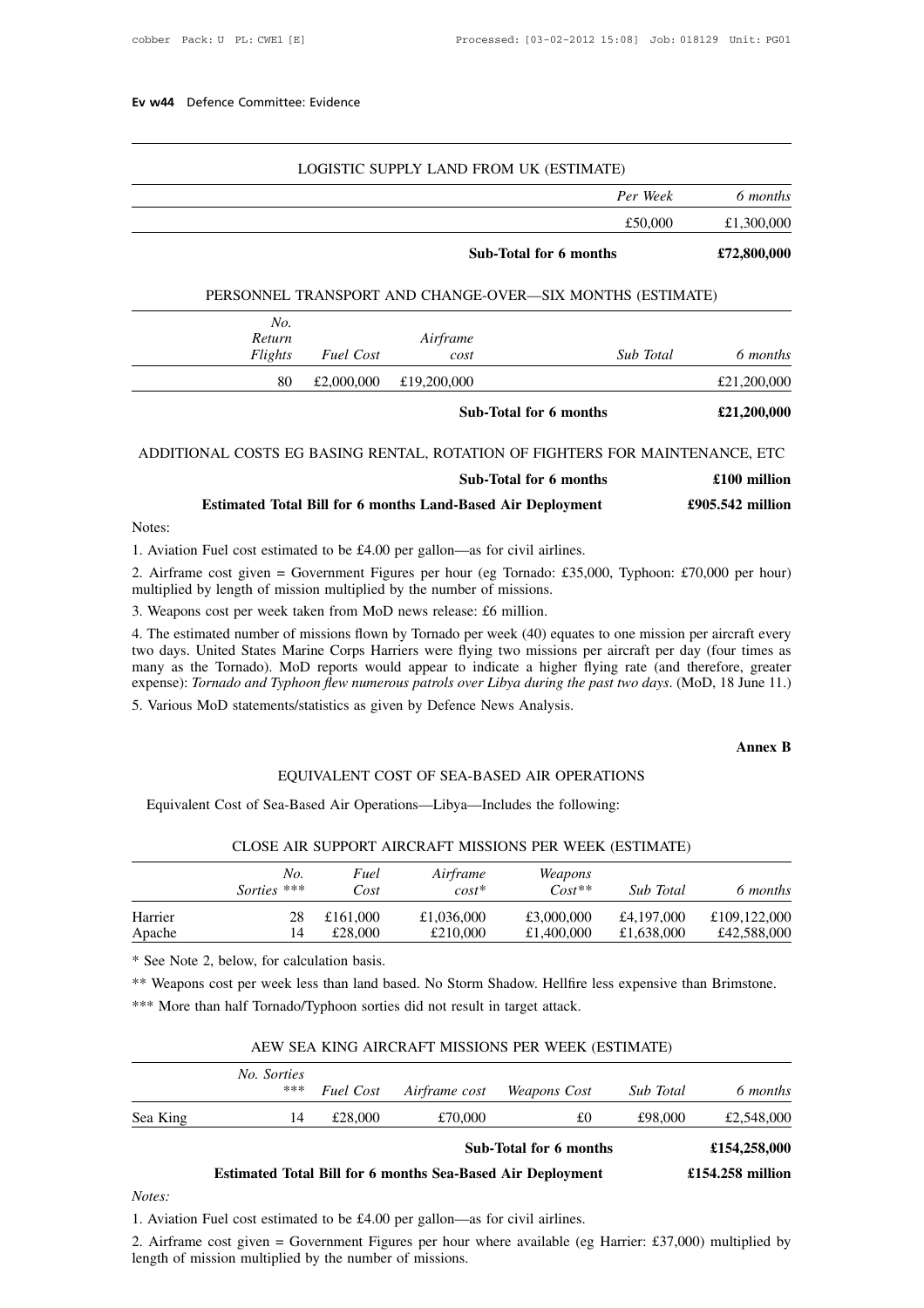# **Defence Committee: Evidence Ev w45**<br>Avoiding an Exaggerated Appreciation of Land-Based Air in the Libyan Operation<br>E

# **REFERENCE**

*Letter from Nick Harvey MP, Minister of State for the Armed Forces to Sarah Wollaston MP, dated 15 June*<br>2011, covering correspondence from Dr Paul Arnison-Newgass *2011, Avoiding an Exaggerated Appreciation of Land-Based Air REFERENCE*<br>*2011, covering correspondence from Dr Paul Arnison-Newgass*<br>2011, *covering correspondence from Dr Paul Arnison-Newgass*<br>1. In this world of the Int

Avoiding an Exaggerated Appreciation of Land-Based Air in the Libyan Operation<br> *EFERENCE*<br> *Iter from Nick Harvey MP, Minister of State for the Armed Forces to Sarah Wollaston MP, dated 15 June*<br> *II, covering corresponde* EXETERENCE<br> *Exter from Nick Harvey MP, Minister of State for the Armed Forces to Sarah Wollaston MP, dated 15 June*<br>
2011, *covering correspondence from Dr Paul Arnison-Newgass*<br>
1. In this world of the Internet and real-REFERENCE<br>
Letter from Nick Harvey MP, Minister of State for the Armed Forces to Sarah Wollasto<br>
2011, covering correspondence from Dr Paul Arnison-Newgass<br>
1. In this world of the Internet and real-time communication, it *r from Nick Harvey MP, Minister of State for the Armed Forces to Sarah Wollaston MP, dated 15 June*, covering correspondence from Dr Paul Arnison-Newgass<br>In this world of the Internet and real-time communication, it is fo *State from Nick Harvey MP, Minister of State for the Armed Forces to Sarah Wollaston MP, dated 15 June* 2011, *covering correspondence from Dr Paul Arnison-Newgass*<br>
1. In this world of the Internet and real-time communic 1. In this world of the Internet and real-time communication, it is for consideration that the MoD scriptwriters<br>no provide our Minister of State with information (for his responses to enquiries from the public) are prone<br>

most anything they wished with information (for his responses to enquiries from the public) are prone<br>to misleading error. I refer to the following sentence from the second paragraph:<br>"And as events in Libya show the agile information emanating from MoD does that organisation a considerable disservice and several in that year's Strategic Defence and Security Review (SDSR) make a profound influence on the world stage."<br>2. Prior to the advent Consumer to public questioning. The statement referred to above that we concluded we needed in last year's<br>Strategic Defence and Security Review (SDSR) make a profound influence on the world stage."<br>2. Prior to the advent Interpretation of Libyan Events in Libyan Show the agite and jextible jorce that we concluded we heeded Strategic Defence and Security Review (SDSR) make a profound influence on the world stage.<br>2. Prior to the advent of r 2. Prior to the advent of real-time news being available through the Internet, the scriptwriters could say most anything they wished without fear of substantial rebuttal. This is no longer the case and some of the formatio 2. Prior to the advent of real<br>almost anything they wished w<br>information emanating from Mo<br>open to public questioning. Th<br>Interpretation of Libyan Events'<br>3. Where and how is this Agi<br>MoD-provided statement:<br>1. Land-based The station emanating from MoD does that organisation a considerable disservice and arguably lays Ministers<br>
is providic questioning. The statement referred to above can most kindly be described as "A Generous<br>
retation of

- upon at all levels within the international community. The statement referred to above can most kindly be described as "A Generous<br>
ion of Libyan Events". Less kindly, it might be thought a "Gross Exaggeration".<br>
Le and ho ion of Libyan Events". Less kindly, it might be thought a "Gross Exagge"<br>
e and how is this Agility and Flexibility being demonstrated in the Libya<br>
ided statement:<br>
Land-based air power is proving "less responsive" and "c (a) low is this Agility and Flexibility being<br>
statement:<br>
based air power is proving "less respon<br>
at all levels within the international comm<br>
e world stage is a negative one: Europea<br>
(a) unable to hold up their corner, (b) short of weapons, and the media of which the international conduction of world stage is a negative one: Europ (a) unable to hold up their corner, (b) short of weapons, and (c) un-responsive to the needs on the based air power is proving "less responsive" and "<br>
at all levels within the international community. The<br>
e world stage is a negative one: European NATO nat<br>
(a) unable to hold up their corner,<br>
(b) short of weapons, and<br>
	-
	-
	-

12. The majority of effective strike power has been provided by the aircraft carrier *Charles de Gaulle*,<sup>18</sup> the inted States Marine Corps Harriers (until withdrawn for political reasons by President Obama—too visible vol on the world stage is a negative one: European NATO nations are:<br>
(a) unable to hold up their corner,<br>
(b) short of weapons, and<br>
(c) un-responsive to the needs on the ground.<br>
2. The majority of effective strike power ha (a) unable to hold up their corner,<br>
(b) short of weapons, and<br>
(c) un-responsive to the needs on the ground.<br>
2. The majority of effective strike power has been provided by the aircraft carrier *Charles de Gaulle*,<sup>18</sup> t (b) short of weapons, and<br>
(c) un-responsive to the needs on the ground.<br>
2. The majority of effective strike power has been provided by the aircraft carrier *Charles de Gaulle*,<sup>18</sup> the<br>
United States Marine Corps Harrie 2. The majority of effective strike power has been provided by the aircraft carrier *Charles de Gaul* United States Marine Corps Harriers (until withdrawn for political reasons by President Obama—toe involvement for the Am ited States Marine Corps Harriers (until withdrawn for political reasons by President Obama—too visible<br>volvement for the American public to stomach) and, quietly and with no fanfare, by United States naval and<br>force aircr

involvement for the American public to stomach) and, quietly and with no fanfare, by United States naval and<br>air force aircraft (3,475 sorties—approximately 1/3rd of the total).<sup>19</sup><br>4. SDSR gapped the United Kingdom's Seaair force aircraft (3,475 sorties—approximately 1/3rd of the total).<sup>19</sup><br>4. SDSR gapped the United Kingdom's Sea-Based Airpower and in doing so prevented the UK from<br>responding to the Libyan crisis in a truly agile and fl 4. SDSR gapped<br>responding to the Lib<br>5. Significantly, t<br>significantly, failed t<br>Operation Ellamy cor<br>by SDSR 2010.<br>6. If the future cor sponding to the Libyan crisis in a truly agile and flexible manner (as with *Charles de Gaulle*).<br>
5. Significantly, the Minister remarked upon the overriding need for fiscal constraint but, equally<br>
mificantly, failed to

5. Significantly, the Minister remarked upon the overriding need for fiscal constraint but, equally significantly, failed to mention the large and unnecessary cost of Britain's Land-Based Air contribution to Operation Ell 3. Significantly, the Minister Felliar Real upon the overliding heed for fiscal constraint out, equally significantly, failed to mention the large and unnecessary cost of Britain's Land-Based Air contribution to Operation Signincanty, raned to mention the range and unnecessary cost of Britain's Land-Based Air contribution to<br>Operation Ellamy compared with what it would have cost utilising the Sea-Based Air assets that were removed<br>by SDSR by SDSR 2010.<br>
6. If the future constitution of our armed services is going to be based in part upon the Libyan experience,<br>
we must assess the true costs of that experience. Over a six-month period direct Land-Based Air C by SDSR 2010.<br>
6. If the future constitution of our armed services is going to be based in part upon the Libyan experience,<br>
we must assess the true costs of that experience. Over a six-month period direct Land-Based Air 6. It the future constitution of our affilied services is going to be based in part upon the Libyan experience,<br>
2. must assess the true costs of that experience. Over a six-month period direct Land-Based Air Costs are<br>
a we must assess the the costs of that experience. Over a six-month period direct Land-Based Air Costs are realistically estimated to be approximately £900 million.<sup>20</sup> The more responsive, agile and flexible Sea-Based Air C

Franklicantly estimated to be approximately £900 infinion. The inference is exponsive, agrie and nexture sea-Based Air Air Costs would have been approximately £150 million. If the costs of the UK infrastructure supporting Air Costs would have been approximately £150 million. If the costs of the UK infrastructure supporting Libyan air operations (RAF airfields and Naval air stations and carrier) are taken into account, the Land-Based Air. c The SDSR recommendations will therefore have caused Britain to spend approximately £1 billion more in it would have needed to in just a six-month period—if the right decisions had been made in SDSR. This travagant and wast

# **INTRODUCTION**

Extravagant and wastetul expenditure will only be increased for any operations further afield than Libya if we<br>thinue to rely on Land-Based Air.<br>I. When comparing Land-Based Air costs against Sea-Based Air costs for task f IVI Airfield Costs and Sea-Based Air "Mobile Airfield" Costs in support of Task Force Operations<br>
INTRODUCTION<br>
1. When comparing Land-Based Air costs against Sea-Based Air costs for task force operations offshore, it<br>
is 1. When comparing Land-Based Air costs against Sea-Based Air costs for task force operations offshore, it<br>is not unreasonable to take into account the cost of running the air bases in the UK (and, for example, Akrotiri,<br>Cy 2. This paper addresses these costs and the Robine Anneta Costs in support of task force operations offshore, it<br>and unreasonable to take into account the cost of running the air bases in the UK (and, for example, Akrotiri

INTRODUCTION<br>
1. When comparing Land-Based Air costs against Sea-Based Air costs for task force operations offshore, it<br>
is not unreasonable to take into account the cost of running the air bases in the UK (and, for exampl 1. When comparing Land-Based Air costs against Sea-Based Air costs for task force operations offshore, it<br>is not unreasonable to take into account the cost of running the air bases in the UK (and, for example, Akrotiri,<br>Cy 2 December 2010 in response to a question by Sir Menzies Campbell CBE QC (North East Fife, Liberal Democrat) in Parliamentary Cyprus and statements, a December 2010 in response to a question by Sir Menzies Campbell CBE QC Is not unleasonable to take into account the cost of funning the air bases in the OK (and, tor example, AKOuT,<br>Cyprus) from which the RAF and the Royal Navy Fleet Air Arm deploy their aircraft.<br>2. This paper addresses thes *cd/extrapolated as given (unless otherwise stated): for example, by Nick Harvey MP (Minister of State rmed Forces), Defence; North Devon, Liberal Democrat) in Parliamentary Written answers and statements, December 2010 in* (Armed Forces), Defence; North Devon, Liberal Democrat) in Parliamentary Written answers and statements,<br>2 December 2010 in response to a question by Sir Menzies Campbell CBE QC (North East Fife, Liberal<br>Democrat) on the

**Democrat) on the subject.**<br>
<sup>18</sup> David Brunnstrom—BRUSSELS (Reuters), Thu Jun 30, 2011 5:25pm GMT. "*The Charles de Gaulle*... *has launched an average*<br> *of 40% of the daily strike missions in Libya*." It would appear th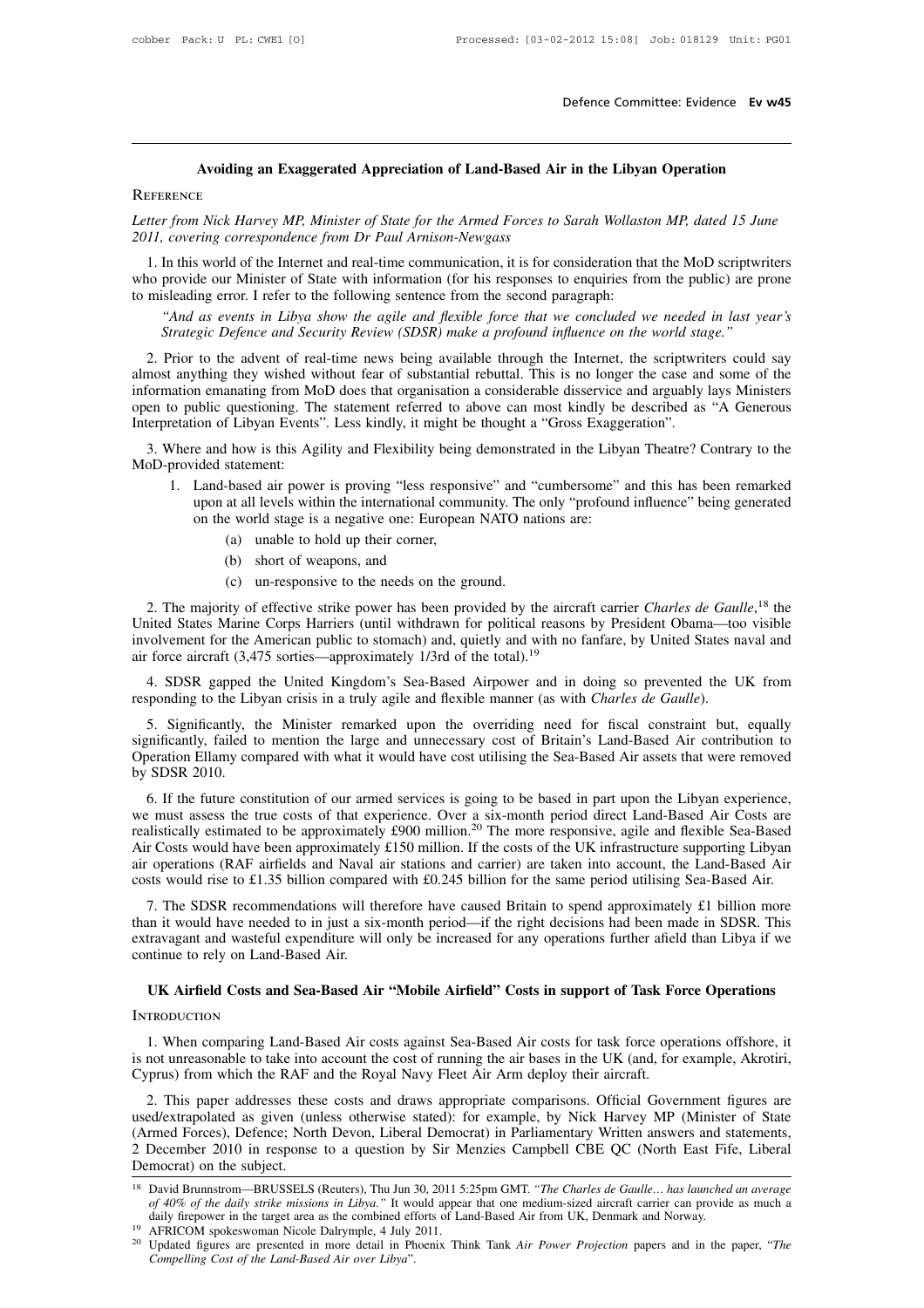# Airfields Supporting Operation Ellamy: Land-Based Air

3. Annual running costs for the principal airfields providing Land-Based Air support for Operation Ellamy<br>3. Annual running costs for the principal airfields providing Land-Based Air support for Operation Ellamy<br>2. as foll EV W<sub>3</sub> Betchee Contract Control Betchee Control AIRFIELDS SUPPORTIES<br>3. Annual running are as follows: **D-Based AIR**<br>Is providing Land-1<br>**Table 1**<br>G COSTS 2010–11-*Total E*<br> *Total £*<br> *Total £*<br> **Total** *£*<br> **Total** *£* 

|                         | Table 1                                              |           |
|-------------------------|------------------------------------------------------|-----------|
|                         | ANNUAL AIRFIELD RUNNING COSTS 2010–11—LAND-BASED AIR |           |
|                         |                                                      | Total $f$ |
|                         | Aircraft                                             | millions  |
| RAF Akrotiri            | Support Base                                         | $£100*$   |
| <b>RAF Brize Norton</b> | Logistics                                            | £220      |
| <b>RAF Coningsby</b>    | Typhoon                                              | £101      |
| <b>RAF Kinloss</b>      | Nimrod                                               | £76       |
| <b>RAF</b> Lossiemouth  | Tornado GR4                                          | £115      |
| RAF Lyneham             | Logistics                                            | £121      |
| RAF Marham              | Tornado GR4                                          | £144      |
| RAF Waddington          | E-3 Sentry AWACS                                     | £113      |
|                         | <b>Total</b>                                         | £991      |

RAF Lyneham<br>
RAF Marham<br>
RAF Waddington<br>
RAF Waddington<br>
E-3 Sentry AWACS<br>
Total<br>
Total<br>
Total<br>
Total<br>
P-3 Sentry AWACS<br>
E-3 Sentry AWACS<br>
E-3 Sentry AWACS<br>
E-113<br> **E-9991**<br>
P-991<br>
S-991<br>
S-991<br>
S-991<br>
S-91<br>
Total<br>
C-8 Agh RAF Marham<br>
RAF Waddington<br>
E-3 Sentry AWACS<br>
Total<br>
Total<br>
E-3 Sentry AWACS<br>
E113<br>
E113<br>
E113<br>
E113<br>
E113<br>
E113<br>
E113<br>
E113<br>
E991<br>
E113<br>
E991<br>
SERIME:<br>
SERIME:<br>
SERIME:<br>
SERIME:<br>
SERIME:<br>
SERIME:<br>
SERIME:<br>
SERIME:<br>
SERIME **E-3 Sentry AWACS** E113<br> **Cotal**<br> **Continuously manufold and maintained as a contingent capability for the support**<br>
operation Ellamy: Akrotiri is continuously manned and maintained as a contingent capability for the suppo \* Estimate.<br>
All of these airfields except Akrotiri are dedicoperation Ellamy: Akrotiri is continuously mann<br>
of offshore operations, eg Afghanistan, Libya.<br>
(greater flexibility, mobility and deterrence).<br>
AIRFIELDS/PLATF **Extimate.**<br>
<sup>\*</sup> Estimate.<br>
All of these airfields except Akrotiri are dedicated to supporting a particular type of aircraft deploye<br>
Operation Ellamy: Akrotiri is continuously manned and maintained as a contingent capabil First of these annexts except Akform are dedicated to supporting a particular type of anterart deployed for beration Ellamy: Akrotiri is continuously manned and maintained as a contingent capability for the support offshor Speration Enany. Twooler is committed by manned and<br>of offshore operations, eg Afghanistan, Libya. (Aircra<br>greater flexibility, mobility and deterrence).<br>AIRFIELDS/PLATFORMS THAT COULD HAVE SUPPORTED<br>4. Annual running cost

AIRFIELDS/PLATFORMS THAT COULD HAVE SUPPORTED OPERATION ELLAMY: SEA-BASED AIR<br>4. Annual running costs for the principal airfields and/or operating platforms that could pr<br>Air support for Operation Ellamy are as follows:<br>**T** 4. Annual running costs for the principal airfields and/or operating platforms that could provide Sea-Based Air support for Operation Ellamy are as follows: *Total* **Example Sea-B**<br>*Total £*<br>*Total £*<br>*Total £* 

|                           | Aircraft                   | Total £<br>millions |
|---------------------------|----------------------------|---------------------|
| RAF Cottesmore/Culdrose   | Harrier GR9/AEW Helo       | £107*               |
| Army Air Corps            | Apache                     | $f30**$             |
| Royal Fleet Auxiliary     |                            | £10                 |
| Illustrious class carrier |                            | £25                 |
| Amphibious Assault Ship   | <b>HMS</b> Ocean Air Group | £15**               |
|                           | Total                      | £187                |

Amphibious Assault Ship<br>
T<br>
\* It is likely that RAF Cottesmore we<br>
Harrier aircraft; but rather, Royal Na<br>
be the base for the AEW Sea King l<br>
\*\* These figures are estimates. For a sincery diat NET Coldshibit would not be the home base for Noyal Navy<br>
Harrier aircraft; but rather, Royal Naval Air Station Culdrose which would also<br>
be the base for the AEW Sea King Mk7 helicopter.<br>
\*\* These figur

# **DISCUSSION**

DISCUSSION<br>
Solution Control Naval Andre Models when would also<br>
be the base for the AEW Sea King Mk7 helicopter.<br>
\*\* These figures are estimates.<br>
DISCUSSION<br>
5. The above assets are directly concerned with providing air <sup>\*\*</sup> These figures are estimates.<br>
(bove assets are directly concerned with providing air support for offshore contingency operations.<br>
(a) They are not directly concerned with the physical provision of Close Air Support m

- 
- (a) They are in place and providing air support for offshore contingency operations.<br>
Shows all Naval surface warships and submarines are not included in the equation because:<br>
(a) They are not directly concerned with the Exercise are directly concerned<br>
inval surface warships and subm<br>
They are not directly concerned<br>
They are in place and providion<br>
or Sea-Based Air is used.<br>
below, provides a graphical pre

5. The above assets are directly concerned with providing air support for offshore contingency operations.<br>
her Royal Naval surface warships and submarines are not included in the equation because:<br>
(a) They are not direct Other Royal Naval surface warships and submarines are not included in the equation because:<br>
(a) They are not directly concerned with the physical provision of Close Air Support missions.<br>
(b) They are in place and providi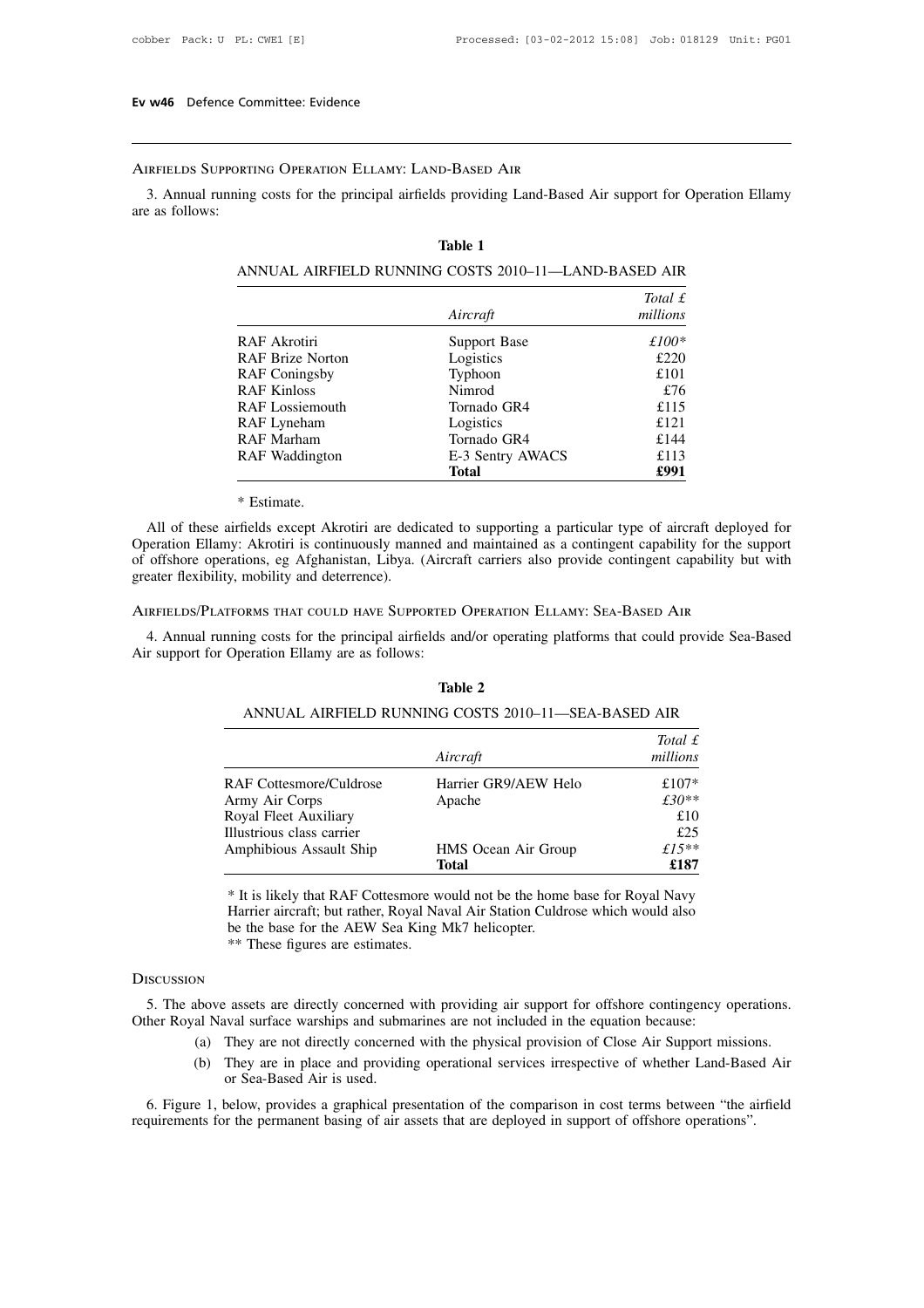

# **CONCLUSIONS**

8. There is an extremely large and expensive infrastructure of RAF airfields and aircraft supporting Britain's<br>8. The infrastructure for supporting the deployment of Sea-Based Air is very much smaller and less<br>pensive—yet Conclusions<br>
7. There is an extremely large and expensive infrastriability to deploy Land-Based Air for offshore continge:<br>
8. The infrastructure for supporting the deployme<br>
expensive—yet delivers the same or better effec

# **RECOMMENDATION**

S. The infrastructure for supporting the deployment of Sea-Based Air is very much smaller and less<br>
18. The infrastructure for supporting the deployment of Sea-Based Air is very much smaller and less<br>
19. Bearing in mind t Solution 8. The infrastructure for supporting the deployment of Sea-Based Air is very much smaller and less<br>expensive—yet delivers the same or better effect.<br>RECOMMENDATION<br>9. Bearing in mind the fact that Sea-Based Air co showled now reconsidered the same or better effect.<br>
RECOMMENDATION<br>
9. Bearing in mind the fact that Sea-Based Air contingency operational deployments are better tactically,<br>
cheaper and once the carrier is deployed, fast RECOMMENDATION<br>9. Bearing in mind the f<br>cheaper and once the carrie<br>should now reconsider the<br>Sea-Based Air option. the fact that Sea-Based Air contingency operational deployments are be arrier is deployed, faster (achieving at least as good combat effectivenes the wisdom of reliance upon Land-Based Air and concentrate future res<br>**Air P** 

## **INTRODUCTION**

1. 90% of the world's population lives within 100 nautical miles of the ocean shore. It follows that 90% of<br>
1. 90% of the world's population lives within 100 nautical miles of the ocean shore. It follows that 90% of<br>
1. 9 Sea-Based Air option.<br> **Air Power Projection Options. The Logical Choice Is Clear**<br>
INTRODUCTION<br>
1. 90% of the world's population lives within 100 nautical miles of the ocean shore. It follows that 90% of<br>
the possible tr Air Power Projection Options. The Logical Choice Is Clear<br>INTRODUCTION<br>1. 90% of the world's population lives within 100 nautical miles of the ocean shore. It follows that 90% of<br>the possible trouble spots in the world als Air Power Projection Options. The Logical Choice Is Clear<br>INTRODUCTION<br>1. 90% of the world's population lives within 100 nautical miles of the ocean shore. It follows that 90% of<br>the possible trouble spots in the world als 1. 90% of the world's population lives within 100 nautical miles of the ocean shore. It follows that 90% of the possible trouble spots in the world also lie in littoral areas. It should be noted that for target areas well It should be further noted that in Iraq 80% of all strike missions flow many aircraft types that hot diversions flow were conducted that for target areas well inland, Sea-Based Air support still has an extremely good range 1. 90% of the world's population lives within 100 haditeal films of the ocean shore. It follows that 90% of possible trouble spots in the world also lie in littoral areas. It should be noted that for target areas well and, independently of other aircraft in support of own ground forces within an overseas theatre aircraft in support<br>
and, Sea-Based Air support still has an extremely good range capability but the advantages in coeffectiveness Solution: Solution as the range increases. Nevertheless, for example, in Afghanistan approximately Close Air Support missions are flown by F-18 aircraft launched from United States aircraft carriers.<br>
e further noted that

- capable. (b) Apache attack helicopter. A specialist Close Air Support aircraft (Army Air Corps). Carrier can<br>
(c) The battlefield Lynx A specialist Close Air Support aircraft (Army Air Corps). Carrier<br>
(c) The battlefield Lynx A sp (a) Harrier GR9. A specialist Close Air Support aircraft (Royal Navy/Royal Air Force). Carrier capable.<br>
(b) Apache attack helicopter. A specialist Close Air Support aircraft (Army Air Corps). Carrier capable.<br>
(c) The bat
- capable. (a) Harrier GR9. A specialist Close Air Support aircraft (Royal Navy/Royal Air Force). Carrier capable.<br>
(b) Apache attack helicopter. A specialist Close Air Support aircraft (Army Air Corps). Carrier capable.<br>
(c) The bat Capable.<br>
(b) Apache attack helicopter. A specialist Close Air Support capable.<br>
(c) The battlefield Lynx. A specialist Close Air Support aircraft<br>
(d) Tornado GR4 (RAF). A low-level interdiction bomber. Not<br>
(The Typhoon
	-
	-

3. The first three types above are fully capable of operation bomber. Non-carrier capable.<br>
3. The first three types above are fully capable of operating from aircraft carriers and amphibious assault<br>
3. The first three ty Ships and can therefore normally be positioned close Air Support aircraft (Army Air Corps). Carrier capable.<br>
(d) Tornado GR4 (RAF). A low-level interdiction bomber. Non-carrier capable.<br>
(The Typhoon not yet fully modifie (c) The battleneld Lynx. A specialist Close Air Support aircraft (Army Air Corps). Carrier capable.<br>
(d) Tornado GR4 (RAF). A low-level interdiction bomber. Non-carrier capable.<br>
The Typhoon not yet fully modified for the (d) Tornado GR4 (RAF). A low-level interdiction bomber. Non-carrier capable.<br>
(The Typhoon not yet fully modified for the ground attack role.)<br>
3. The first three types above are fully capable of operating from aircraft ca (The Typhoon not yet fully modified for<br>3. The first three types above are fully<br>ships and can therefore normally be positit<br>(and the Typhoon) can only be operated f<br>so away from their home base. The logica<br>Air) should the The time that is a solve are fully captived that therefore normally be positioned<br>the position of position of position of the position of the position of the position of the position of the defined by:<br>(a) operational effe This time types above are from<br>the can therefore normally be p<br>yphoon) can only be operat<br>tom their home base. The Ic<br>d therefore be defined by:<br>(a) operational effectivenes<br>(b) cost effectiveness, and

- 
-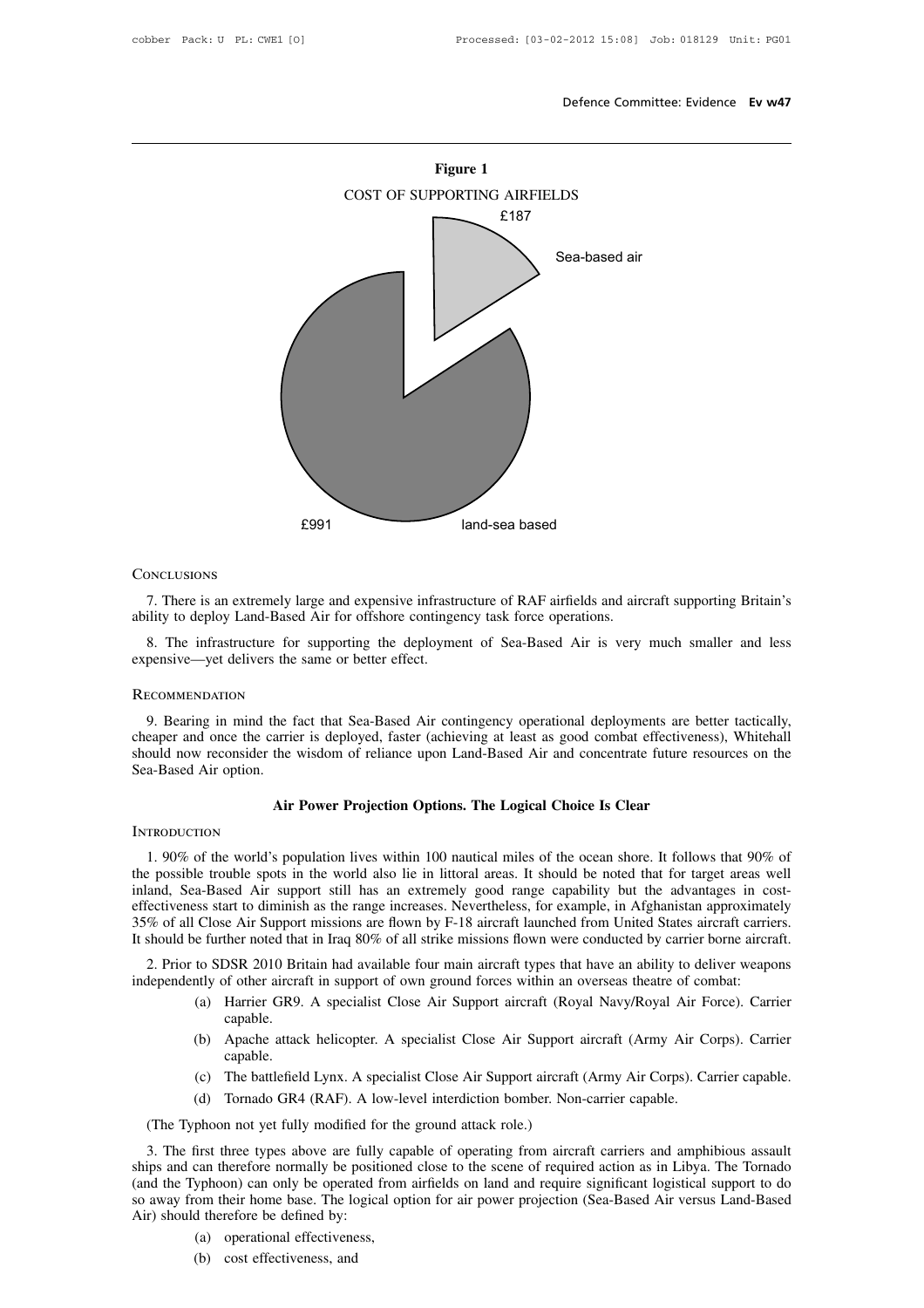(c) the risk factor associated with the presumption that secure land-based airfields will be available<br>for UK aircraft deployment close to the Theatre of action. For UK aircraft deployment close to the Theatre of action.<br>The risk factor associated with the presumption that secure land-<br>for UK aircraft deployment close to the Theatre of action. Ev w48 Defence Committee: Evi<br>
(c) the risk factor ass<br>
for UK aircraft d<br>
CAPABILITY AND COST

4. Table 1, below, demonstrates the firepower available from the Sea-Based/Carrier Capable Aircraft and Anal-Based Aircraft (Tornado): From the Land-Based Aircraft deployment close<br>CAPABILITY AND COST<br>4. Table 1, below, demonstrates the firepow<br>from the Land-Based Aircraft (Tornado): vailable from the<br>**Table 1**<br>DS—SEA VERSU

|                                  |                                     |                                                      |          | Table 1                                            |                           |                         |                        |          |          |
|----------------------------------|-------------------------------------|------------------------------------------------------|----------|----------------------------------------------------|---------------------------|-------------------------|------------------------|----------|----------|
|                                  |                                     |                                                      |          | COMPARATIVE WEAPON LOADS—SEA VERSUS LAND-BASED AIR |                           |                         |                        |          |          |
|                                  | <b>GPS</b><br>Guided<br><b>Bomb</b> | <b>GPS</b><br><b>Bunker</b><br><b>Buster</b><br>Bomb | Maverick | <i>Brimstone/</i><br><i>Hellfire</i>               | 2.75''/<br>CRV<br>Rockets | 20mm/<br>30mm<br>Cannon | <b>Storm</b><br>Shadow | ALARM    | Tomahawk |
| Sea-Based                        | V                                   | $\sqrt{}$                                            | V        | V                                                  | V                         | V                       | $\times$               | $\times$ |          |
| Air<br>Land-<br><b>Based Air</b> | V                                   | $\sqrt{}$                                            | $\times$ | V                                                  | $\times$                  | V                       | $\sqrt{ }$             | V        | $\times$ |

|  |  |  | COMPARATIVE WEAPON LOADS—SEA VERSUS LAND-BASED AIR |  |
|--|--|--|----------------------------------------------------|--|
|  |  |  |                                                    |  |

Land-<br>
The two weapons that are not carried by either Harrier or Apache are the Storm Shadow missile and the<br>
ALARM anti-radar missile. However, the Storm Shadow capability can be adequately covered by the GPS<br>
Bunker Bus Sea-Based  $\sqrt{}$   $\sqrt{}$   $\sqrt{}$   $\sqrt{}$   $\sqrt{}$   $\sqrt{}$   $\sqrt{}$   $\sqrt{}$   $\sqrt{}$   $\sqrt{}$   $\sqrt{}$   $\sqrt{}$   $\sqrt{}$   $\sqrt{}$   $\sqrt{}$   $\sqrt{}$   $\sqrt{}$   $\sqrt{}$   $\sqrt{}$   $\sqrt{}$   $\sqrt{}$   $\sqrt{}$   $\sqrt{}$   $\sqrt{}$   $\sqrt{}$   $\sqrt{}$   $\sqrt{}$   $\sqrt{}$   $\sqrt{}$   $\sqrt{}$  Air<br>
Land-<br>
Based Air<br>
The two weapons that are not carried by either Harrier or Apache are the Storm Shadow missile and the<br>
ALARM anti-radar missile. However, the Storm Shadow capability can be adequately covered by the The two weapons that are not carried by either Harrier or Apache are the Storm Shadow missile and the ALARM anti-radar missile. However, the Storm Shadow capability can be adequately covered by the GPS Bunker Busting Bomb The two weapons that are not carried by either Harrier or Apache are the Storm Shadow missile and the LARM anti-radar missile. However, the Storm Shadow capability can be adequately covered by the GPS unker Busting Bomb ca The two weapons that are not carried by either Harrier or Apache are the Storm Shadow missile and the ALARM anti-radar missile. However, the Storm Shadow capability can be adequately covered by the GPS Bunker Busting Bomb

ALARM anti-radar missile. However, the Storm Shadow capability can be adequately covered by the GPS<br>Bunker Busting Bomb carried by the Harrier (now being used by Tornado in Libya for precisely this purpose<br>instead of Storm Bunker Busting Bomb carried by the Harrier (now being used by Tornado in Libya for precisely this purpose<br>instead of Storm Shadow).<br>5. The fuel cost per mission is markedly higher for the Land-Based Aircraft because of the instead of Storm Shadow).<br>
5. The fuel cost per mission is markedly higher for the Land-Based Aircraft because of the long transit<br>
distances to the target area and the resultant need for Air-To-Air Refuelling. Figure 1, b 5. The fuel cos<br>distances to the ta<br>Land-Based missi<br>more than four ti<br>of 1,500 nautical<br>Air mission. Figure 1<br>**Figure 1**<br>**Figure 1**<br>**Figure 1**<br>**Figure 1**<br>**Figure 1**<br>**Figure 1** more than four times as much as Sea-Based Air missions. If Land-Based Air has to operate from a range of 1,500 nautical miles, each mission costs approximately 40 times as much as the equivalent Sea-Based Air mission.<br>Figu



6. 300 weapon delivery missions flown by Sea-Based Air costs  $\pounds1,450,000$  in aviation fuel (Harrier: £5,750 per mission—200 missions. Apache: £3,000 per mission—100 missions).<br>7. The same 300 weapon delivery missions fl

aviation fuel (Tornado and Typhoon: £200,000 per mission).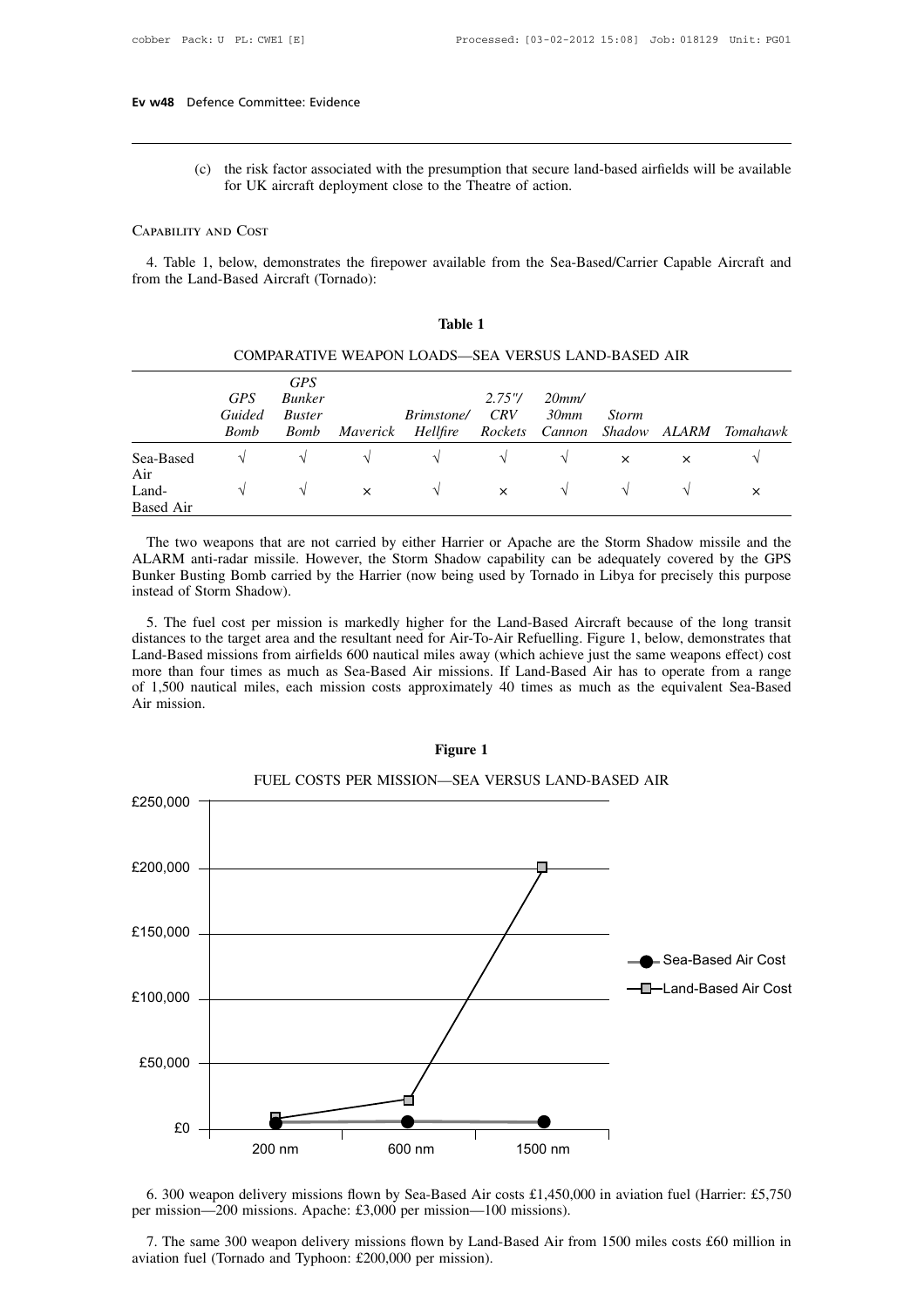# **DISCUSSION**

Befence Committee: Evidence Ev w49<br>
8. Based on fuel costs alone, Sea-Based Air is the logical cost-effective choice for the delivery of weapons<br>
support of ground force operations overseas. In Succession<br>
S. Based on fuel costs alone, Sea-Based Air is the<br>
in support of ground force operations overseas.<br>
9. On the face of it, there is little difference in wea

SCUSSION<br>8. Based on fuel costs alone, Sea-Based Air is the logical cost-effective choice for the delivery of weapons<br>support of ground force operations overseas.<br>9. On the face of it, there is little difference in weapon Based on fuel costs alone, Sea-Based Air is the logical cost-effective choice for the delivery of weapons<br>in support of ground force operations overseas.<br>9. On the face of it, there is little difference in weapon carrying S. Based on fuel costs alone, Sea-Based Air is the logical cost-effective choice for the delivery of weapons<br>in support of ground force operations overseas.<br>9. On the face of it, there is little difference in weapon carryi 8. Based on fuel costs alone, Sea-Based Air is the logical cost-effective choice f<br>in support of ground force operations overseas.<br>9. On the face of it, there is little difference in weapon carrying capability betwee<br>Based support of ground force operations overseas.<br>
9. On the face of it, there is little difference in weapon carrying capability between Sea-Based Air and Land-<br>
sead Air. The only real option that current Sea-Based aircraft d 9. On the face of it, there is little difference in weapon carrying capability between Sea-Based Air and Land-Based Air. The only real option that current Sea-Based aircraft do not presently deliver is the ALARM anti-<br>rada

9. On the race of it, there is flute difference in weapon carrying capability between sea-Based Air and Land-Based Air. The only real option that current Sea-Based aircraft do not presently deliver is the ALARM anti-<br>radar Based Air. The only real option that curr<br>radar missile (which some, but not all, '<br>Operation Ellamy and should not therefor<br>10. However, it is important to note t<br>Apache helicopter) and is more flexible a<br>role have become (a) The time delays involved in long transits to targets using Tornadoes rather than locally seabased aircraft—making tactical response against mobile, transient targets markedly less<br>relative in Afghanistan with the Apache helicopter taking on more of the Close Air Support<br>ons for this include:<br>The time delays invol (Formado shortfalls in this role have become apparent in Afghanistan with the Apache helicopter taking on more of the Close Air Support missions.) Reasons for this include:<br>
(a) The time delays involved in long transits to

- effective. (a) The time delays involved in long transits to targets using Tornadoes rather than locally sea-<br>based aircraft—making tactical response against mobile, transient targets markedly less<br>effective.<br>(b) Relatively poor downw
- 
- take-off.

based aircraft—making tactical response against mobile, transient targets markedly less<br>effective.<br>(b) Relatively poor downward visibility from the Tornado twin cockpit configuration.<br>(c) The reliance of Tornado on extreme effective.<br>
(b) Relatively poor downward visibility from the Tornado twin cockpit configuration.<br>
(c) The reliance of Tornado on extremely long runways due to the aircraft's power deficiency on<br>
take-off.<br>
11. Contrary to (b) Relatively poor downward visibility from the Tornado twin cockpit configuration.<br>
(c) The reliance of Tornado on extremely long runways due to the aircraft's power deficiency on take-off.<br>
11. Contrary to the advice gi (c) The reliance of Tornado on extremely long runways due to the aircraft's power deficiency on take-off.<br>
11. Contrary to the advice given by the Royal Air Force to Ministers, therefore, the Tornado has no significant<br>
we (c) The renance or Tornad<br>take-off.<br>11. Contrary to the advice given by the<br>weapons delivery advantage over the H<br>over the target than it does with Harri<br>these pale into insignificance when the<br>into account.<br>IMMEDIATE WAY 12. In the light of the above, it would have been financially and operationally advantageous for the Royal of the light of the above, it would have been financially and operationally advantageous for the Royal N. MEDIATE W

Navy Harrier GR9 squadrons to have been immediately re-commissioned and embarked in HMS Illustrious<br>The light of the above, it would have been financially and operationally advantageous for the Royal<br>Navy Harrier GR9 squad IMMEDIATE WAY AHEAD<br>12. In the light of the above, it would have been financially and operationally advantageous for the Royal<br>Navy Harrier GR9 squadrons to have been immediately re-commissioned and embarked in HMS Illustr IMMEDIATE WAY AHEAD<br>12. In the light of the above, it would have been financially and operationally advantageous for the Royal<br>Navy Harrier GR9 squadrons to have been immediately re-commissioned and embarked in HMS Illustr IMMEDIATE WAY AHEAD<br>
12. In the light of the above<br>
Navy Harrier GR9 squadrons<br>
for service in the Mediterranea<br>
by political gain—satisfying<br>
European NATO nations.<br>
THE FUTURE 13. Whilst the F35C is the aircraft presently planned for use on our new carriers, there remain some doubts to its timely availability, cost and suitability. Indeed, with the fiscal examples the remain some doubts to its t

For service in the Mediterralican. This is sun possible. The filmitaly and itseal centerits of this would be intacted<br>by political gain—satisfying Sec Gates' call for more capability and commitment to be demonstrated by<br>Eu Buropean NATO nations.<br>
THE FUTURE<br>
13. Whilst the F35C is the aircraft presently planned for use on our new carriers, there remain some doubts<br>
as to its timely availability, cost and suitability. Indeed, with the fiscal European IVMO hadrons.<br>
13. Whilst the F35C is the aircraft presently planned for use on our new carriers, there remain some doubts<br>
as to its timely availability, cost and suitability. Indeed, with the fiscal crisis and d THE FUTURE<br>
13. Whilst the F35C is the aircraft presently planned for use on our new carriers, there remain some doubts<br>
as to its timely availability, cost and suitability. Indeed, with the fiscal crisis and debt problems 13. Whilst the F35C is the aircraft presently pl<br>as to its timely availability, cost and suitability. In<br>United States, it is possible that the F 35 progra<br>scope. If the latter, the procurement cost per unit<br>UK defence bu 15. Whilst the F35C is the ancial presently planned for the on our new carriers, there remain some doubts<br>to its timely availability, cost and suitability. Indeed, with the fiscal crisis and debt problems now facing the<br>in as to its timely availability, cost and suitability. Indeed, with the itseal crisis and debt problems now facting the<br>United States, it is possible that the F 35 program as a whole might be cancelled or considerably reduce

of the latter, the procurement cost per unit could "skyrocket"; putting it beyond the reach of the limited UK defence budget. It would be prudent, therefore, for military and government planners to take serious note of thi scope. It the latter, the procurement cost per unit could skylocket, putting it beyond the reach of the initied<br>UK defence budget. It would be prudent, therefore, for military and government planners to take serious note<br>o OR defence budget. It would be prudent, inerefore, for infinity and government planners to take serious note<br>of this possibility and consider alternatives.<br>14. A cost-effective, interim and possibly permanent option is rea of uns possibility and consider alternatives.<br>
14. A cost-effective, interim and possibly permanent option is readily available for the choice of aircraft.<br>
This is the 4.5 generation F-18 Super Hornet swing role fighter a 14. A cost-effective, interim and possibly permanent option is readily available for the choice of aircraft.<br>This is the 4.5 generation F-18 Super Hornet swing role fighter aircraft. It carries a greater variety of state-o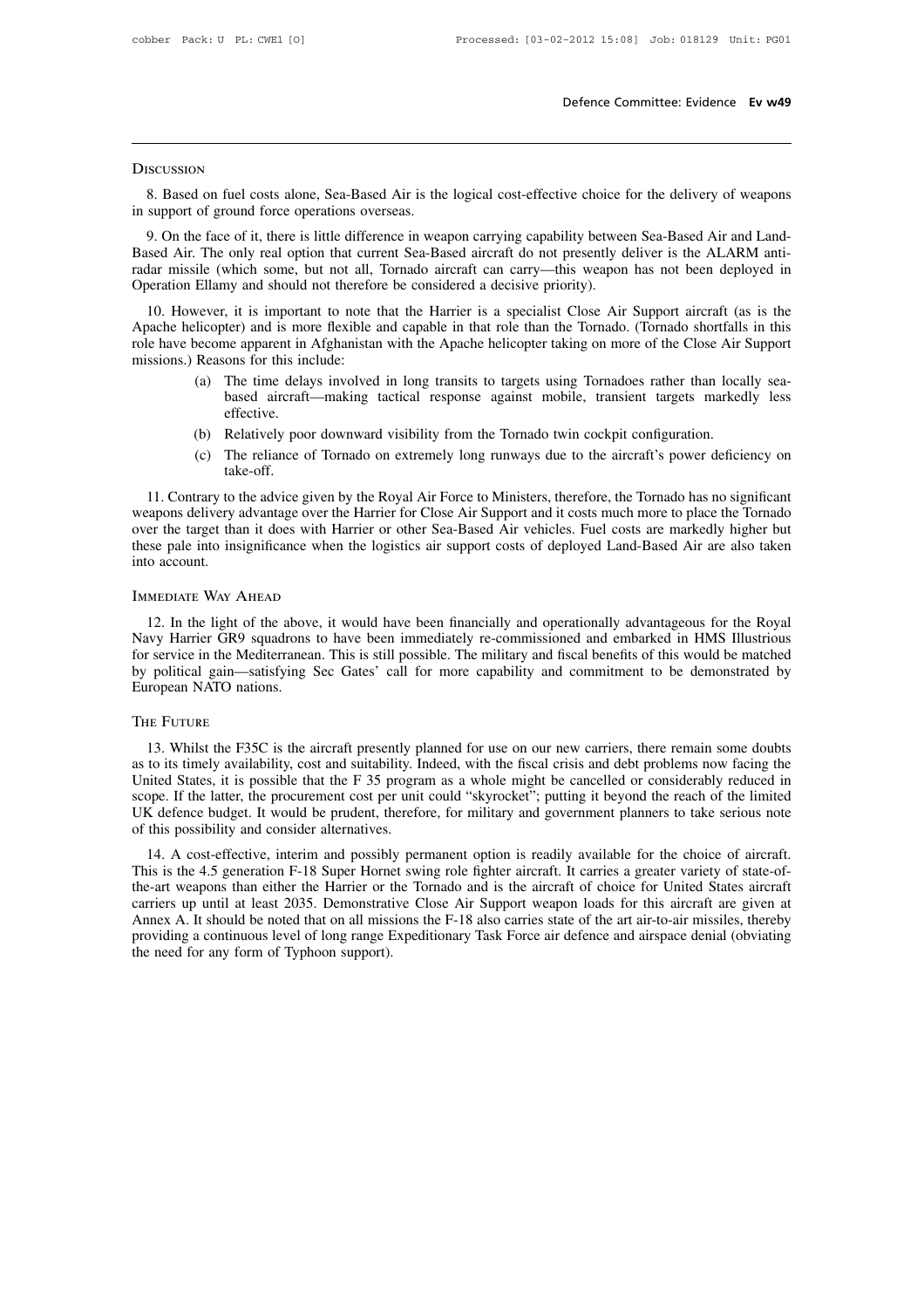**Annex A**

# dence<br>F-18 SUPER HORNET WEAPONS LOADS<br>AL CAPABILITY

Ev w50 Defence Committee: Evidence<br>F-18 SUPER HORNET<br>SEA-BASED-BASED AIR—GLOBAL CAPABILITY *F-18 Close Air support War loads*

|                                       |                                                                         |              |              |              |       |                                        |             |                |                | Annex A |
|---------------------------------------|-------------------------------------------------------------------------|--------------|--------------|--------------|-------|----------------------------------------|-------------|----------------|----------------|---------|
|                                       |                                                                         |              |              |              |       | <b>F-18 SUPER HORNET WEAPONS LOADS</b> |             |                |                |         |
| SEA-BASED-BASED AIR-GLOBAL CAPABILITY |                                                                         |              |              |              |       |                                        |             |                |                |         |
| F-18 Close Air support War loads      |                                                                         |              |              |              |       |                                        |             |                |                |         |
|                                       | Always carrying at least two Sidewinder and AMRAAM air-to-air missiles. |              |              |              |       |                                        |             |                |                |         |
| Mk 82                                 | AGM88                                                                   | <i>CBU87</i> | <b>CBU89</b> | <i>GBU10</i> | GBU12 | <i>GBU24</i>                           | <b>JDAM</b> | AIM9           | <i>AIM120</i>  | 20mm    |
| 6                                     |                                                                         |              |              |              |       |                                        |             | 2              | 2              | 500     |
|                                       | 2                                                                       |              |              |              |       |                                        |             | $\overline{c}$ | $\overline{c}$ | 500     |
|                                       |                                                                         | 4            |              |              |       |                                        |             | $\overline{2}$ | 2              | 500     |
|                                       |                                                                         |              | 4            |              |       |                                        |             | 2              | $\overline{c}$ | 500     |
|                                       |                                                                         |              |              | 2            |       |                                        |             | 2              | $\overline{c}$ | 500     |
|                                       |                                                                         |              |              |              | 6     |                                        |             | $\overline{c}$ | $\overline{c}$ | 500     |
|                                       |                                                                         |              |              |              |       | $\overline{2}$                         |             | $\overline{c}$ | $\mathbf 2$    | 500     |
|                                       |                                                                         |              |              |              |       |                                        | 2           | $\overline{c}$ | $\overline{c}$ | 500     |
|                                       |                                                                         |              |              |              |       |                                        |             | $\overline{2}$ | 6              | 500     |
|                                       |                                                                         |              |              |              |       |                                        |             |                | 8              | 500     |

# CBU87

K 82 500LB BOMB<br>A 88 HARM—anti-radar missile<br>BU87<br>A cluster of 202 anti-armour, anti-personnel and incendiary bomblets that disperse over a discrete area and<br>plode upon impact. Mk 82 500LB BOMB<br>AGM 88 HARM—anti-rade<br>CBU87<br>A cluster of 202 anti-arr<br>explode upon impact.<br>CBU 89 (78/B) GATOR AGM 88 HARM—anti-radar missile<br>CBU87<br>A cluster of 202 anti-armour, anti-pe<br>explode upon impact.<br>CBU 89 (78/B) GATOR<br>The Navy CBU-78/B is a 500-pound SU87<br>A cluster of 202 anti-armour, anti-personnel and incendiary bomblets that disperse over a discrete area and<br>plode upon impact.<br>The Navy CBU-78/B is a 500-pound class cluster weapon that uses the Mk7 Rockeye dispenser. A cluster of 202 anti-armour, anti-personnel and incendiary bomblets that disperse over a discrete area and explode upon impact.<br>
CBU 89 (78/B) GATOR<br>
The Navy CBU-78/B is a 500-pound class cluster weapon that uses the Mk7

CBU 89 (78/B) GATOR<br>The Navy CBU-78/B is a 500-pot<br>has been in high-rate production for<br>GBU 10 2000lb Paveway<br>The GBU-10 consists of an MK-8 3U 89 (78/B) GATOR<br>The Navy CBU-78/B is a 500-pound class cluster weapon that uses the Mk7 Rockeye dispenser. If<br>s been in high-rate production for many years; the Mk7 dispenser is also a low-cost item.<br>3U 10 2000lb Pavewa

has been in high-rate production fo<br>GBU 10 2000lb Paveway<br>The GBU-10 consists of an MK<br>GBU 12 LGB Paveway<br>The Guided Bomb Unit-12 (GB The GBU-10 consists of an MK-84 2,000 pound bomb with an added laser guidance package.<br>
The GBU-10 consists of an MK-84 2,000 pound bomb with an added laser guidance package.<br>
The Guided Bomb Unit-12 (GBU-12) utilizes a Mk GBU 10 20001b Paveway<br>
The GBU-10 consists of an MK-84 2,000 pound bomb with an added laser guidance package.<br>
GBU 12 LGB Paveway<br>
The Guided Bomb Unit-12 (GBU-12) utilizes a Mk82 500-pound general purpose warhead. The ope The GBU-10 consi<br>GBU 12 LGB Pavew<br>The Guided Bomb<br>illuminates a target.<br>from the target.<br>GBU 24 LLLGB Pav GBU 12 LGB Paveway<br>
The Guided Bomb Unit-12 (GBU-<br>
illuminates a target with a laser design<br>
from the target.<br>
GBU 24 LLLGB Paveway<br>
The Guided Bomb Unit-24 (GBU-2 The Guided Bomb Unit-12 (GBU-12) utilizes a Mk82 500-pound general purpose warhead. The operator<br>uminates a target with a laser designator and then the munition guides to a spot of laser energy reflected<br>om the target.<br>BU

pound MK-84 general purpose or BLU-109 penetrator bomb modified with a Paveway III low-level laser<br>guided Bomb Unit-24 (GBU-24) Low Level Laser Guided Bomb [LLLGB] consists of either a 2,000-<br>pound MK-84 general purpose or GBU 24 LLLGB Paveway<br>The Guided Bomb Unit-24 (GBU-24) Low Level Laser Guided Bomb [LLLGB] consists of either a 2,000-<br>pound MK-84 general purpose or BLU-109 penetrator bomb modified with a Paveway III low-level laser-<br>guid GBU 24 LLLGB Paveway<br>The Guided Bomb Unit-24 (GB<br>pound MK-84 general purpose or<br>guided bomb kit to add the propor<br>GBU 38 JDAM 2000lb<br>JDAM provides accurate delive The Guided Bomb Unit-24 (GBU-24) Low Level Laser Guided Bomb [LLLGB] consists of either a 2,000-<br>und MK-84 general purpose or BLU-109 penetrator bomb modified with a Paveway III low-level laser-<br>ided bomb kit to add the pr launched from approximately 15 miles from the target and each is independently targeted.<br>20 MM provides accurate delivery of general purpose bombs in adverse weather conditions.<br>30 MM provides accurate delivery of general

*GBU 38 JDAM 200016<br>JDAM provides accurate<br>launched from approximate<br>20 MM CANNON—500 ROM<br><i>AIM 9 Sidewinder*<br>AIM 120 AMRAAM JDAM provides accurate delivery of g<br>launched from approximately 15 miles fr<br>20 MM CANNON—500 ROUNDS<br>*AIM 9 Sidewinder*<br>AIM 120 AMRAAM<br>**Expeditionary For** 

20 MM CANNON—500 ROUNDS<br>
AIM 9 Sidewinder<br> **AIM 120 AMRAAM**<br> **"Expeditionary Force"—Sea-Based versus Land-Based Air Power**<br>
1. Government [Labour and Coalition] policy on Defence since 1998 requires the capability to deplo MM CANNON—500 ROUNDS<br>
M 9 Sidewinder<br>
M 120 AMRAAM<br>
"Expeditionary Force"—Sea-Based versus Land-Based Air Power<br>
1. Government [Labour and Coalition] policy on Defence since 1998 requires the capability to deploy<br>
litary f AIM 9 Sidewinder<br>
AIM 120 AMRAAM<br> **Expeditionary Force"—Sea-Based versus**<br>
1. Government [Labour and Coalition] policy on Defence s<br>
military force globally, often called "Expeditionary Force".<br>
2. If this is to be done on 2. If this is to be done on anything but the lightest scales, sea control and transport is a prerequisite, along<br>
2. If this is to be done on anything but the lightest scales, sea control and transport is a prerequisite, a **Expeditionary Force"—Sea-Based versus L**<br>1. Government [Labour and Coalition] policy on Defence sine<br>military force globally, often called "Expeditionary Force".<br>2. If this is to be done on anything but the lightest scale 2. If this is to be done on anything but the lightest scales, sea control and transport is a prerequisite, along the maintenance of an "adequate" air situation overhead.<br>3. This last may be obtained by land-based aircraft

expensive and slow to react to events on the ground or sea as soon as the scene of action is more than three expensive and slow to react to events on the ground or sea as soon as the scene of action is more than three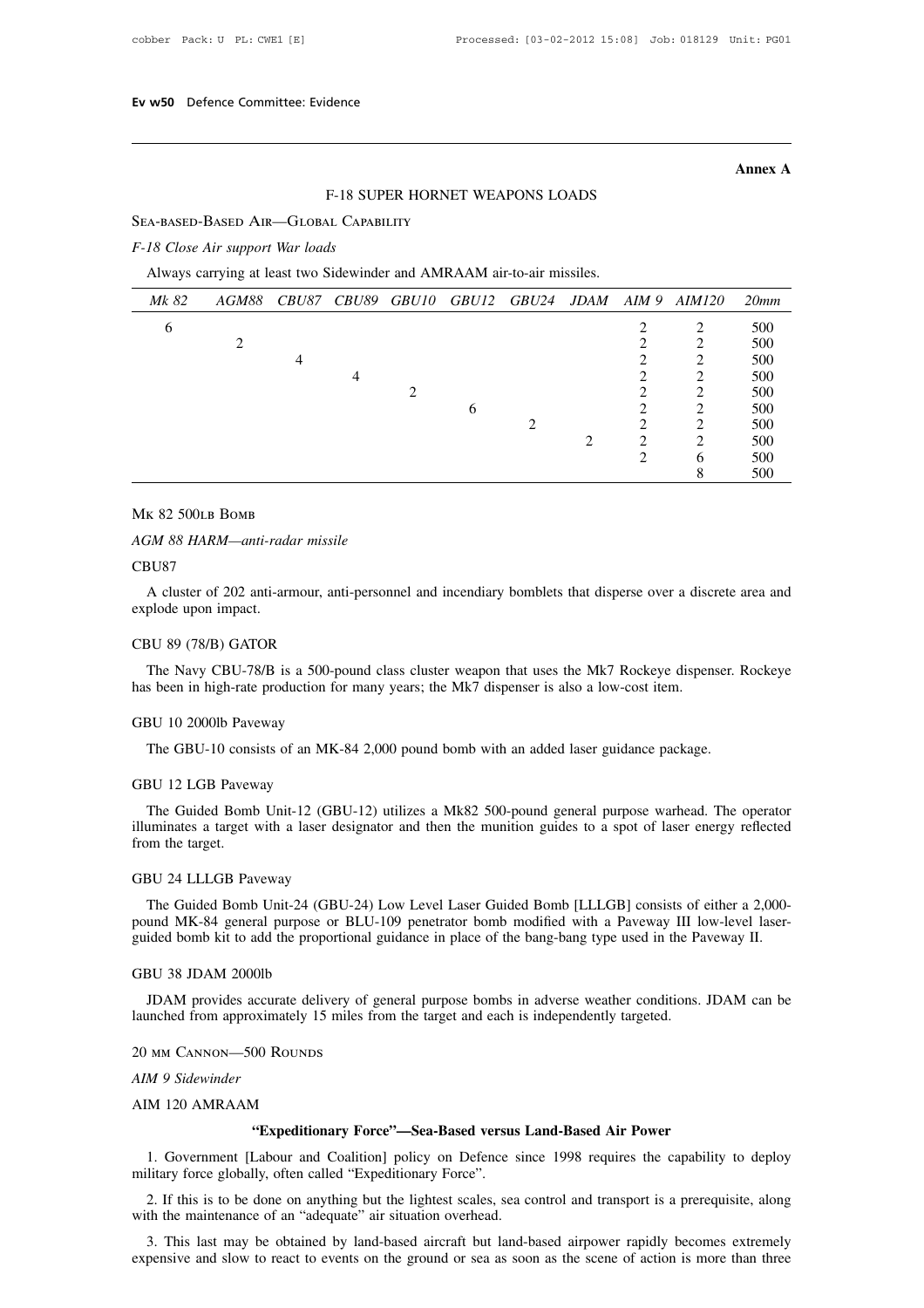Defence Committee: Evidence Ev w51<br>
or four hundred miles from its main base. Seaborne airpower does not become more expensive because its<br>
floating base and accompanying logistic support can be rapidly placed close to the Frame Committee: Evidence<br>For four hundred miles from its main base. Seaborne airpower does not become more expensive becau<br>floating base and accompanying logistic support can be rapidly placed close to the scene of action four hundred miles from its main base. Seaborne airpower does not become more expensive because its<br>ating base and accompanying logistic support can be rapidly placed close to the scene of action.<br>4. Figure 1, below illust or four hundred miles from its main base. Seaborne airpower does not become more expensive because its<br>floating base and accompanying logistic support can be rapidly placed close to the scene of action.<br>4. Figure 1, below



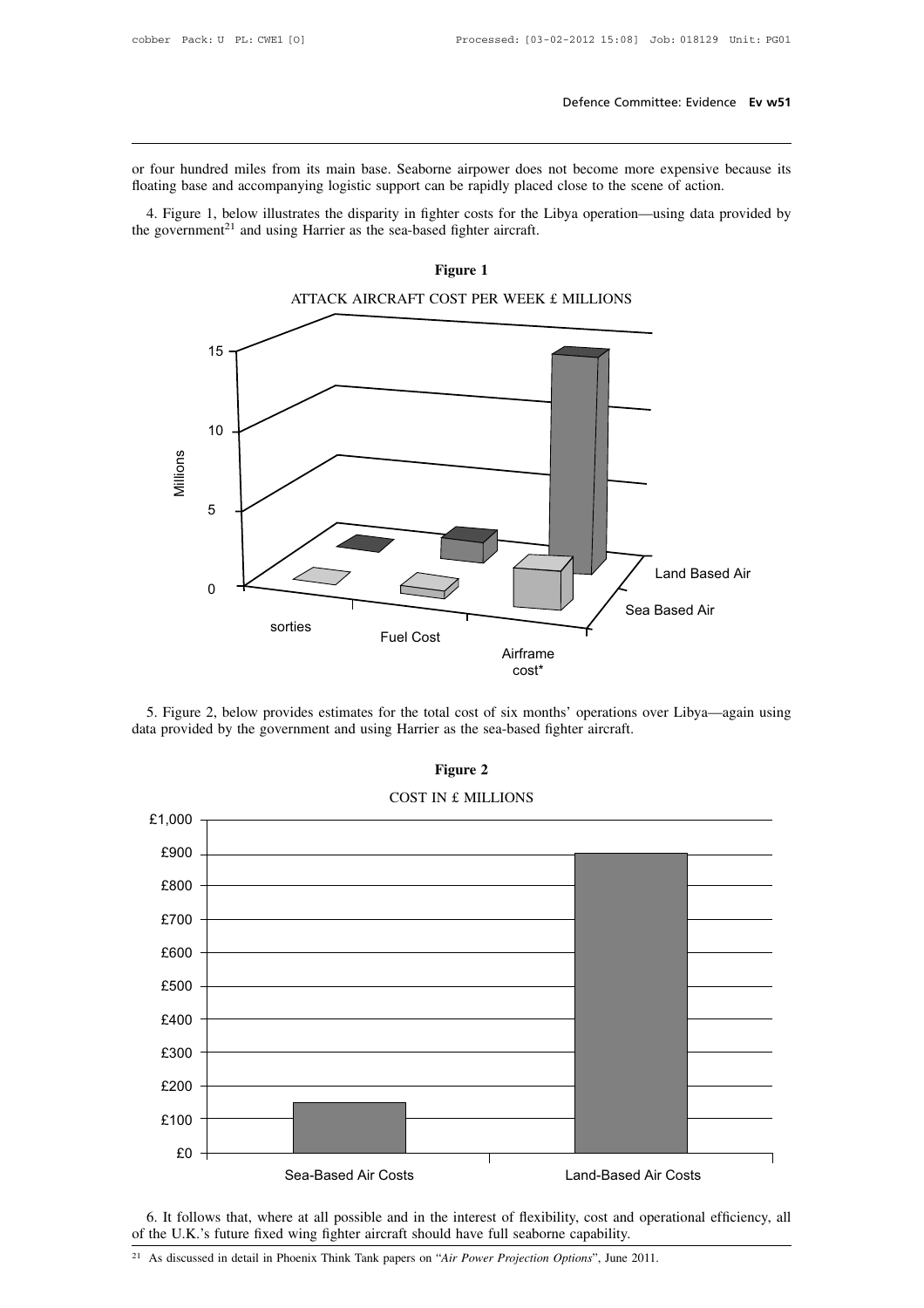w<sup>52</sup> Defence Committee: Evidence<br>
7. The tasks of both the RAF's Tornado and Typhoon could be performed effectively in the future by the<br>
Trier capable F-35C. However, there continue to be development and funding problems **EV W52** Defence Committee: Evidence<br>
7. The tasks of both the RAF's Tornado and Typhoon could be performed effectively in the future by the<br>
carrier capable F-35C. However, there continue to be development and funding pro **EV W52** Defence Committee: Evidence<br> **COM**<br> **COM**<br> **COM**<br> **COM**<br> **COM**<br> **COM**<br> **COM**<br> **COM**<br> **COM**<br> **COM**<br> **COM**<br> **COM**<br> **COM**<br> **COM**<br> **COM**<br> **COM**<br> **COM**<br> **COM**<br> **COM**<br> **COM**<br> **COM**<br> **COM**<br> **COM**<br> **COM**<br> **COM**<br> **COM**<br> **C** 7. The tasks of both the RAF's Tornado and Typhoon could be performed effectively in the future by the carrier capable F-35C. However, there continue to be development and funding problems for the F 35 family of aircraft a 7. The tasks of both the RAF's Tornado and Typhoon could be performed effectively in the future by the carrier capable F-35C. However, there continue to be development and funding problems for the F 35 family of aircraft a 7. The tasks of b<br>carrier capable F-33<br>of aircraft and, inde<br>program may be si<br>an interim buy of :<br>Super Hornet.<br>8. It is for consic 7. The tasks of bould the KAP's formado and Typhoon could be performed effectively in the future by the river or consider F-35C. However, there continue to be development and funding problems for the F 35 family aircraft a carrier capable F-55C. However, there continue to be development and funding problems for the F-55 family<br>of aircraft and, indeed, as a result of the pressing United States debt management crisis it is possible that the<br>pr or ancraft and<br>program may<br>an interim buy<br>Super Hornet.<br>8. It is for c<br>refurbishing of<br>UK are:<br>(a)

(b) that it is available now<br>
(a) that it is available now<br>
(b) that it is available now<br>
(b) that it is both land-based and carrier-ba (b) that it is a mean when we have the Fightest<br>
(a) that it is available now<br>
(b) that it is both land-based and carrier-based capable<br>
(c) that it is one-third the price of a Typhoon or the F-35<br>
(d) that it is both mean (c) consideration that an interim buy of this aircraft should be made by gold Tornado airframes and further Typhoons are bought. The main (a) that it is available now<br>
(b) that it is one-third the price of a Typhoon or th (a) that it is available now<br>
(b) that it is available now<br>
(b) that it is both land-based and carrier-based capable<br>
(c) that it is one-third the price of a Typhoon or the F-35<br>
(d) that it has more swing-role capability

- 
- 
- 
- 
- 
- (a) that it is available now<br>
(b) that it is both land-based and carrier-based capable<br>
(c) that it is one-third the price of a Typhoon or the F-35<br>
(d) that it has more swing-role capability than Tornado and Typhoon combi (a) that it is available now<br>
(b) that it is both land-based and carrier-based capable<br>
(c) that it is one-third the price of a Typhoon or the F-35<br>
(d) that it has more swing-role capability than Tornado and Typhoon comb elsewhere (c) that it is one-third the price of a Typhoon or the F-35<br>
(d) that it has more swing-role capability than Tornado and Typhoon combined<br>
(e) that its performance as an interceptor is comparable to the Typhoon<br>
(f) that (d) that it has more swing-role capability than Tornado and Typhoon combined<br>
(e) that its performance as an interceptor is comparable to the Typhoon<br>
(f) that it has tanker, EW/ELINT and Defence Suppression versions [F18G
- 
- 
- (e) that its performance as an interceptor is comparable to the Typhoon<br>
(f) that it has tanker, EW/ELINT and Defence Suppression versions [F18G] that are not available<br>
elsewhere<br>
(g) that it would allow for savings by ha that it has tanker, EW/ELINT and Defence Suppression versions [F18G] that are not available elsewhere<br>elsewhere that it would allow for savings by having a Joint Headquarters and Training Squadron<br>that either service opera Example and Switzerland.<br>
Elsewhere<br>
that it would allow for savings I<br>
that either service operating the<br>
that savings would accrue in m<br>
of the aircraft are operated by<br>
Malaysia and Switzerland.<br> **Defending the UK's Int EXECUTE:** The UK's Interests Worldwide: The Libyan Experience Ry<br>
Defending the UK's Interests Worldwide: The Libyan Experience<br>
Note that UK's Interests Worldwide: The Libyan Experience<br>
Note that UK's Interests Worldwi (g) that it would allow<br>
(h) that either service<br>
(i) that savings woul<br>
of the aircraft are<br>
Malaysia and Swi<br> **Defending the EXECUTIVE SUMMARY**

of the aircraft are operated by the USN, USMC, Canada, Australia, Spain, Finland, Kuwait,<br>Malaysia and Switzerland.<br>**Defending the UK's Interests Worldwide: The Libyan Experience**<br>EXECUTIVE SUMMARY<br>1. The re-emergence of a Malaysia and Switzerland.<br> **Defending the UK's Interests Worldwide: The Libyan Experience**<br>
EXECUTIVE SUMMARY<br>
1. The re-emergence of asymmetric swarm attack within modern military tactical philosophy has significant<br>
impl **EXECUTIVE SUMMARY**<br> **EXECUTIVE SUMMARY**<br>
1. The re-emergence of asymmetric swarm attack within modern military tactical philosophy has significant<br>
implications for our need to protect our Sea Lines of Communication (SLOC **Defending the UK's Interests Worldwide: The Libyan Experience**<br>EXECUTIVE SUMMARY<br>1. The re-emergence of asymmetric swarm attack within modern military tactical philosophy has significant<br>implications for our need to prote EXECUTIVE SUMMARY<br>1. The re-emergence of asymmetric swarm attack within modern military tactical philosophy has significant<br>implications for our need to protect our Sea Lines of Communication (SLOCs) and trade routes. This EXECUTIVE SUMMARY<br>1. The re-emergence of asymmetric swarm attack within modern military tactical philosophy has<br>implications for our need to protect our Sea Lines of Communication (SLOCs) and trade routes.<br>examines the rol Examples the role to be played by the *gaten Engabem* class cannot and their and groups in anterpating, terring and overcoming asymmetric swarm attacks at commercial shipping chokepoints around the world, ing the Strait of

## **INTRODUCTION**

externing and overcoming asymmetric swarm attacks at commercial singping enoxepoints around the world, using the Strait of Hormuz as an example. The paper also highlights how the effectiveness of the carrier groups could b The obvious points at which to launch such attacks are the chokepoints of view and carrier Air Vehicles (UCAV).<br>The obvious points are the prime threats facing our Sea LOC and trade routes is the ability of rogue states an EXAMPLE INTRODUCTION<br>2. One of the prime threats facing our Sea LOC and trade routes is the ability of rogue states and, to a lesser<br>extent, terrorist organisations to launch "asymmetric swarm attacks" against merchant ves Example of the prime threats facing our Sea LOC and trade routes is the ability of rogue states and, to a lesser extent, terrorist organisations to launch "asymmetric swarm attacks" against merchant vessels and warships. T 2. One of the prime threats facing our Sea LOC and trade routes is the ability of rogue states and, to extent, terrorist organisations to launch "asymmetric swarm attacks" against merchant vessels and The obvious points at 2. One of the prime threats facting our sea LOC and trade foutes is the ability of fogue states and, to a fesser<br>tent, terrorist organisations to launch "asymmetric swarm attacks" against merchant vessels and warships.<br>ne Extent, terrorist organisations to ratincial asymmetric swarm attacks against merchant vessers and waisnips.<br>The obvious points at which to launch such attacks are the chokepoints on important international shipping<br>routes

The obvious points at which to faunch such attacks are the chokepoints on important international simpling<br>routes, a topical example of which is the Hormuz Strait at the entrance to the Arabian Gulf. Other choke points<br>are be successfully opposed by providing own forces with the right equipment and weapon systems on-site/in the theatre to deal with the threat.<br>
All can be dominated by land based or small craft based anti-ship missiles (ASM). archipelago. All can be dominated by land based or small craft based anti-ship missiles (ASM).<br>3. Asymmetric Swarm Attack can be by soldiers or aircraft, warships or smaller craft, or any combination<br>of these. The Soviets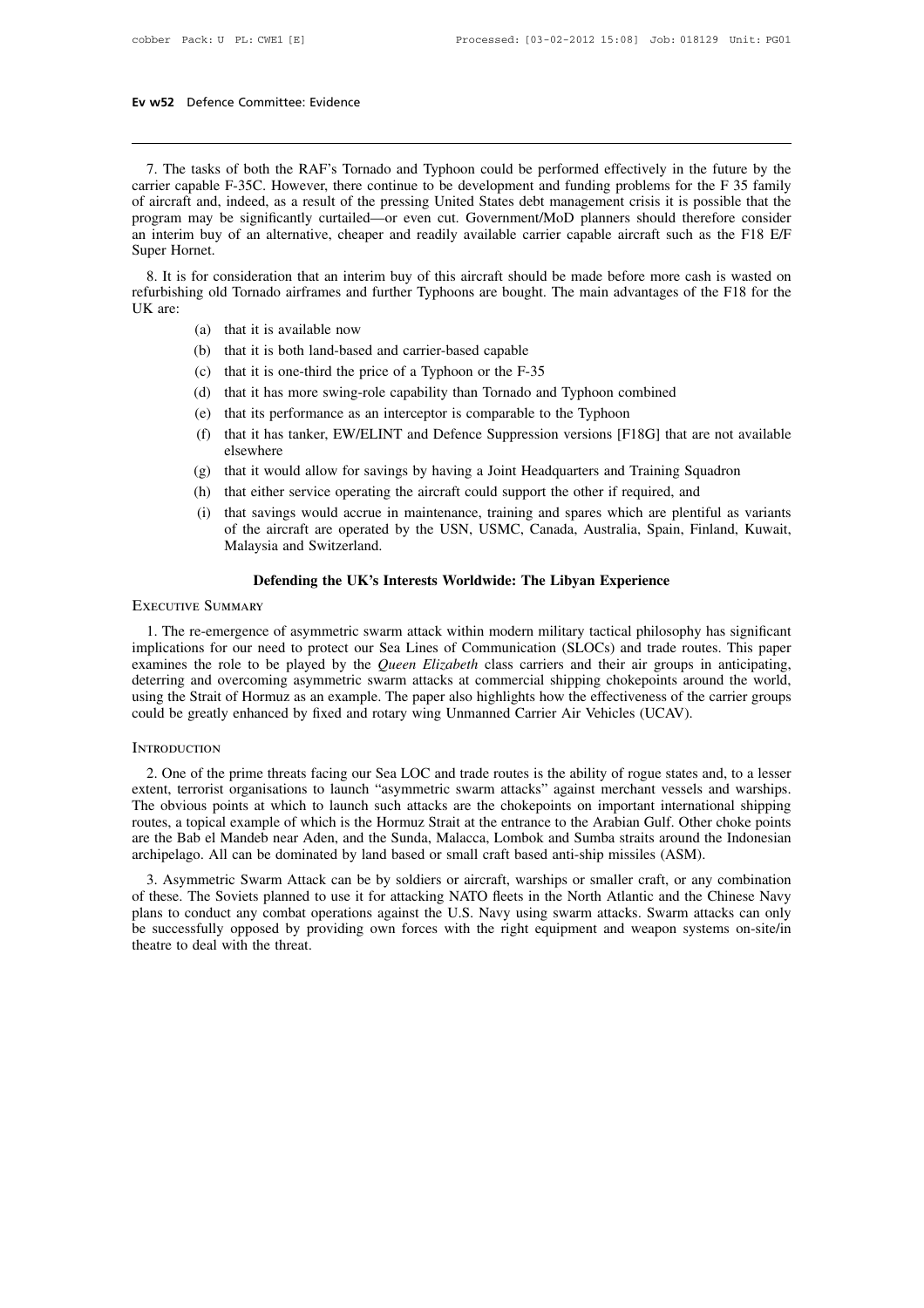

# **THE HORMUZ STRAIT**

When the U.S. Navy in April 1988 during the final phases of the Iran-Iraq War, when hopelessly outclassed<br>Tranian forces battled U.S. naval units in the Persian Gulf. The experience taught Iran that large naval vessels<br>are Iranian forces battled U.S. naval units in the Persian Gulf. The experience taught Iran that large naval vessels<br>are vulnerable to small boat operations and spurred interest in missile-armed fast-attack craft. 4. The most prominent expression of Iran's naval warfare doctrine was a series of limited naval skirmishes with the U.S. Navy in April 1988 during the final phases of the Iran-Iraq War, when hopelessly outclassed Iranian f 4. The most prominent expression of Iran's naval warfare doctrine was a series of limited naval skirmishes<br>th the U.S. Navy in April 1988 during the final phases of the Iran-Iraq War, when hopelessly outclassed<br>nian forces 4. The most prominent expression of Iran's naval warfare doctrine was a series of limited naval skirmishes with the U.S. Navy in April 1988 during the final phases of the Iran-Iraq War, when hopelessly outclassed Iranian f

Iranian forces battled U.S. naval units in the Persian Gulf. The experience taught Iran that large naval vessels<br>are vulnerable to small boat operations and spurred interest in missile-armed fast-attack craft.<br>5. Iran has Exercise to small boat operations and spurred interest in missile-armed fast-attack craft.<br>
5. Iran has amassed a fleet of fast patrol boats in the Hormuz Strait under the control of the Islamic<br>
wolutionary Guard Corps. A

5. Iran has amassed a fleet of fast patrol boats in the Hormuz Strait under the control of the Islamic<br>Revolutionary Guard Corps. Armed with cruise missiles, mines and torpedoes, they can reach a speed of 100<br>kph/62 mph. T 5. Iran has amassed a fleet of fast patrol boats in the Hormuz Strait under the control of the Islamic<br>Revolutionary Guard Corps. Armed with cruise missiles, mines and torpedoes, they can reach a speed of 100<br>kph/62 mph. T Revolutionary Guard Corps. Armed with cruise missiles, mines and torpedoes, they can reach a speed of 100 kph/62 mph. They can cross the straits in 30 minutes and attack shipping with very much less warning.<br>6. During host kph/62 mph. They can cross the straits in 30 minutes and attack shipping with very much less warning.<br>6. During hostilities, Iranian naval forces would seek to close the Strait of Hormuz and destroy enemy forces<br>in the Per 6. During hostilities, Iranian naval forces would seek to close the Strait of Hormuz and destroy enemy force in the Persian Gulf; speed and surprise would be key. Iranian naval forces would seek to identify and attacle ene A as quickly as possible and inflict maximum damage before enen<br>
Because of the proximity of major shipping routes to the country's m<br>
wal elements can sortie with little chance of early detection. Meanw<br>
gage targets almo



7. To achieve the latter capability, and to improve the flexibility of its shore-based missile force, Iran has devoted significant efforts to extending the range of locally produced variants of a number of Chinese shore-ba 7. To achieve the latter capability, and to improve the flexibility of its shore-based missile force, Iran has devoted significant efforts to extending the range of locally produced variants of a number of Chinese shore-ba T. To achieve the latter capability, and to improve the flexibility of its shore-based missile force, Iran devoted significant efforts to extending the range of locally produced variants of a number of Chinese shased anti-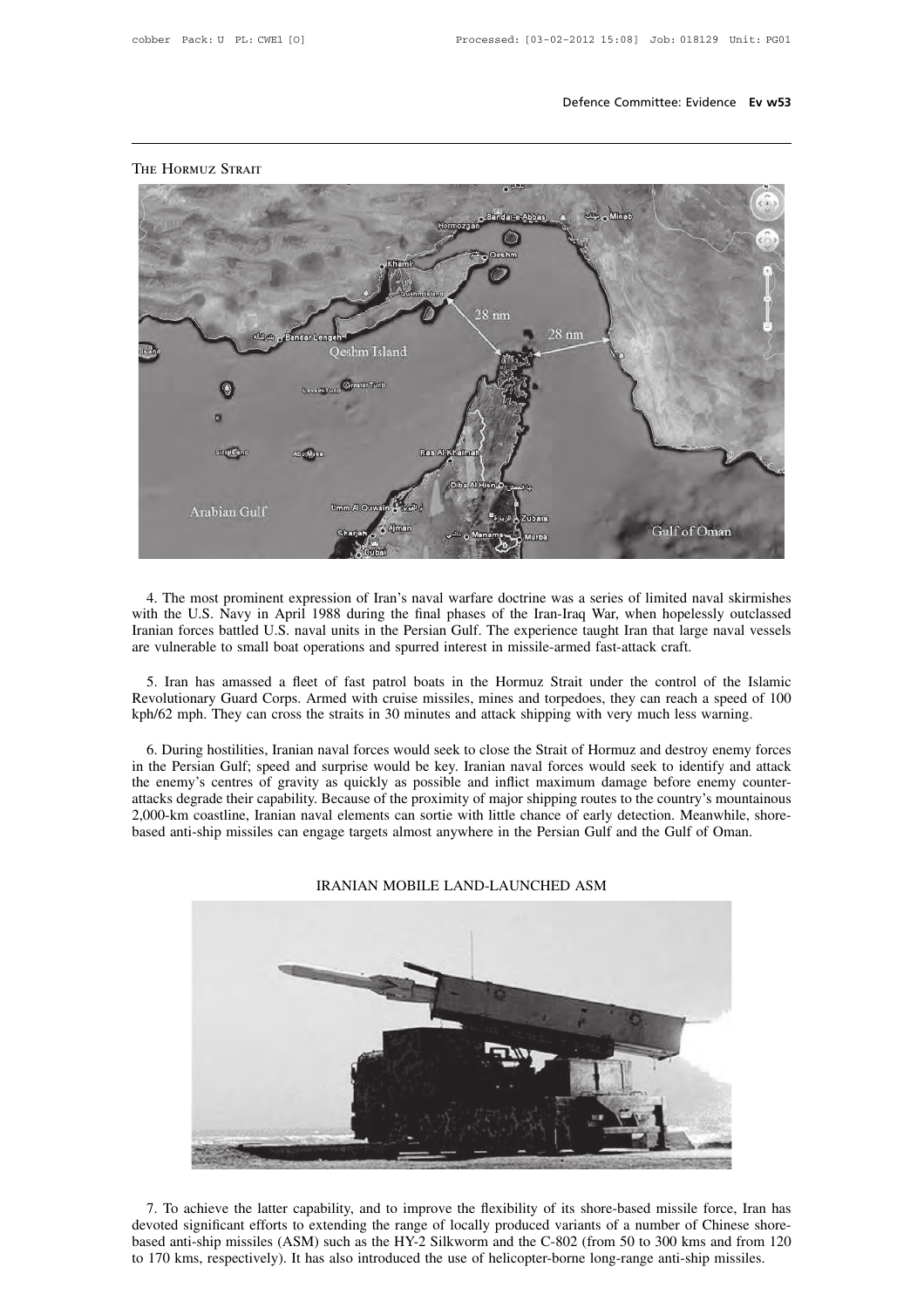*Does the United Kingdom need a Unilateral Capability against Asymmetric Swarm Attack?* 8. There are at least three scenarios in which a blockade of the Hormuz Strait (or other strategic choke<br>18. There are at least three scenarios in which a blockade of the Hormuz Strait (or other strategic choke<br>19. A total **EV W34** Befeind Committee. Evidence<br>
Does the United Kingdom need a Unilateral Capai<br>
8. There are at least three scenarios in which is<br>
points) could directly affect British interests:<br>
(a) A total blockade against all i United Kingdom need a Unilateral Capability against Asymm<br>
2 are at least three scenarios in which a blockade of the H<br>
1 all directly affect British interests:<br>
(a) A total blockade against all international shipping.<br>
( United Kingdom need a Unilateral Capability against Asymmetric Swarm Attack?<br>
2 are at least three scenarios in which a blockade of the Hormuz Strait (or other strategic ch<br>
1 ald directly affect British interests:<br>
(a) A 8. There are at least three scenarios in which a blockade of the Hormuz Strait (or other strategic choke<br>points) could directly affect British interests:<br>(a) A total blockade against all international shipping.<br>(b) A block

- 
- 
- 

8. There are at least three scenarios in which a blockade of the Hormuz Strait (or other strategic choke<br>ints) could directly affect British interests:<br>(a) A total blockade against all international shipping.<br>(b) A blockad many points) could directly affect British interests:<br>
(a) A total blockade against all international shipping.<br>
(b) A blockade to prevent oil and gas from Iraq or Kuwait from getting to their markets.<br>
(c) A blockade spec (a) A total blockade against all international ship<br>
(b) A blockade to prevent oil and gas from Iraq (<br>
(c) A blockade specifically targeted against Britis<br>
In the light of the strategic oil and gas supplies situated w<br>
ma

(b) A blockade to prevent oil and gas from Iraq or Kuwait from getting to their markets.<br>
(c) A blockade specifically targeted against British shipping.<br>
In the light of the strategic oil and gas supplies situated within t (c) A blockade specifically targeted against British shipping.<br>In the light of the strategic oil and gas supplies situated within the Arabian Gulf, the first would generate a<br>major international response led by the U.S. Na In the light of the strategic oil and gas supplies situated within the Arabian Gulf, the first would generate a<br>major international response led by the U.S. Navy. The second would also most probably invite a response by<br>th In the fight of the strategic<br>major international response<br>the USA to prevent another v<br>9. The last, however, would<br>government or threatened by<br>to be able to respond indepe<br>chokepoints worldwide.<br>How should The United Kine *How should The United Kingdom plan to Deter or React to such a Blockade?*<br>*How should The United Kingdom plan to Deter or React to such a Blockade?*<br>*How should The United Kingdom plan to Deter or React to such a Blockade* 10. The flast, however, would be a specifically digeted ofockade against Dritish shipping enforced by the Hand<br>vernment or threatened by terrorist organisations supported by Iran. It is clearly in the interest of Britain<br>b

Evention of uncluded by the only of the summary of the summary of the Strait of Hormuz and at other<br>chokepoints worldwide.<br>How should The United Kingdom plan to Deter or React to such a Blockade?<br>10. Deterrence is born fro between very successful at preventing the need for escalation of a Blockade?<br>
How should The United Kingdom plan to Deter or React to such a Blockade?<br>
10. Deterrence is born from strength and visible/recognised capability Elizabeth class carrier and surface operations could be launched. This was the premise behind the properties in the same deterrence is born from strength and visible/recognised capability. Carrier Battle Groups have the in w should The United Kingdom plan to Deter or React to such a Blockade?<br>
10. Deterrence is born from strength and visible/recognised capability. Carrier Battle Groups have the integral<br>
pability to bring overwhelming power

10. Deterrence is born from strength and visible/recognised capability. Carrier Battle Groups have the integral capability to bring overwhelming power to bear against those that wish to threaten us. Such deterrence has bee For Deterior is born from sueight and visione/recognised capability. Carrier Battle Groups have the integral capability to bring overwhelming power to bear against those that wish to threaten us. Such deterrence has been v capability to bing overwill almost to bear against those that wish to threaten us. Such deter<br>been very successful at preventing the need for escalation of UK combat operations in the past—and t<br>Elizabeth class carrier and izabeth class carrier and air group will provide the same deterrence in the future.<br>
11. The only alternative would be to maintain sovereign bases in foreign lands close to the chokepoints from<br>
ich appropriate air and sur 11. The only alternative would be to maintain sovereign bases in foreign lands close to the chokepoints from which appropriate air and surface operations could be launched. This was the premise behind the 1967 carrier with Fi. The omy anefhative would be to maintain sovereign bases in foreign fants close to the chokepoints in which appropriate air and surface operations could be launched. This was the premise behind the 1967 can withdrawal d

12. We can no longer afford the luxury of building, supporting and protecting military air bases throughout<br>
21. We can no longer afford may be limited by the political will of other nations, particularly if those bases ar

# **MOBILITY**

The world, use of which may be limited by the political will of other nations, particularly if those bases are specifically for a single local purpose and do not contribute to our general national security interests.<br>MOBIL a military footprint, and they are not obliged to remain in any position. Their movement on the high seas is not constrained by the sovereign rights of other national security interests.<br>
MOBILITY<br>
13. Carrier battle group MOBILITY<br>13. Carrier battle groups have the ability to deploy rapidly to any scene of rising tension. Their movement<br>on the high seas is not constrained by the sovereign rights of other nations and their extraction does no MOBILITY<br>13. Carrier battle groups have the ability to deploy rapidly to any scene of rising tension. Their movement<br>on the high seas is not constrained by the sovereign rights of other nations and their extraction does no All 13. Carrier battle groups have the ability to deploy rapidly to any scene of rising tension. Their movement<br>on the high seas is not constrained by the sovereign rights of other nations and their extraction does not lea 13. Carrier battle groups have the ability to deploy rapidly to any scene of ris on the high seas is not constrained by the sovereign rights of other nations and the a military footprint, and they are not obliged to remain near reading to mionar connects or uncatened orderates, then very presence in theate acts as a very ong deterrent, which often leads to de-escalation in tension and prevents the need for full military action.<br>
To air refue Strong decirical, which often leads to de escalation in tension and prevents the field for fail Air to air refuelling may allow land based aircraft to reach a combat theatre, but it cannot cre of flying operations that a c

15. Significant as this capability is, an even more impressive capability is now available for deployment 14. The long radii of action of the Joint Strike Fighter (eg F-35C—700 nm) will ensure the capability to connoitre a



16. The rotary wing A160 Hummingbird UAV is already proving its worth in combat operations in Afghanistan and can be operated from any small ship that is helicopter capable. The fixed wing X-47B UCAV, now in pre-production 16. The rotary wing A160 Hummingbird UAV is already proving its worth in combat operations in Afghanistan and can be operated from any small ship that is helicopter capable. The fixed wing X-47B UCAV, now in pre-production 16. The<br>Afghanist<br>now in pre<br>35C), wil<br>3,000 nm.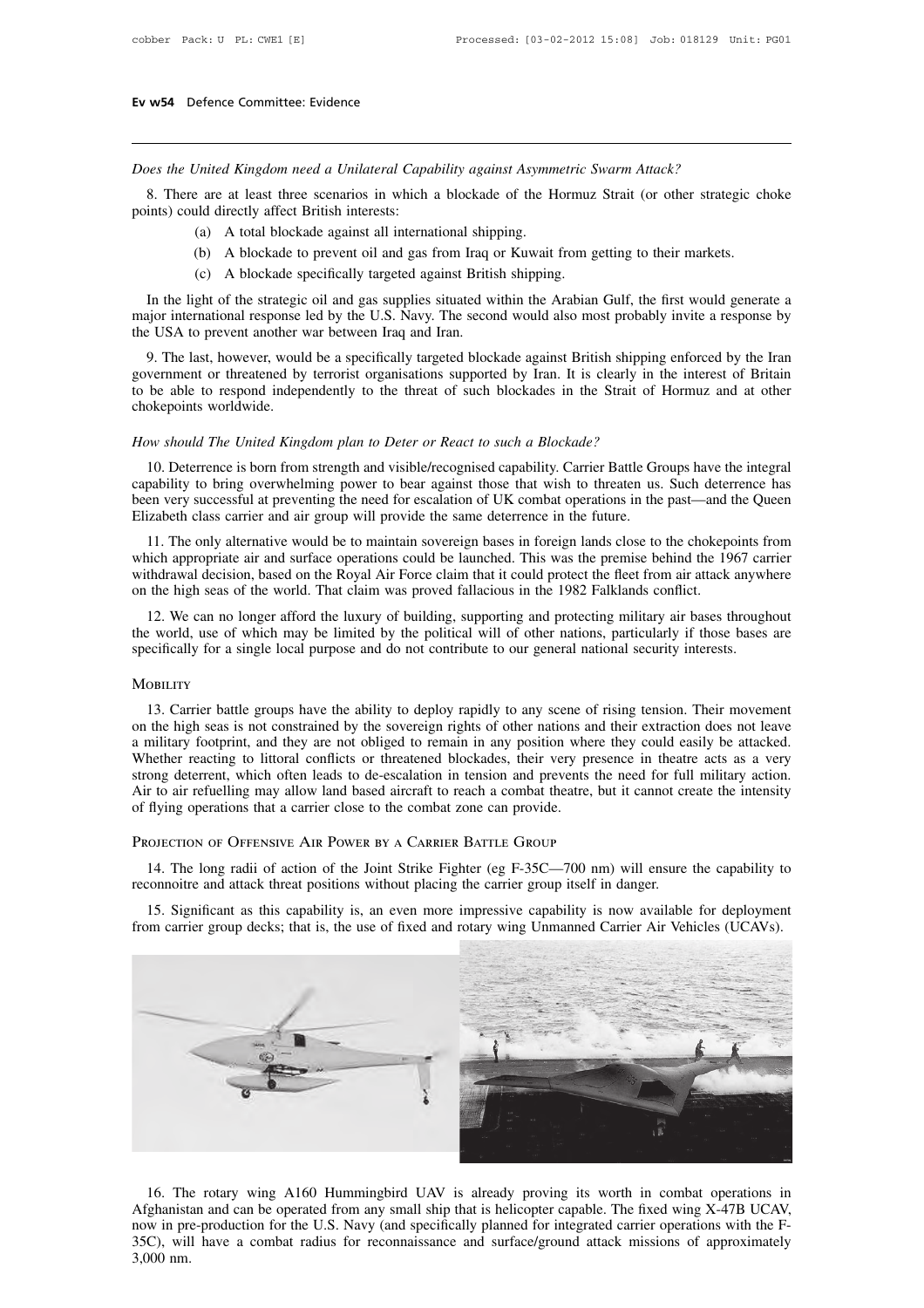Defence Committee: Evidence **Ev w55**<br>17. Embarking a mix of F-35Cs and X-47Bs in the Queen Elizabeth class carriers would further contain the<br>17. Embarking a mix of F-35Cs and X-47Bs in the Queen Elizabeth class carriers w Defence Committee: Evidence Ev w55<br>
17. Embarking a mix of F-35Cs and X-47Bs in the Queen Elizabeth class carriers would further contain the<br>
cost of the F-35C procurement and, at the same time, would endow the carrier air Defence Committee: Evidence **Ev w55**<br>
17. Embarking a mix of F-35Cs and X-47Bs in the Queen Elizabeth class carriers would further contain the<br>
cost of the F-35C procurement and, at the same time, would endow the carrier a 17. Embarking a mix of F-35Cs and X-47Bs in the Queen Elizabeth class carriers would further contain the cost of the F-35C procurement and, at the same time, would endow the carrier air group with an almost strategic level 17. Embarking a mix of F-35Cs and X-47Bs in the Queen Elizabeth class carriers would further contain the cost of the F-35C procurement and, at the same time, would endow the carrier air group with an almost strategic level 17. Embarking a mi<br>cost of the F-35C pro<br>strategic level of record<br>launch position in th<br>accompanying warship<br>attack capability.<br>18. In the context of 18. In the Hormuz Strait and deterring/combating asymmetric swarm attack, such capability and the Hormuz Strategic level of reconnaissance and attack, providing the capability to attack targets anywhere in Iran from a unch Stategic level of reconnaissance and attack, providing the capability to attack targets anywhere in Iran from a launch position in the middle of the Indian Ocean. The embarkation of the versatile Hummingbird in accompanyin

shakes the carrier of recommissance and attack, providing the captuomy to attack targets anywhere in that from a launch position in the middle of the Indian Ocean. The embarkation of the versatile Hummingbird in accompanyi accompanying warships would provide for a significant increase in the battle group's reconnaissance and attack capability.<br>
18. In the context of the Hormuz Strait and deterring/combating asymmetric swarm attack, such capa would be invaluable. For example, if reacting to swarm attacks that have already taken place against merchant

Figure 19. Combat operations in Afghanistan have already taken place against merchant<br>ipping, the carrier group could launch a continuous stream of stealthy and precise interdiction missions/<br>acks whilst in transit to and shipping, the carrier group could launch a continuous stream of stealthy and precise interdiction missions/<br>attacks whilst in transit to and well before it arrived in the combat theatre.<br>THE NEW AGE OF UNMANNED AIR VEHICLE attacks whilst in transit to and well before it arrived in the combat theatre.<br>
THE NEW AGE OF UNMANNED AIR VEHICLES<br>
19. Combat operations in Afghanistan have already demonstrated the extraordinary effectiveness of rotary 19. Combat operations in Afghanistan have already demonstrated the extraordinary effectiveness of rotary wing UAVs on the battlefield. The A160 Hummingbird, controlled by the army on the ground, has proven its worth time a E NEW AGE OF UNMANNED AIR VEHICLES<br>19. Combat operations in Afghanistan have already demonstrated the extraordinary effectiveness of rotary<br>ng UAVs on the battlefield. The A160 Hummingbird, controlled by the army on the gr

19. Combat operations in Afghanistan have already demonstrated the extraordinary effectiveness of rotary wing UAVs on the battlefield. The A160 Hummingbird, controlled by the army on the ground, has proven its worth time a Apaches. Further to their hitting power and flexibility, they have the distinct and on task.<br>The supervisor of the annual in the tactical support of frontline combat operations, conducting some missions that<br>might not have expensive aircrew officers to operate them. Indeed experience has shown that a Weapons operator with time and again in the tactical support of frontline combat operations, conducting some missions that might not have been and the use of the interact the interact the interact of the interact of the interact of the interactions, conducing some interaction in the interactical air support expertise and capability already demonstrated by Royal N 20. These UAVs are fully integrated within the local ground force command structure and complement the sticial air support expertise and capability already demonstrated by Royal Navy Lynx helicopters and Army baches. Furth Exercical air support expertise and capability already demonstrated by Royal Navy Lynx helicopters and Army<br>Apaches. Further to their hitting power and flexibility, they have the distinct advantage of not requiring<br>expensi

Apaches. Further to their hitting power and flexibility, they have the distinct advantage of not requiring expensive aircrew officers to operate them. Indeed experience has shown that a Weapons Operator with an affinity fo Figures. Further to their mission grown and headed experience has shown that a Weapons Operator with an affinity for computer games is the ideal candidate for controlling these vehicles in the air and on task.<br>21. With UAV Experiment and the operator means is the ideal candidate for controlling these vehicles in the air and on task.<br>
21. With UAVs having such extended combat ranges and endurance time, other factors come into play.<br>
These inc 21. With UAVs having such extended combat ranges and endurar<br>These include the distance to reload and the capacity of the home bas<br>they come back damaged. Future unmanned systems will be stealthy<br>gear will be crucial to th

In the Royal Navy, embarked facilities would make it unnecessary<br>
22. The UCAV/UAV with the "Gorgon Stare" is a good example of available modern systems. It has<br>
22. The UCAV/UAV with the "Gorgon Stare" is a good example o to rely on third party land-based support, which would require expensive facilities to be created close to each<br>new theatre of action.<br>TYPICAL RECONNAISSANCE EQUIPMENT FOR UCAVS/UAVS<br>22. The UCAV/UAV with the "Gorgon Stare new theatre of action.<br>TYPICAL RECONNAISSANCE EQUIPMENT FOR UCAVS/UAVS<br>22. The UCAV/UAV with the "Gorgon Stare" is a good example of available modern systems. It has<br>approximately 300 lenses using sophisticated infrared an TYPICAL RECONNAISSANCE EQUIPMENT FOR UCAVS/UAVS<br>22. The UCAV/UAV with the "Gorgon Stare" is a good example of available modern systems. It has<br>approximately 300 lenses using sophisticated infrared and ultraviolet technolog TYPICAL RECONNAISSANCE EQUIPMENT FOR UCAVS/UAVS<br>
22. The UCAV/UAV with the "Gorgon Stare" is a good example of available modern syster<br>
approximately 300 lenses using sophisticated infrared and ultraviolet technologies to 22. The UCAV/UAV with the "Gorgon Stare" is a good example of available modern systems. It has<br>proximately 300 lenses using sophisticated infrared and ultraviolet technologies to detect, record and identify<br>en very small ( E. The CONVONY with the Colgon state<br>approximately 300 lenses using sophisticated infra<br>even very small (human) targets by day or night a<br>radius beneath the UAV from 12 angles, permitti<br>and an intelligence officer back in small (human) targets by day or night at ranges of more than 10 miles. It can cover a four eath the UAV from 12 angles, permitting a combat controller on the ground, a command elligence officer back in the U.S. all to choo

and an intelligence officer back in the U.S. all to choose a different angle from the same UAV.<br>
23. The A160 Hummingbird appears to enjoy even more "specialist" capabilities. Fitted for AEW with its<br>
Forester Radar it is (c) Detect submerged submarines when they are close enough to the surface (within 100m or so).<br>
(c) Detect submerged submarines when they are close enough to the surface (within 100m or so).<br>
(c) Detect submerged submarin 23. The A160 Hummingbird appears to enjoy even mo<br>Forester Radar it is purported to be able to:<br>(a) "See through" three to four layers of fores<br>(b) Detect air targets at a reasonable distance;<br>(c) Detect submerged submarin

- 
- 
- 

24. The Hummingbird can carry a greater ground attack load than the Apache gunship. It can also carry a stress we Arrack Power of UCAVs/UAVs 24. The Hummingbird can carry a greater ground attack load than the Apache gunshi solution bettect an targets at a reasonable ustance, and<br>
(c) Detect submerged submarines when they are close enough to the surface (within 100m or so).<br>
OFFENSIVE ATTACK POWER OF UCAVS/UAVS<br>
24. The Hummingbird can carry craft. FEENSIVE ATTACK POWER OF UCAVS/UAVS<br>24. The Hummingbird can carry a greater ground attack load than the Apache gunship. It can also carry a<br>no-buoy package and torpedoes, making it a prime system for the interdiction of sw OFFENSIVE ATTACK POWER OF UCAVS/UAVS<br>
24. The Hummingbird can carry a greater ground attack load than the Apache gunship. It can also carry a<br>
sono-buoy package and torpedoes, making it a prime system for the interdiction

vehicle.

25. The X-47B can carry all ordnance destined for F-35, making it a very powerful, very long range attack<br>hicle.<br>EEPARING FOR THE CONTINGENCY OF A BLOCKADE OF THE HORMUZ STRAIT<br>26. It is of course inherent in all warfare d 25. The X-47B can carry all ordnance destined for F-35, making it a very powerful, very long range attack<br>vehicle.<br>PREPARING FOR THE CONTINGENCY OF A BLOCKADE OF THE HORMUZ STRAIT<br>26. It is of course inherent in all warfar vehicle.<br>
PREPARING FOR THE CONTINGENCY OF A BLOCKADE OF THE HORMUZ STRAIT<br>
26. It is of course inherent in all warfare doctrine to be prepared when there is a likelihood of attack against<br>
own interests, and to reconnoitr PREPARING FOR THE CONTINGENCY OF A BLOCKADE OF THE HORMUZ STRAIT<br>26. It is of course inherent in all warfare doctrine to be prepared when there is a likelihood of attack aga<br>own interests, and to reconnoitre the threat in 26. It is of course inherent in all warfare doctrine to be prepared when there is a likelihood of attack against  $n$ n interests, and to reconnoitre the threat in detail. This could be best achieved by having stealthy "eyes

26. It is of course inherent in all warfare doctrine to be prepared when there is a likelihood of attack against<br>own interests, and to reconnoitre the threat in detail. This could be best achieved by having stealthy "eyes Extra is of commotive the threat in dealth in This could be best achieved by having stealthy "eyes in the sky" patrolling the threat zone on a daily basis and gathering detailed information on the position and disposition below metals and confinent the distance wind and the sky" patrolling the threat zone on a daily basis and gathering detailed information on the position and disposition of threat forces, to mitigate the possibility of mist disposition of threat forces, to mitigate the possibility of mistakenly engaging non-combatant targets.<br>27. The F-35C could carry out this task from moderately long range, but the longer range X-47B is even<br>less vulnerable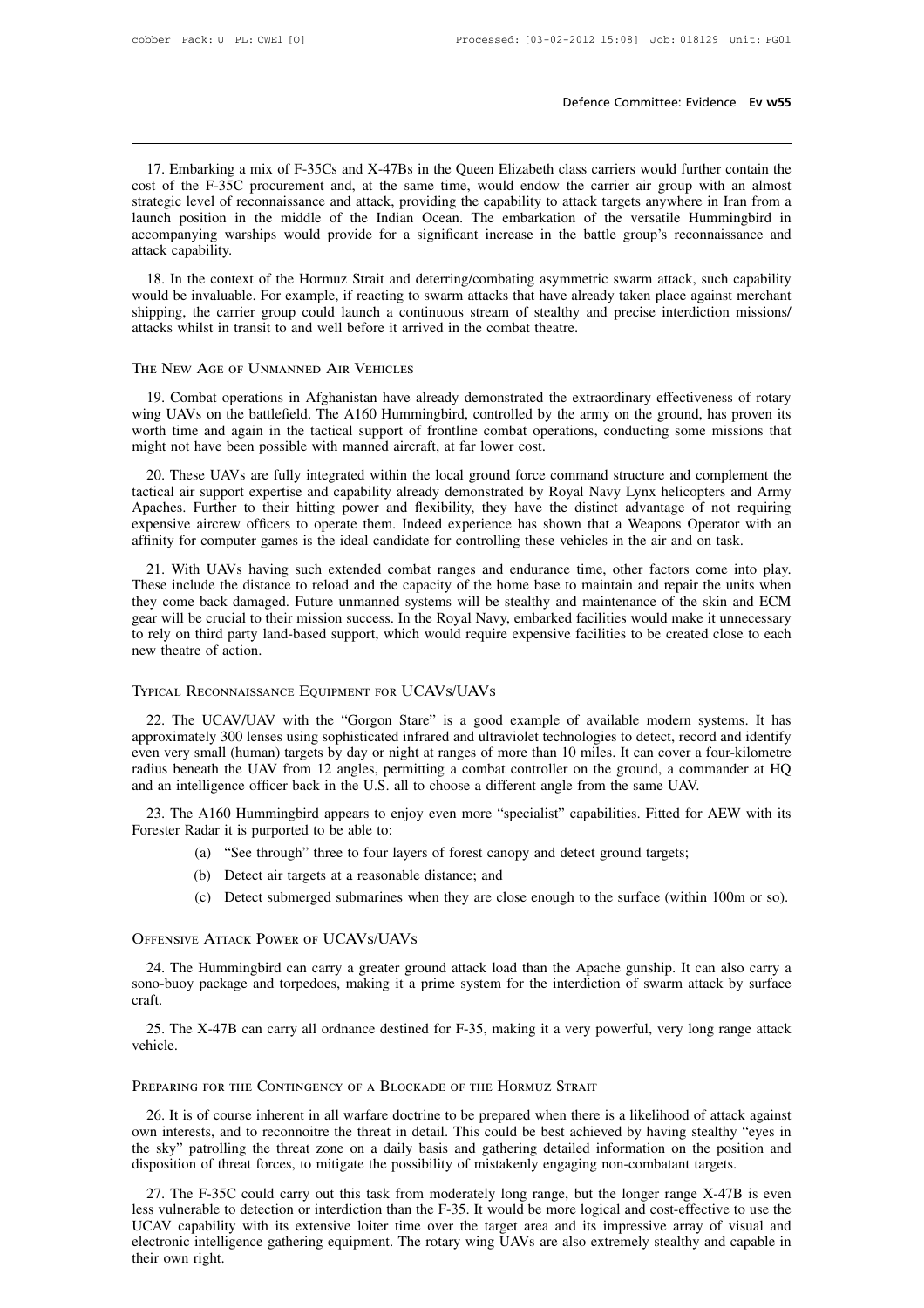# Countering an Attack against our Shipping in the Hormuz Strait

28. Given full prior reconnaissance of Qeshm Island, adjacent coastlines and other smaller islands, accurate<br>28. Given full prior reconnaissance of Qeshm Island, adjacent coastlines and other smaller islands, accurate<br>28. **COUNTERING AN ATTACK AGAINST OUR SHIPPING IN THE HORMUZ STRAIT**<br>28. Given full prior reconnaissance of Qeshm Island, adjacent coastlines and other smaller islands, accurate<br>action can be taken against any land or sea atta **COUNTERING AN ATTACK AGAINST OUR SHIPPING IN THE HORMUZ STRAIT**<br>28. Given full prior reconnaissance of Qeshm Island, adjacent coastlines and other smaller islands, accurate<br>action can be taken against any land or sea atta COUNTERING AN ATTACK AGAINST OUR SHIPPING IN THE HORMUZ STRAIT<br>28. Given full prior reconnaissance of Qeshm Island, adjacent coastlines and other smaller islands, accurate<br>action can be taken against any land or sea attack COUNTERING AN ATTACK AGAINST OUR SHIPPING IN THE HORMUZ STRAIT<br>28. Given full prior reconnaissance of Qeshm Island, adjacent coastlines and other smaller islands, accurate<br>action can be taken against any land or sea attack COONTERING AN ATTACK AGAINST OOK SHIPTING IN THE TIOKMOZ STKATT<br>28. Given full prior reconnaissance of Qeshm Island, adjacent coastlines and other smaller islands, accurate<br>action can be taken against any land or sea attac 28. Given full prior reconnaissance of Qeshm Island, adjacent coastlines and other smaller islands, accurate action can be taken against any land or sea attack on a British merchantman. Missile air defence and radar instal action can be taken against any land or sea attack on a British m<br>installations would be high priority first strike targets. Iran might<br>massive swarm attacks or begin with smaller scale actions. Britain i<br>with a robust mil 29. There are several commercial shipping chokepoints are several commentation of the Arabian Gulf if there any possibility of an Iranian attack, but would stand off and use its long range attack capability to destroy or a

# **SUMMARY**

must pass, which may be threatened by two well stand off and use its long range attack capability to destroy Iran's inventory of swarm attack associated weapons systems.<br>
SUMMARY<br>
29. There are several commercial shipping Fran's inventory of swarm attack associated weapons systems.<br>
SUMMARY<br>
29. There are several commercial shipping chokepoints around the world through which Britain's vital trade<br>
must pass, which may be threatened by rogue COMMARY<br>
29. There are several commercial shipping chokepoints around the world through which Britai<br>
must pass, which may be threatened by rogue nations or terrorist organisations with the ability to<br>
asymmetric swarm att IMMARY<br>29. There are several commercial shipping chokepoints around the world through which Britain's vital trade<br>151. In the light of Britain's against shipping. Examination of this threat in the Hormuz Strait indicates t 29. There are several commercial shipping chokepoints around the world through which Britain's vital trade must pass, which may be threatened by rogue nations or terrorist organisations with the ability to launch mass asym

zone, an ability to distinguish between threat platforms and normal shipping chomes asymmetric swarm attacks against shipping. Examination of this threat in the Hormuz Strait indicates that it can be countered by deterrenc must pass, which may be uncated by logue hations of terrorist organisations with the abiny to faunt asymmetric swarm attacks against shipping. Examination of this threat in the Hormuz Strait indicate can be countered by de If the Understanding to overwhelming force.<br>
30. In the light of Britain's diverse global interests, she must be prepared to deal with this threat both<br>
ilaterally and in conjunction with Allies. This will require a detail 30. In the light of Britain's diverse global interests, she must be prepared to deal with this threat both unilaterally and in conjunction with Allies. This will require a detailed reconnaissance picture of the threat zone

both the fight of Britain's diverse global interests, site must be prepared to deal with this threat both unilaterally and in conjunction with Allies. This will require a detailed reconnaissance picture of the threat zone, unnaterary and in conjunction win Allies. This win require a detailed recomfassance picture of the threat<br>zone, an ability to distinguish between threat platforms and normal shipping, and an ability to interdict those<br>plat platforms and associated land installations with overwhelming air attack power from long range.<br>
31. The Queen Elizabeth class carriers and their air groups with their long range reconnaissar<br>
their firepower, their inhere

erationally effective options for dealing with this threat. Balanced investment in Unmanned Carrier Air<br>hicles (UCAVs) and rotary wing Unmanned Air Vehicles (UAVs) would significantly enhance this capability.<br>**Armed Servic** Venicles (UCAVs) and rotary wing Unmanned Air Venicles (UA<br> **Armed Services—Active Operational Co**<br>
EXECUTIVE SUMMARY<br>
(i) This paper provides the reader with an understanding of<br>
and Responsibility enjoyed by each of the Armed Services—Active Operational Commitments and Personnel<br>
(i) This paper provides the reader with an understanding of the level of Active Operational Commitment<br>
(ii) It compares the Personnel Strength of each Service w Armed Services—Active Operational Commitments and Personnel<br>EXECUTIVE SUMMARY<br>(i) This paper provides the reader with an understanding of the level of Active Operational Commitment<br>and Responsibility enjoyed by each of the

# **INTRODUCTION**

1. In the light of the on-going Defence Select Committee, Public Accounts Committee and Defence Reform<br>1. In the light of the on-going Defence Select Committee, Public Accounts Committee and Defence Reform<br>1. In the light (ii) It compares the Personnel Strength of each Service with associated Active Operational Commitments<br>
and draws conclusions.<br>
INTRODUCTION<br>
1. In the light of the on-going Defence Select Committee, Public Accounts Commit deliberations (b) Should be able to assess properly the direct contribution being made by each Service to Active<br>(a) Should be able to take into account the Active Operational Commitments and Responsibilities<br>(b) Should be able to asses t of the on-going Defence Select Committee,<br>ons concerning the way ahead for our Arn<br>Should be able to take into account the Active<br>of each of the three Services; and<br>Should be able to assess properly the direct c<br>Front Li (b) Should be able to take into account the Active Operational Committee and Defence Reform erations concerning the way ahead for our Armed Forces, it is considered necessary that such ns<br>
(a) Should be able to take into a From the on-going Defence Seconds concerning the way ahe<br>Should be able to take into a<br>of each of the three Services<br>Should be able to assess proferent Line Operations.

- 
- 

(a) Should be able to take into account the Active Operational Commitments and Responsibilities<br>of each of the three Services; and<br>(b) Should be able to assess properly the direct contribution being made by each Service to The deployment of military assets to deter or oppose a tangible or perceived threat. Standing Forces to Active<br>Front Line Operations.<br>2. For the purpose of this paper, "Active Operational Commitments" are those Commitments of each of the three Services; and<br>
(b) Should be able to assess properly the direct contribution being made by each Service to Active<br>
Front Line Operations.<br>
2. For the purpose of this paper, "Active Operational Commitme (b) Should be able to assess properly the direct contribution<br>Front Line Operations.<br>2. For the purpose of this paper, "Active Operational Commitment<br>the deployment of military assets to deter or oppose a tangible or<br>conti Front Line Operations.<br>
The purpose of this paper, "Active Operational Commitments" are those C<br>
From the military assets to deter or oppose a tangible or perceived through<br>
the be maintained on the basis of the Cold War S 2. For the purpose of this paper, "Active Operational Commitments" are those Commitments that require<br>the deployment of military assets to deter or oppose a tangible or perceived threat. Standing Forces that<br>continue to be are not considered Active Operational Commitments—because in neither instance is there are not considered Actively committed" to erational activity. For example, the resources still maintained.<br>
(a) to provide defence of U

- 
- 

continue to be maintained on the basis of the Cold War Strategy cannot be considered "actively committed" to<br>operational activity. For example, the resources still maintained.<br>(a) to provide defence of UK air space against operational activity. For example, the resources still maintained.<br>
(a) to provide defence of UK air space against military attack; or<br>
(b) to oppose a Soviet invasion of Europe<br>
are not considered Active Operational Commi (a) to provide defence of UK air space against military attack; or<br>
(b) to oppose a Soviet invasion of Europe<br>
are not considered Active Operational Commitments—because in neither instance is there any perceived or<br>
immine (b) to oppo<br>are not considered A<br>imminent threat. (Pleas<br>and would not suggest<br>might wish us harm. S<br>perceived threats.<br>3. The first three An are not considered Active Operational Commitments—because in neither instance is there any perceived or<br>minent threat. (Please see Annex D for expanded comment/definition.) However, this paper is not suggesting<br>d would not are not considered Active Operational Commitments—because in net<br>imminent threat. (Please see Annex D for expanded comment/definition.)<br>and would not suggest that Britain can do without a well-equipped stand<br>might wish us d would not suggest that Britain can do without a well-equipped standing Army as a deterrent to those who ght wish us harm. Such a standing Army would of course have to relate to current defence strategy and received threa

might wish us harm. Such a standing Army would of course have to relate to current defence strategy and<br>perceived threats.<br>3. The first three Annexes to this paper provide a breakdown of Active Operational Commitments and 3. The first three Annexes to this paper provide a breakdown of Active Operational Commitments and the numbers of Personnel directly associated with those Commitments.<br>4. Information from these Annexes is discussed and sum 5. The first three Annexes to this paper provide a breakdown of Active Operational Commitments and the<br>mbers of Personnel directly associated with those Commitments.<br>4. Information from these Annexes is discussed and summa numbers of Personnel directly associated with those Commitments.<br>
4. Information from these Annexes is discussed and summarised below with a view to highlighting those<br>
areas that merit an increase in defence funding and o

contributes to the frontline requirements facing the United Kingdom. Further input would be welcomed.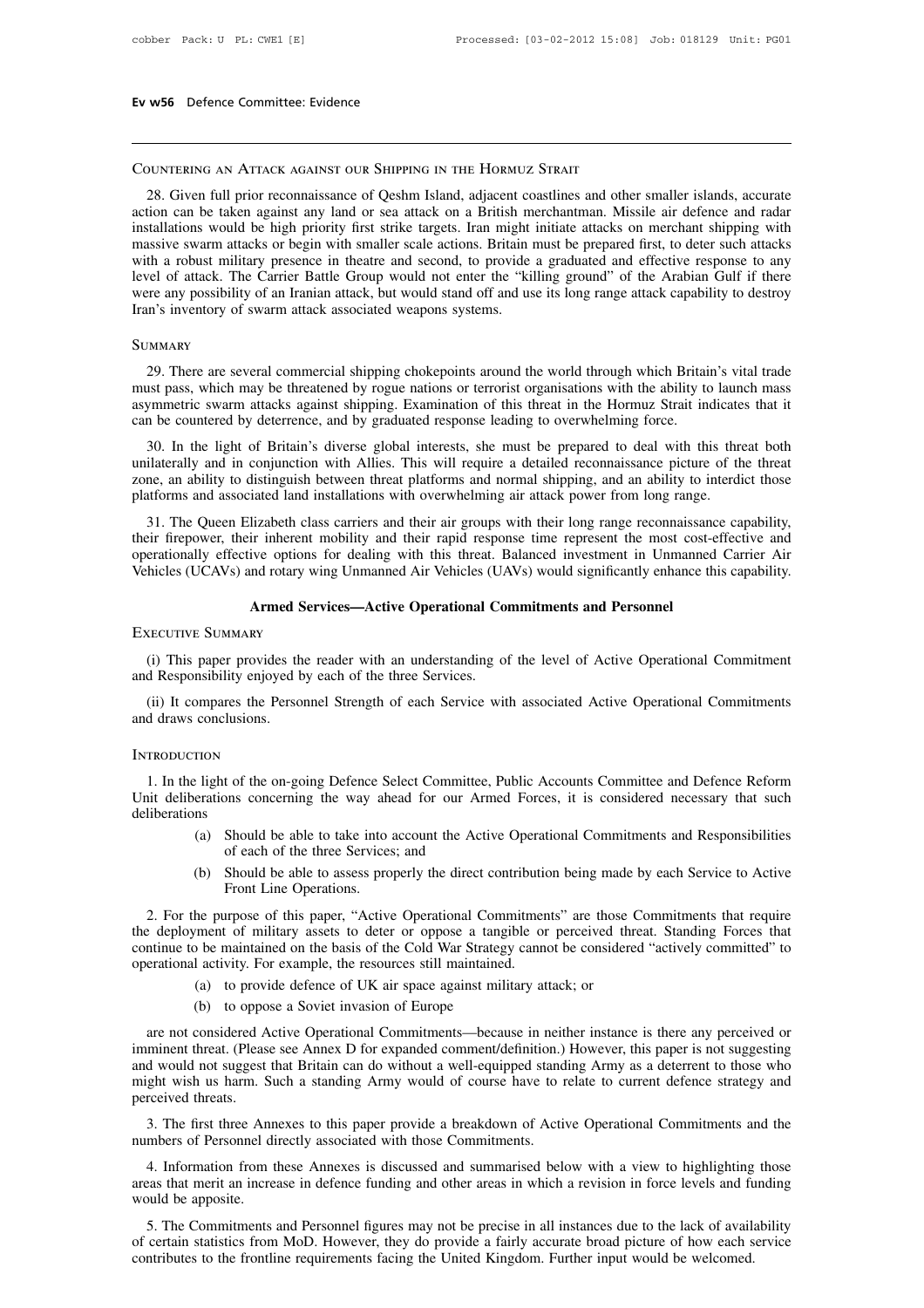# **DISCUSSION**

# **Def**<br> **Annex A**<br>
AND ROYAL MARINES

Annex A<br>ROYAL NAVY AND ROYAL MARINES<br>6. Based on the data available to date, approximately 25% of Royal Navy and Royal Marines personnel<br>and the majority of our fleet warships are deployed in the front line, whether in Afg Atlantic, off Libya, in the Indian Ocean, in the Arabian Gulf or, indeed, in home waters. This global maritime **and the majority of our fleet warships are deployed in the front line, whether in Afghanistan, the South Atlantic, off Libya, in the Indian Ocean, in the Arabian Gulf or, indeed, in home waters. This global maritime milit** A<br>
Atlantic, off Libya, in the Indian Ocean, in the Arabian Gulf or, indeed, in home waters. This global maritime<br>
Atlantic, off Libya, in the Indian Ocean, in the Arabian Gulf or, indeed, in home waters. This global marit **EXECUTE ARRIS AND ROYAL MARINES**<br>6. Based on the data available to date, **approximately 25% of Royal Navy and Royal Marines personnel**<br>**and the majority of our fleet warships are deployed in the front line**, whether in Af 6. Based on the data available<br> **and the majority of our fleet**<br>
Atlantic, off Libya, in the Indian<br>
military presence provides Brita<br>
might wish to do us harm.<br>
7. Other important Naval C 16. Based on the data available to date, **approximately 25% of Royal Navy and Royal Marines personnel**<br> **d the majority of our fleet warships are deployed in the front line**, whether in Afghanistan, the South<br>
lantic, off discontinued as a result of the shortages of platforms and personnel inflicted by SDSR 2010.<br>
Atlantic, off Libya, in the Indian Ocean, in the Arabian Gulf or, indeed, in home waters. This glob<br>
military presence provides abian out of, macca, modifical influence and is<br>
a as the Anti-Drug Pa<br>
ms and personnel inflicte<br> **Annex B**<br>
ARMY

## ARMY

9. Other important Naval Commitments such as the Anti-Drug Patrols in the Caribbean have been<br>
scontinued as a result of the shortages of platforms and personnel inflicted by SDSR 2010.<br> **ARMY**<br>
8. Based on the data availa **discontinued as a result of the shortages of platforms and personnel inflicted by SDSR 2010.**<br>**ARMY**<br>**8.** Based on the data available to date, **approximately 5% of Army personnel are deployed in the front<br><b>line at the pre Standing British Expeditionary Force is not in question. However, the size and structure of this Service is considered to merit review.**<br> **Expeditionary Force is not in question. However, the size and structure of this Se** 8. Based on the data available<br>**line at the present time.** As star<br>standing British Expeditionary I<br>considered to merit review. **ANNT**<br> **Annex 5% of Army per**<br> **Annex C**<br> **Annex C**<br> **Annex C**<br> **L** AIR FORCE Example 2, above, the value and the net in question. However, the size and<br>t in question. However, the size and the net in question. However, the size and<br>Annex C<br>ROYAL AIR FORCE<br>proximately 6% of Royal Air Forms. Latitud

9. Based on the data available to date, **approximately 6% of Royal Air Force personnel are deployed on**<br>9. Based on the data available to date, **approximately 6% of Royal Air Force personnel are deployed on**<br>tive Front Lin **Annex C**<br>**Active Front Line Duty at the present time.** Logistic support for active land-based air operations offshore<br>requires a further 7.5% of total manpower.<sup>22</sup><br>10. Figures assembly altrice to Afghanitas and to Librar

**EXECUTE:**<br> **REPUTE:**<br> **REPUTE:**<br> **REPUTE:**<br> **REPUTE:**<br> **REPUTE:**<br> **REPUTE:**<br> **REPUTE:**<br> **REPUTE:**<br> **REPUTE:**<br> **REPUTE:**<br> **REPUTE:**<br> **REPUTE:**<br> **REPUTE:**<br> **REPUTE:**<br> **REPUTE:**<br> **REPUTE:**<br> **REPUTE:**<br> **REPUTE:**<br> **REPUTE:**<br> land-based on the data available to date, **approximately 6% of Royal Air Force personnel are deployed on**<br> **Active Front Line Duty at the present time.** Logistic support for active land-based air operations offshore<br>
requi 9. Based on the data available to date, **approximately 6% of Royal Air Force personnel are deployed on**<br>**Active Front Line Duty at the present time.** Logistic support for active land-based air operations offshore<br>requires 9. Based on the data avantable to date, approximately 0% of Noyal Air Force personnel are deployed on<br>Active Front Line Duty at the present time. Logistic support for active land-based air operations offshore<br>requires a f Active Front Line Duty at the present time. Logistic support for active land-based air operations offshore<br>requires a further 7.5% of total manpower.<sup>22</sup><br>10. Figures presented relating to Afghanistan and to Libya clearly d 10. Figures presented relating to Afghanistan and to Libya clearly demonstrate that the logistic supply of nd-based air resources offshore costs more in terms of personnel and equipment than the frontline forces emselves. In Figures presented relating to Argnamstan and to Libya creatry demonstrate that the fogistic supply of land-based air resources offshore costs more in terms of personnel and equipment than the frontline forces themselves Figure 3.1 and -based air resources orishore compared themselves. There are also undeclare in Cyprus (2,800 personnel) and RA and the United Arab Emirates (totall 11. At a time of fiscal constraint, instance, it is possibl

11. At a time of fiscal constraint, this is clearly not an efficient way to conduct our military business. For<br>stance, it is possible that air power delivered from aircraft carriers or air transport provided by civil airli

COMPARISONS DRAWN<br>
12. The Annexes show that the Royal Navy and Royal Marines have far more Active Operational<br>
COMPARISONS DRAWN<br>
12. The Annexes show that the Royal Navy and Royal Marines have far more Active Operational these important tasks.<br>The Annexes show<br>Comparisons Drawn<br>Commitments than the other<br>these important tasks. and Royal Marin<br>
have significantly lex<br> **Table 1**<br> **OPERATIONAL COPERATIONAL** Show that the Royal Navy and Royal Marines have far more Active C<br>
other two Services and yet have significantly lower numbers of personnel av<br> **Table 1**<br>
PERSONNEL ON ACTIVE OPERATIONAL COMMITMENTS<br>
Personnel Numbers

| ortant tasks.  | ents than the other two Services and yet have significantly lower numbers of personnel available for |                   |            |
|----------------|------------------------------------------------------------------------------------------------------|-------------------|------------|
|                | Table 1                                                                                              |                   |            |
|                | PERSONNEL ON ACTIVE OPERATIONAL COMMITMENTS                                                          |                   |            |
|                |                                                                                                      | Personnel Numbers |            |
| <i>Service</i> | At 1 April 2011                                                                                      | On Active Duty    | Percentage |
| RN & RM        | 35,430                                                                                               | 8,677             | 24.49%     |
| Army           | 101,300                                                                                              | 5,300             | 5.23%      |
| RAF            | 40,090                                                                                               | 2,350             | 5.86%      |

<sup>&</sup>lt;sup>22</sup> "Strange as it may seem, the Air Force, except in the air, is the least mobile of all the Services. A squadron can reach its destination in a few hours, but its establishments, depots, fuel, spare parts, and workshops *destination in a few hours, but its establishments, depots, fuel, spare parts, and workshops take many weeks, and even months, therefore as it may seen*<br>*destination in a few hour*<br>*to develop.*" east mobile of all the Services. A squadron can reach its<br>parts, and workshops take many weeks, and even months,<br>W Churchill. "*The Second World War."* Vol. 11, page 384.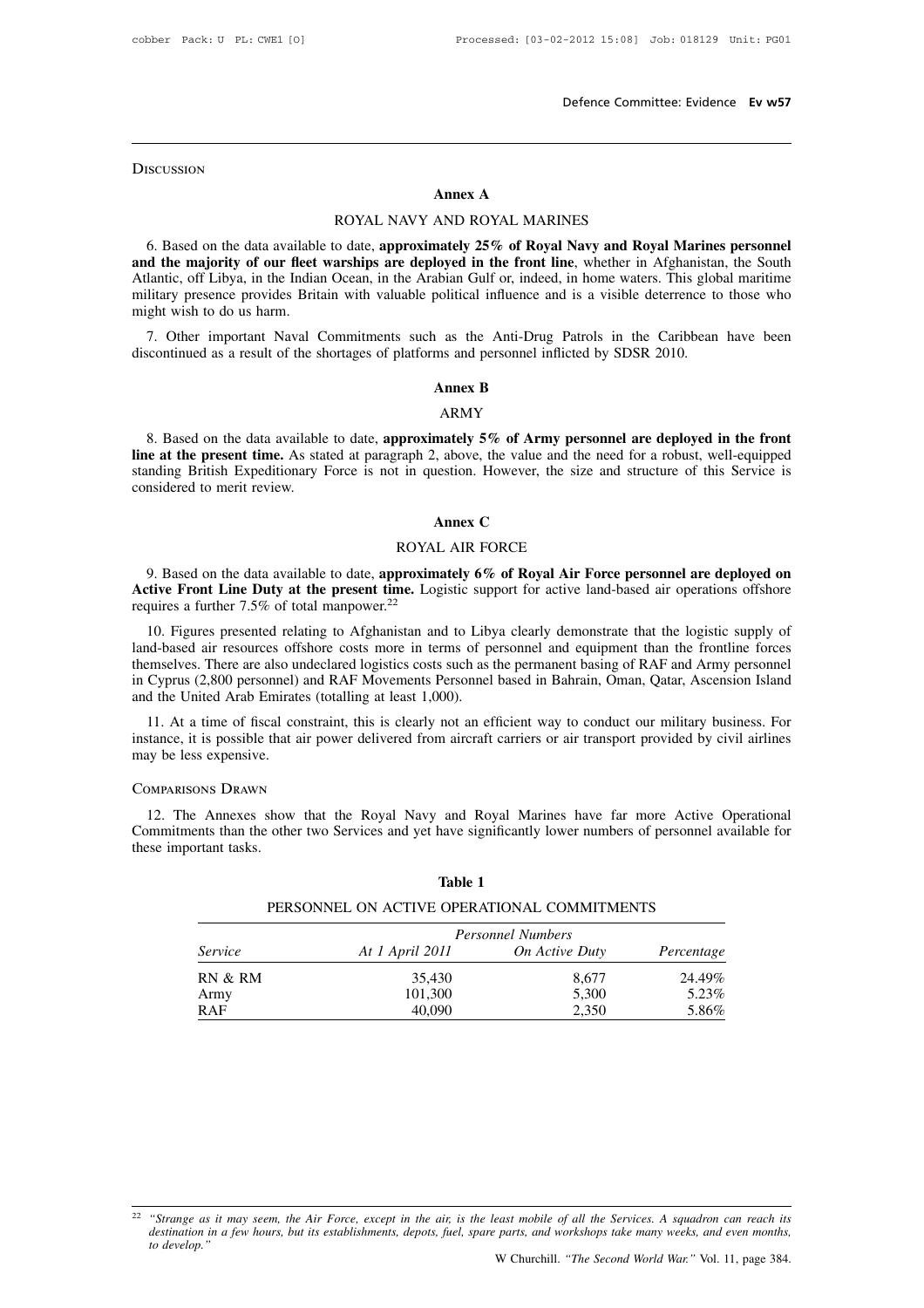

25%<br>
13. If we look specifically at the Libya campaign, Operation Ellamy, the comparison in personnel required<br>
do the same job (with RAF Land-Based Air or with RN Carrier-Based Air) is given in Figure 2, below. LIBYA—OPERATION ELLAMY<br>13. If we look specifically at the Libya campaign, Operation Ellamy, the comparison in personnel required<br>to do the same job (with RAF Land-Based Air or with RN Carrier-Based Air) is given in Figure



Fried and the material of the material of the method of the method of the method of the method of the method of the method including the ability to provide Command and Control and to deploy AEW Sea Kings, ASW Helicopters, 14. Indeed, the Navy carrier option endows on-site operational advantages that are not available from the RAF option (including the ability to provide Command and Control and to deploy AEW Sea Kings, ASW Helicopters, Apach Personnel<br>14. Indeed, the Navy carrier option endows on-site operational advantages th<br>RAF option (including the ability to provide Command and Control and to de<br>Helicopters, Apache Attack Helicopters, Combat Search and Re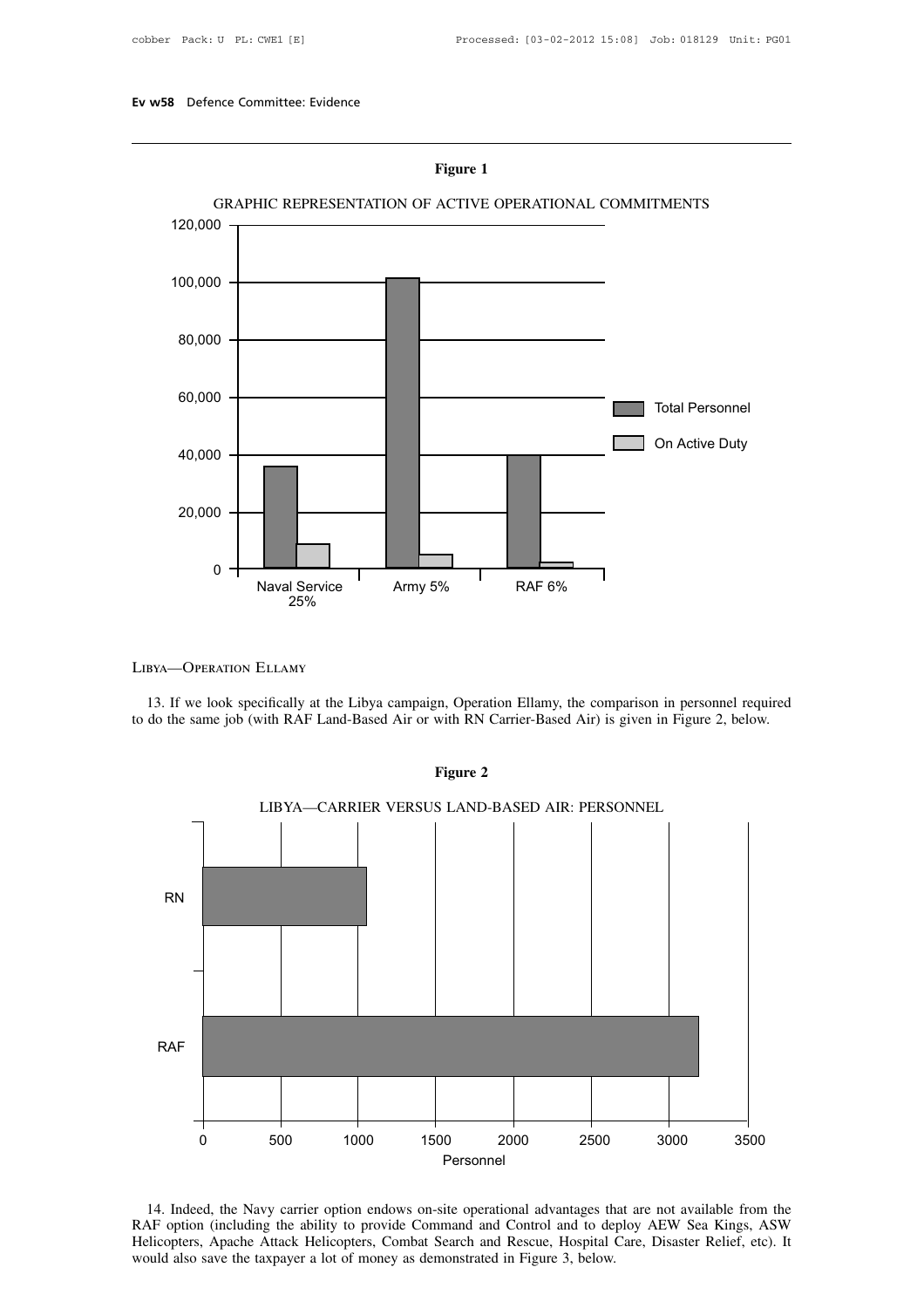

**Figure 3**<br>LIBYA—CARRIER VERSUS LAND-BASED AIR: COST

# **CONCLUSION**

- 
- Sea-Based Air Costs<br>
Concessage is clear. In comparison with sister Services:<br>
(a) The Royal Navy is undermanned and overcommitted.<br>
(b) The Royal Air Force and the Army have far fewer committing in relation to those commi (a) The Royal Navy is undermanned and overcommitted.<br>
(b) The Royal Navy is undermanned and overcommitted.<br>
(b) The Royal Air Force and the Army have far fewer commitments but relatively large manpower<br>
in relation to thos Example is clear. In comparison with sister<br>The Royal Navy is undermanned and commitments.<br>The Royal Air Force and the Army have<br>in relation to those commitments.<br>Based on the figures so far obtained, offective and more op
- (a) The Royal Navy is undermanned and overcommitted.<br>
(b) The Royal Navy is undermanned and overcommitted.<br>
(b) The Royal Air Force and the Army have far fewer commitments but relatively large manpower<br>
in relation to thos rather Royal Navy is undermanned and overcommitted.<br>The Royal Navy is undermanned and overcommitted.<br>The Royal Air Force and the Army have far fewer commitments but relatively large manpower<br>in relation to those commitment The Royal Navy is undermanned and overcommitted.<br>The Royal Air Force and the Army have far fewer commitments but relati<br>in relation to those commitments.<br>Based on the figures so far obtained, offshore deterrence and interv (c) Based on the figures<br>
effective and more c<br>
based air power for a<br>
ECOMMENDATIONS<br>
16. It is recommended that:<br>
(a) The Defence Select (4) (c) Based on the figures so far obtained, offshore deterrence and intervention would be more cost<br>effective and more operationally effective<sup>23</sup> using maritime-based air power rather than land-<br>based air power for any tas based air power for any tasks beyond un<br>
NDATIONS<br>
recommended that:<br>
(a) The Defence Select Committee,<br>
(b) The Public Accounts Committee,<br>
(c) Defence Reform Unit, and<br>
(d) The Cabinet

# Recommendations

- 
- (a) The Defence Select Committee,<br>
(a) The Defence Select Committee,<br>
(b) The Public Accounts Committee,<br>
(c) Defence Reform Unit, and<br>
(d) The Cabinet,
- 
- 

(d) The Cabinet,<br>take note of the data provided within this paper and its Annexes and of the Conclusions at paragraph 14 above. take note of the data provided within this paper and its Annexes and of the Conclusions at paragraph 14 above.<br>
take note of the data provided within this paper and its Annexes and of the Conclusions at paragraph 14 above.

<sup>&</sup>lt;sup>23</sup> Nicholas Watt, Guardian, 24 May 2011 reported: 'But [Nick] Harvey said deploying Apache helicopters [and or Harriers from<br>warships] would have major advantages. "The principal advantage it would give us over what we a *Nicholas Watt, Guardian, 24 May 2011 reported: "Warships] would have major advantages. "<i>The primidual be the ability to strike moving targets with Typhoon] we are currently deploying," he said."*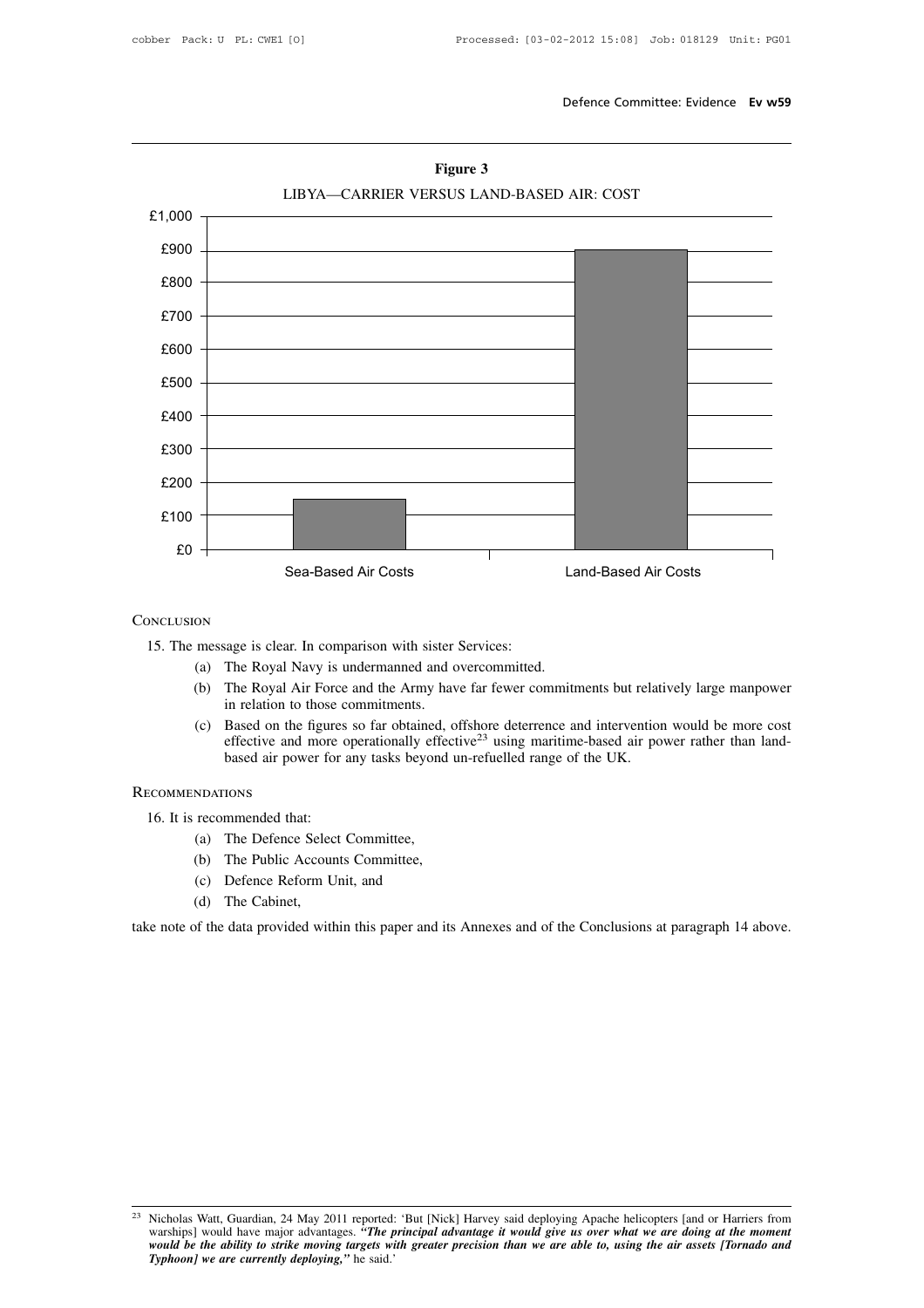# **Annex A**

# vidence<br>THE ROYAL NAVY AND ROYAL MARINES<br>Services—Active Operational Commitments and Personne THE ROYAL NAVY AND ROYAL MARINES<br> **The Armed Services—Active Operational Commitments and Personnel**<br> **Advertised**<br> **Commitments and Personnel Marines**

# THE ROYAL NAVY AND ROYAL MARINES<br> **The Armed Services—Active Operational Commitments and The Royal Navy and Royal Marines<br>
Total Personnel (1 April 11) Royal Navy & Royal Navy & Royal Navy & Royal Navy & Royal Navy & Royal** The Armed Services—Active Operati<br>The Royal Navy and Royal Marines<br>Total Personnel (1 April 11)<br>STANDING AND CONTINGENCY<br>STANDING COMMITMENTS AIRCRAFT CARRIERS

|                                                                  |                                                                 | <b>Annex A</b>  |
|------------------------------------------------------------------|-----------------------------------------------------------------|-----------------|
|                                                                  | THE ROYAL NAVY AND ROYAL MARINES                                |                 |
|                                                                  | The Armed Services—Active Operational Commitments and Personnel |                 |
| The Royal Navy and Royal Marines<br>Total Personnel (1 April 11) | Royal Navy & Royal Marines<br>[Royal Marines circa]             | 35,430<br>7,000 |
|                                                                  | STANDING AND CONTINGENCY COMMITMENTS—WARSHIPS                   |                 |

# STANDING AND CONTINGENCY COMMITMENTS—WARSHIPS STANDING COMMITMENTS AIRCRAFT CARRIERS

|                                                  | <b>Roval Marines circal</b>                       |                  | 7,000                        |
|--------------------------------------------------|---------------------------------------------------|------------------|------------------------------|
|                                                  | STANDING AND CONTINGENCY COMMITMENTS—WARSHIPS     |                  |                              |
| <b>STANDING COMMITMENTS AIRCRAFT CARRIERS</b>    |                                                   |                  |                              |
| Task                                             | Platforms Involved                                |                  | Personnel<br><i>Involved</i> |
| Refit-returns to Fleet July 2011                 | One Invincible Class—HMS Illustrious<br>Air Group |                  | 685<br>366                   |
|                                                  |                                                   | <b>Sub-Total</b> | 1,051                        |
| <b>CONTINGENCY COMMITMENTS AIRCRAFT CARRIERS</b> |                                                   |                  |                              |
|                                                  |                                                   |                  | Personnel                    |
| Task                                             | Platforms Involved                                |                  | <i>Involved</i>              |

|      |                    | Personnel       |
|------|--------------------|-----------------|
| Task | Platforms Involved | <i>Involved</i> |

| <b>STANDING COMMITMENTS FRIGATES AND DESTROYERS</b> |                        |                  |                 |
|-----------------------------------------------------|------------------------|------------------|-----------------|
|                                                     |                        |                  | Personnel       |
| Task                                                | Platforms Involved     |                  | <i>Involved</i> |
| UK maritime security                                | One Type 45 destroyer  |                  | 195             |
| UK maritime security                                | One Type 42 destroyer  |                  | 287             |
| UK maritime security                                | Two Type 23 frigates   |                  | 370             |
| Atlantic patrol tasking $(South)^1$                 | Two Type 42 destroyers |                  | 574             |
| Pre-deployment leave                                | One Type 42 destroyer  |                  | 287             |
| OP CALASH Counter Piracy                            | One Type 23 frigate    |                  | 185             |
| OP ELLAMY-Libya                                     | One Type 23 frigate    |                  | 185             |
| OP ELLAMY-Libya                                     | One Type 22 frigate    |                  | 250             |
| OP CALASH Counter Piracy                            | One Type 22 frigate    |                  | 250             |
| Towed array patrol ship                             | One Type 23 frigate    |                  | 185             |
| <b>Fleet Ready Escort</b>                           | One Type 23 frigate    |                  | 185             |
| Sea Training                                        | One Type 45 destroyer  |                  | 195             |
| Sea Training                                        | One Type 22 frigate    |                  | 250             |
| Sea training                                        | Two Type 23 frigates   |                  | 185             |
| Refit                                               | Three Type 23 frigates |                  | 555             |
| Assisted maintenance                                | One Type 23 frigate    |                  | 185             |
|                                                     |                        | <b>Sub-Total</b> | 2,666           |

| Assisted maintenance                                   | One Type 23 frigate |                  | 185                          |
|--------------------------------------------------------|---------------------|------------------|------------------------------|
|                                                        |                     | <b>Sub-Total</b> | 2,666                        |
| <b>CONTINGENCY COMMITMENTS FRIGATES AND DESTROYERS</b> |                     |                  |                              |
| Task                                                   | Platforms Involved  |                  | Personnel<br><i>Involved</i> |
|                                                        |                     |                  |                              |
| OP TELIC—Iraq                                          | One Type 23 frigate |                  | 185                          |
|                                                        |                     | <b>Sub-Total</b> | 185                          |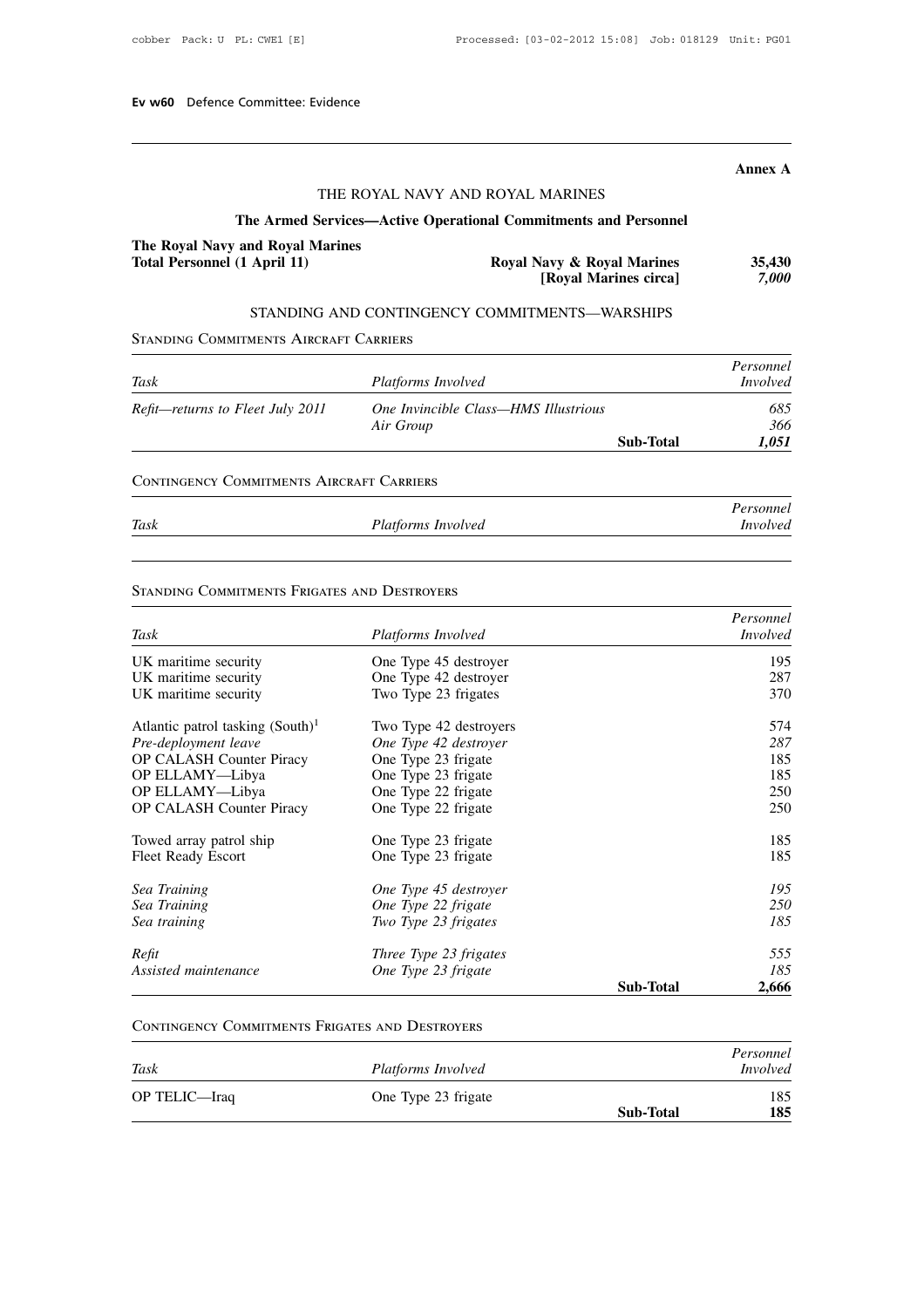|                                                          |                                     | Defence Committee: Evidence Ev w61 |                              |
|----------------------------------------------------------|-------------------------------------|------------------------------------|------------------------------|
| <b>STANDING COMMITMENTS AMPHIBIOUS FORCES</b>            |                                     |                                    |                              |
| Task                                                     | Platforms Involved                  |                                    | Personnel<br><i>Involved</i> |
| <b>CONTINGENCY COMMITMENTS AMPHIBIOUS FORCES</b>         |                                     |                                    |                              |
| Task                                                     | Platforms Involved                  |                                    | Personnel<br><i>Involved</i> |
| OP ELLAMY-Libya                                          | Amphibious Assault Ship             |                                    | 285                          |
|                                                          | Albion-class LPD (2)                | Air Group<br><b>Sub-Total</b>      | 180<br>650<br>465            |
| <b>STANDING COMMITMENTS SUBMARINES</b>                   |                                     |                                    |                              |
| Task                                                     | Platforms Involved                  |                                    | Personnel<br><i>Involved</i> |
| <b>Hunter Killers (SSN)</b><br>Tactical support of Fleet | Trafalgar Class (6)                 |                                    | 780<br>98                    |
| Tactical support of Fleet                                | Astute Class (1)                    | <b>Sub-Total</b>                   | 878                          |
| Trident (SSBN)<br>Strategic Deterrent                    | Vanguard Class (4)                  | Sub-Total                          | 540<br>540                   |
| <b>CONTINGENCY COMMITMENTS SUBMARINES</b>                |                                     |                                    |                              |
| Task                                                     | Platforms Involved                  |                                    | Personnel<br><i>Involved</i> |
| <b>STANDING COMMITMENTS MINE WARFARE</b>                 |                                     |                                    |                              |
| Task                                                     | Platforms Involved                  |                                    | Personnel<br>Involved        |
| OP ELLAMY-Libya<br>OP TELIC-Iraq                         |                                     |                                    |                              |
| CONTINGENCY COMMITMENTS MINE WARFARE                     |                                     |                                    |                              |
| Task                                                     | Platforms Involved                  |                                    | Personnel<br><b>Involved</b> |
|                                                          | Hunt Class (8)<br>Sandown Class (7) | <b>Sub-Total</b>                   | 344<br>238<br>582            |
| <b>STANDING COMMITMENTS PATROL VESSELS</b>               |                                     |                                    |                              |
| Task                                                     | Platforms Involved                  |                                    | Personnel<br><i>Involved</i> |
| South Atlantic Fishery Protection                        | River Class (4)                     | Sub-Total                          | 120<br>120                   |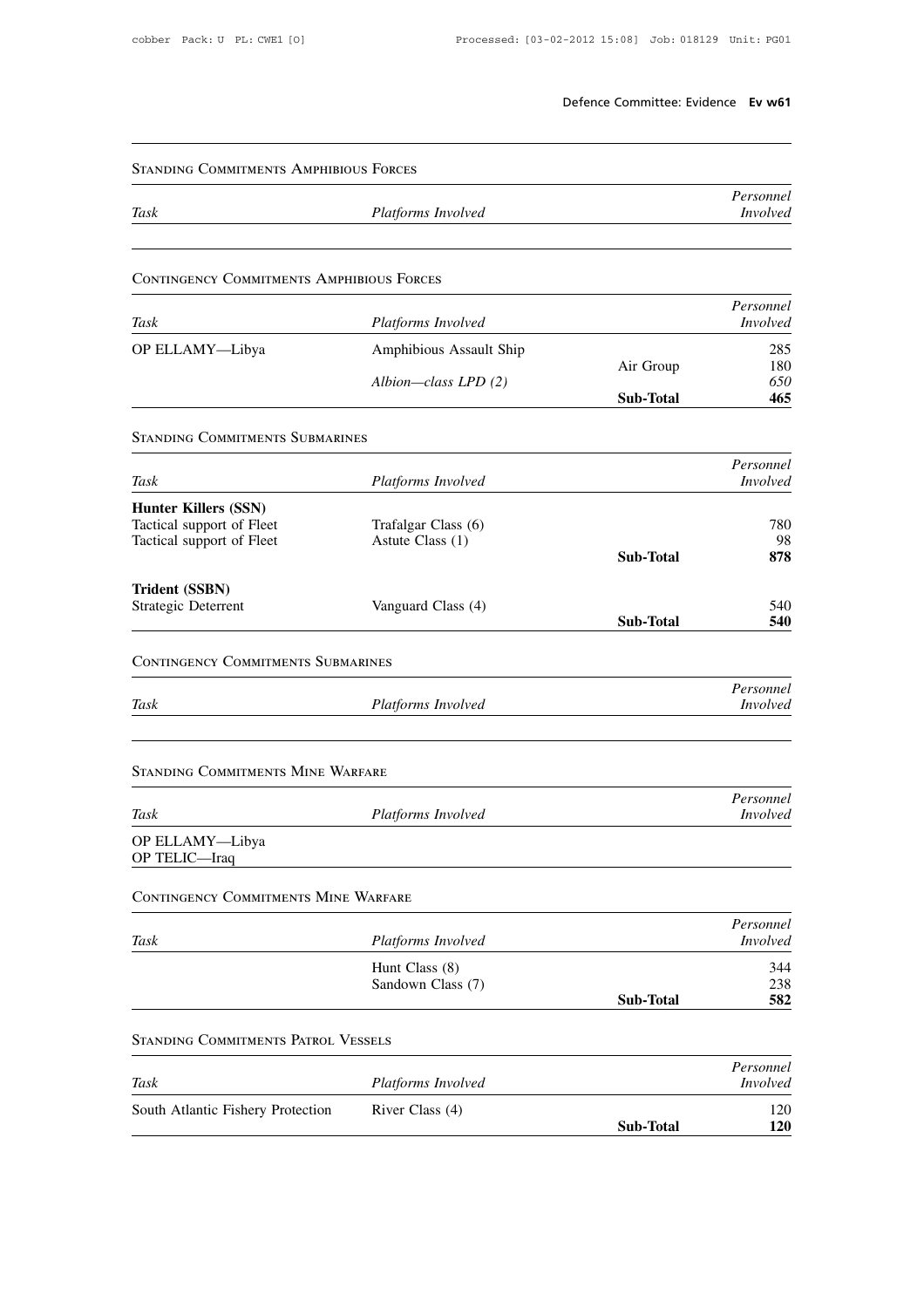# Contingency Commitments Patrol Vessels

|      | <b>CONTINGENCY COMMITMENTS PATROL VESSELS</b> |                 |
|------|-----------------------------------------------|-----------------|
|      |                                               | Personnel       |
| Task | Platforms Involved                            | <i>Involved</i> |

| TUSN                                   | <i>L latjorius Hivotv</i> ca |                  | <i><u>INVOLVEU</u></i> |
|----------------------------------------|------------------------------|------------------|------------------------|
|                                        |                              |                  |                        |
| STANDING COMMITMENTS FAST PATROL BOATS |                              |                  |                        |
|                                        |                              |                  | Personnel              |
| Task                                   | Platforms Involved           |                  | <i>Involved</i>        |
| Gibraltar                              | Scimitar Class (2)           |                  | 14                     |
| <b>UK Fishery Protection</b>           | Archer Class (2)             |                  | 12                     |
|                                        |                              | <b>Sub-Total</b> | 26                     |

| <b>UK Fishery Protection</b>               | Archer Class (2)   |                  | 12              |
|--------------------------------------------|--------------------|------------------|-----------------|
|                                            |                    | <b>Sub-Total</b> | 26              |
| <b>STANDING COMMITMENTS SURVEY VESSELS</b> |                    |                  |                 |
|                                            |                    |                  | Personnel       |
| Task                                       | Platforms Involved |                  | <i>Involved</i> |
| Ocean Survey                               | <b>HMS</b> Scott   |                  | 63              |
| <b>Inshore Surveys</b>                     | <b>HMS</b> Gleaner |                  | 8               |
|                                            |                    | <b>Sub-Total</b> | 71              |

| <b>Inshore Surveys</b>                        | <b>HMS</b> Gleaner       |                  | 8                            |
|-----------------------------------------------|--------------------------|------------------|------------------------------|
|                                               |                          | <b>Sub-Total</b> | 71                           |
| <b>CONTINGENCY COMMITMENTS SURVEY VESSELS</b> |                          |                  |                              |
| Task                                          | Platforms Involved       |                  | Personnel<br><i>Involved</i> |
| Submarine & Amphibious Support                | Multi Purpose Survey (2) |                  | 144                          |
|                                               |                          | <b>Sub-Total</b> | 144                          |

|             |                                                   | 5uv- 10tal       | 144                          |
|-------------|---------------------------------------------------|------------------|------------------------------|
|             | STANDING AND CONTINGENCY COMMITMENTS-PERSONNEL    |                  |                              |
|             | STANDING COMMITMENTS ROYAL MARINES & RN PERSONNEL |                  |                              |
| Task        | Platforms Involved                                |                  | Personnel<br><i>Involved</i> |
| Afghanistan |                                                   | <b>Sub-Total</b> | 3,000<br>3,000               |

| Afghanistan                                  |                    |                  | 3,000           |
|----------------------------------------------|--------------------|------------------|-----------------|
|                                              |                    | <b>Sub-Total</b> | 3,000           |
| <b>CONTINGENCY COMMITMENTS ROYAL MARINES</b> |                    |                  |                 |
|                                              |                    |                  | Personnel       |
| Task                                         | Platforms Involved |                  | <i>Involved</i> |
| <b>Special Operations</b>                    |                    |                  | 200             |
|                                              |                    | <b>Sub-Total</b> | <b>200</b>      |

# STANDING AND CONTINGENCY COMMITMENTS—AIRCRAFT STANDING COMMITMENTS AIRCRAFT

|                                      | <b>SUD-TOTAL</b>                              | ∠UU             |
|--------------------------------------|-----------------------------------------------|-----------------|
|                                      | STANDING AND CONTINGENCY COMMITMENTS-AIRCRAFT |                 |
| <b>STANDING COMMITMENTS AIRCRAFT</b> |                                               |                 |
|                                      |                                               | Personnel       |
| Task                                 | Platforms Involved                            | <i>Involved</i> |
| OP ATALANTA EU Counter Piracy        | Lynx                                          |                 |
| OP TELIC-Iraq                        | Lynx                                          |                 |
| <b>OP CALASH Counter Piracy</b>      | Lynx, Merlin                                  |                 |
| Afghanistan                          | Sea King Mk 4, Sea King Mk7                   |                 |
| South Atlantic                       | 2 Sea King                                    |                 |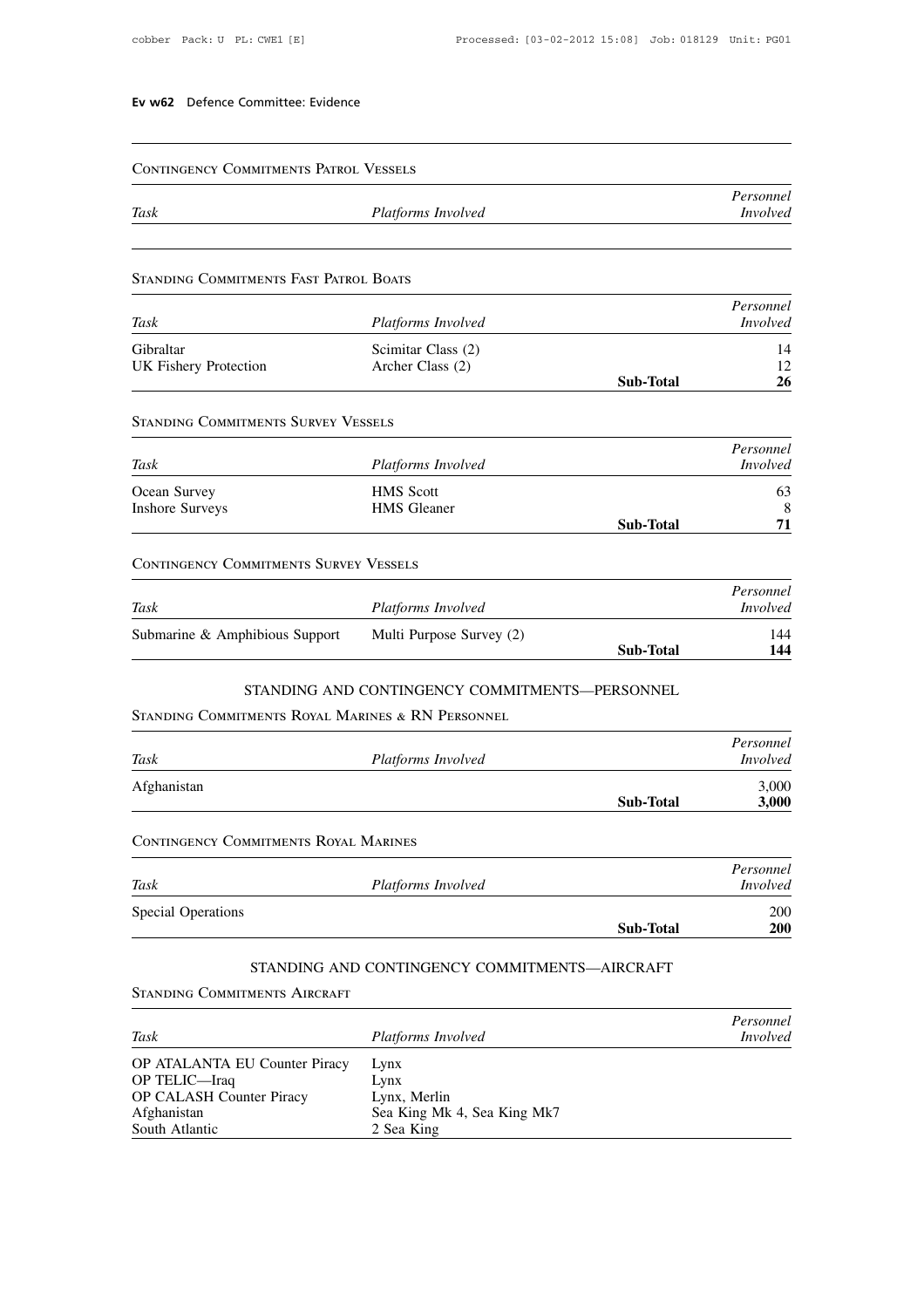# Contingency Commitments—Aircraft *Personnel* **Task** *Platforms Involved PLETANY*—Libya<br> *Platforms Involved Involved Involved Involved Involved Involved PPETANY*—Libya OP ELLAMY—Libya **Fersonnel** *Involved*<br>*Involved*<br>**Grand Total Active Operational Personnel 8,677**<br>**Percentage of Total Manpower** 24.79% Fersonnel<br> *Involved*<br> **Percentage of Total Manpower** 24.79% *Notes* South Atlantic and Total Active Operational Personnel<br>
Motes<br>
South Atlantic A standing naval commitment to the South Atlantic and West Africa.<br>
OP ATALANTA EU Counter Piracy EU counter-piracy In support of UNSCR 1973 (Lib Grand Total Active O<br>
Percentage<br>
Notes<br>
South Atlantic<br>
OP ATALANTA EU Counter Piracy<br>
OP ELLAMY—Libya<br>
In support of UNSCR 1973 (<br>
OP TELIC—Iraq<br>
OP TELIC—Iraq<br>
OP TELIC—Iraq Percentage of Total Minds<br>
Notes<br>
South Atlantic<br>
OP ATALANTA EU Counter Piracy<br>
OP ELLAMY—Libya<br>
OP TELIC—Iraq<br>
OP CALASH Counter Piracy<br>
OP CALASH Counter Piracy<br>
Counter-piracy<br>
Counter-piracy<br>
Counter-piracy<br>
Counter-p **Percentage of Tota**<br>
Notes<br>
South Atlantic<br>
OP ATALANTA EU Counter Piracy<br>
OP ELLAMY—Libya<br>
OP TELIC—Iraq<br>
OP CALASH Counter Piracy<br>
OP CALASH Counter Piracy<br>
OP CALASH Counter Piracy<br>
Personnel attached to platforms/wars Notes<br>
Notes<br>
South Atlantic<br>
OP ATALANTA EU Counter-Piracy<br>
OP ELLAMY—Libya<br>
OP TELIC—Iraq<br>
OP TELIC—Iraq<br>
OP CALASH Counter-Piracy<br>
Personnel attached to platforms/warships in refit, on pre-deployn<br>
Active Operational Pe *Personnel attached to platforms/warships in refit, on pre-deployment to the South Atlantic and West Africa.*<br>
Personnel attached to platforms/warships in refit, on pre-deployment leave or Sea Training not included in<br>
Act South Atlantic A<br>
OP ATALANTA EU Counter Piracy EU<br>
OP ELLAMY—Libya In<br>
OP TELIC—Iraq Se<br>
OP CALASH Counter Piracy Co<br> *Personnel attached to platforms/warships*<br>
Active Operational Personnel figures. **Annex B** -piracy<br>fit, *on pre-deployment leave*<br>THE ARMY<br>pe<mark>rational Commitments a</mark>n to platforms/warships in refit, on pre-deployment leave or Sea Training no<br>Personnel figures.<br>THE ARMY<br>**Armed Services—Active Operational Commitments and Personnel**<br>A .: 1,2011) **The Army<br>
The Army<br>
Total Personnel (1 A)** THE ARMY<br> **101300**<br> **101300**<br> **101300**<br> **101300**<br> **101300**<br> **101300**<br> **101300**<br> **101300**<br> **101300**<br> **101300** THE ARMY<br>Services—Active Operational Commitments and Personnel<br>2011)<br>STANDING AND CONTINGENCY COMMITMENTS **Standing Committee Service**<br> **Standing Commitments**<br>
Standing Commitments<br>
Standing Commitments *Personnel* **Total Personnel (1 April 2011)**<br> **STANDING AND CONTINGENCY COMMITMENTS**<br> **Platforms Involved**<br> *Platforms Involved*<br> *Platforms Involved*<br> *Platforms Involved*<br> *Platforms Involved*<br> *Presonnel Involved*<br> *Afghanistan*<br>
3 STANDING AND CONTINGENCY COMMITMENTS<br>
Afghanistan *Platforms Involved*<br>
Afghanistan Ground Forces 3,000<br>
UN Support Ground Forces 500 STANDING COMMITMENTS<br>
Fask Platforms Involved<br>
Afghanistan Ground Forces 3,000<br>
South Atlantic Ground Forces 800<br>
UN Support Ground Forces 500<br>
Sub-Total 4300 STANDING COMMITMENTS<br>
Task Platforms Involved Involved<br>
Afghanistan Ground Forces 3,000<br>
South Atlantic Ground Forces 500<br>
UN Support Ground Forces 500<br>
Afghanistan Ground Forces 500<br>
Communication Sub-Total 4300 **Sub-Total 4300** Task<br>Afghanistan<br>South Atlantic<br>UN Support<br>CONTINGENCY COMMITMENTS *Personnel Task Platforms Involved Platforms Involved Platforms Involved Platforms Involved Platforms Involved Involved Involved Platforms Involved Involved Involved Special Operations* 300 EONTINGENCY COMMITMENTS<br>
CONTINGENCY COMMITMENTS<br>
Task Platforms Involved Involved<br>
Special Operations 300<br>
Sub-Total 300<br>
300 **Sub-Total 300 Forms Involved**<br>ARMY AIR CORPS Task Platfo<br>Special Operations<br>ASTANDING COMMITMENTS APACHE *Personnel* **EXAMPING COMMITMENTS APACHE**<br> *Platforms Involved*<br> *Platforms Involved*<br> *Platforms Involved*<br> *Platforms Involved*<br> *Platforms Involved*<br> *Platforms Involved*<br>
<sup>0</sup> Afghanistan 0 Standing Commitment<br>Task<br>Afghanistan<br>South Atlantic **Sub-Total 0** STANDING COMMITMENTS APACHE<br>
Task Platforms<br>
Afghanistan<br>
South Atlantic<br>
CONTINGENCY COMMITMENTS APACHE *Personnel* **FRANCE IN Atlantic South Atlantic Sub-Total 10**<br> **CONTINGENCY COMMITMENTS APACHE**<br> *Platforms Involved Platforms Involved Involved*<br> **Platforms Involved** *Involved*<br> **PPELLAMY—Libya** 7 Apache helicopter 350 CONTINGENCY COMMITMENTS APACHE<br>
Platforms Involved<br>
Platforms Involved<br>
DP ELLAMY—Libya 7 Apache helicopter 350<br>
Sub-Total 350<br>
350<br>
350

**Sub-Total 350**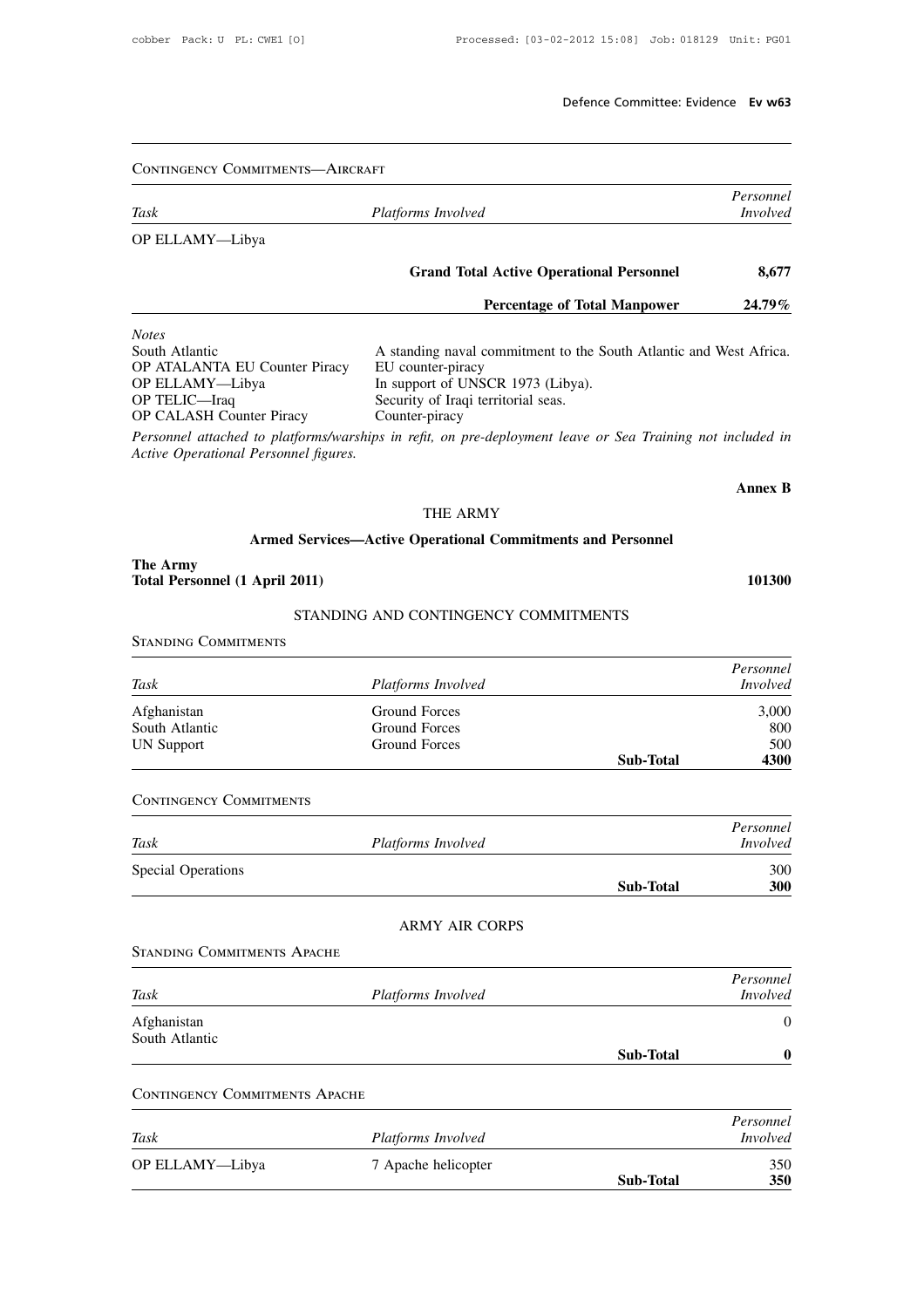Standing Commitments Lynx *Personnel* **FIANDING COMMITMENTS LYNX**<br>
Platforms Involved<br> *Platforms Involved*<br> *Platforms Involved*<br> *Involved*<br> **Afghanistan**<br> **Lynx**<br> **250** Afghanistan Lynx 350 **Sub-Total 350** STANDING COMMITMENTS LYNX<br>
Task Platform<br>
Afghanistan Lynx<br>
CONTINGENCY COMMITMENTS LYNX *Personnel Task Platforms Involved*<br> *Platforms Involved*<br> *Platforms Involved*<br> *Platforms Involved*<br> *Platforms Involved*<br> *Platforms Involved* **Sub-Total 0 Fersonnel** *Involved*<br> **Sub-Total 1996**<br> **Grand Total Active Operational Personnel 5,300**<br> **Percentage of Total Manpower** 5.23% **Percentage of Total Manpower 3.23%**<br> **Percentage of Total Manpower 5.23%** *Notes* Sub-1otal<br>
South Atlantic A standing naval commitment to the South Atlantic and West Africa.<br>
OP ATALANTA EU Counter Piracy EU counter-piracy In support of UNSCR 1973 (Libya). Grand Total Active O<br>
Percentage<br>
Notes<br>
South Atlantic<br>
OP ATALANTA EU Counter Piracy<br>
OP ELLAMY—Libya<br>
In support of UNSCR 1973 (<br>
OP TELIC—Iraq<br>
OP TELIC—Iraq<br>
OP TELIC—Iraq Grand Total Active Operational P<br>
Percentage of Total M:<br>
South Atlantic<br>
OP ATALANTA EU Counter Piracy<br>
OP ELLAMY—Libya<br>
In support of UNSCR 1973 (Libya).<br>
OP TELIC—Iraq<br>
OP CALASH Counter Piracy<br>
Counter-piracy<br>
Counter-**Percentage of Tota**<br>
South Atlantic<br>
OP ATALANTA EU Counter Piracy<br>
OP ELLAMY—Libya<br>
OP TELIC—Iraq<br>
OP CALASH Counter Piracy<br>
OP CALASH Counter Piracy<br>
Security of Iraqi territorial seas.<br>
OP CALASH Counter Piracy<br>
Counte Fereent<br>
Notes<br>
South Atlantic<br>
OP ATALANTA EU Counter-Piracy<br>
OP ELLAMY—Libya<br>
OP TELIC—Iraq<br>
OP CALASH Counter-Piracy<br>
Personnel and families deployed to Europe/Germany/Canada facir<br>
Personnel and families deployed to Eu **FRIMENTA EU Counter Piracy**<br> **PELLANTA EU Counter Piracy**<br> **PELLANT—Libya**<br> **PELLANT—Libya**<br> **PELIC—Iraq**<br> **PELIC—Iraq**<br> **PERIC—Iraq**<br> **PERIC—Iraq**<br> **PERICASH Counter Piracy**<br> **PERICASH Counter Piracy**<br> **PERICASH Counter** *COP ATALANTA EU Counter Piracy*<br> *COP ELLAMY—Libya*<br> *COP TELIC—Iraq*<br> *cor CALASH Counter Piracy*<br> *Personnel and families deployed to Europe/Considered to be on Active Operations.* **Annex C**

unter Piracy<br>
milies deployed to Europe/Germany/Canada facing no perceived military this<br>
on Active Operations.<br>
THE ROYAL AIR FORCE<br> **The Armed Services—Active Operational Commitments and Personnel** milies deployed to Europe/Germany/Canada facing no perceived military threat com<br>Active Operations.<br>THE ROYAL AIR FORCE<br>The Armed Services—Active Operational Commitments and Personnel<br><sup>c</sup>orce

THE ROYAL AIR FORCE<br> **The Armed Services—Active Operational Commitments and Personnel<br>
<b>The Royal Air Force**<br> **40,090**<br> **40,090**<br> **40,090**<br> **40,090**<br> **40,090**<br> **40,090**<br> **40,090** THE ROYAL AIR FORCE<br>
a Armed Services—Active Operational Commitments and Personnel<br>
ce<br>
April 2011)<br>
STANDING AND CONTINGENCY COMMITMENTS—AIRCRAFT<br>
MENTS TYPHOON (60 AIRCRAFT)

considered to be on Active Operations.<br> **The Armed Services**<br> **The Royal Air Force<br>
Total Personnel (1 April 2011)** THE ROYAL AIR<br>
The Armed Services—Active Operationa<br>
The Royal Air Force<br>
Total Personnel (1 April 2011)<br>
STANDING AND CONTINGENCY CO<br>
STANDING COMMITMENTS TYPHOON (60 AIRCRAFT)

| Total Personnel (1 April 2011)                                 |                                               |                  | 40,090                       |  |
|----------------------------------------------------------------|-----------------------------------------------|------------------|------------------------------|--|
|                                                                | STANDING AND CONTINGENCY COMMITMENTS—AIRCRAFT |                  |                              |  |
| STANDING COMMITMENTS TYPHOON (60 AIRCRAFT)                     |                                               |                  |                              |  |
|                                                                |                                               |                  | Personnel                    |  |
| Task                                                           | Platforms Involved                            |                  | <i>Involved</i>              |  |
| Policing of UK Airspace                                        | 46 Typhoon aircraft                           |                  | 2,000                        |  |
| <b>Falklands Air Defence</b>                                   | 4 Typhoon aircraft                            |                  | 200                          |  |
|                                                                |                                               | <b>Sub-Total</b> | 200                          |  |
|                                                                |                                               |                  | Personnel<br><i>Involved</i> |  |
|                                                                |                                               |                  |                              |  |
| Task                                                           | Platforms Involved                            |                  |                              |  |
|                                                                | 10 Typhoon aircraft                           |                  | 300                          |  |
|                                                                |                                               | <b>Sub-Total</b> | <b>300</b>                   |  |
| OP ELLAMY-Libya<br>STANDING COMMITMENTS TORNADO (107 AIRCRAFT) |                                               |                  |                              |  |
|                                                                |                                               |                  | Personnel                    |  |
|                                                                | Platforms Involved                            |                  | <i>Involved</i>              |  |
| Task<br>Afghanistan                                            | 8 Tornado aircraft                            |                  | 150                          |  |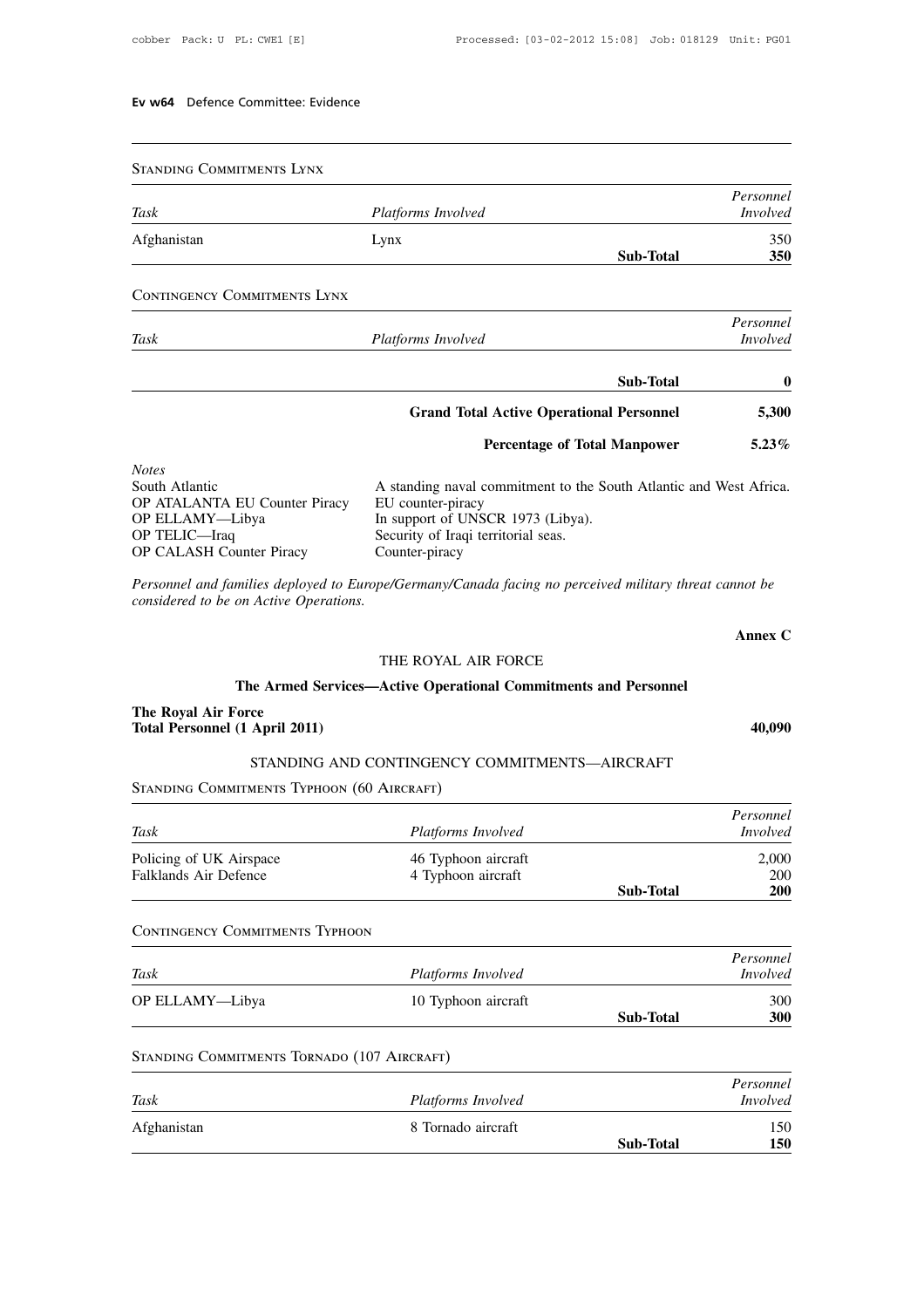|                                               |                         | Defence Committee: Evidence Ev w65 |                              |
|-----------------------------------------------|-------------------------|------------------------------------|------------------------------|
| <b>CONTINGENCY COMMITMENTS TORNADO</b>        |                         |                                    |                              |
| Task                                          | Platforms Involved      |                                    | Personnel<br><i>Involved</i> |
| OP ELLAMY-Libya                               | 10 Tornado aircraft     | Sub-Total                          | 300<br>300                   |
| STANDING COMMITMENTS SENTRY AEW1 (7 AIRCRAFT) |                         |                                    |                              |
| Task                                          | Platforms Involved      |                                    | Personnel<br><b>Involved</b> |
| Afghanistan                                   |                         | <b>Sub-Total</b>                   | 200<br><b>200</b>            |
| <b>CONTINGENCY COMMITMENTS SENTRY AEW1</b>    |                         |                                    |                              |
| Task                                          | Platforms Involved      |                                    | Personnel<br><b>Involved</b> |
| OP ELLAMY-Libya                               | 1 AEW1                  | Sub-Total                          | 200<br><b>200</b>            |
| STANDING COMMITMENTS SENTINEL R1 (5 AIRCRAFT) |                         |                                    |                              |
|                                               |                         |                                    | Personnel                    |
| Task<br>Afghanistan                           | Platforms Involved<br>2 |                                    | <i>Involved</i><br>200       |
|                                               |                         | <b>Sub-Total</b>                   | <b>200</b>                   |
| <b>CONTINGENCY COMMITMENTS SENTINEL R1</b>    |                         |                                    | Personnel                    |
| Task                                          | Platforms Involved      |                                    | <i>Involved</i>              |
| OP ELLAMY-Libya                               | 1                       | Sub-Total                          | 200<br>200                   |
| STANDING COMMITMENTS MERLIN HC3 (28 AIRCRAFT) |                         |                                    |                              |
| Task                                          | Platforms Involved      |                                    | Personnel<br><i>Involved</i> |
| Afghanistan                                   | 5                       | Sub-Total                          | 200<br><b>200</b>            |
| <b>CONTINGENCY COMMITMENTS MERLIN HC3</b>     |                         |                                    |                              |
| Task                                          | Platforms Involved      |                                    | Personnel<br><b>Involved</b> |
| Nil                                           |                         |                                    |                              |
|                                               |                         | Sub-Total                          | $\boldsymbol{0}$             |
| STANDING COMMITMENTS CHINOOK HC (46 AIRCRAFT) |                         |                                    | Personnel                    |
| Task                                          | Platforms Involved      |                                    | <b>Involved</b>              |
| Afghanistan                                   | Chinook                 | Sub-Total                          | 400<br>400                   |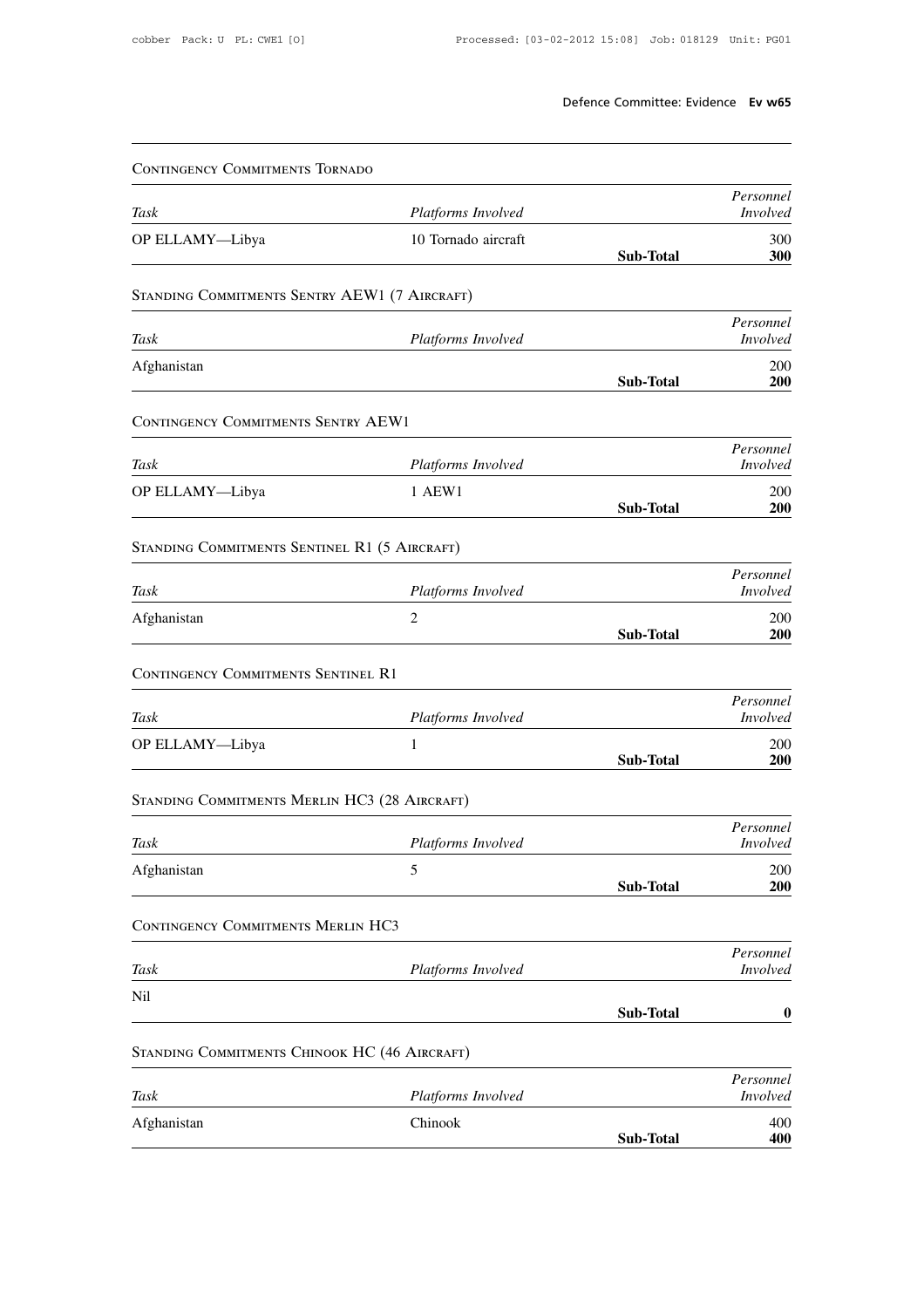|                                                   | Ev w66 Defence Committee: Evidence                   |           |                              |
|---------------------------------------------------|------------------------------------------------------|-----------|------------------------------|
| CONTINGENCY COMMITMENTS CHINOOK HC                |                                                      |           |                              |
| Task                                              | Platforms Involved                                   |           | Personnel<br><i>Involved</i> |
| Nil                                               |                                                      |           |                              |
|                                                   |                                                      | Sub-Total | $\boldsymbol{0}$             |
| STANDING COMMITMENTS PUMA HC1 (48? AIRCRAFT)      |                                                      |           |                              |
| Task                                              | Platforms Involved                                   |           | Personnel<br>Involved        |
|                                                   |                                                      |           |                              |
|                                                   |                                                      | Sub-Total | $\boldsymbol{0}$             |
| <b>CONTINGENCY COMMITMENTS PUMA</b>               |                                                      |           |                              |
| Task                                              | Platforms Involved                                   |           | Personnel<br><i>Involved</i> |
| Nil                                               |                                                      |           |                              |
|                                                   |                                                      | Sub-Total | $\boldsymbol{0}$             |
|                                                   | COMMITMENTS LOGISTIC SUPPORT                         |           |                              |
| STANDING COMMITMENTS GLOBEMASTER III (7 AIRCRAFT) |                                                      |           |                              |
| Task                                              | Platforms Involved                                   |           | Personnel<br><i>Involved</i> |
| Afghanistan                                       | $\boldsymbol{\mathcal{P}}$                           |           | 400                          |
| South Atlantic                                    | $\overline{\mathcal{E}}$                             | Sub-Total | 200<br>400                   |
| CONTINGENCY COMMITMENTS GLOBEMASTER III           |                                                      |           |                              |
|                                                   |                                                      |           | Personnel                    |
| Task                                              | Platforms Involved                                   |           | Involved                     |
| OP ELLAMY-Libya                                   |                                                      | Sub-Total | 200<br><b>200</b>            |
|                                                   |                                                      |           |                              |
| STANDING COMMITMENTS HERCULES C-130 (24 AIRCRAFT) |                                                      |           | Personnel                    |
| Task                                              | Platforms Involved                                   |           | Involved                     |
| Afghanistan<br>South Atlantic                     | $\overline{\mathcal{E}}$<br>$\overline{\mathcal{E}}$ |           | 800<br>800                   |
|                                                   |                                                      | Sub-Total | 800                          |
| <b>CONTINGENCY COMMITMENTS HERCULES C-130</b>     |                                                      |           |                              |
|                                                   |                                                      |           | Personnel                    |
| Task<br>OP ELLAMY-Libya                           | Platforms Involved                                   |           | <i>Involved</i><br>200       |
|                                                   |                                                      | Sub-Total | <b>200</b>                   |
| STANDING COMMITMENTS TRISTAR KC1 (9 AIRCRAFT)     |                                                      |           |                              |
|                                                   |                                                      |           | Personnel                    |
| Task                                              | Platforms Involved<br>$\overline{\mathcal{E}}$       |           | <i>Involved</i><br>600       |
| Afghanistan                                       |                                                      |           |                              |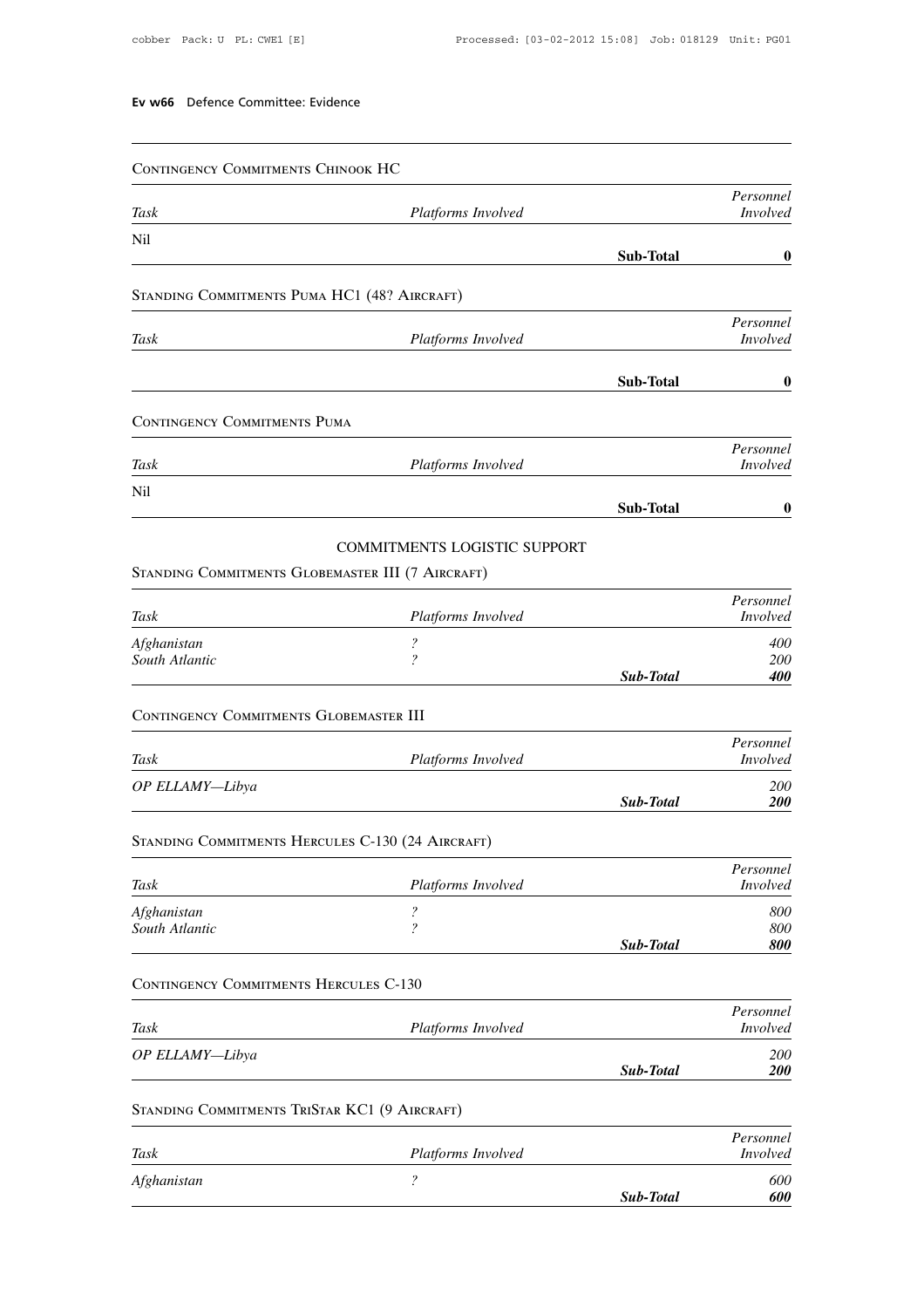|                                         | Defence Committee: Evidence Ev w67 |                           |                                                                          |
|-----------------------------------------|------------------------------------|---------------------------|--------------------------------------------------------------------------|
|                                         |                                    |                           |                                                                          |
|                                         |                                    |                           | CONTINGENCY COMMITMENTS TRISTAR KC1                                      |
| Personnel<br><i>Involved</i>            |                                    | Platforms Involved        | Task                                                                     |
| 0                                       | Sub-Total                          |                           | OP ELLAMY-Libya                                                          |
|                                         |                                    |                           | STANDING COMMITMENTS VC10 (6? AIRCRAFT)                                  |
| Personnel<br><b>Involved</b>            |                                    | Platforms Involved        | Task                                                                     |
| 200<br><b>200</b>                       | Sub-Total                          | 1?                        | South Atlantic                                                           |
|                                         |                                    |                           | <b>CONTINGENCY COMMITMENTS VC10</b>                                      |
| Personnel<br><i>Involved</i>            |                                    | Platforms Involved        | Task                                                                     |
| 200<br><b>200</b>                       | Sub-Total                          | 1?                        | OP ELLAMY-Libya                                                          |
|                                         |                                    |                           | STANDING COMMITMENTS AIRBUS VOYAGER (1 AIRCRAFT)                         |
| Personnel<br>Involved                   |                                    | Platforms Involved        | Task                                                                     |
| 0                                       | Sub-Total                          |                           |                                                                          |
|                                         |                                    |                           | CONTINGENCY COMMITMENTS AIRBUS VOYAGER                                   |
|                                         |                                    | Platforms Involved        | Task                                                                     |
|                                         |                                    |                           |                                                                          |
|                                         | Sub-Total                          |                           |                                                                          |
|                                         |                                    | COMMITMENTS RAF PERSONNEL |                                                                          |
| Personnel<br>Involved<br>0              |                                    |                           | <b>ACTIVE FRONT LINE DUTY</b>                                            |
| Personnel<br><i>Involved</i>            |                                    | Platforms Involved        | Task                                                                     |
| 1,150<br>200<br>1,000<br>2,000<br>2,350 | <b>Sub-Total</b>                   |                           | Afghanistan<br>South Atlantic<br>OP ELLAMY-Libya<br>Policing UK Airspace |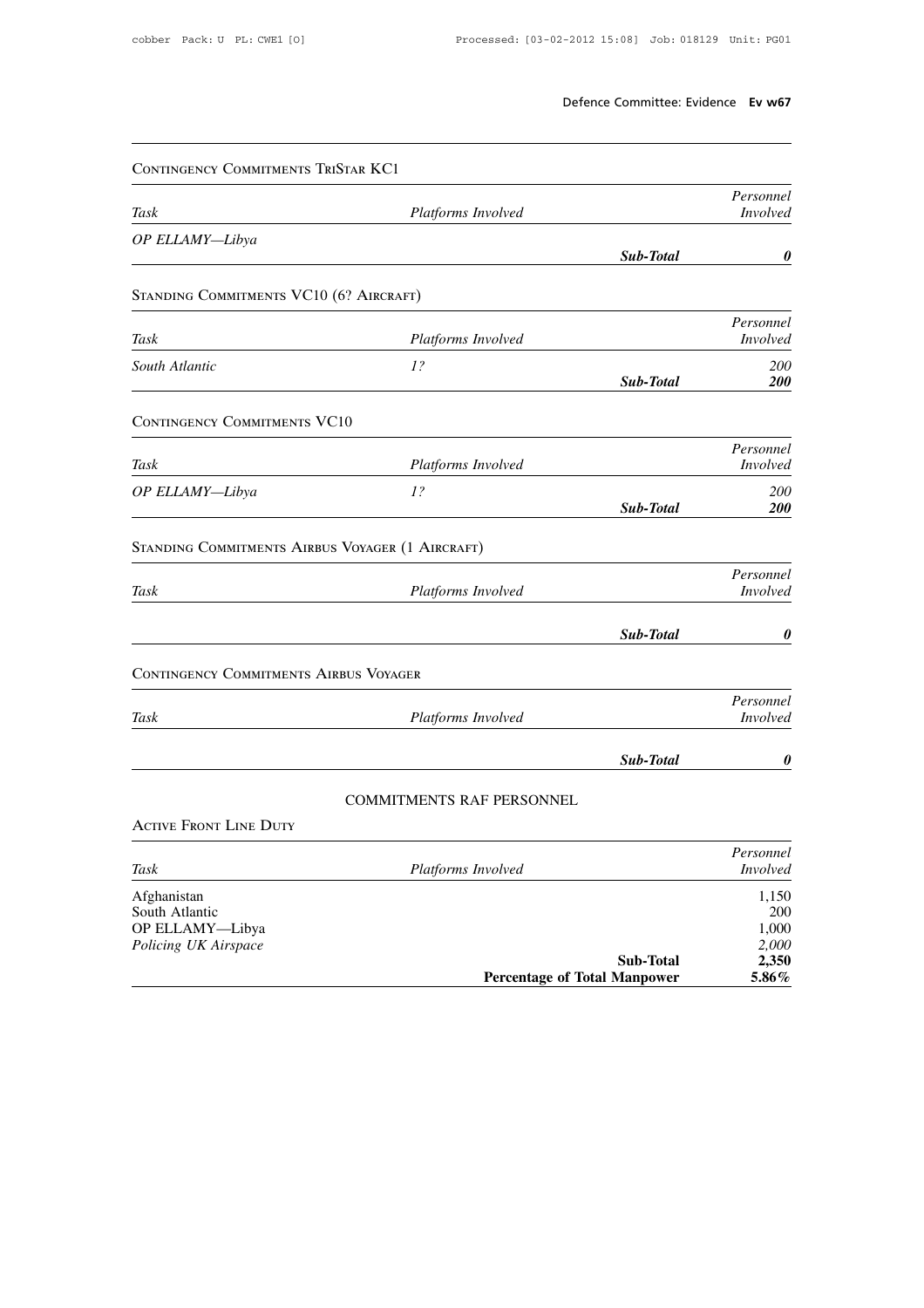| <b>LOGISTIC SUPPORT OF FRONT LINE</b> |                                                                       |                 |
|---------------------------------------|-----------------------------------------------------------------------|-----------------|
|                                       |                                                                       | Personnel       |
| Task                                  | Platforms Involved                                                    | <i>Involved</i> |
| Afghanistan                           |                                                                       | 1,800           |
| South Atlantic                        |                                                                       | 1.200           |
| OP ELLAMY-Libya                       |                                                                       | 600             |
|                                       | Sub-Total                                                             | 3,000           |
|                                       | <b>Percentage of Total Manpower</b>                                   | 7.48%           |
| <b>Notes</b>                          |                                                                       |                 |
| South Atlantic                        | A standing naval commitment to the South Atlantic and West<br>Africa. |                 |
| OP ATALANTA EU Counter Piracy         | EU counter-piracy                                                     |                 |

Africa.<br>EU counter-piracy **Percentage of Tells**<br>
Notes<br>
South Atlantic<br>
OP ATALANTA EU Counter Piracy<br>
OP ELLAMY—Libya<br>
OP TELIC—Iraq<br>
OP TELIC—Iraq<br>
OP TELIC—Iraq<br>
OP TELIC—Iraq<br>
OP TELIC—Iraq<br>
OP TELIC—Iraq<br>
OP TELIC—Iraq<br>
OP TELIC—Iraq<br>
OP TELIC **Percentage of Total Manpow**<br>
Notes<br>
South Atlantic<br>
OP ATALANTA EU Counter Piracy<br>
OP ELLAMY—Libya<br>
OP ELLAMY—Libya<br>
OP TELIC—Iraq<br>
OP CALASH Counter Piracy<br>
OP CALASH Counter Piracy<br>
OP CALASH Counter Piracy<br>
OP CALASH C Notes<br>
South Atlantic<br>
OP ATALANTA EU Counter Piracy<br>
OP ELLAMY—Libya<br>
OP TELIC—Iraq<br>
OP TELIC—Iraq<br>
OP CALASH Counter Piracy<br>
OP CALASH Counter Piracy<br>
Security of Iraqi territorial seas.<br>
Counter-piracy<br>
Counter-piracy Notes<br>
South Atlantic<br>
OP ATALANTA EU Counter Piracy<br>
OP ELLAMY—Libya<br>
OP TELIC—Iraq<br>
OP TELIC—Iraq<br>
OP CALASH Counter-piracy<br>
OP CALASH Counter-piracy<br>
Personnel working from home and on standby for UK Airspace Policing<br> **PERFORMANTA EU Counter Piracy**<br> **PELLAMY—Libya**<br> **PELIC—Iraq**<br> **PELIC—Iraq**<br> **PERIC—Iraq**<br> **PERIC—Iraq**<br> **PERIC—Iraq**<br> **PERIC — Iraq**<br> **PERIC — Iraq**<br> **PERIC — Iraq**<br> **PERIC — Iraq**<br> **PERIC — Iraq**<br> **PERIC — Iraq**<br> **PERIC** *OP ELLAMY—Libya* EU counter-piracy<br> *OP ELLAMY—Libya* In support of UNSCR 1973 (Libya).<br> *OP TELIC—Iraq* Security of Iraqi territorial seas.<br> *OP CALASH Counter Piracy* Counter-piracy<br> *Personnel working from home and on Logistics Support activities cannot be considered Active Operations in the front line—any more than the*<br>*Logistics Support activities cannot be considered Active Operations in the front line—any more than the*<br>*Logistics* 

*DP CALASH Counter Piracy<br>Personnel working from home and on state of the Fleet at Sea.***<br>***Logistics Support activities cannot be co***<br>***Logistic supply of the Fleet at Sea.* 

not be considered Active Operations in the front line—an<br>Sea.<br>"ACTIVE OPERATIONAL COMMITMENTS" Logistic supply of the Fleet at Sea.<br>"AC<br>Frontline Forces

**Annex D**

1. In this new world post-SDSR 2010 and with the Prime Minister arguing with Defence Chiefs over whether<br>1. In this new world post-SDSR 2010 and with the Prime Minister arguing with Defence Chiefs over whether<br>1. In this n SERIM STREET THE SERIM STREET THE SPECIES THE TRIM THE SPECIES SERIMUM IN THE SPECIES SOFT U. In this new world post-SDSR 2010 and with the Prime Minister arguing with Defence Chiefs over whether Britain still maintains a SER THE STREET "STANDAL COMMITMENTS"<br>TREADULE FORCES<br>1. In this new world post-SDSR 2010 and with the Prime Minister arguing with Defence<br>Britain still maintains a "full spectrum" of military capability, it is considered i EXTERT 1. In this new world post-SDSR 2010 and with the Prime Minister arguing with Defence Chiefs over whether<br>
itain still maintains a "full spectrum" of military capability, it is considered important to recognize the<br>

1. In this new world post-SDSR 2010 and with the Prime Minister arguing with Defence Chiefs over whether Britain still maintains a "full spectrum" of military capability, it is considered important to recognize the distinc 1. In this new world post-SDSR 2010 and with the Prime Minister arguing with Defence Chiefs over whether Britain still maintains a "full spectrum" of military capability, it is considered important to recognize the distinc Britain still maintains a "full spectrum" of military capability, it is considered important to recognize the distinction between "standing forces" and "those forces deployed in the front line".<br>2. There will be those who distinction between "standing forces" and "those forces deployed in the front line".<br>
2. There will be those who will whimsically claim that all our personnel in uniform are in the front line.<br>
That, of course, is not so! 2. There will be those who will whin<br>That, of course, is not so! One would be<br>for and capable of operating in the from<br>Personnel living with their families on a<br>be considered as being in the front line.<br>are most certainly

# **DISCUSSION**

3. Individual Service Chiefs will undoubtedly wish to provide their own definition of what can be classified<br>3. Individual Service Chiefs will undoubtedly wish to provide their own definition of what can be classified<br>3. I are most certainly in the front line.<br>This is the frontline.<br>DISCUSSION<br>3. Individual Service Chiefs will undoubtedly wish to provide their own definition of what can be classified<br>as "frontline" and what can be classified Be remained that Service Chiefs will undoubtedly wish to provide their own definition of what can be classified<br>as "frontline" and what can be classified as "Active Operational Commitments". In the same breath, we should<br>b DISCUSSION<br>3. Individual Service Chiefs will undoubtedly wish to provide their own definition of what can be classified<br>as "frontline" and what can be classified as "Active Operational Commitments". In the same breath, we DISCUSSION<br>3. Individual Service Chiefs will undoubtedly wish to provide their own definition of what can be classified<br>as "frontline" and what can be classified as "Active Operational Commitments". In the same breath, we 3. Individual Service Chiefs will undoubtedly wish to provide their own definition of what can be classified as "frontline" and what can be classified as "Active Operational Commitments". In the same breath, we should be r 3. Individual Service Chiefs will undoubtedly wish to provide their own definition of what can be classified as "frontline" and what can be classified as "Active Operational Commitments". In the same breath, we should be r reminded that each Service operates under different harmony rules, the most demanding of which are those event<br>exceling Royal Navy and Royal Marines personnel. It is invidious that Army personnel should have better and<br>ore affecting Royal Navy and Royal Marines personnel. It is invidious that Armore relaxed conditions of service than Royal Marines personnel—espessame type of combat operations (vis Afghanistan). It is also unconscion should h

# **DEFINITION**

1. It would appear to be no coincidence that the Royal Navy has many more continuing active operational<br>
EFINITION<br>
5. For the purposes of this paper, it is the commitments to formal tasks offshore/away from the family tha define "Active Operational Commitments"—particularly when the personnel involved face the possibility of military action and/or are placed in harm's way. commitments offshore than either the Army or the Royal Air Force.<br>
DEFINITION<br>
5. For the purposes of this paper, it is the commitments to formal tasks offshore/away from the family that<br>
define "Active Operational Commitm

EFINITION<br>5. For the purposes of this paper, it is the commitments to formal tasks offshore/away from the family that<br>fine "Active Operational Commitments"—particularly when the personnel involved face the possibility of<br>l 5. For the purposes of this paper, it is the commitments to formal tasks offshore/away from the family that define "Active Operational Commitments"—particularly when the personnel involved face the possibility of military 5. For the purposes of this paper, it is the commitments to formal tasks offshore/away from the family that define "Active Operational Commitments"—particularly when the personnel involved face the possibility of military affair.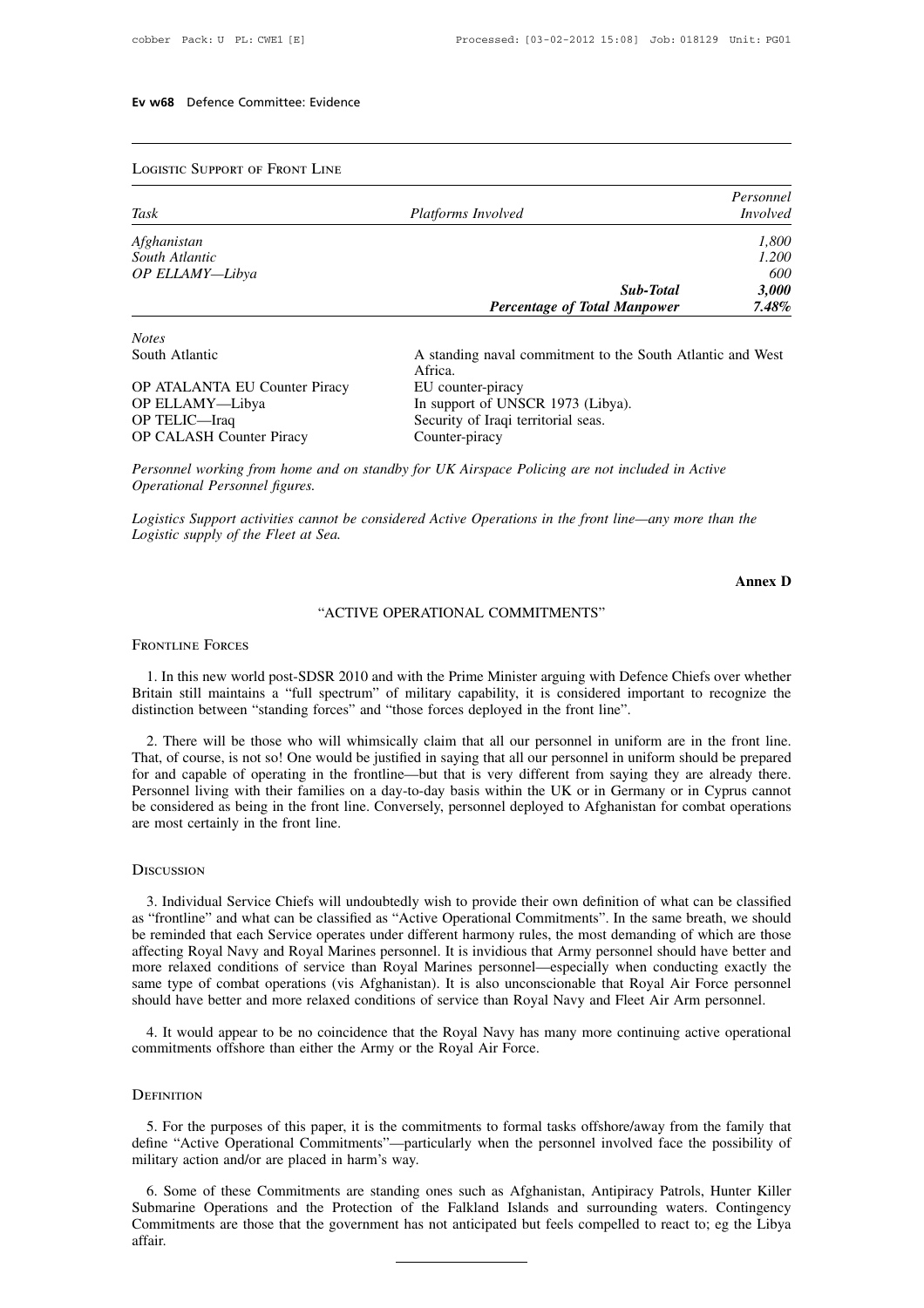# **Defence Committee: Evidence Ev w69**<br>Written evidence from Chris Coverdale, on behalf of the Campaign to Make Wars History and Stop<br>the War Coalition **Defence Committee: Evidence Ev w69**<br>Written evidence from Chris Coverdale, on behalf of the Campaign to Make Wars History and Stop<br>the War Coalition

Written evidence from Chris Coverdale, on behalf of the Campaign to Make Wars History and Stop<br>the War Coalition<br>On 21 March the Government issued a note purporting to explain the legal basis for the use of armed force<br>ain Written evidence from Chris Coverdale, on behalf of<br>the War Co:<br>On 21 March the Government issued a note purporting<br>against Libya. The last paragraph of the note stated:<br>The Attorney General has been consulted and He

**Exercise Attorney Consulted and Her Attorney General has been consulted and Her Majesty's Government is satisfied that this Chapter The Attorney General has been consulted and Her Majesty's Government is satisfied that th EXECUTE:**<br>March the Government issued a note purporting to explain the legal basis for the use of armed force<br>bya. The last paragraph of the note stated:<br>The Attorney General has been consulted and Her Majesty's Governmen On 21 March the Government issued a note purporting to explain the legal basis for the use of armed force against Libya. The last paragraph of the note stated:<br>The Attorney General has been consulted and Her Majesty's Gove

inst Libya. The last paragraph of the note stated:<br>
The Attorney General has been consulted and Her Majesty's Government is satisfied that this Chapter<br>
VII authorisation to use all necessary measures provides a clear and The Attorney General has been consulted and Her Majesty's Government is satisfied that this Chapter<br>VII authorisation to use all necessary measures provides a clear and unequivocal legal basis for<br>deployment of UK forces a The Attorney General has been consulted and Her Majesty's Governm<br>VII authorisation to use all necessary measures provides a clear a<br>deployment of UK forces and military assets to achieve the resolutic<br>The claim that the u deployment of UK forces and military assets to achieve the resolution's objectives.<br>
m that the use of armed force in Libya is authorised by the Security Council operating under Chapter<br>
UN Charter is false. The UN is a pe m that the use of armed force in Libya is authorised by the Secure UN Charter is false. The UN is a peacekeeping organisation and cle 41 of Chapter VII of the UN Charter states unequivocally:<br>The Security Council may decid

The phrase *not involving the use of armed force* is the single most involving the use of armed force are to be employed to give effect to its decisions...<br>The phrase *not involving the use of armed force* is the single mo force. Article 41 of Chapter VII of the UN Charter states unequivocally:<br>
The Security Council may decide what measures not involving the use of armed force are to be<br>
employed to give effect to its decisions...<br>
The phras The Security Council may decide what measures not involving the use of armed force are to be employed to give effect to its decisions...<br>The phrase *not involving the use of armed force* is the single most important phrase The Security Council may decide what measures not involving the u<br>employed to give effect to its decisions...<br>The phrase *not involving the use of armed force* is the single most important p<br>its meaning is crystal clear. W The phrase *not involving the use of armed force* is the single most important phrase in the UN Charter and meaning is crystal clear. Would you please ask Government witnesses to explain how the use by HM Forces high-explo The phrase *not involving the use of armed force* is the single nits meaning is crystal clear. Would you please ask Government wis of high-explosive weapons such as cruise missiles, rockets, bor accords with the UN Charter

plosive weapons such as cruise missiles, rockets, bombs and depleted uranium tipped munitions<br>ith the UN Charter and the prohibition on the use of armed force.<br>the UN General Assembly issued a statement of the principles o ith the UN Charter and the prohibition on the use of armed force.<br>
the UN General Assembly issued a statement of the principles of international law that underpin<br>
narter. Two of its most important stipulations are:<br>
Every the UN General Assembly issued a statement of the principles of international law that underpin narter. Two of its most important stipulations are:<br>Every State has the duty to refrain in its international relations from th the UN General Assembly issued a statement of the principles of international law that underpin<br>narter. Two of its most important stipulations are:<br>Every State has the duty to refrain in its international relations from th anter. Two of its most important<br>arter. Two of its most important<br>Every State has the duty to refrain<br>the territorial integrity or politica<br>with the purposes of the United<br>international law and the Charter<br>settling interna Every State has the duty to refrain in its international relations from the threat or use of force against<br>the territorial integrity or political independence of any State, or in any other manner inconsistent<br>with the purp Every state has the dary to ferralm in this international relations from the threat of use of force against<br>the territorial integrity or political independence of any State, or in any other manner inconsistent<br>with the pur

for the purposes of the United Nations. Such a threat or use of force constitutes a violation of international law and the Charter of the United Nations and shall never be employed as a means of settling international issu which the purposes of the United Nations. Such a time of use of force<br>international law and the Charter of the United Nations and shall never b<br>settling international issues.<br>No State or group of States has the right to in No State or group of States has the right to intervene, directly or indirectly, for any reason whatever, in the internal or external affairs of any other State. Consequently, armed intervention and all other forms of inter No State or group of States has the right to intervene,<br>in the internal or external affairs of any other State. C<br>forms of interference or attempted threats against the<br>economic and cultural elements are in violation of in

For the Fact of the Helments are in violation of international law.<br>
Would you please ask your witnesses to explain why the Government is ignoring these prohibitions and<br>
Dating international law in both Afghanistan and Li in violating the no-fly zone and the no-fly zone and the no-fly and the no-fly zone and Libya.<br>As at 7 October, NATO forces have made 9,335 unlawful armed attacks from the air against targets in Libya<br>in violation of the n Would you please ask your witnesses to explain why the Government is ignoring these prohibitions and violating international law in both Afghanistan and Libya.<br>As at 7 October, NATO forces have made 9,335 unlawful armed at Would you please ask your witnesses to explain why the Government is ignoring these prohibitions and<br>violating international law in both Afghanistan and Libya.<br>As at 7 October, NATO forces have made 9,335 unlawful armed at violating international law in both Afghat<br>As at 7 October, NATO forces have m<br>in violation of the no-fly zone and the tc<br>50,000 Libyan men women and childre<br>was allowed to defend themselves in co<br>Minister and NATO Governm As at */* October, NATO forces have made 9,335 unlawful armed attacks from the air against targets in Libya violation of the no-fly zone and the total ban on all flights. Libyan sources confirm that between 30,000 and ,000

In violation of the no-fly zone and the total ban on all flights. Libyan sources confirm that between 30,000 and 50,000 Libyan men women and children have been killed as a result of the conflict. Not one of our victims was 50,000 Libyan men women and children have been killed as a result of the conflict. Not one of our victims<br>was allowed to defend themselves in court before being summarily killed by order of Parliament, the Prime<br>Minister a was allowed to defend themselves in court before being summarily killed by order of Parliament, the Prime<br>Minister and NATO Governments.<br>Every political, civil and military leader in NATO knows that every human being has a Minister and NATO Governments.<br>
Every political, civil and military leader in NATO knows that every human being has a right to life, that<br>
killing children is a crime against humanity, that killing people because of their Every political, civil and military leader in NATO knows that every human being has a right to life, that killing children is a crime against humanity, that killing people because of their nationality is genocide, that usi unlawful. ing weapons of mass destruction such as cruise missiles and depleted uranium munitions are war crimes,<br>at a No Fly zone means that flying is prohibited and that civilians cannot be protected by attacking them<br>th high-explo

that a No Fly zone means that flying is prohibited and that civilians cannot be protected by attacking them<br>with high-explosive weapons of mass destruction. Would you please ask witnesses and the Government to<br>explain why with high-explosive weapons of mass destruction. Would you please ask witnesses and the Government to<br>explain why they are undertaking, authorising, supporting or condoning actions which they know to be<br>unlawful.<br>For more explain why they are undertaking, authorising, supporting or condoning actions which they know to be<br>unlawful.<br>For more than 50 years UK Government lawyers have deceived Parliament, HM Armed Forces and the<br>public over the For more than 50 years UK Government lawyers have deceived Parliament, HM Armed Forces and the public over the illegal nature of warfare and armed conflict. It is time to identify and tell the truth about the laws of war a For more than 50 years UK Government lawyers have deceived Parliament, HM Armed Forces and the<br>blic over the illegal nature of warfare and armed conflict. It is time to identify and tell the truth about the<br>ws of war and t public over the illegal nature of wartare and armed conflict. It is time to identity and tell the truth about the laws of war and to expose the deep-seated corruption within Britain's political and legal systems that has c

caused warfare and the use of overwhelming military force against innocent civilians to become a central and<br>accepted part of the British way of life.<br>I ask you to initiate an immediate halt to Britain's involvement in the Finally I ask that you establish a truly independent inquiry into the legality of UK, NATO and ISAF armed interventions and the killings of innocent Afghan and Libyan en women and children can be considered in court.<br>Final

so that arrangements can be made to ensure that Britain never again violates the UN Charter or the laws of war.